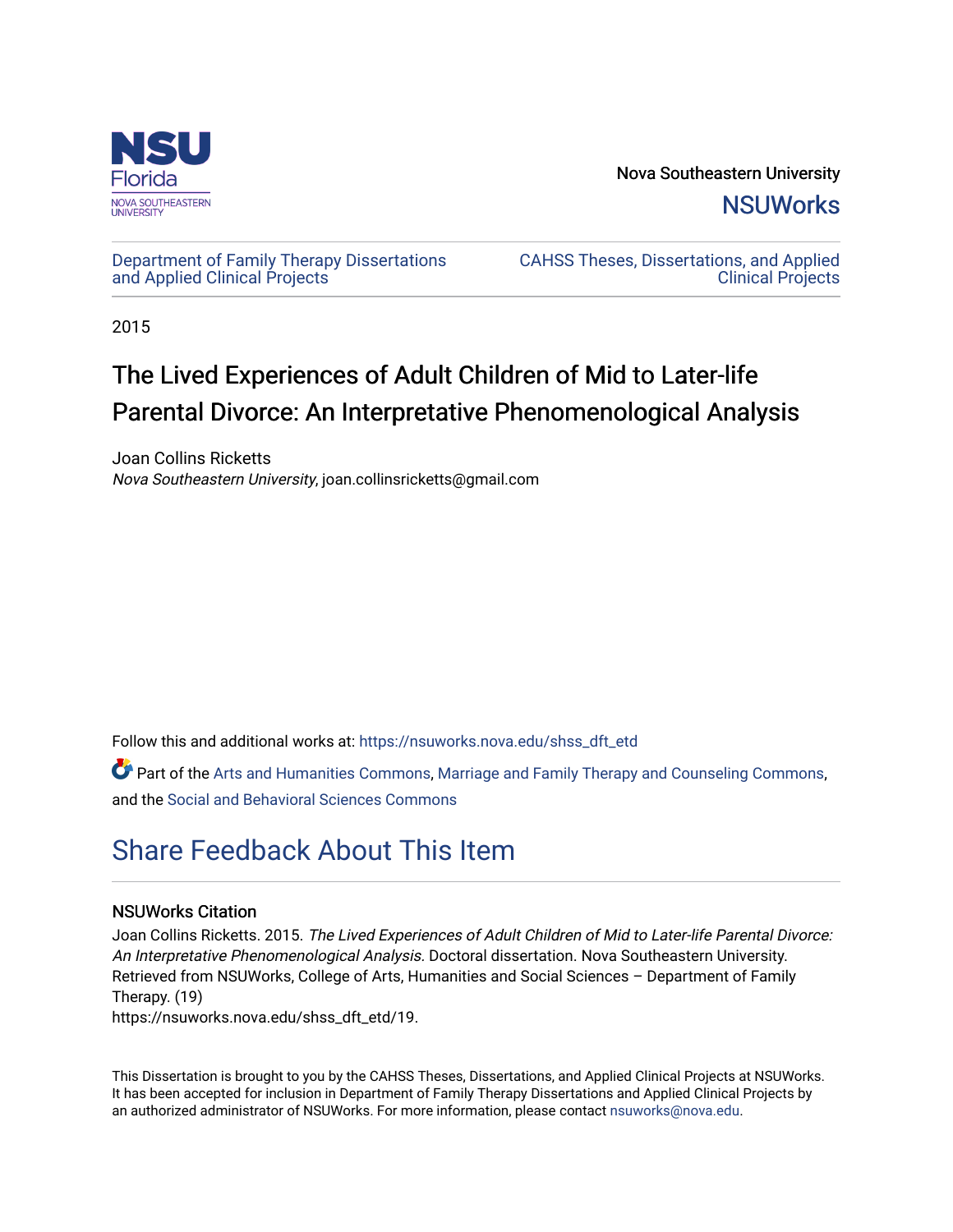# The Lived Experiences of Adult Children of Mid to Later-life Parental Divorce: An

Interpretative Phenomenological Analysis

By

Joan E. Collins-Ricketts

A Dissertation Presented to the

Graduate School of Humanities and Social Sciences of Nova Southeastern University

In Partial Fulfillment of the Requirements for the Degree of

Doctor of Philosophy

**Nova Southeastern University**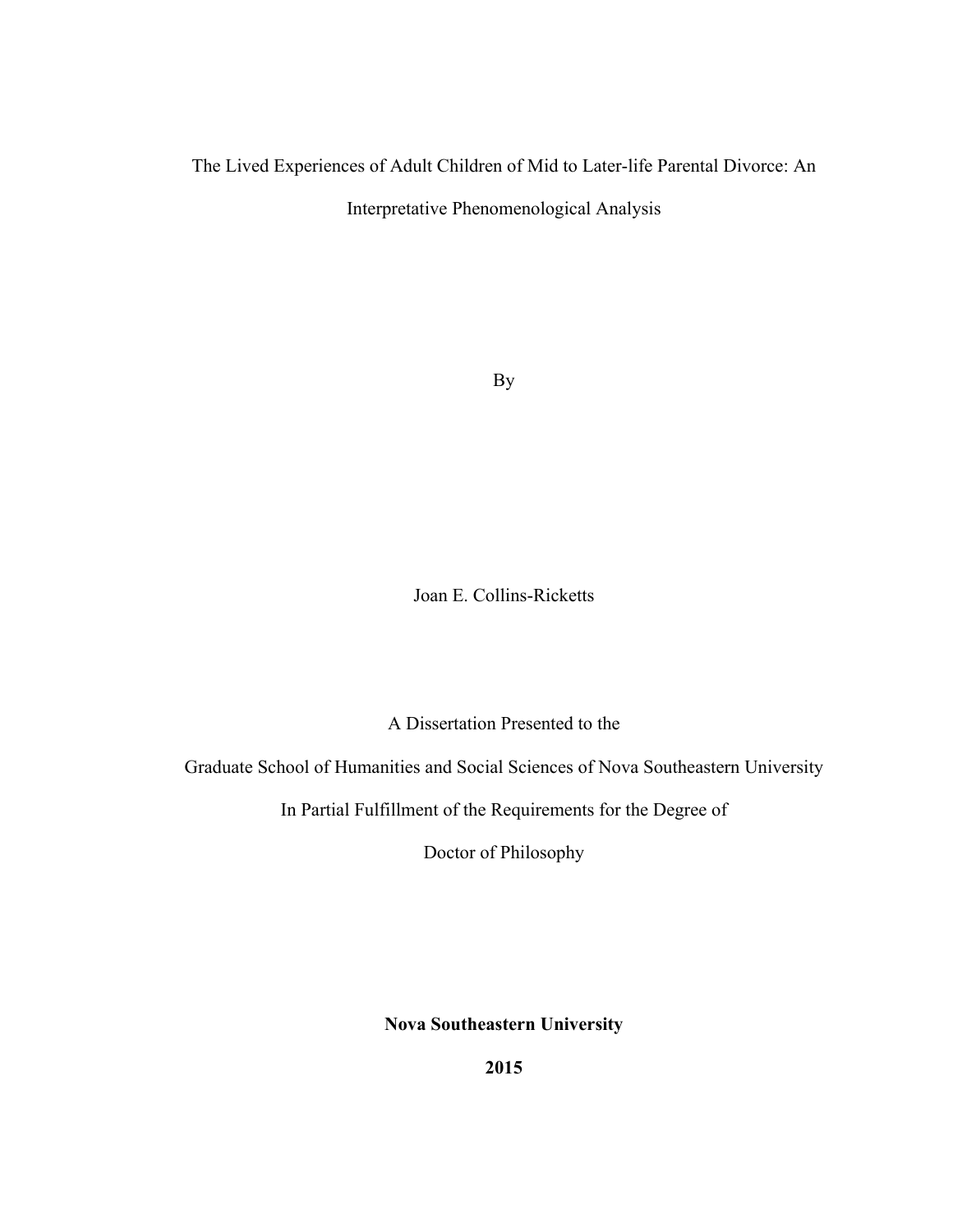Copyright

By

Joan E. Collins-Ricketts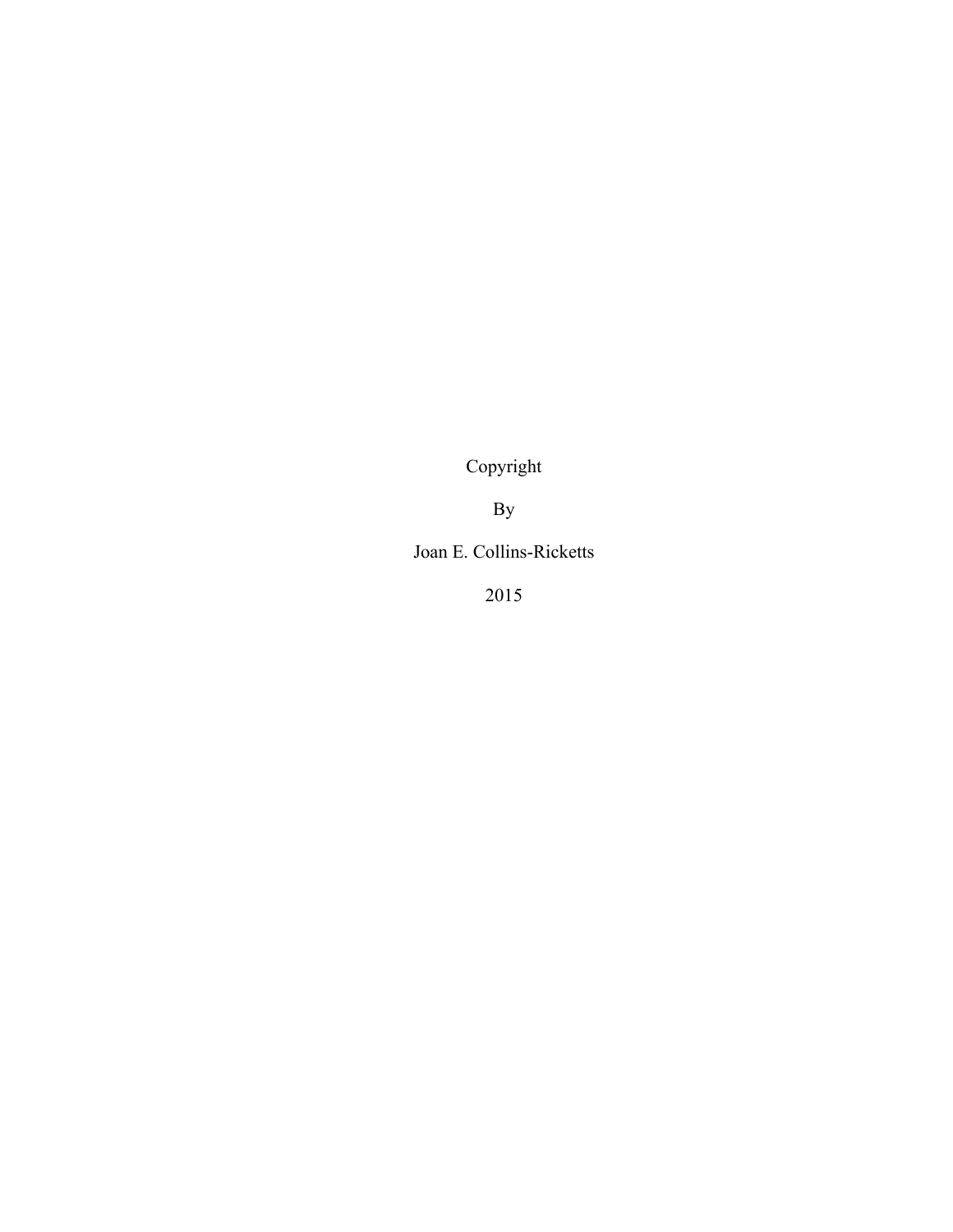# **Nova Southeastern University Graduate School of Humanities and Social Sciences**

This dissertation was submitted by, Joan E. Collins-Ricketts, under the direction of the chair of the dissertation committee listed below. It was submitted to the Graduate School of Humanities and Social Sciences and approved in partial fulfillment for the degree of Doctor of Philosophy in Family Therapy at Nova Southeastern University.

**Approved:** 

Martha Marquez/Ph.

Debra Nixon, Ph.D.

Robin Cooper, Ph.D.

Martha Marquez, Ph. Chair

Date of Final Approval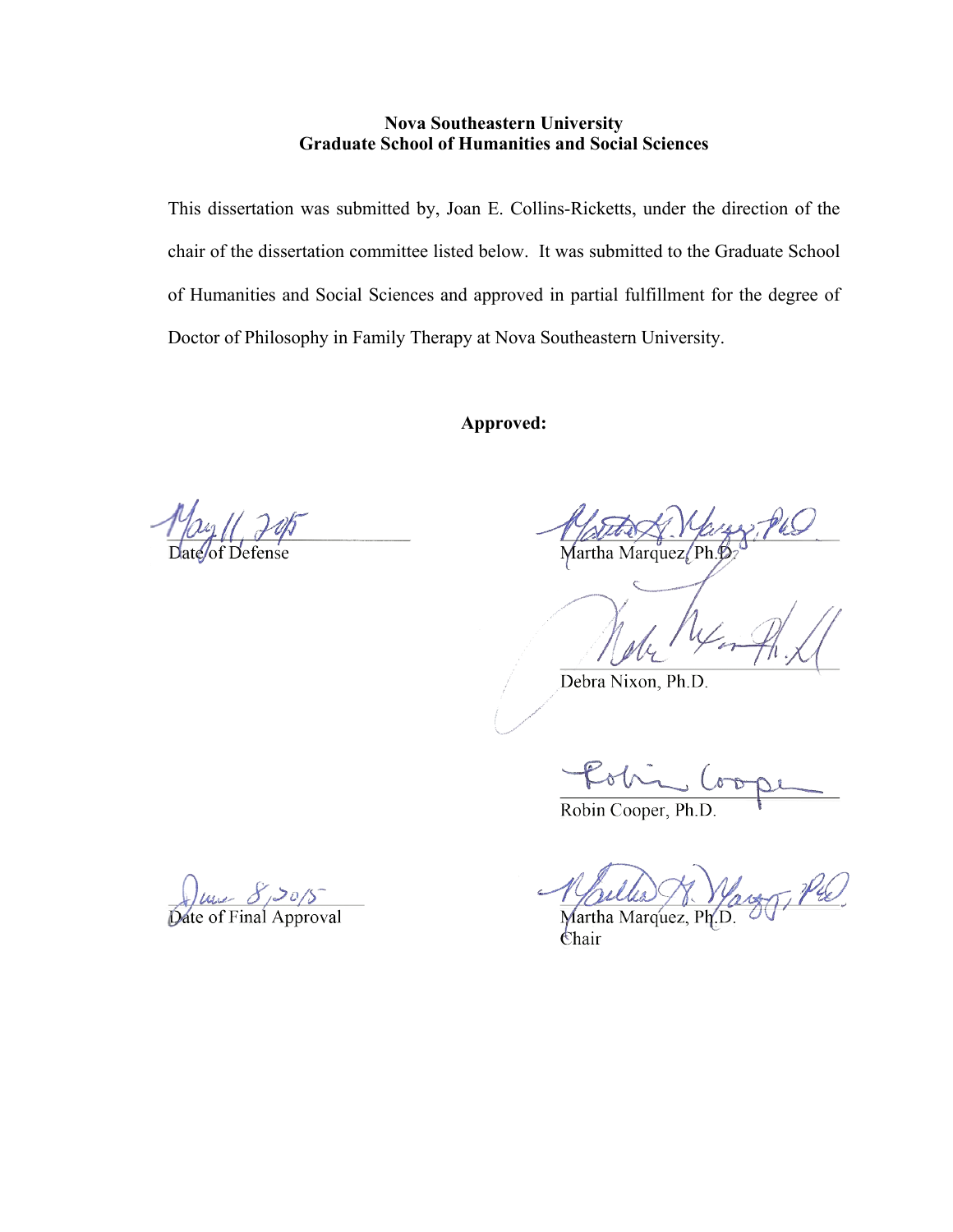## **Dedication**

This document is dedicated to my sons Raimundo R. Ricketts, and Andrew P. Ricketts. As difficult as it has been for me as your mother to watch you be affected by my divorce, it was this experience of being a divorced mid-life parent of ACDs that conceived this study. Your support throughout the divorce and beyond has been instrumental in my surviving this entire experience. To my daughters (in-law) Zannette and Aisha; you've been my steady source of courage, consistently reminding me of my strength and capabilities. To my grandchildren Rain, Zaiden, and Autumn; I pray that this legacy of divorce will not continue with you, or touch you.

This document is also dedicated to my mother Mrs. Madge Gregory. She is my rock, my mentor, my prayer warrior, and my source of encouragement. I credit her for her hard work and sacrifice in providing me with my primary education that has served as the foundation for where I am now. Mother, words are not adequate to express my love, and appreciation for the woman you have raised me to be. I will never be able to thank you enough for all you've done. I must also mention my father the late Zenfort Gregory who was instrumental in my upbringing and in my education. You will never be forgotten and your support, and love will always be appreciated.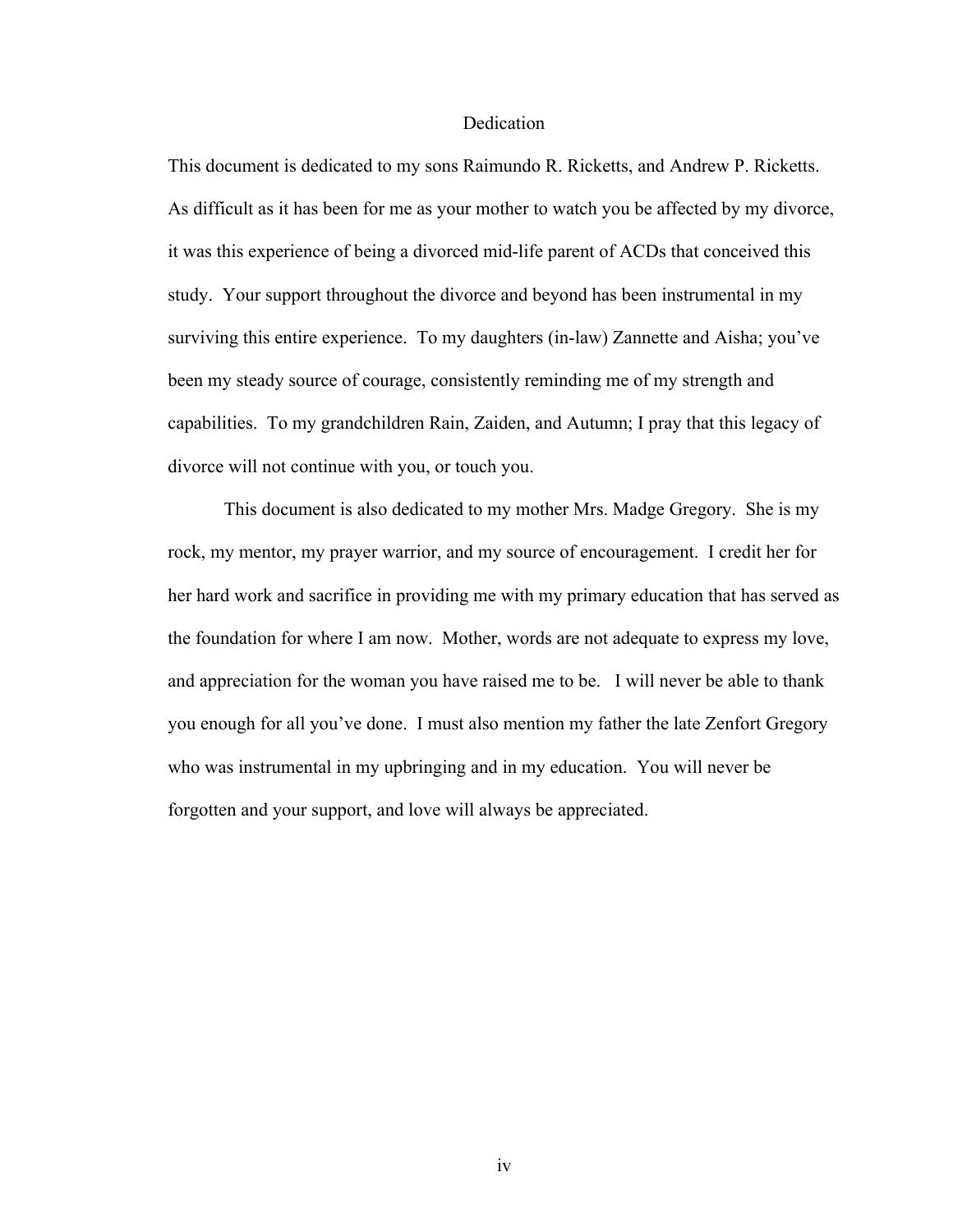#### **Acknowledgements**

Acknowledgement and praise must first go to God without whom I would not have made to this point. Throughout this process I have been able to lean on Him and through several Bible texts, was reminded daily of His promise to be with me and to help me. "I can do all this through Him who strengthens me," (Philippians 4:13 NIV), has been my mantra! I am humbled and grateful that He considered me worthy of his grace and favor.

My sincere and heartfelt gratitude goes to my chair/cheerleader Dr. Martha Marquez for your unwavering confidence in me. You have been amazingly supportive, and highly instrumental in assisting me in getting to this point. My committee member Dr. Debra Nixon (A.K.A. Doc) has been a source of strength when I thought I wouldn't make it. Your "numerous" edits shaped my document into one of excellence. My appreciation to Dr. Robin Cooper, methodologist extraordinaire, that stepped in when I called on her to join my team. When I began this dissertation process, IPA was just an acronym. You have patiently guided me through the research process and have taught me so much about what it takes to conduct a high quality study that I can be proud of. I would also like to thank Dr. Ian Chand, who although unable to complete the journey with me, was encouraging and informative when I began the dissertation process.

I certainly could not neglect thanking my family and friends who have been there for me throughout my entire graduate school experience. Whenever I thought I might not make it, they encouraged me and prayed with and for me. Appreciation also goes to my sisters Veronica Jackson, Sonia Jean-Louis, and my brother-in-law Felix Jean-Louis, who have been waiting to brag about me. To my sister Jennifer Fletcher who prayed me

v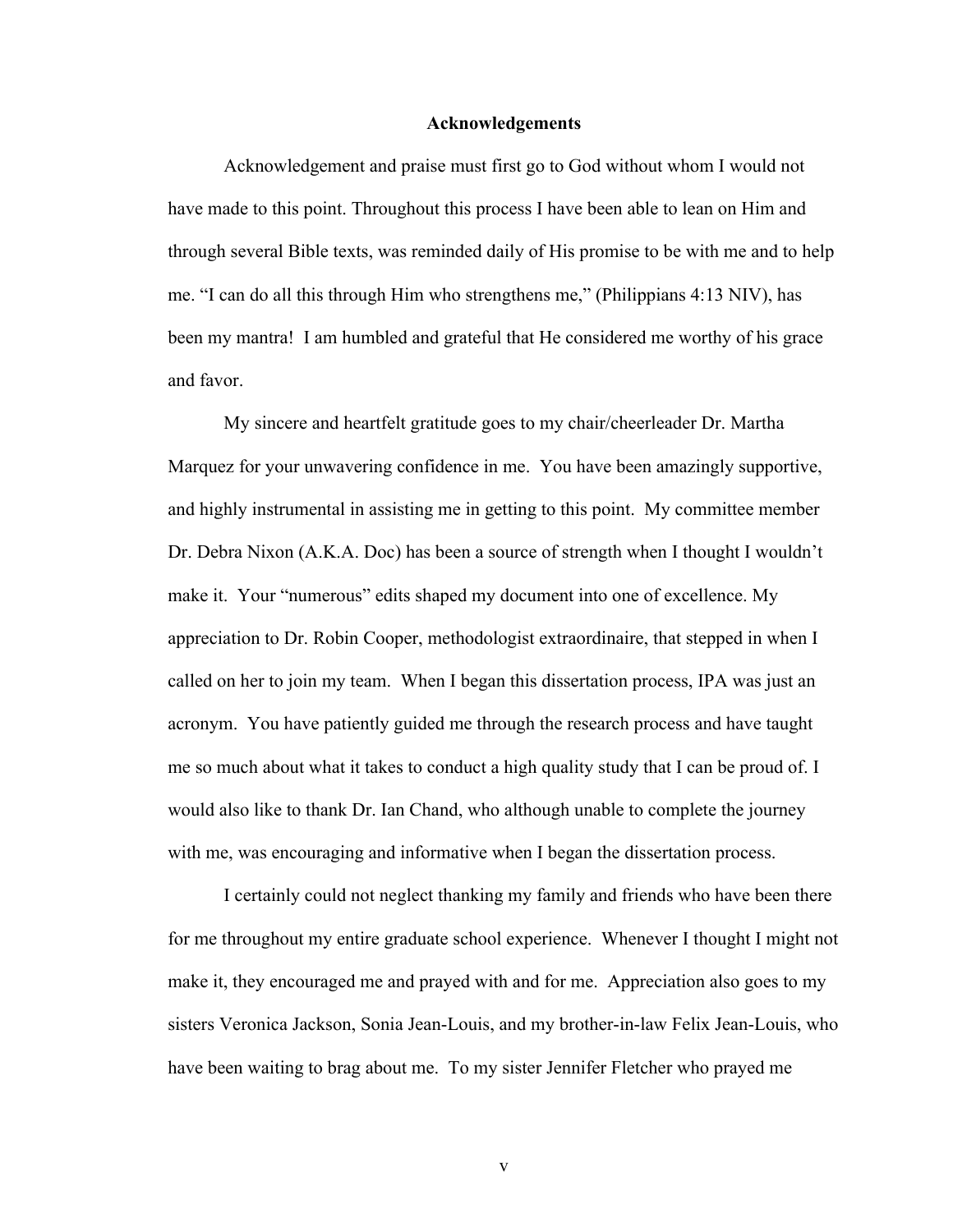through and helped me with last minute edits. To my nephew Antoine Stephenson who always answered my calls for help with computer tech issues. Thank you! Recognition and thanks to the prayer warriors of the Daughter of Zion Seventh Day Adventist church, and especially their leader Sister Vilma Tracy who prayed for me and for my success every Wednesday. You have all been a blessing, and I love and appreciate each of you.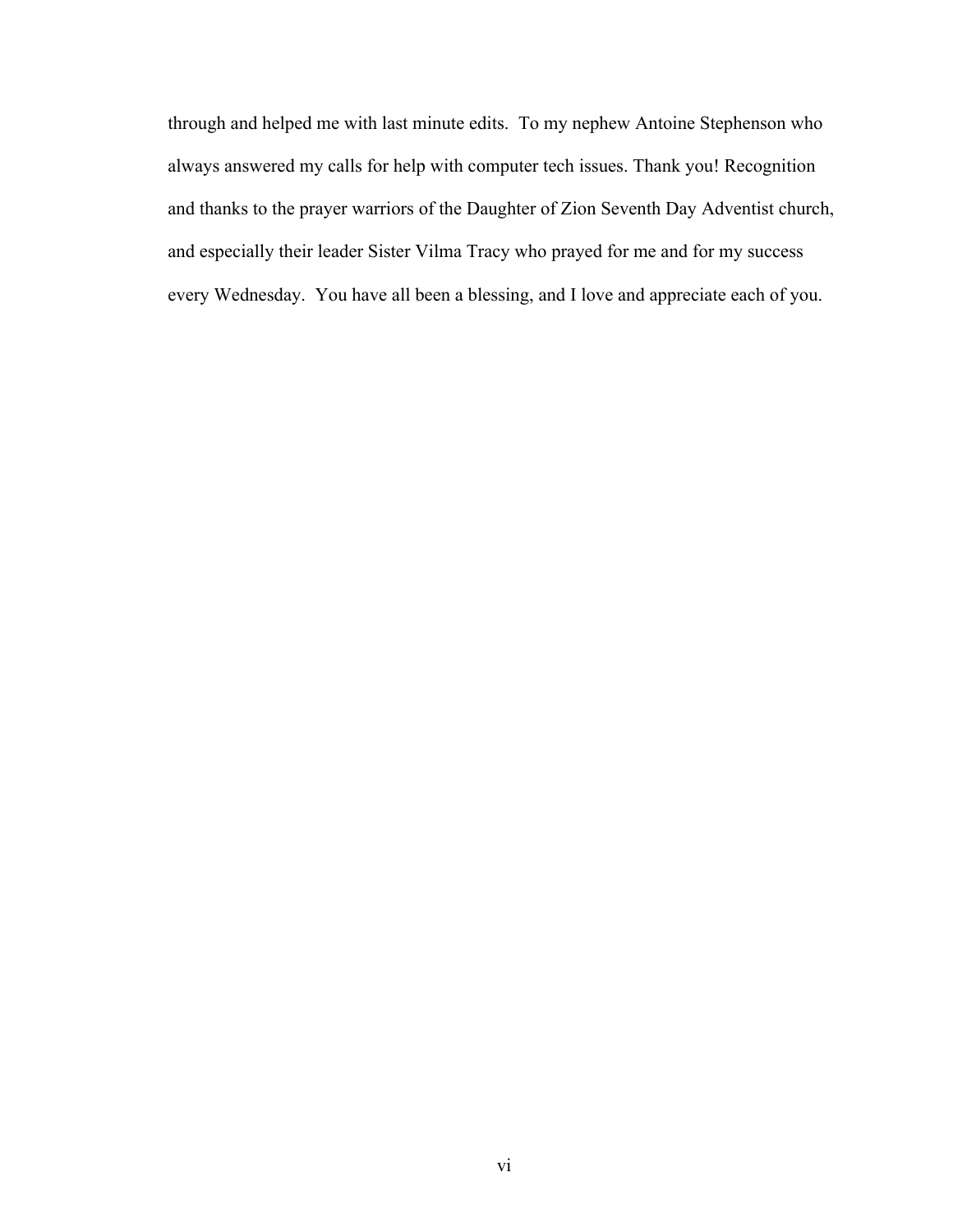| The effects of mid to later-life parental divorce on adult children  21 |  |
|-------------------------------------------------------------------------|--|
|                                                                         |  |
|                                                                         |  |
|                                                                         |  |
|                                                                         |  |
|                                                                         |  |
|                                                                         |  |
|                                                                         |  |
|                                                                         |  |
|                                                                         |  |
|                                                                         |  |

# **TABLE OF CONTENTS**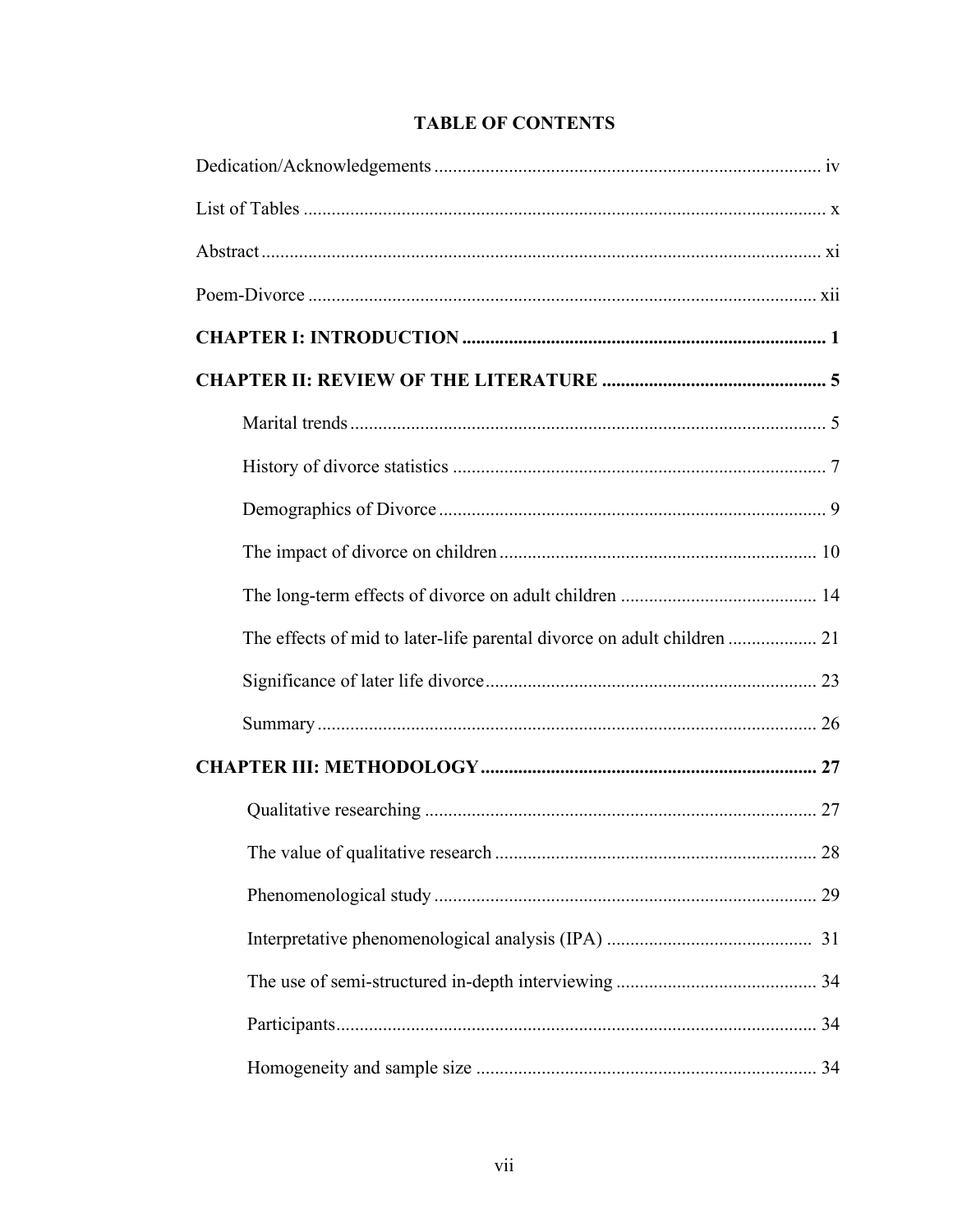| <b>CHAPTER IV: RESEARCH FINDINGS AND DISCUSSUSION  43</b> |  |
|-----------------------------------------------------------|--|
|                                                           |  |
|                                                           |  |
|                                                           |  |
|                                                           |  |
|                                                           |  |
| Lost time with grandchildren having to schedule time with |  |
|                                                           |  |
|                                                           |  |
|                                                           |  |
|                                                           |  |
|                                                           |  |
|                                                           |  |
|                                                           |  |
|                                                           |  |
|                                                           |  |
|                                                           |  |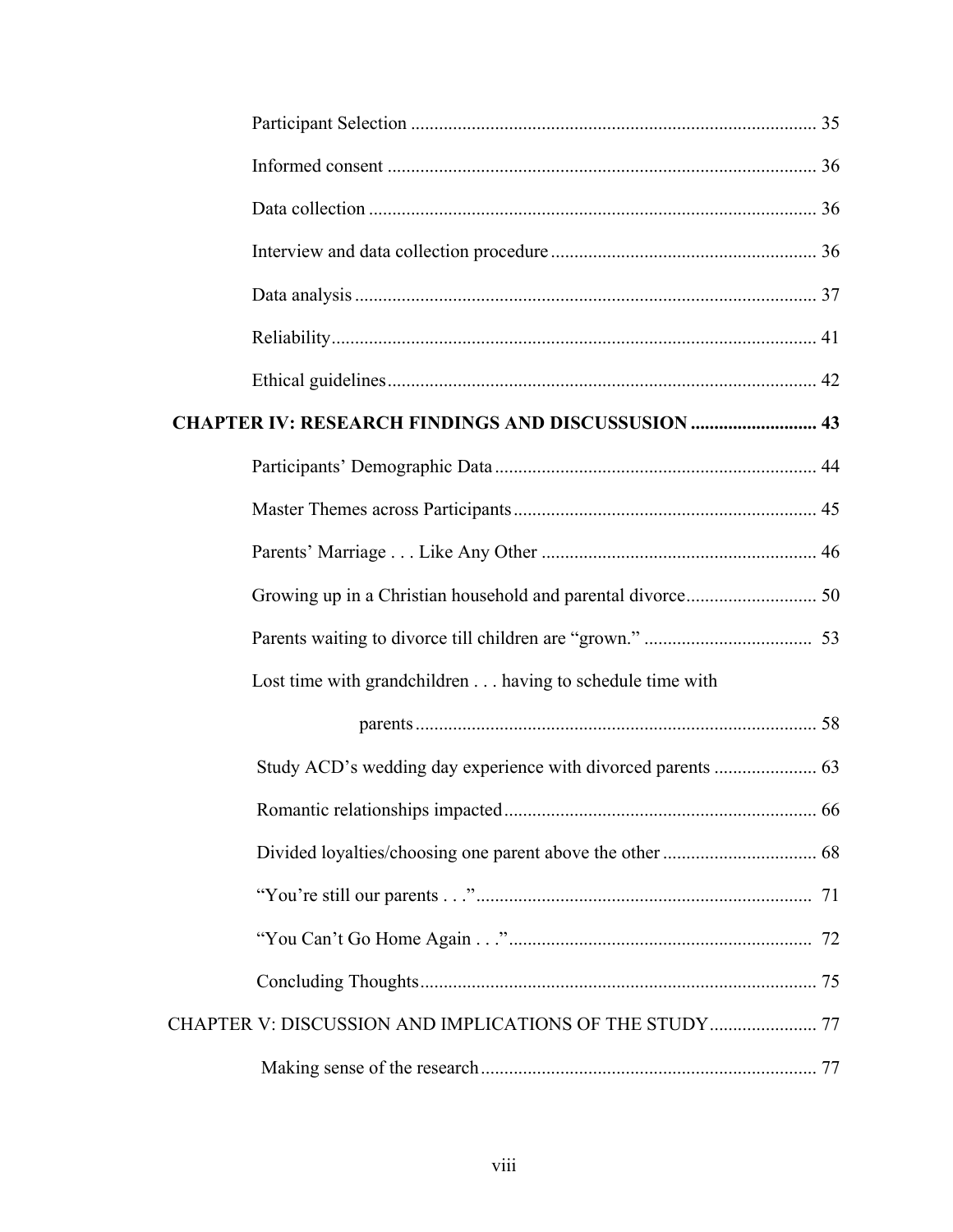| Implications and recommendations for the field of family therapy 83 |  |
|---------------------------------------------------------------------|--|
|                                                                     |  |
|                                                                     |  |
|                                                                     |  |
|                                                                     |  |
|                                                                     |  |
|                                                                     |  |
|                                                                     |  |
|                                                                     |  |
|                                                                     |  |
|                                                                     |  |
|                                                                     |  |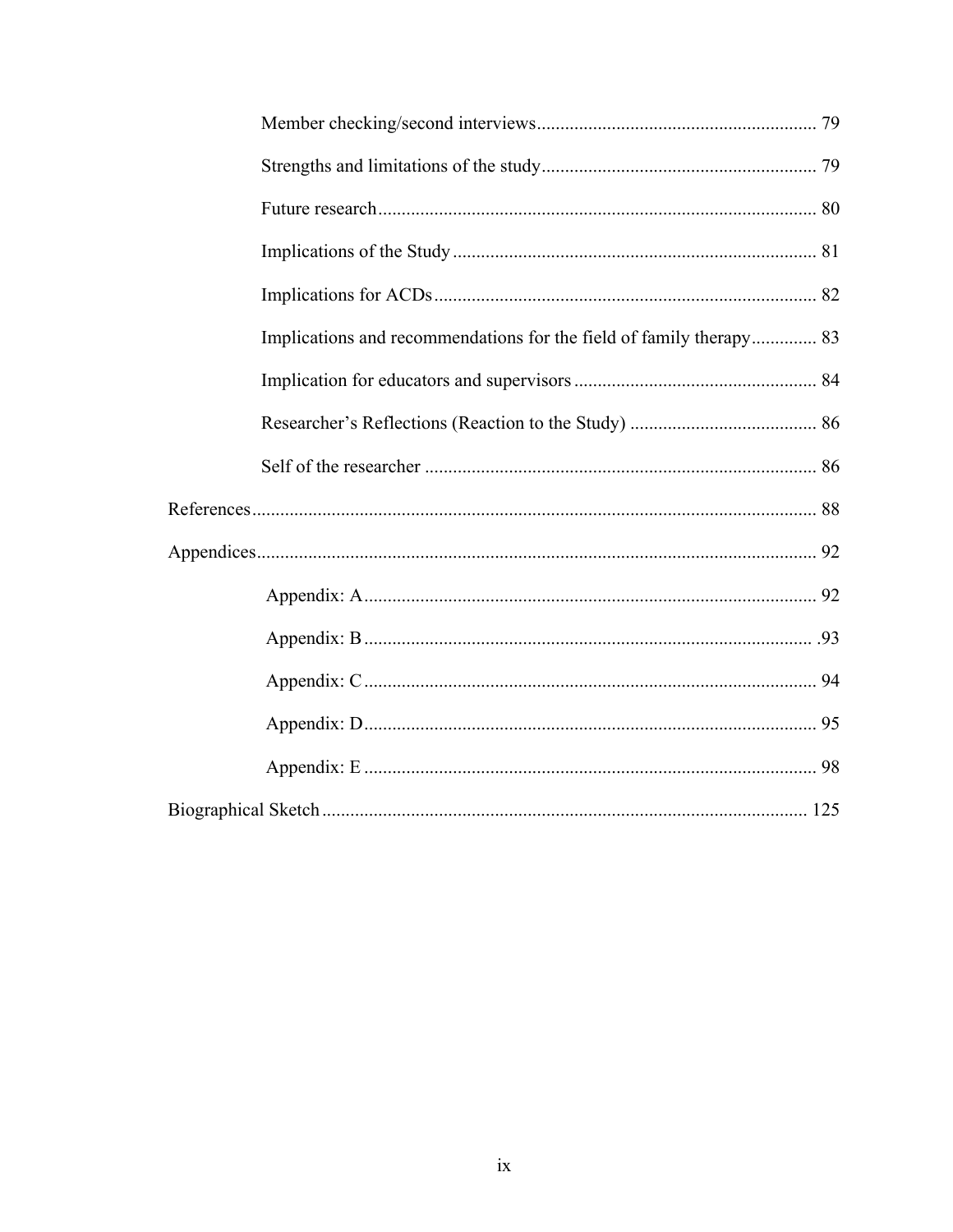# **TABLES**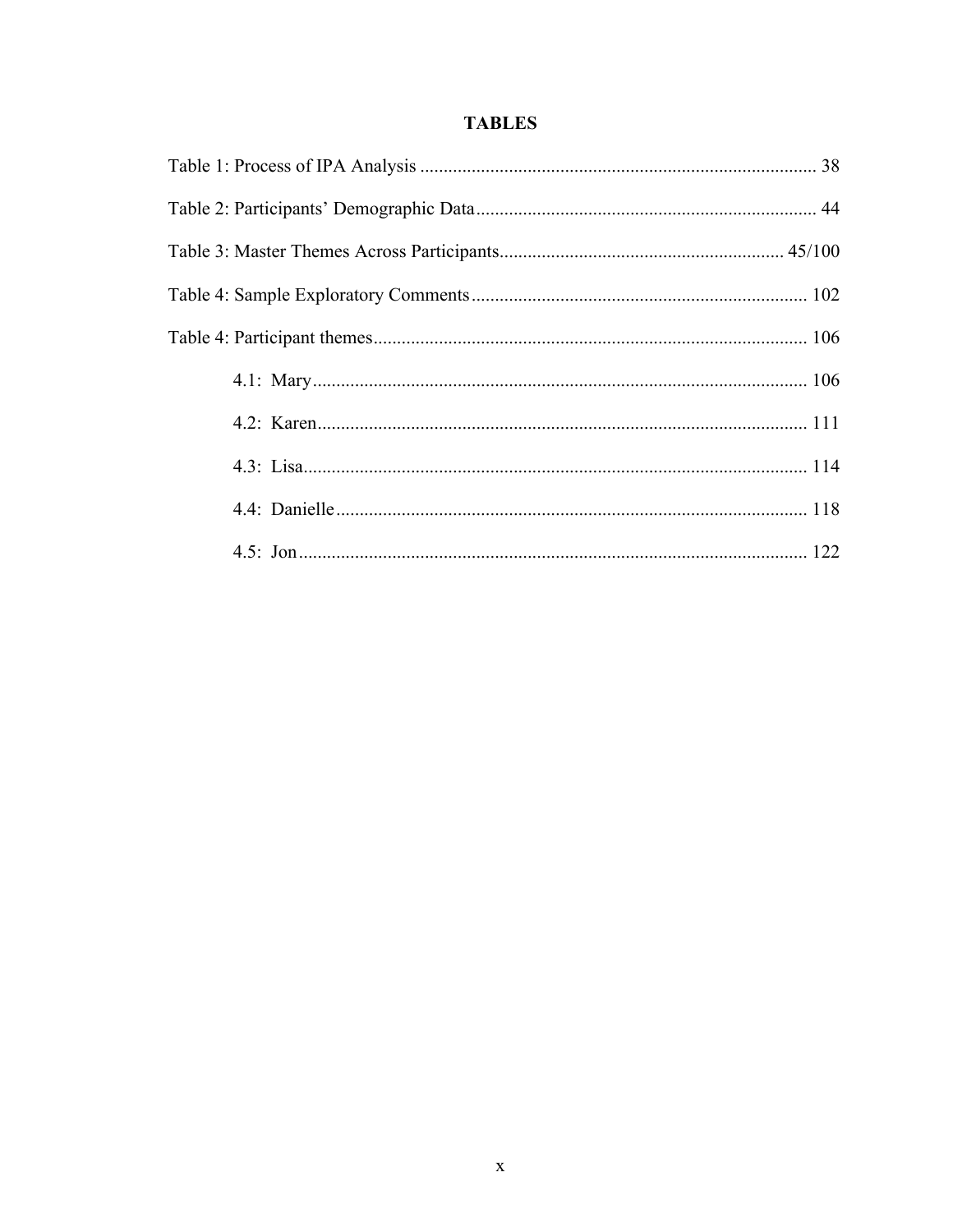### Abstract

This study examined the lived experiences of adult children of mid-later life parental divorce. It was designed and conducted to address the gap in the current literature regarding this phenomenon. The experiences of 5 Adult Children of Divorce (ACD) ages 25 to 45, who experienced mid-later life parental divorce, were examined using indepth semi-structured interviews. The researcher employed an interpretive phenomenological analysis (IPA) of which the findings illustrated various outcomes for adults experiencing their parents' mid-later life divorce. The results of this study showed that parents' waiting until the children are "grown" does not mitigate potentially detrimental outcomes for these "adult children." Some of these concerns shared by the ACDs interviewed included: dealing with the shock of the divorce, the acrimonious parental relationships post divorce, feeling the need to choose sides, effects of the divorce on the ACDs children, among others. Future studies and implications for the field of marriage and family therapy were offered.

*Key words:* Adult children, ACD, Mid-later life parental, Divorce, Phenomenological Analysis, IPA, Effects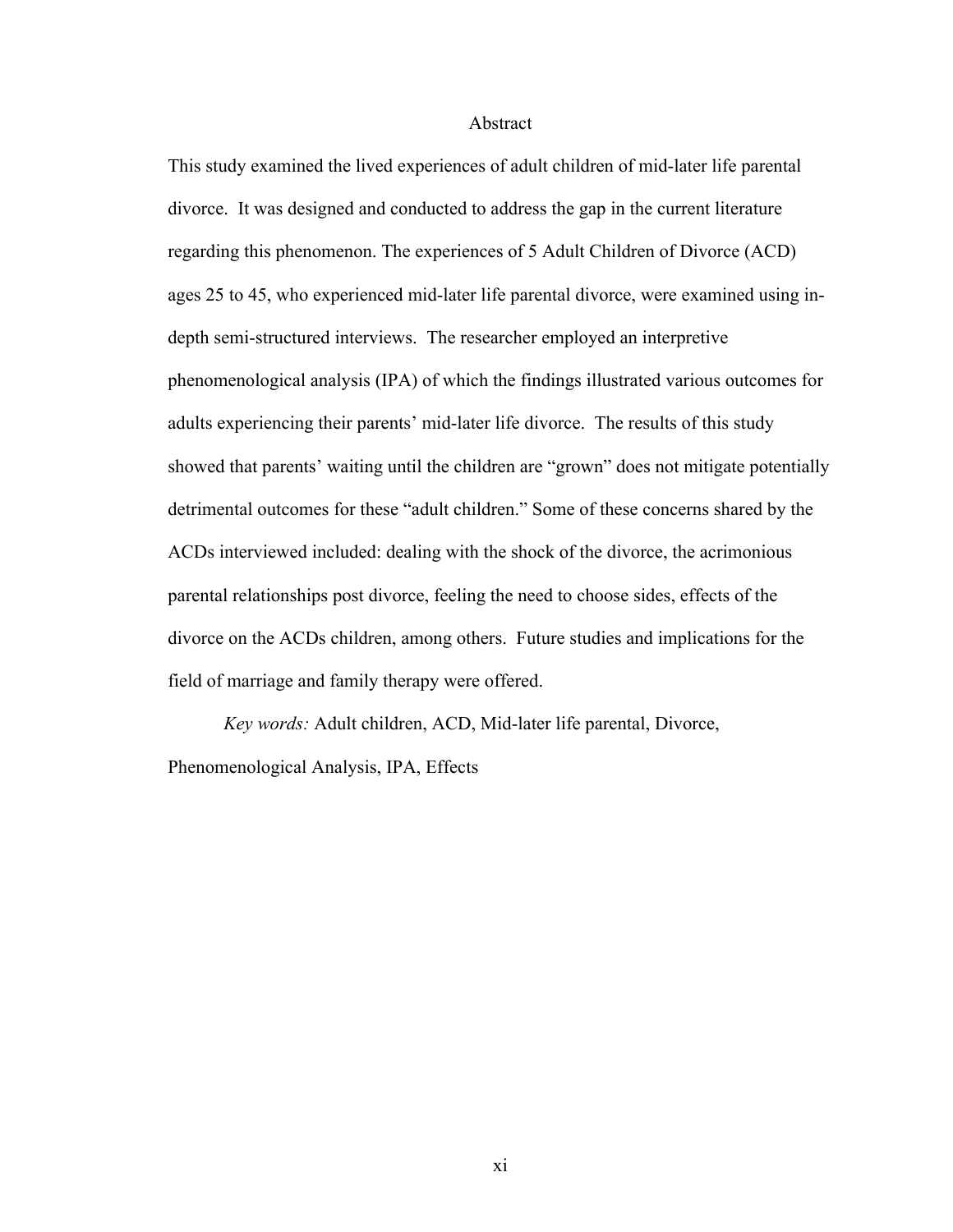# **Poem-Divorce**

"But in the real world, you couldn't really just split a family down the middle, mom on one side, dad the other, with the child equally divided between. It was like when you ripped a piece of paper into two: no matter how you tried, the seams never fit exactly right again. It was what you couldn't see, those tiniest of pieces, that were lost in the severing, and their absence kept everything from being complete."

― Sarah Dessen, *What Happened to Goodbye*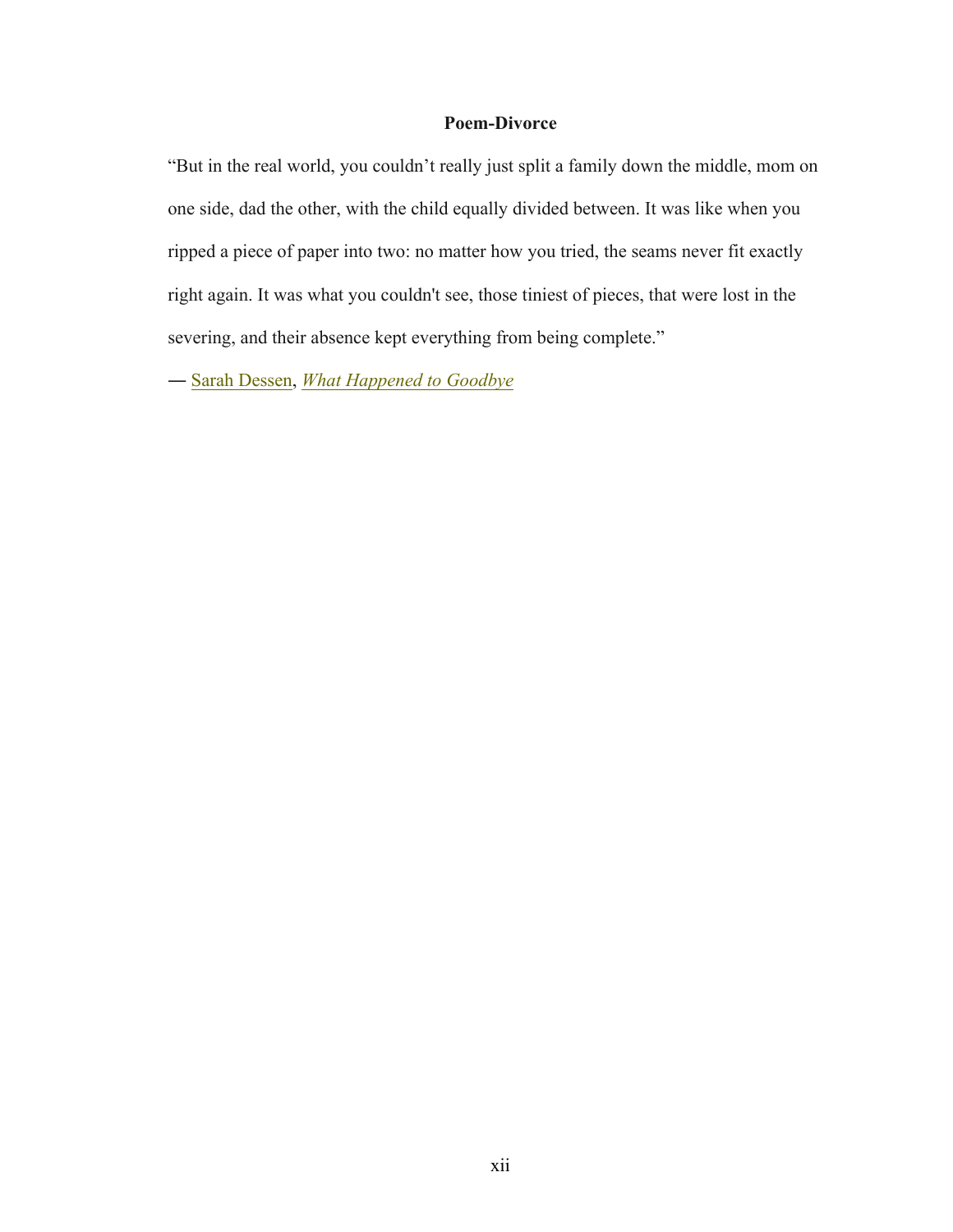### **CHAPTER I: INTRODUCTION**

Divorce can be a highly disruptive incident in the lives of families, and quite often more so for the children involved. When one thinks of children, however, it is automatic that the thought is of babies, toddlers, and teenagers. Several studies have found that the effects of divorce are often long-term and even trans-generational in nature for these children (Huurre, Junkkari, & Aro, 2006; Uphold-Carrier, & Utz, 2012). Researchers have drawn several conclusions about the effects of divorce, based on studying families over a period of time (Ahrons, 2007 & Abbas, 2004; Baker, 2005). Adult children however, are not the usual focus of such studies, except from a longitudinal stance. This study will examine the actual experiences of adults whose parents divorced after the children were "grown".

Over the past several decades, divorce has become more widespread. Today's aging population has not been exempt, with more and more couples ages 50 and older divorcing after many years of marriage (Amato, 2010). Marriages 25 years and beyond are increasingly ending with domino effects. Along with this growing trend comes a population of adult "children" who are not the usual children of divorce, as opposed to toddlers and teens. In the past, research studies on the effects of divorce on children meant infancy into the teen years.

Amato (2010), (as cited in Brown & Lin 2012) described the United States divorce rate as the highest in the world, with an alarming 45% of marriages expected to end. The authors further cited Amato, (2010); Cooney & Dunne, (2001); and Sweeney, (2010)), as discussing the fact that while divorce among younger adults has been extensively researched, divorce among the 50 and older age group has been largely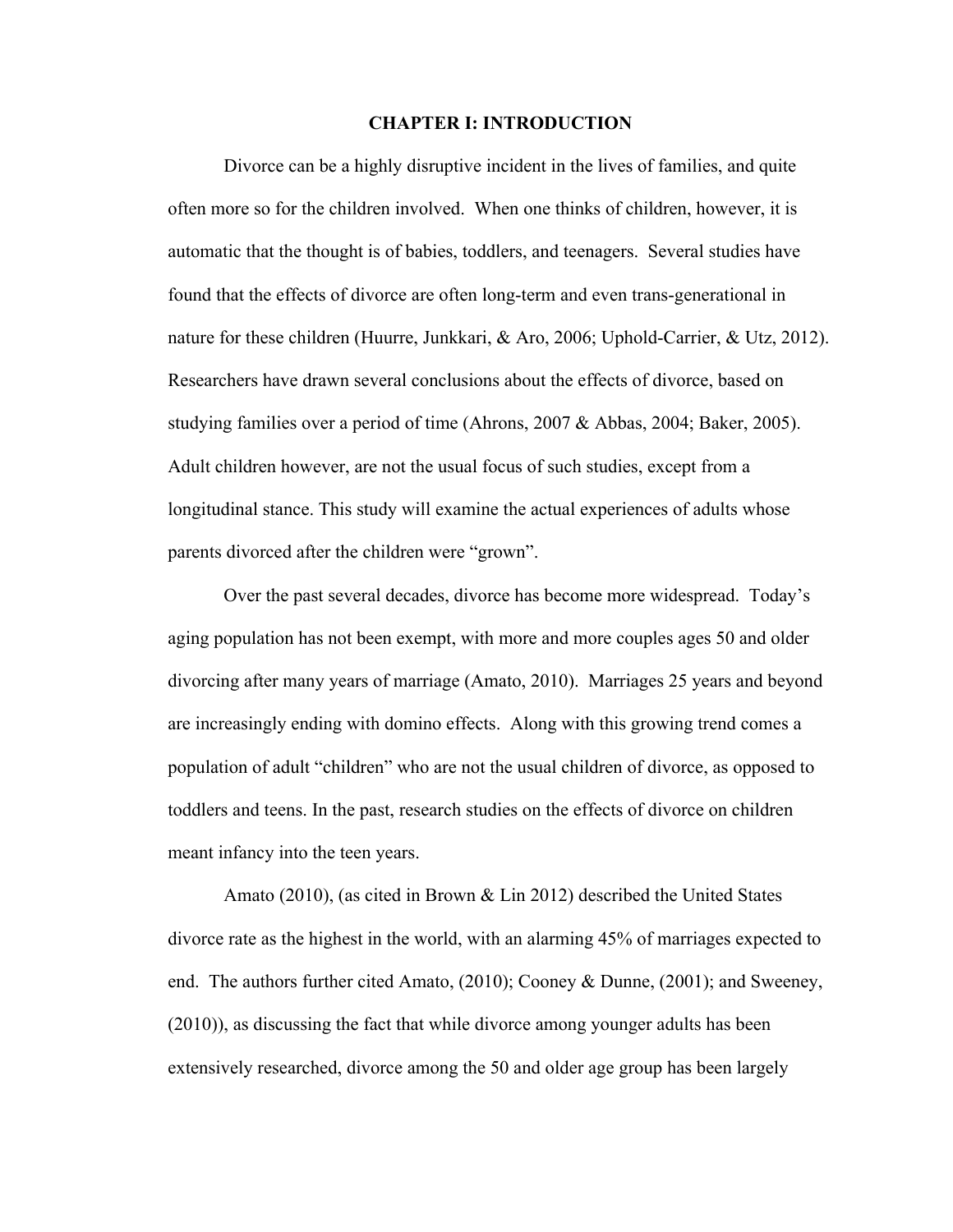ignored. This exclusion is interesting, particularly because the United States is an aging population consisting of a large cluster of "Baby Boomers" who began the trend of divorcing and remarrying during adulthood in significant numbers (Brown & Fen Lin, 2012). Kreider and Ellis (2014) found that this group is the largest proportionately among persons aged 50 and older, who divorced, are currently divorced, and have been married twice or more.

Brown and Lin (2012) also hypothesized that among older adults, the prevalence of widowhood has decreased while that of divorce has increased. The marital status of this group of individuals over the past several decades has changed. Among men 65 and older, the rate of those claiming divorce doubled from 5% to 10% between 1980 and 2008. For women the rate tripled, accelerating from 4% to 12%. Widowhood in contrast was unchanged for men, and decreased in women (Brown & Lin, 2012).

Brown and Lin (2012) further discussed longevity as decreasing the probability of marriages ending through death, and increasing the possibility of divorce. Also noted was that the distinct swing culturally in the significance of marriage and divorce impacts all generations. The authors hypothesized that marriage as a lifelong commitment, combined with an increase in the notion that individuals should find contentment and gratification through marriage, is linked to an upsurge in divorce even in older adults (Brown & Lin, 2012). In other words, the increase in individualism and longevity has decreased the sustainability of marriages, discouraging the older adult from staying in marriages they see as meaningless and empty (Brown & Lin, 2012).

Furstenberg and Kiernan, (2001) examined delayed parental divorce and the impact that parents waiting for the children to "grow up" might have on these children.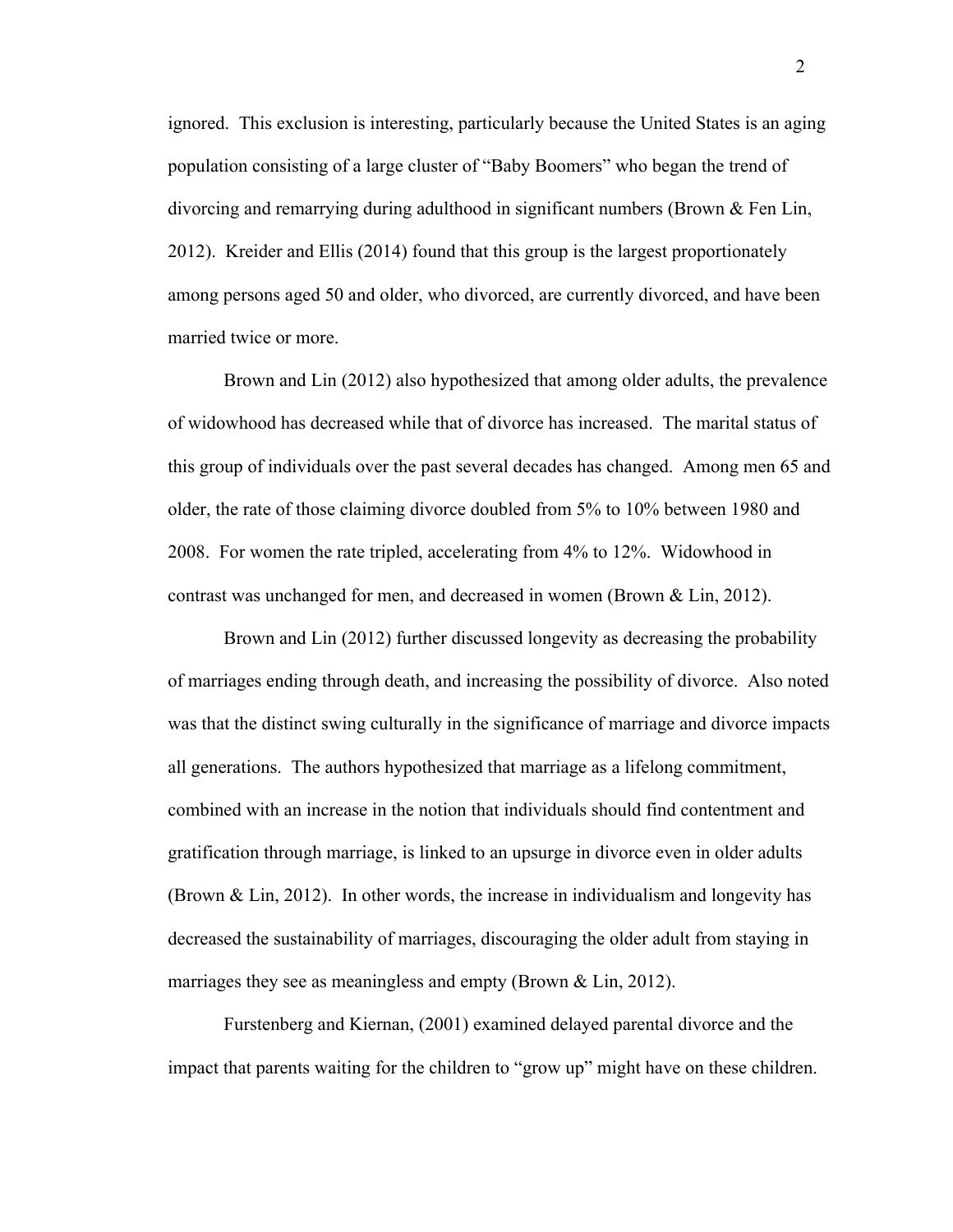They posed the question asking: what if parents who are in conflictual marriages decided to stay together and then divorce after the children are grown; how might this decision alleviate the effects of the divorce on children? They also assumed that such a study might consider the differences if any, between the impact on children in their late teens and early twenties when compared to those who experienced parental divorce in early childhood, the results will be discussed in chapter two. This researcher proposed to extend the study of children to include adult children of divorce (ACDs), between the ages of 25 to 45. As stated by Furstenberg and Kiernan (2001), studying the impact of divorce on children provides important information and will assist researchers and family therapists in understanding some of adult children's experience, when and why divorce might compromise the child's well-being, and how age might be an issue.

With divorce, when younger children are involved, the economic status of families typically changes because of the disruption of the distribution of income between parents. In addition, investment in children by the non-residential parent, as well as parental research, suggest that children leaving home is the precursor to later life divorce, as this can in fact produce a stressful transition for parents (Glenn, 1990). Furstenberg and Kiernan, (2001) found that a significant number of divorces occur when children reach late adolescence or early adulthood, and that one in three divorces took place post childhood. Considering these factors, this research study was shaped by the premise that there is a possibility that older children are also affected by the divorce of their parents.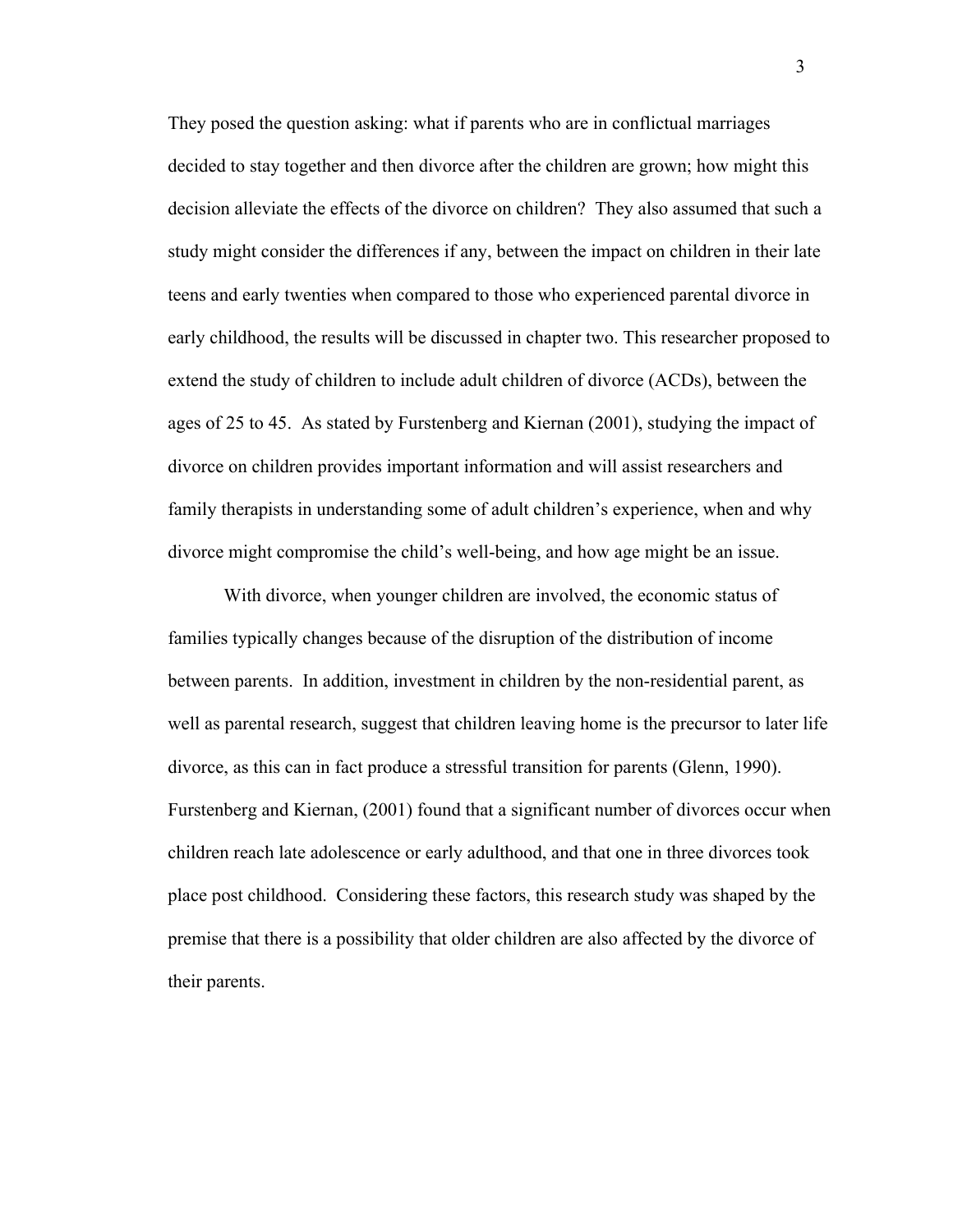Hence this study, an interpretative phenomenological analysis, was used to examine in depth the experience of an older cohort aof children for whom parental divorce occurred later in adulthood. The process followed an in depth question and answer interview, bearing in mind that other questions would arise as the participants described their experience. Care was taken to ensure the participants comfort level and to stringently protect their privacy. Because there was a potential for issues to arise as a result of discussing their experience, referrals were provided for those who had not previously sought therapy and desired to do so, or appeared to need further therapy.

Chapter two consists of a comprehensive literature review, which includes an overview of studies about marital trends, divorce statistics, the impact of divorce on children and several longitudinal studies on the long-term effects of divorce on adult children for whom parental divorce occurred in childhood. In chapter three, the methodological process is described, including historical perspectives, the value of utilizing phenomenology, and a detailed description of IPA. Trustworthiness related to validity, reliability, ethics, and generalizability of the data is also discussed. The research findings and discussions are described in chapter four. The strengths, limitations, and implications for future studies, as well as closing remarks, are covered in chapter five. The document's conclusion includes the researcher's biographical sketch.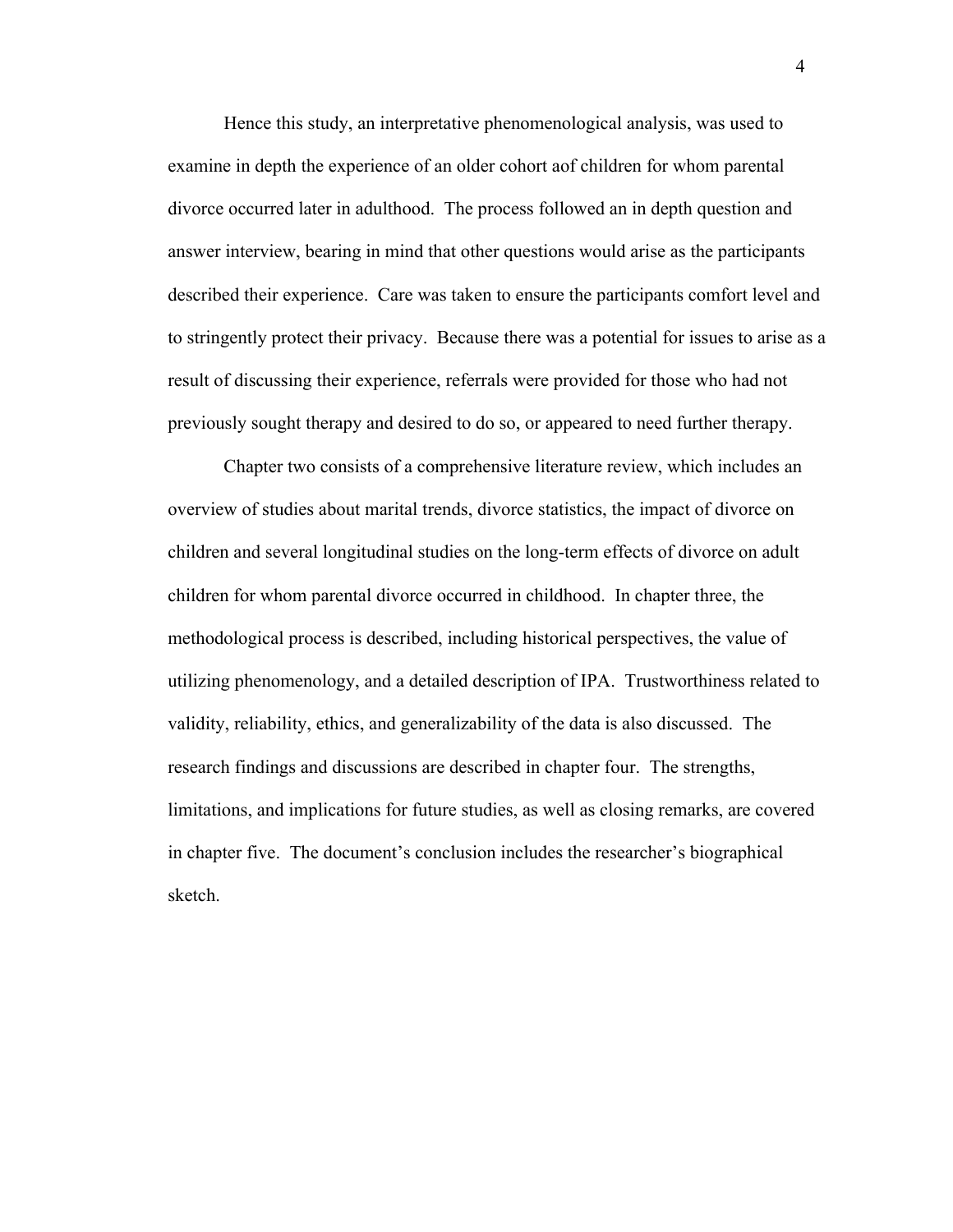## **CHAPTER II: REVIEW OF THE LITERATURE**

The literature reviewed in this study focuses on previously conducted research on parental divorce and the impact it has on children. The beginning of the chapter focuses on the statistics of divorce and the family life cycle, the impact of divorce on children in general, and continues with a discussion on the researcher's area of interest; later life parental divorce and its impact on adult children. Although the available research on this topic was limited to date, the researcher provides a summary of as much relevant thematic data as possible to show the necessity for further research, as well as supportive data for the relevance of this study.

## **Marital trends**

According Peterson and Stienmetz (1999), during the second half of the twentieth century, "cohorts were identified by various catch phrases" (p. 4). The descriptive terms applied were used to characterize their attitudes, lifestyles, decisionmaking and beliefs. Those born prior to 1933, and who experienced World War III were labeled the "Silent Generation". These veterans returning to the United States enjoyed economic security, including low cost home loans, and increased educational opportunities. This group became the parents of the Baby Boomers; children who were born between 1946 and 1964, and according to the authors' hypothesis, were raised to rebel and to question values.

Teachman, Polonko, and Scanzoni, (1999, stated that marital age in the United States declined at a particularly sharp rate in the 1940s and the 1950s. However the trend reversed in the mid 1960s. Teachman et *al.* posited that the median age for marriage between 1970 and 1988 for men rose from 22.5 to 25.5, and from 20.6 to 23.7 for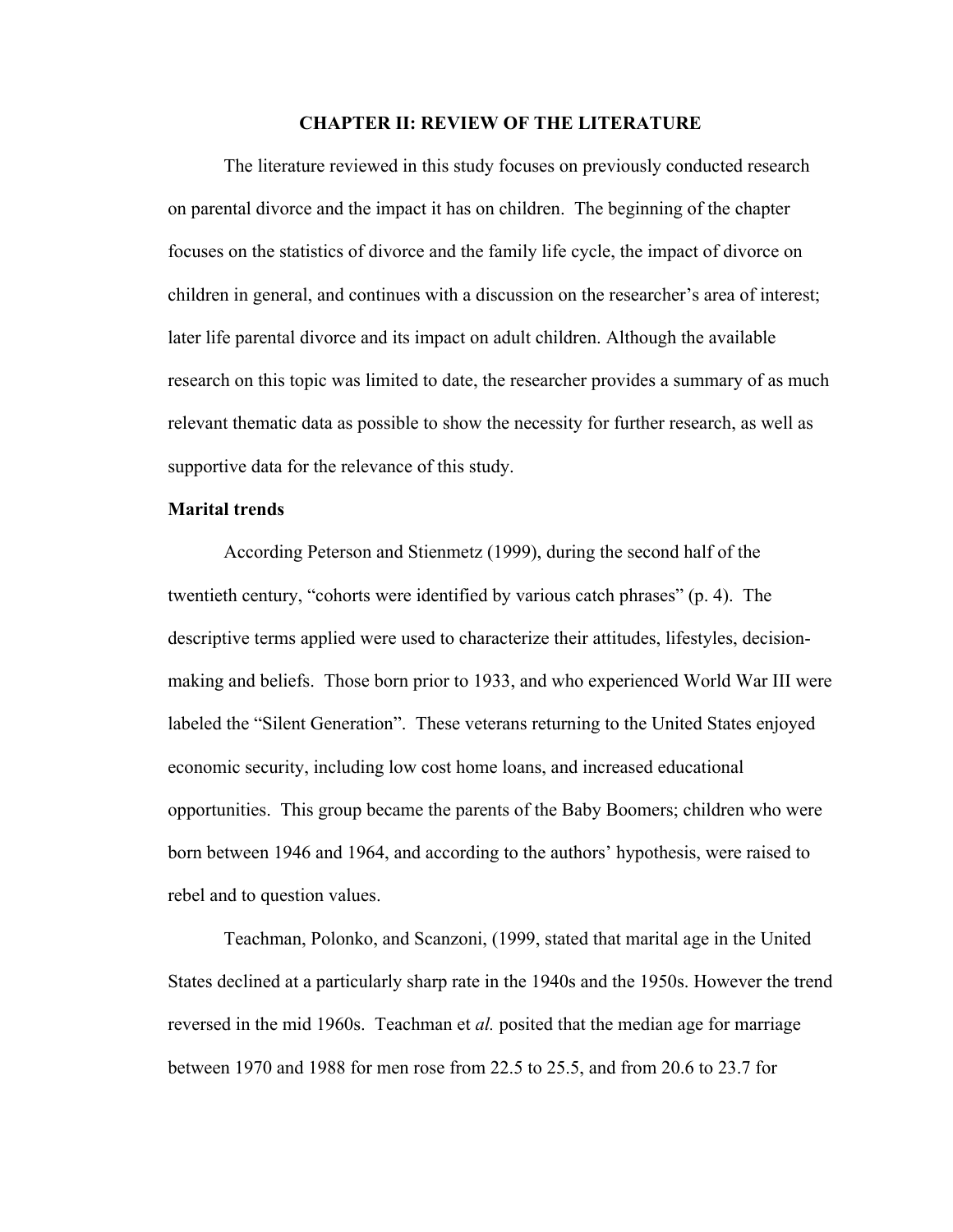women. The percentage of women never married between 1960 and 1994, increased from 28 percent to 66 percent.

Faust and McKibben (1999) postulated that although marriage has remained important in American life-style, cohabitation, later age at marriage, childbearing out of wedlock, divorce and remarriage, has changed the marital institution. Consequently, many people no longer view marriage as a lifelong commitment. According to the authors, there was a rapid acceleration of the number of divorces beginning in 1960, with a sharper rise in 1970 through 1980. They also hypothesized that the rationale for this dramatic increase hinged on a demographic shift, because the Baby Boomer generation had reached marital age. Further, against the religious and political influences attempting to stem the flow of what was labeled "moral decay" a changing society became more accepting of divorce (Faust & McKibben, 1999).

 Amato, Johnson, Booth and Rogers, (2003) conducted a study examining the continuity and change in marital quality between 1980 and 2000. This study showed that according to the U.S Census Bureau 1998, the mean age at marriage increased between 1980 and 2000. For example males on average married at about age 24 in 1990, increasing to 26 in 1998. For women the average age was 22 and 25 respectively. Amato et al. also explored the notion that there has been a widespread decline in marriage as an institution. They hypothesized that the popularity of non-marital cohabitation and children born out of wedlock has increased. The increased age at marriage, higher divorce rates, and a decrease in remarriage, is indicative that unlike the recent past, marriage is considered less of a permanent part of adult life.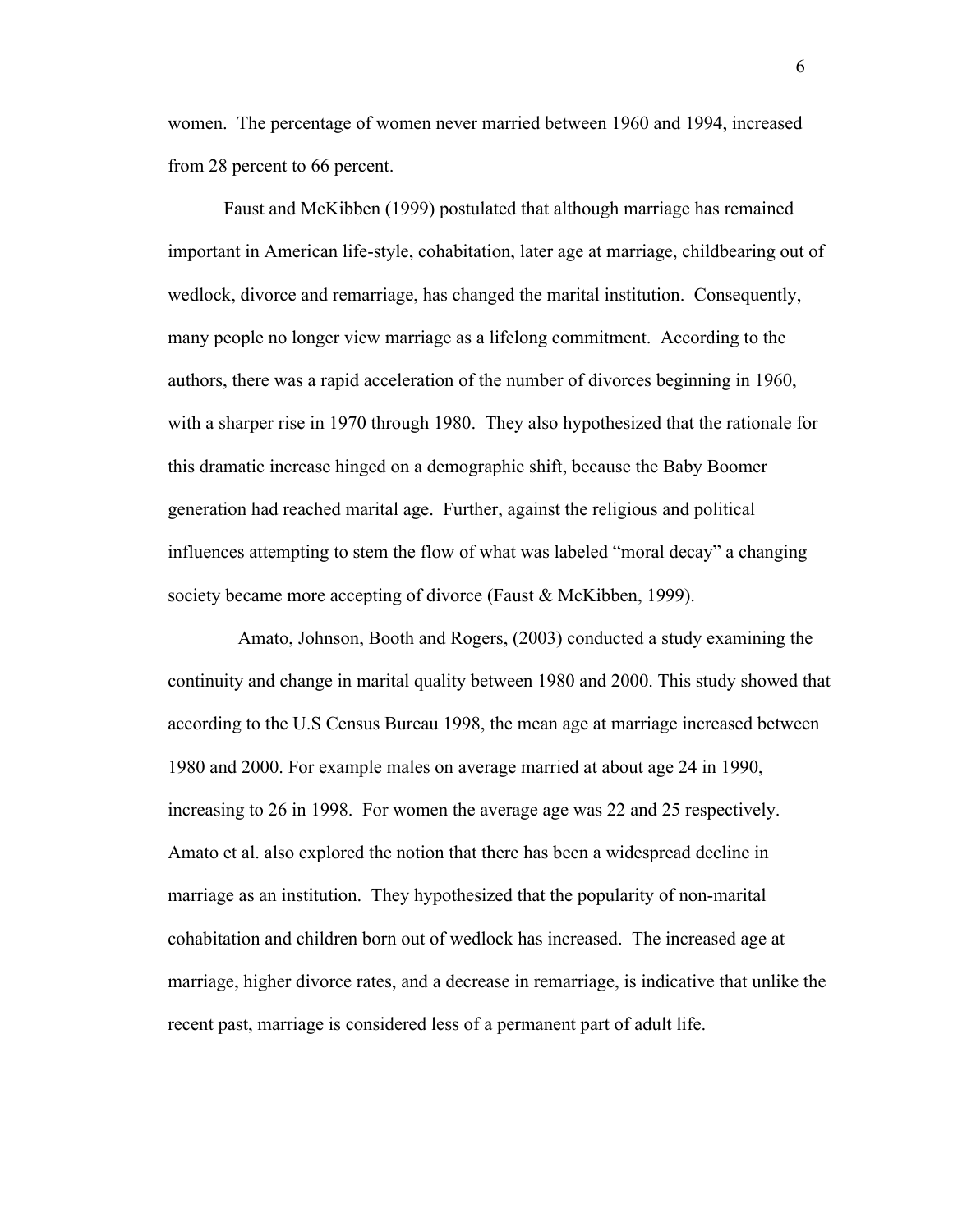Generation X, or Gen Xers as they are known, are the children of the Baby Boomers, born between 1965 and 1980. This cohort has been described as the "forgotten middle child" that grew up in the era of burgeoning technology and political and institutional upheaval. This group was said to have spent less time with their parents than generations before them, giving them the name "latchkey kids". As a result their mindset was toward being autonomous, self-reliant and less respectful of authority. Divorces in their families were also common. Also noted was the fact that this generation tended to wait to get married until their late twenties and thirties, increasing the average age at marriage exponentially to an all time high (Generation X [Born 1965- 1980]). It would appear that this is the cohort who are now experiencing mid to later life parental divorce, of parents who remained married for 25 years and beyond (http://www.valueoptions.com/spotlight\_YIW/**gen**\_**x**.htm).

**History of divorce statistics.** Kennedy and Steven, (2014) indicated that their research showed that past divorce records were much more reliable. In the 1800s data was compiled utilizing transcribed details on each divorce. Fifty years later funding for the collection of divorce statistics declined greatly thus leading to a sporadic practice of collecting data on divorce between 1907 and 1940, by utilizing estimates from a limited number of states. The late twentieth century showed a marked improvement in reporting divorces, although this did not last very long as in 1996, collection of detailed divorce statistics ceased.

The agency responsible for divorce data collection, known as the National Center for Health Statistics (NCHS), "determined that the quality of marriage and divorce statistics had deteriorated, and alternative information were readily available" (p. 589).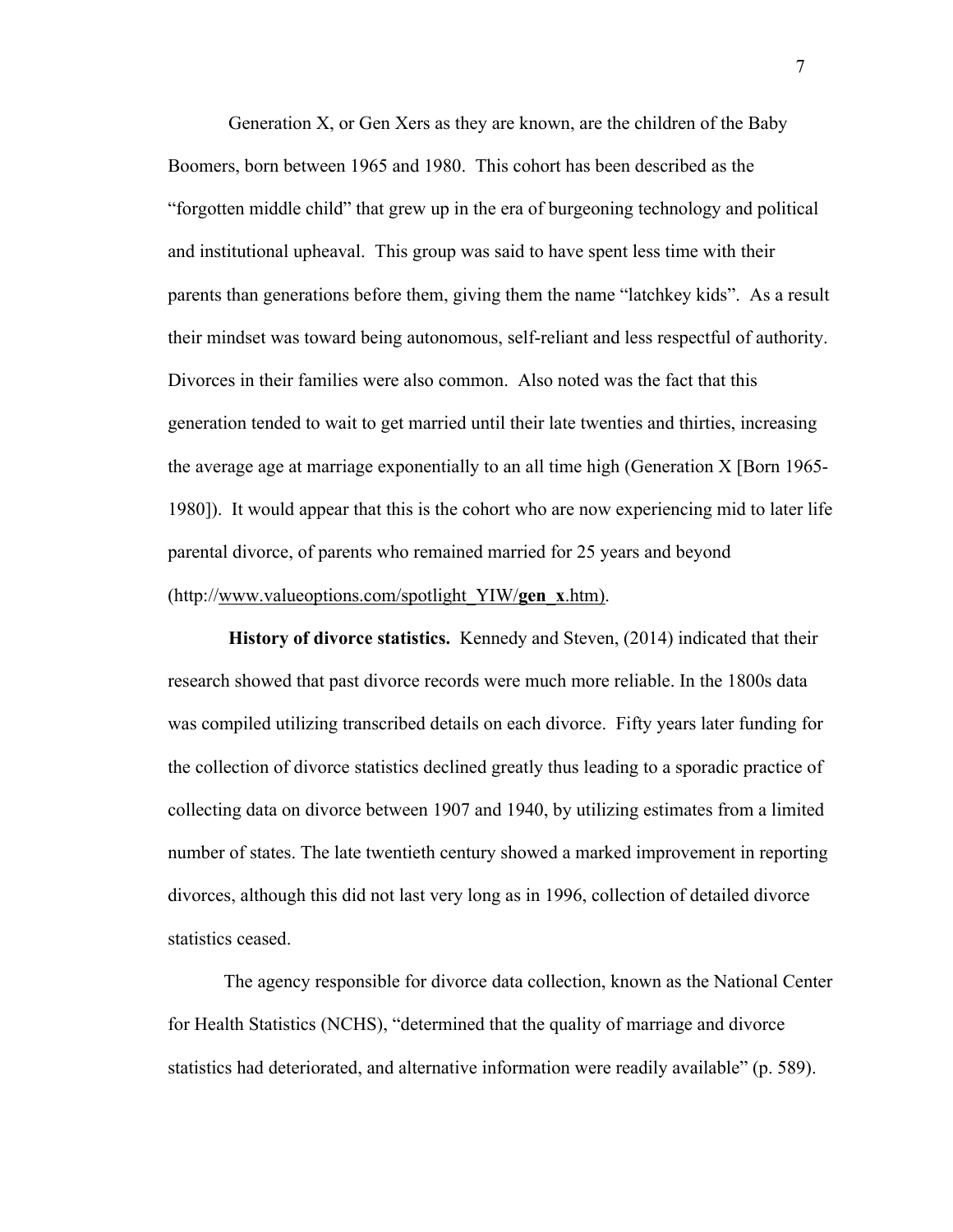Consequently, the funds used for related data collection was redirected to "higherpriority" (p. 589) uses. NCHS continued to collect raw data of the number of divorces monthly from each state, recompensing them only \$1000 per year. This decline in funding precipitated a decline in the states' compliance. While data collection per state continued through 1990, by 2005, six states stopped reporting completely. The authors determined that although the other 44 states still reported basic counts, the adequacy of the reporting was not known (Kennedy & Steven, 2014).

As a result of the continued void in the data on marriages and divorce, in 2008 the American Census Survey (ACS) incorporated questions on marital history. Designed to substitute for the vital statistics, questions probed marital status, number of marriages, widowhood or divorce, in the past 12 months. The hope of the Census Bureau was to minimize the underreporting characteristic of previous marital history surveys, by focusing on recent events. Kennedy and Steven, (2014) postulated that the ACS reporting provides a more credible estimate of divorces, than does the vital statistics. Accordingly, they found that the vital statistics report of the refined divorce rate over the past 30 years showed a decline in divorces of 21% (from 22.6 to 17.8) between 1980 and 2008, while the ACS reported the decline at only 2% (from 22.6 % to  $22.1$ ).

This information did not however, consider the age composition of the married population. NCHS published age-specific divorce rates for the Divorce Registration Area (DRA), in 1970 and 1980 to 1990. This included data for approximately 30 states, and represented only half of the population. According to Kennedy and Steven, (2014), because of the close monitoring by the agency, this was likely the "highest-quality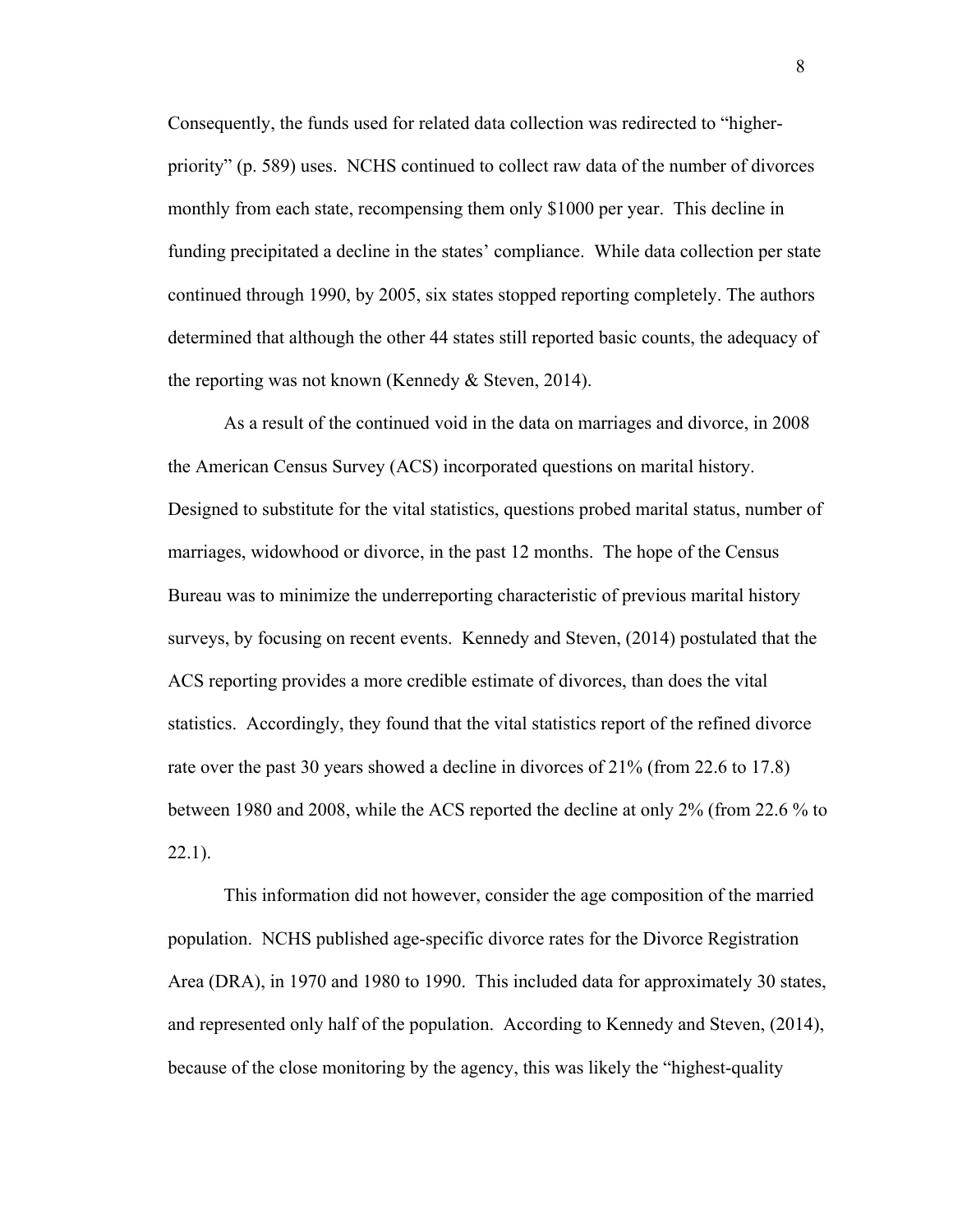divorce statistics" (p. 593). The authors also found that there have been significant changes in the divorce rate by age over the past three decades. They stated that there has been an increase in divorce of those 40 years and older, with a decrease in age of divorces for those in their twenties. The authors hypothesized that based on the shifts in the age makeup of the population the incidences of divorce have increased over the years. They found that the overall decline was offset by a significant increase in divorce for persons over the age of 50 (Kennedy & Steven, 2014).

#### **Demographics of Divorce**

Divorce has been and continues to be a topic that holds high interest for research and scholarly writings. However, Amato (2012) found that determining how common divorce is has been challenging because of the inconsistencies in state-by-state reporting to the Federal Government. States such as Hawaii, Indiana, Louisiana, California and Georgia did not file divorce reports in 2004. This has hampered researchers' ability to do an accurate count of the annual U.S divorce rate, as well as an official estimate of the number of children impacted by divorce. Not withstanding, the U.S Census Bureau utilizes data from participating states to "publish a crude divorce rate" (p. 650) delineating the number of divorces per 1000 people in the country.

Amato (2012) hypothesized that because of the effects of the age structure of the population, coupled with the proportion of married adults, the measure being used to measure the divorce rate, is less accurate. He believed measuring the number of divorces per 1000 married women would be more optimal in providing the refined divorce rate. According to Schoen and Canudas-Romo (2006), the likelihood of divorce for women escalated linearly and plateaued between 1990 and 2000. They posited that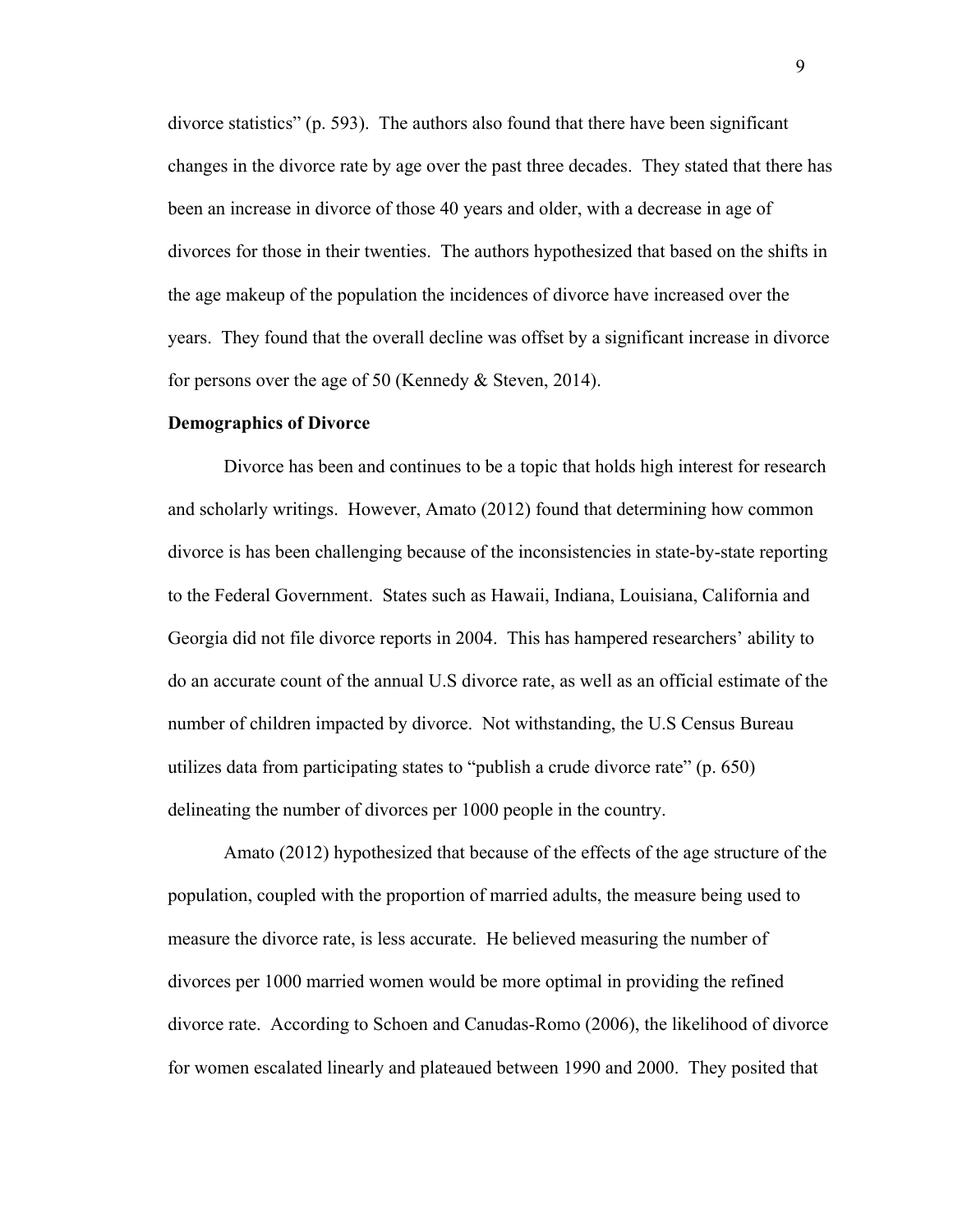divorce risks in the United States during that era, were the highest among Western Countries. By the end of the twentieth century, 43% to 46% of marriages were predicted to end in divorce.

Brown and Lin (2010) posited that the divorce rate doubled since 1990 from 4.9 to 10.1 % per 1000 married persons, 50 and older. This trend showed that approximately 206,007 individuals aged 50 and older were divorced, while 643,152, experienced divorce in 2010. Contextually, this translated to less than one in ten divorces in 1990, and one in four in 2010. They further inferred that should this trend remain stable over the next two decades, one could conservatively expect the rate for this cohort to climb by a third, to more than 828,380, by 2030.

The most recent data found was for 2011, excluding data for California, Georgia, Hawaii, Indiana, Louisiana, and Minnesota; California, Georgia, Hawaii, Indiana, and Louisiana; California, Hawaii, Indiana, and Oklahoma; California, Indiana, and Oklahoma; California, Indiana, Louisiana, and Oklahoma, between 2000 and 2011 (CDC/NCHS National Vital Statistics System). It is difficult to ascertain consistently updated data across states.

**The impact of divorce on children.** While there is a dearth of information on the impact of mid-later life parental divorce on adult children, the opposite is true of the impact of divorce on children in general. The literature reviewed indicated that children whose parents divorce when they are younger appear to be impacted in various ways. According to Amato, (2000), studies conducted in the 1990s and earlier decades (Amato & Keith, 1990; Astone & McLanahan, 1991; & Downey, 1994) have shown that children whose parents divorced have an increased risk of a number of problems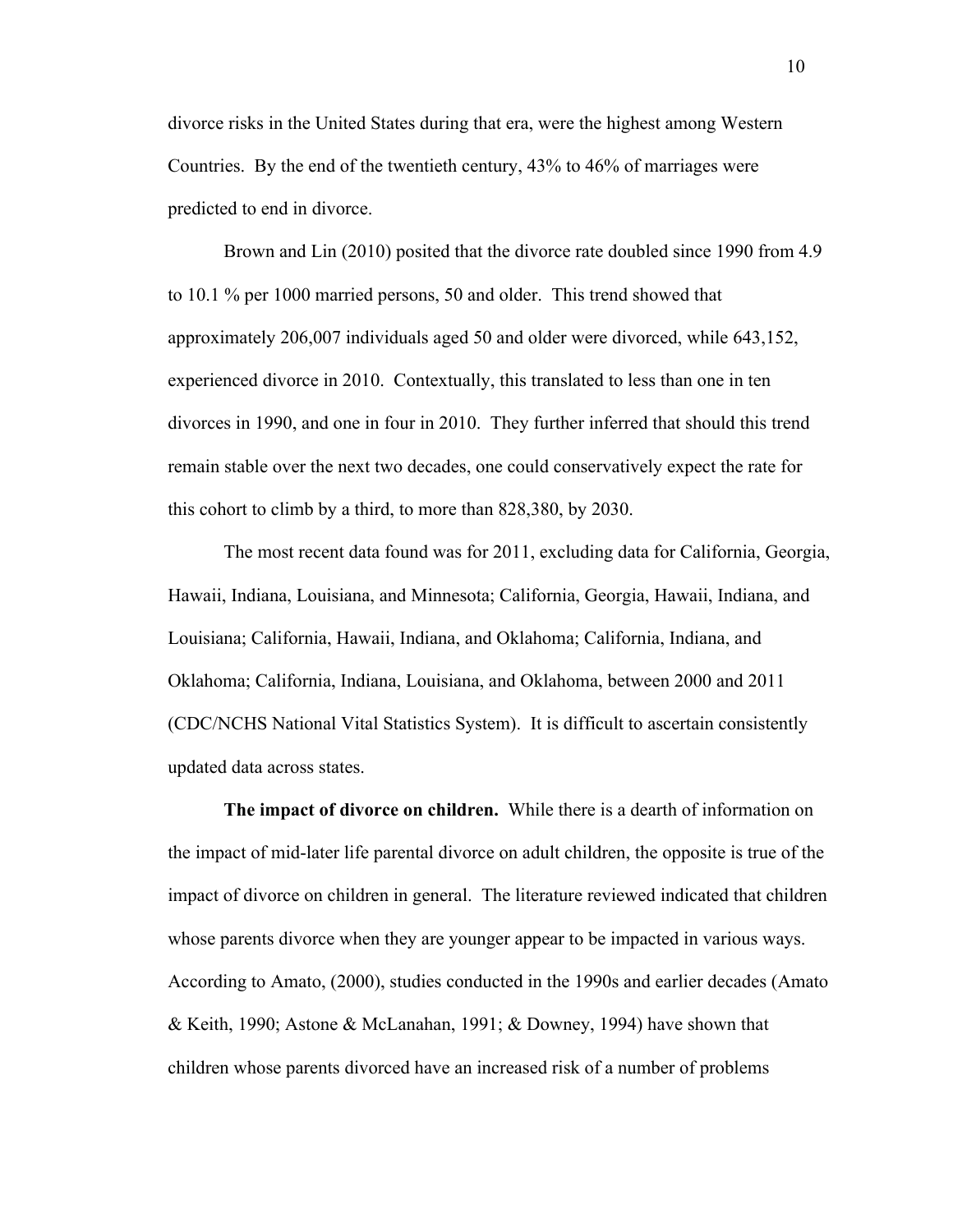including conduct disorders, emotional disturbances, social relationship difficulties, as well as academic failure. Further, Amato hypothesized that more than half of the divorces in the United States involve children under the age of 18, with more than a million children affected each year. Concurrently, the study unmasked awareness that there is a correlation between economic privation post-divorce, and negative outcomes for children.

Amato and Cheadle (2008) focused on six specific behavioral problems; "repeating a grade, getting in trouble at school, being suspended or expelled from school, having trouble with the police, seeing a doctor or therapist about an emotional or behavioral problem, and being particularly difficult to raise" (p.16). The study, which looked at biological as well as adopted children garnered results that showed a significant association between divorce and behavioral problems in children (Amato & Cheadle).

Kim (2011) conducted a study to asses the effect of parental divorce on the development of children within "three analytically distinct divorce stages: pre-, in-, and post-divorce" (p.506). Findings exposed declines in interpersonal skills during the indivorce period and in self-expression of ideas, feelings, and opinions in positive ways. Kim's research also indicated that children of divorce in comparison to those in intact families had higher incidences of anxiety, loneliness, low self-esteem, and sadness, during the divorce phase. Examination of the post-divorce phase indicated neither a heightening nor a decrease of these concerns (Kim, 2011).

Wallerstein, Lewis, and Blakeslee (2000) described divorce as being more than the dissolution of a marriage, but a course that is fraught with instability and changes.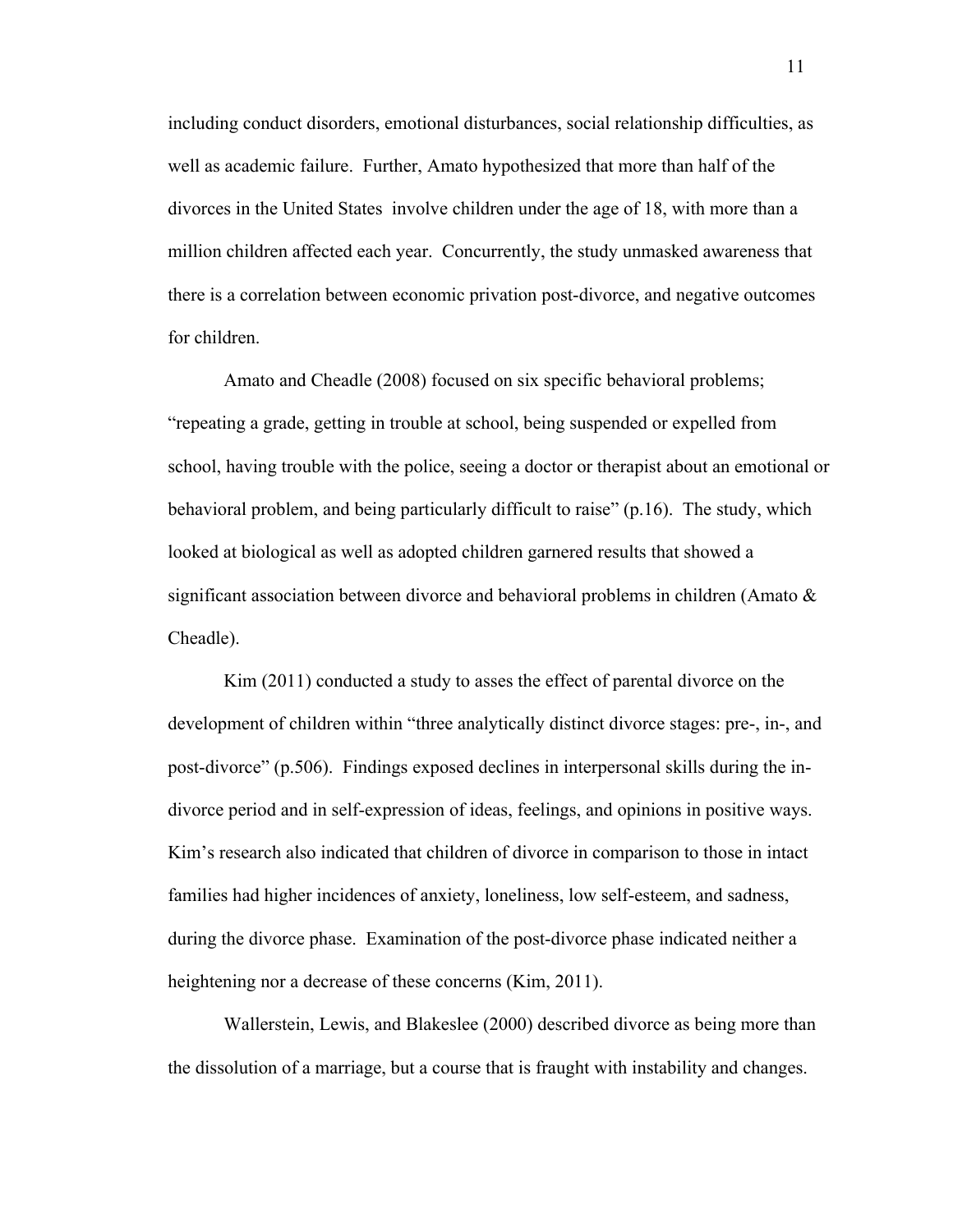Such changes, the author hypothesized, often alter the lives of the children involved. Multiple changes in family functioning result from divorce including economic resources, increased parental conflict, decrease in parenting quality, and disruption to the parent-child relationship. This study focused on the psychosocial well being of children of divorce, utilizing reading and math scores to measure the academic achievement of the study children, from kindergarten through the fifth grade (Wallerstein, et al.). In order to separate the impact of the variable-psychosocial well-being, the researchers (Wallerstein, et al.), included other divorce variants, such as parental conflict, family economic resources, and parent/child relationships in the study. Not withstanding the covariant included, the findings indicated that divorce decreases the psychosocial wellbeing of the child of divorce, and that this decline can explain potentially poorer school related performances by these children. The research showed academic decline in children of divorce in comparison to children from intact families, with a difference of as much as 5 points by the fifth grade.

According to Portnoy, (2006), at least half of all divorces involve minor children, and forty percent of children in the United States will experience their parents divorcing. At least half of those children will live at least temporarily with a single parent, and one in three with a stepparent prior to turning 19. Portnoy also postulated that children of divorce experience conduct problems, and are two to three times more at risk for engaging in delinquent behavior in adolescence than their peers from intact families. They also have a higher risk factor for alcohol and drug use. Portnoy also found lower academic performance; sexual activity at an early age in female children of divorce; and earlier sexual activities in boys living with single mothers, when compared to their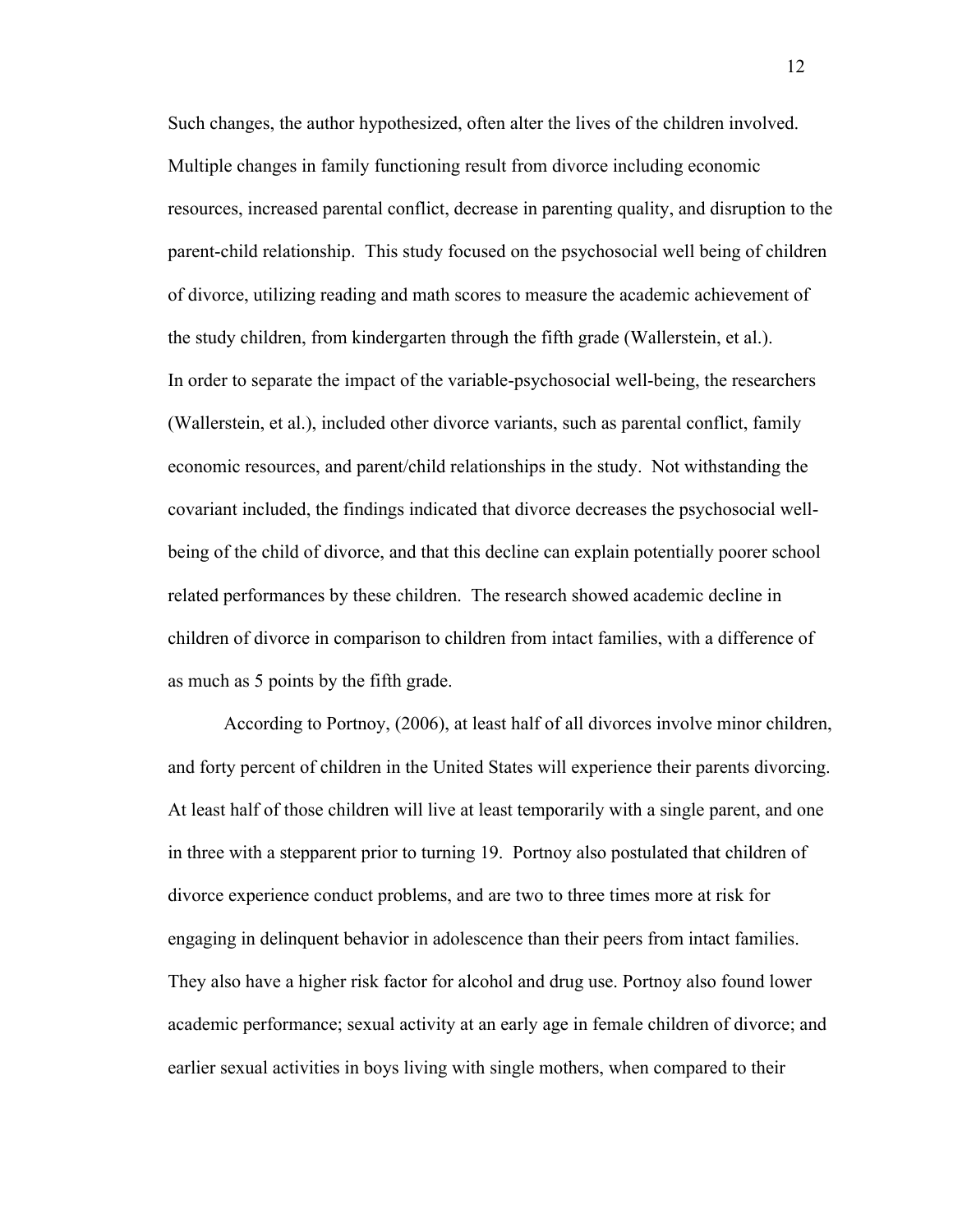counterparts from non-divorced families. Adolescents were also noted to experience their fathers as less caring (Portnoy).

The study done by Wallerstein, Lewis, and Blakeslee (2000), chronicled the experiences of children of divorce interviewed over several years. Experiences of these children of divorce included taking on the role of caregiver to younger siblings; sitting up with an insomniac parent; and quitting school to undertake household responsibilities of grocery shopping, cooking, cleaning and caring for the parent diminished by the experienced divorce; among other experiences. Accordingly, the role of the child in the post divorce family changes as parenting by the adults often diminishes (Wallerstein et al.). One young girl interviewed about future aspirations, spoke of potentially getting married and having children. She ended her statement by saying; "But you never know, you might get divorced. I don't ever want that" (Wallerstein et al., p.10).

According to Wallerstein et al., their 1980s studies found that the idea that divorce automatically rescues children from an unhappy marriage is a myth. They stated that many of the children they interviewed were from moderately unhappy marriages that ended in divorce. One response they often received was: "The day my parents divorced is the day my childhood ended" (p. 26). The researchers also postulated that, most children of divorce had no indication that their parents' marriage was in trouble. "For children, divorce is a watershed that permanently alters their lives. The world is newly perceived as a far less reliable, more dangerous place because the closest relationships in their lives can no longer be expected to hold firm" (p. 27). Wallerstein et al. found confirmation of this hypothesis in several of their research interviews.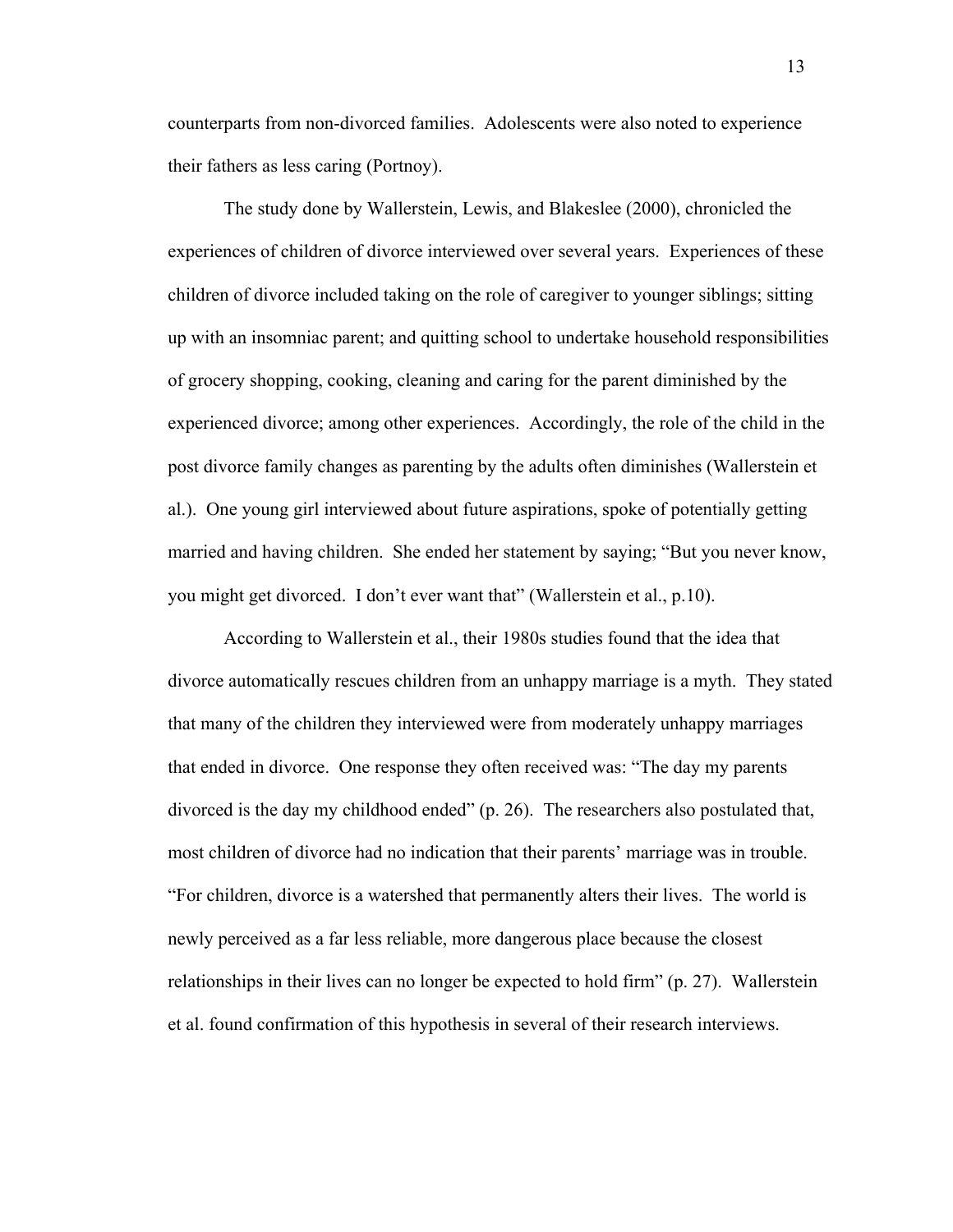Amato and Booth (1996) studied parent/child relationships pre- and post-divorce. They evaluated whether or not there were problems pre-divorce with the parent-child relationships of parents who ended up divorcing. Parents who divorced between 1990 and 1983; 1983 and1988; and 1988 and 1992 were interviewed. Also incorporated in the study were parents who never divorced as a comparison group. Their analysis showed overall consistency toward the influence of divorce on fathers', more than mothers' affection toward children post-divorce. Divorce, they found, did not appear to weaken mothers' affection for their children.

Low marital quality prior to divorce was, however, indicated in problematic parent/child relationship for both parents. According to Amato and Booth (1996), problems previously attributed to divorce may be less likely caused by it, and more attributable to the marital quality pre-divorce. Results of this study also indicated that some problems solely attributed to divorce might be less when considering pre-divorce variables.

**The long-term effects of divorce on adult children.** Beyond studying the effects of divorce on children, it appeared that examining the long-term effect of divorce on children might have been useful. This idea considered not only the impact of divorce on younger children, but how, if at all, parental divorce affects the child of divorce into adulthood. Several studies have evaluated the phenomena from various perspectives such as college students who grew up as children of divorce, follow-up on adolescents into adulthood, and relationship issues for adults from divorced homes to name a few.

**Longitudinal research.** Wallerstien and Kelly (1996) conducted a study from 1971 to 1977, tracking 60 divorcing families and the 131 children of these families, ages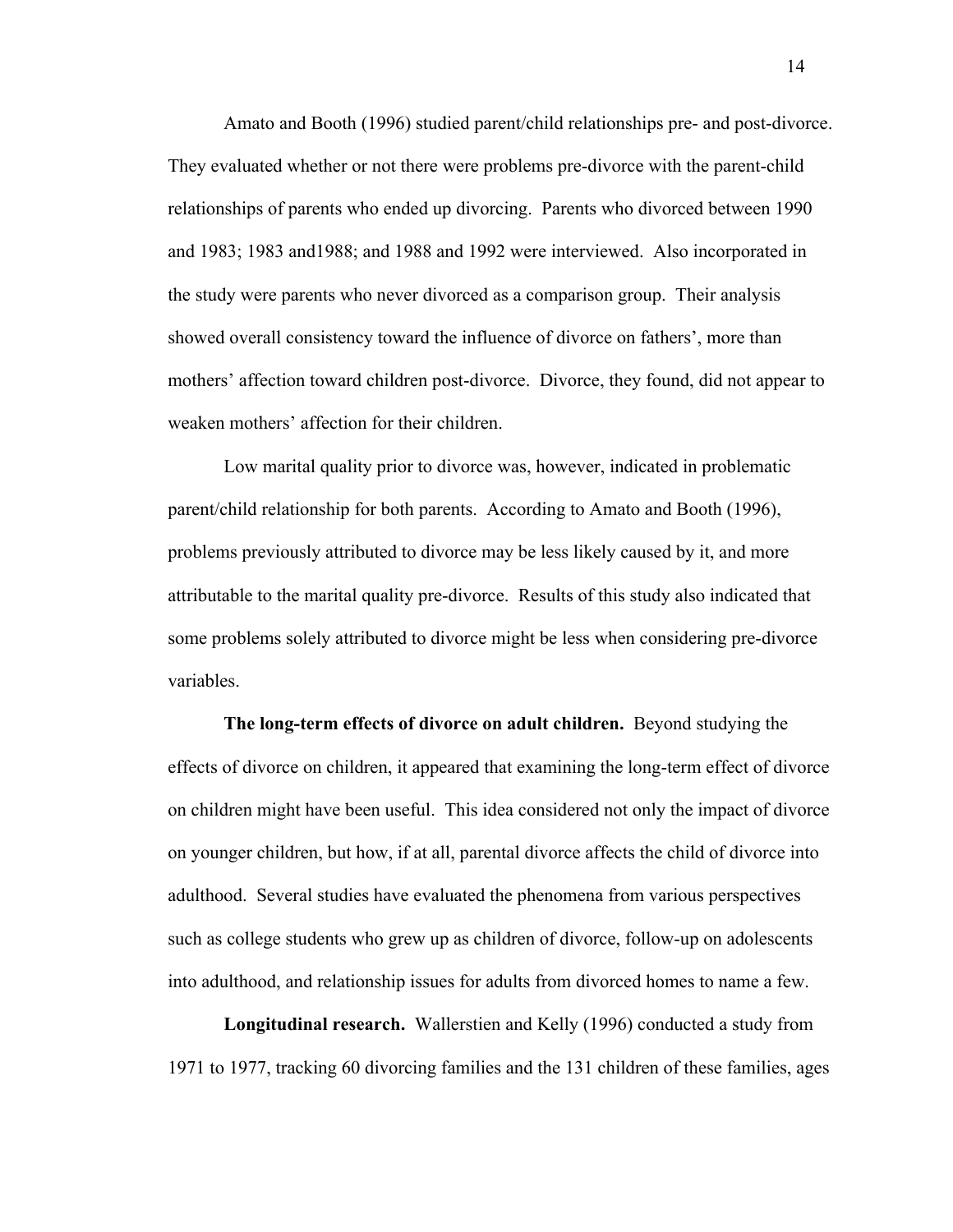three through eighteen at the time the marriages ended. The researchers' intent was to have ended the study a year after beginning. They found however, that eighteen months later, there still remained several unresolved issues for these families. Many children in this study were noted to have not yet regained their usual level of pre-divorce functioning, and developmentally, they were declining. Because of these variables, the researchers chose to extend the study to adjust for what they described as, "a more extended and realistic view of the post-divorce transition period" (p.5).

Ahrons (2007) described three pivotal studies; The Marin County Project, The Virginia Project, and The Binuclear Family Study, as exceptions to other studies that had been conducted. Her reason for choosing these studies stemmed from the fact that, unlike these studies, other research samples did not include both parents and children and was not conducted over an extended time period. According to Ahrons, in the Marin County Project 60 families were the focus of a detailed clinical study beginning in 1971. The sample was derived from couples that were incentivized into participation by being offered divorce counseling with the exclusion of children already in therapy. Two thirds of the parents also had a history of moderate to severe psychopathology, (Ahrons, 2007). Because of these issues, Ahrons stated that the results were not applicable across populations. Ahrons therefore described the major strength of this project as also being its weakness, citing substantial flaws in the methodology.

The Virginia Project was a series of longitudinal studies of marriage, divorce and remarriage, involving 900 young persons from all three categories as well as nondivorced families, while The Binuclear Family Study consisted of 89 families, with a total of 204 children. The sample population of mainly white, middle class families was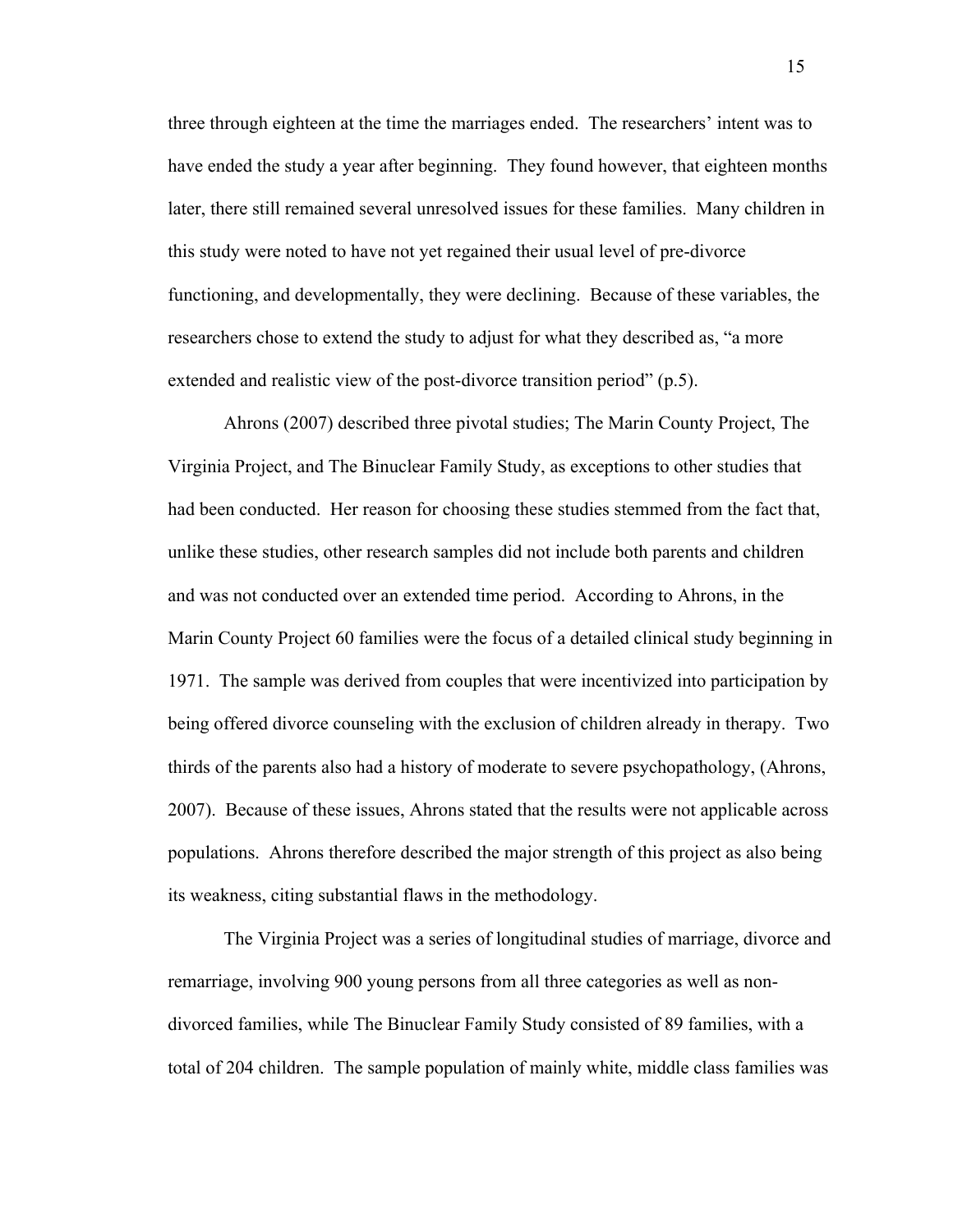derived from the public divorce records of Dane County, Wisconsin, utilizing a random sampling methodology (Ahrons, 2007). Ahrons noted that the conclusions of both studies were more similar than not. Their reports indicated the distress experienced immediately after parental divorce would lessen over time for a great majority of adult children. The author postulated, however, that the researchers' underlying beliefs might have been influential in the interpretation of the findings.

Ahrons, (2007) based her research primarily on data drawn from the Binuclear Family Project. Utilizing a semi-structured interview method involving 173 of the original 204 children, she queried, "how adult children perceived and attached meaning to the events surrounding parental divorce, rather than whether such perceptions represented some absolute truth" (Ahrons, p. 58). They were encouraged to tell their stories in their own words. Twenty years after the divorce, and even after having families of their own, the adult children were found to maintain the desire for their parents to relate amicably. The findings revealed that parents whose relationship remained amicable tended to produce optimistic self-report in their offspring. They also experienced continued positive relationships with their parents, grandparents, stepparents, and siblings. Children whose parents were hostile to each other were most likely to report loyalty issues to one parent or the other, and a less than positive relationship with the father (Ahrons).

A study undertaken by Duran-Aydintug (1997) examined 60 adult participants at a large Southern university. These adult children of divorce included 27 women and 23 men, all of whom experienced parental divorce between the ages of five and 18. According to Duran-Aydintug, participants whose parents divorced when they were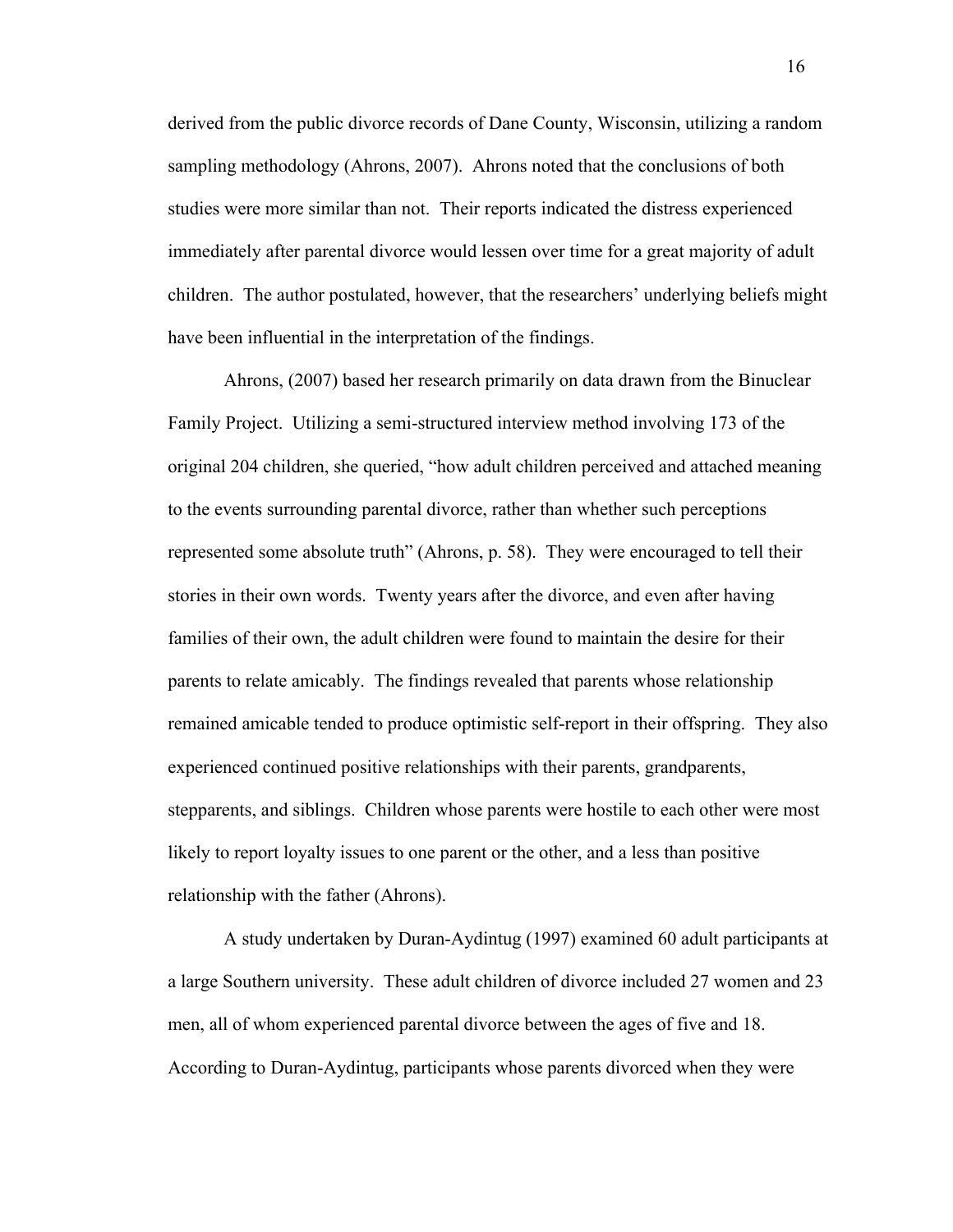between six and eleven years old recounted detailed memories, and stated that they took the side of one parent (usually the mother) while blaming the other. Childhood fantasies of their parents reuniting, was also experienced. The author quoted one respondent as stating:

"I would go to bed and pray to God that they would get together. I kept asking my mother all the time why they couldn't. Her answers never made any sense to me. Didn't she love him? Why wasn't he living with us anymore? Wouldn't everything be just perfect if he did? Then I would go to his apartment and ask him the same questions. Night after night, in my dreams they are getting together"  $(p.76)$ .

The respondents in this study varied in their attitudes towards marriage. According to Duran-Aydintug, more than half of the participants had less than favorable attitudes towards marriage, experienced conflictual parental marriages pre and post-divorce, and continued to remain distant from one parent, typically the father. Also noted was the variable of their parents having changed partners, or remarried more than once. This group included those eighteen or older when their parents divorced (Duran-Aydintug).

When looking at the dating behavior of the respondents, Duran-Aydintug, (1997) discovered similarities to previous research. The young adults in this study who experienced high conflict parental marriages as well as post-divorce conflict, tended to link intimacy and commitment to possible conflict. The participants' age at the time of the divorce was significant, as those who were older were more likely to report being less committed in their present dating relationships, and were more active in their dating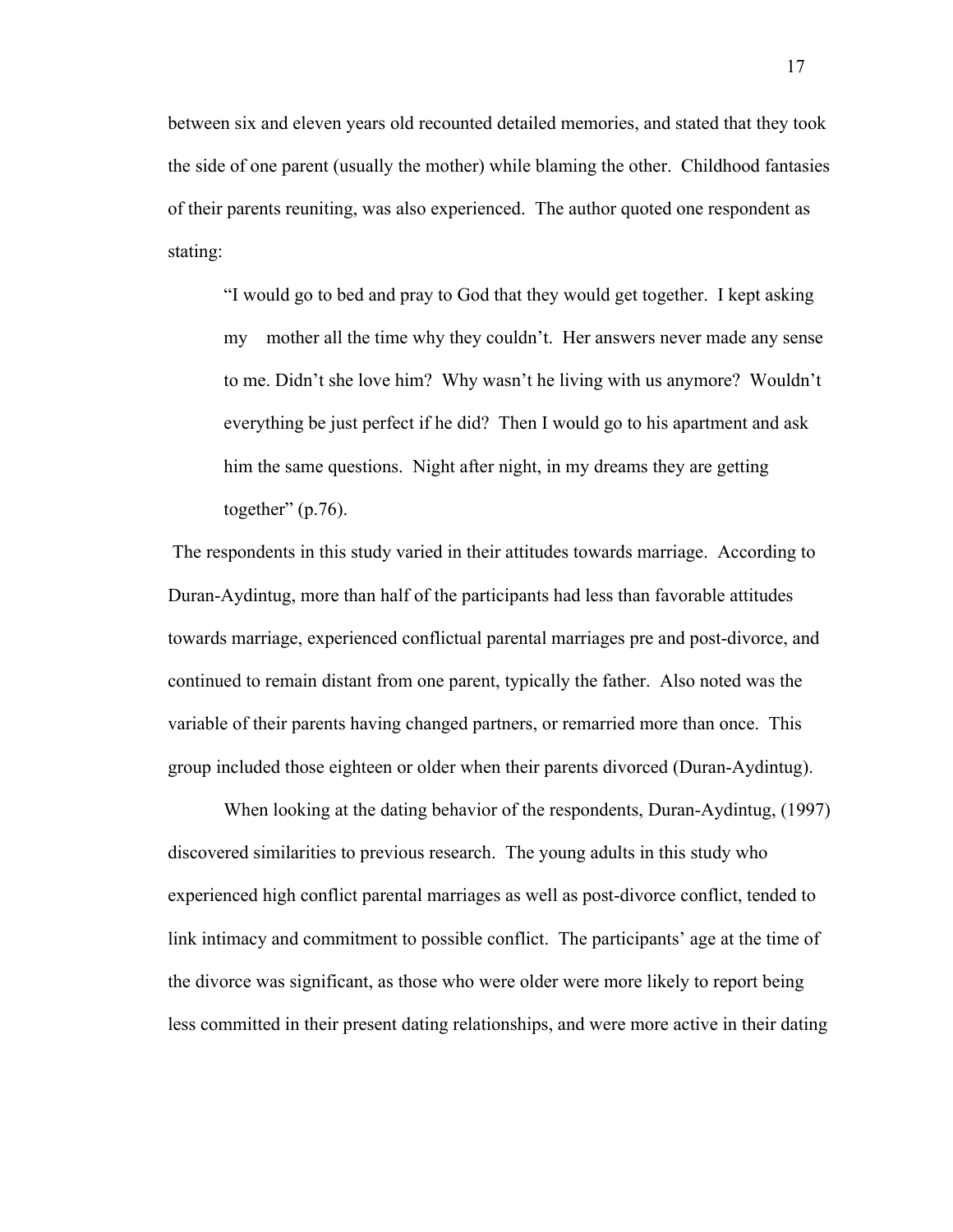practices. The respondents reported having heightened standards and a greater desire to "play the field" (p. 79).

Baker (2005) studied a sample of 38 adults on the variable of parental alienation post-parental divorce. Participants' ages were between 19 and 67 years of age, with 75% having experienced parental divorce in childhood. The participants' relationship pre-divorce to each parent, as well as how visitations were established post-divorce, was explored. Results showed that participants' experiences fell within seven categories. While they each did not report all symptoms, the seven issues reported were selfesteem/self-hatred, depression, drug/alcohol abuse, lack of trust, alienation from their own children, divorce, and one classified as "other." Participants' expression of selfhatred was described as an outcome "of the guilt they experienced from betraying the targeted parent" (p.295). The majority (70%) reported periods of severe depression during adulthood, and made a direct correlation to their parents' divorce. In addition, their inability to mourn the loss of the alienated parent and the effects of the divorce, having to call the parents' new significant other mommy or daddy; not knowing how to language the biological parent, exacerbated the depression (Baker).

In addition, one third dealt with their feelings of loss and pain by turning to drugs/alcohol. A particularly recurrent theme was the experience of the lack of trust. Also, repeated divorce plagued two-thirds of the sample participants. Baker cited Wallerstien, Lewis, & Blakeslee, (2001) as stating, "this heightened rate of divorce is consistent with the general statistics of children of divorce…" (p.300). The findings further showed that parental alienation from their own children would not be unexpected post their own divorce, and was actually the experience of half of the 28 participants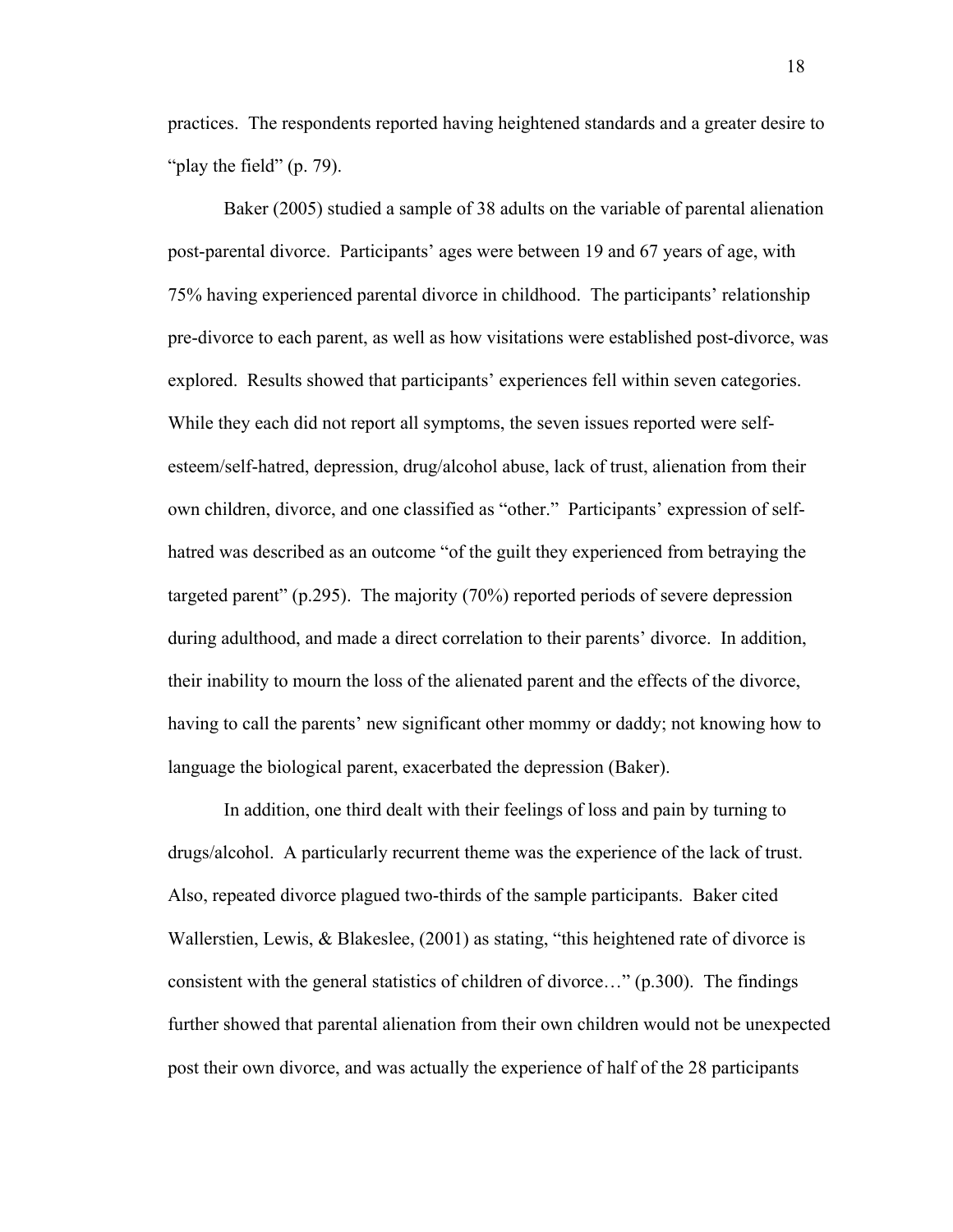who were parents. According to Baker, a positive occurrence for the sample population was that they came to understand that their alienation from the parent they lost had been the result of manipulation. She also found that although the awareness of manipulation was painful, it was the beginning of reclaiming the lost parent.

Similar findings were established by Crowell, Dominique, and Brockmeyer (2009). The research focused on adult attachment issues related to intergenerational divorce. The authors discussed findings that parental divorce is life altering and poses a number of risks to the children, and that several theories address the occurrence of intergenerational divorce. The study indicated, however, that parental divorce does not always lead to offspring divorce in the early marital years, but was a precursor to issues of "adult insecurity attachment" (Crowell *et* al. p.96)

Jacquet and Surra (2001) studied commitment and other relationship characteristics of young adults from divorced families. The study mentioned several ways in which parental divorce impacts children, however, the focus was on "whether the experience of parental divorce relates to the heterosexual premarital relationships of young adults" (p. 627). Major factors discovered in this study on how parental divorce impacted premarital couples, their commitments and relationship characteristics, and issues of trust, love and commitment. The offspring of divorce interviewees also reported ambivalence about involvement, conflict, and satisfaction.

Concomitantly, Jacquet and Surra (2001) stated that in relationships, trust refers to one's mate being considered compassionate and honest. They hypothesized that "young adults who perceive parental divorce as a breach of trust may be [more] cautious about trusting their dating partners" (p.628) than their counterparts from non-divorced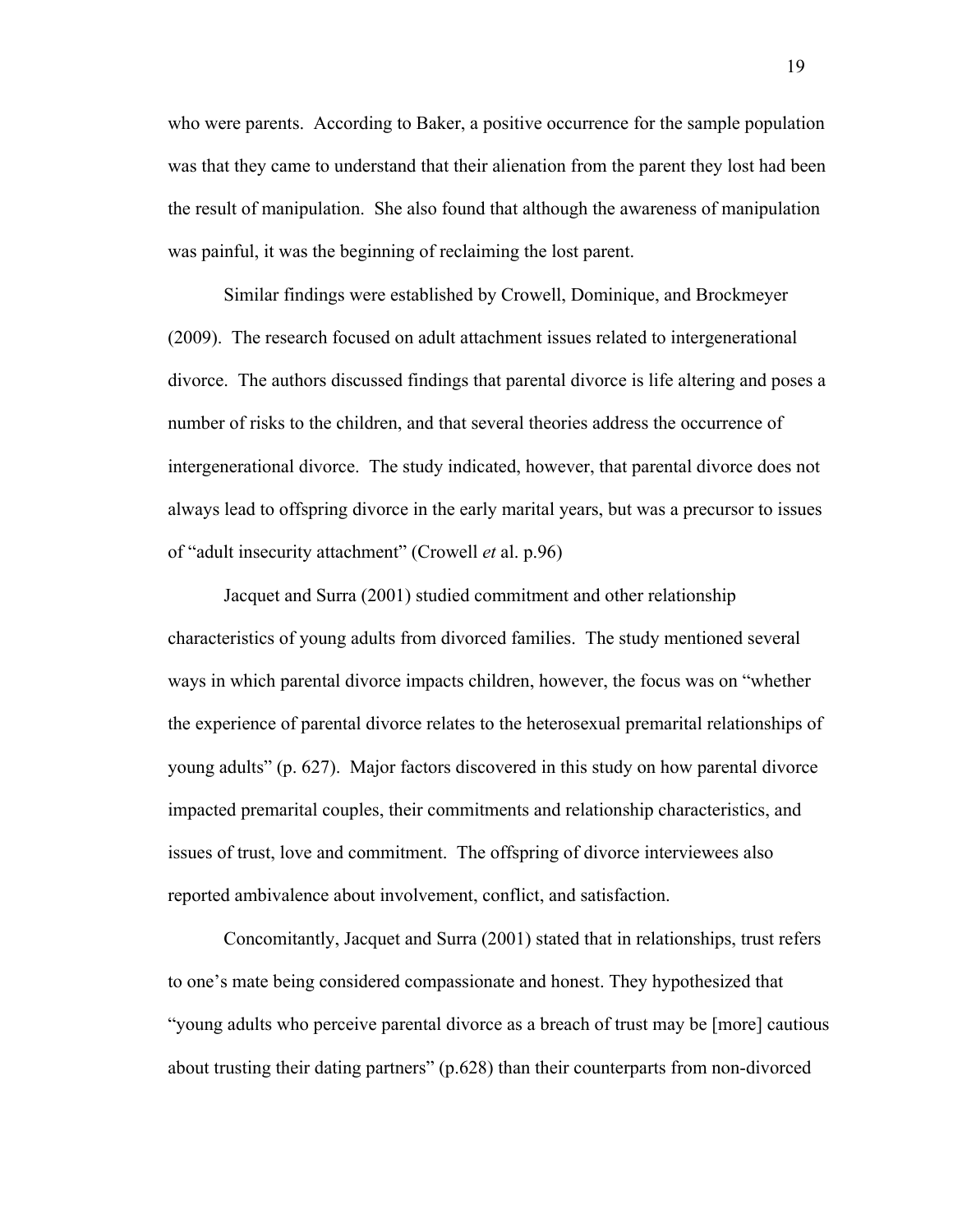families. Jacquet and Surra described findings which, they stated, showed that young adults from divorced families are more hesitant to commit to relationships and tend to express less interest in marriage.

According to Jacquet and Surra (2001), their hypotheses that individuals from divorced families would report more ambivalence, conflict and negativity, and less relationship satisfaction, were supported only in the female sample population who were separated from their fathers by divorce. Along lines of trust the authors hypothesized that those subjects whose parents were divorced and who were in advanced stages of a relationship would more likely have less trust with future partners. Also suggested by Jacquet and Surra's findings was that while parental divorce plays a significant part in formulating the experiences of young adults' heterosexual relationships, the link is clearer in women than in men. Interestingly, the reverse was seen in the commitment issue of men versus women. Their fear of commitment appeared to stem from their perception of the economic pressure divorce puts on families, and their desire to not lose their investments should they commit (Jacquet & Surra).

Tied to all these points discussed so far was often the matter of infidelity. Attachment also appeared to be a focal point in all the research studies examined by this researcher. Walker and Ehrenberg (1998) stated that adult children, who viewed infidelity and overt expressions of anger as reasons for parental divorce, were more likely to have an insecure attachment style. Platt, Nalbone, Casanova, and Wetchler (2008) formed hypotheses on seven points for this study, comparing adult children from conflictual and non-conflictual homes, then adult children who knew of a parents' infidelity to those who did not. The first set of participants was studied for (1) negative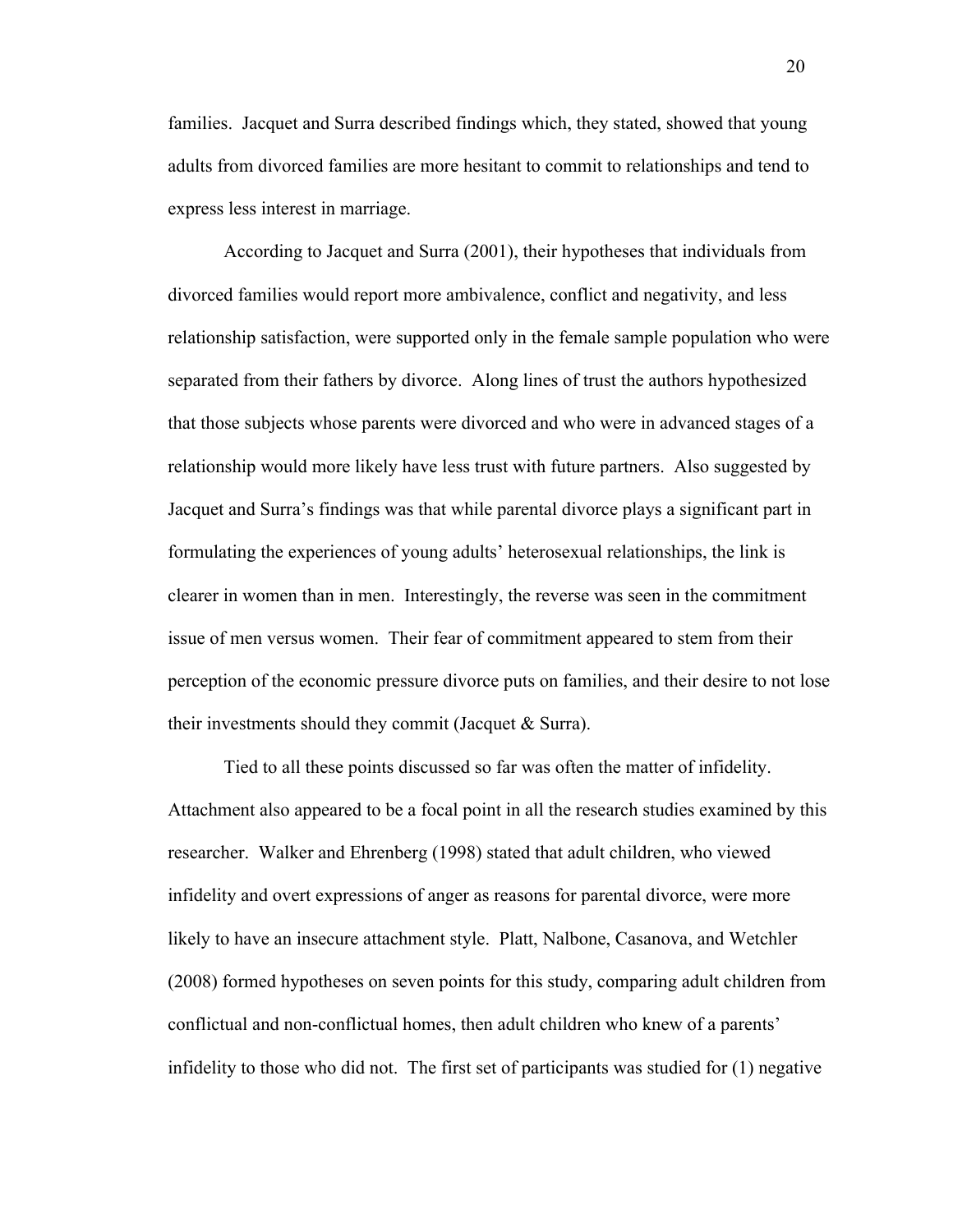view of self, (2) negative view of others and (3) fearful attachment style. The second sample set was looked at for (4) negative view of self, (5) negative view of others, (6) fearful attachment style, and (7) more likely to engage in infidelity.

In discussing the results of their research, Platt et al. (2008) concluded that respondents who reported feeling threatened during parental conflict had a more negative view of self than others, but did not always experience self-blame. Additionally, children who perceived greater threat during parental conflict appeared to develop a fearful attachment style, while adult children who knew of their fathers' infidelity were more likely to engage in such practices than those who did not. The opposite was true in the case of maternal infidelity; male, rather than female adult children with knowledge of their fathers' infidelity, were more likely to follow suit (father being the sons' role model).

**The effects of mid to later-life parental divorce on adult children.** Review of the research on the long-term effects of parental divorce on children has identified a gap in the literature. Several studies have been conducted examining specific aspects of the phenomena (Brown & Lin, 2012; Cooney, 1994; Cooper- Sumner, 2013; & Furstenberg & Kiernan, 2001). Self help books on this topic have also been a recent phenomenon (Foster, 2006). What the current researcher found lacking was an academic, experiential study giving voice to the 'lived experiences' of children whose parents divorced after they became adults. The subject of this inquiry of Adult Children of Divorce examines this phenomenon.

It is a widespread notion that a number of parents stay together for the sake of the children only to divorce after the child has reached perceived adulthood; age 18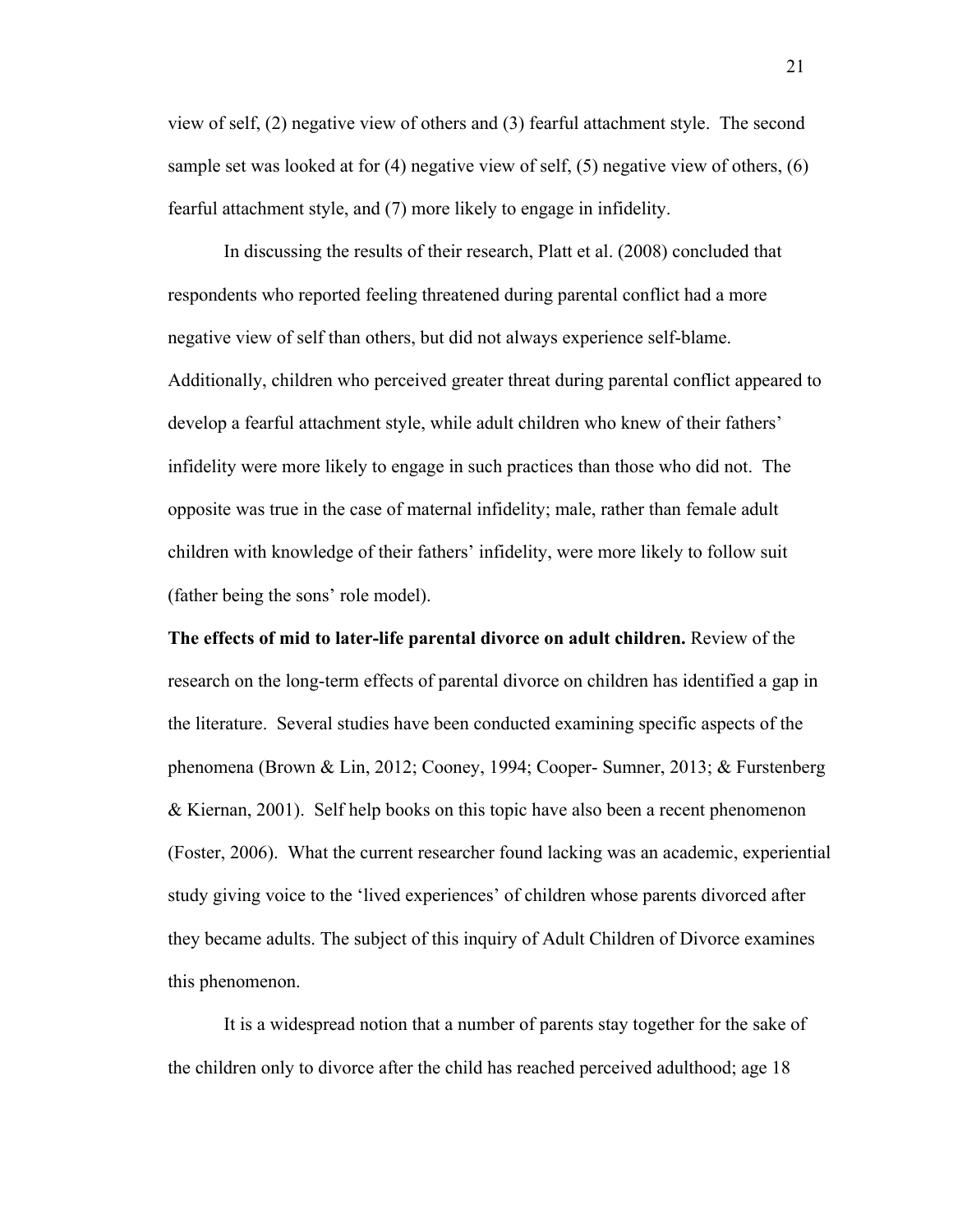onward. Perhaps that decision was based on the notion that the children are 'grown', and will be unaffected. However, Furstenberg and Kiernan (2001) asked us to consider "how much, if at all, would such a strategy of postponement mitigate the effects of divorce on children?" (p. 447). Furstenberg and Kiernan thought that in order to answer this question such an experiment would be out of the question. They therefore decided to conduct a study comparing children of divorce in their late teens and early twenties, to those whose parents divorced during their childhood. Based on the growing divorce rate among parents in their mid-later years, this researcher conducted a study of Adult Children of Divorce, and how they are impacted by this experience.

Furstenberg and Kiernan (2001) found that the majority of harmful effects of divorce share the premise that issues such as economic instability, lack of adequate role models, and less parental contact, for example, result only in childhood. Some, they stated, may assume that since they devoted time and money to their children, couples that wait to divorce later in life, would have alleviated the typical impact of divorce on their children. The researchers postulated that while families who divorce when the children are adults are not the same as those who remained together for life, it is not unreasonable to assume that their union offered similar stability (Furstenberg  $\&$ Kiernan).

The afore-mentioned researchers attempted to assess whether the consequences of divorce to adult children of divorce were less severe than for those whose parents divorced during their childhood. They hypothesized that later life parental divorce should be more beneficial to adult children of divorce. However, they concluded that it is plausible that these parents may still have an impact on the adult children's lives.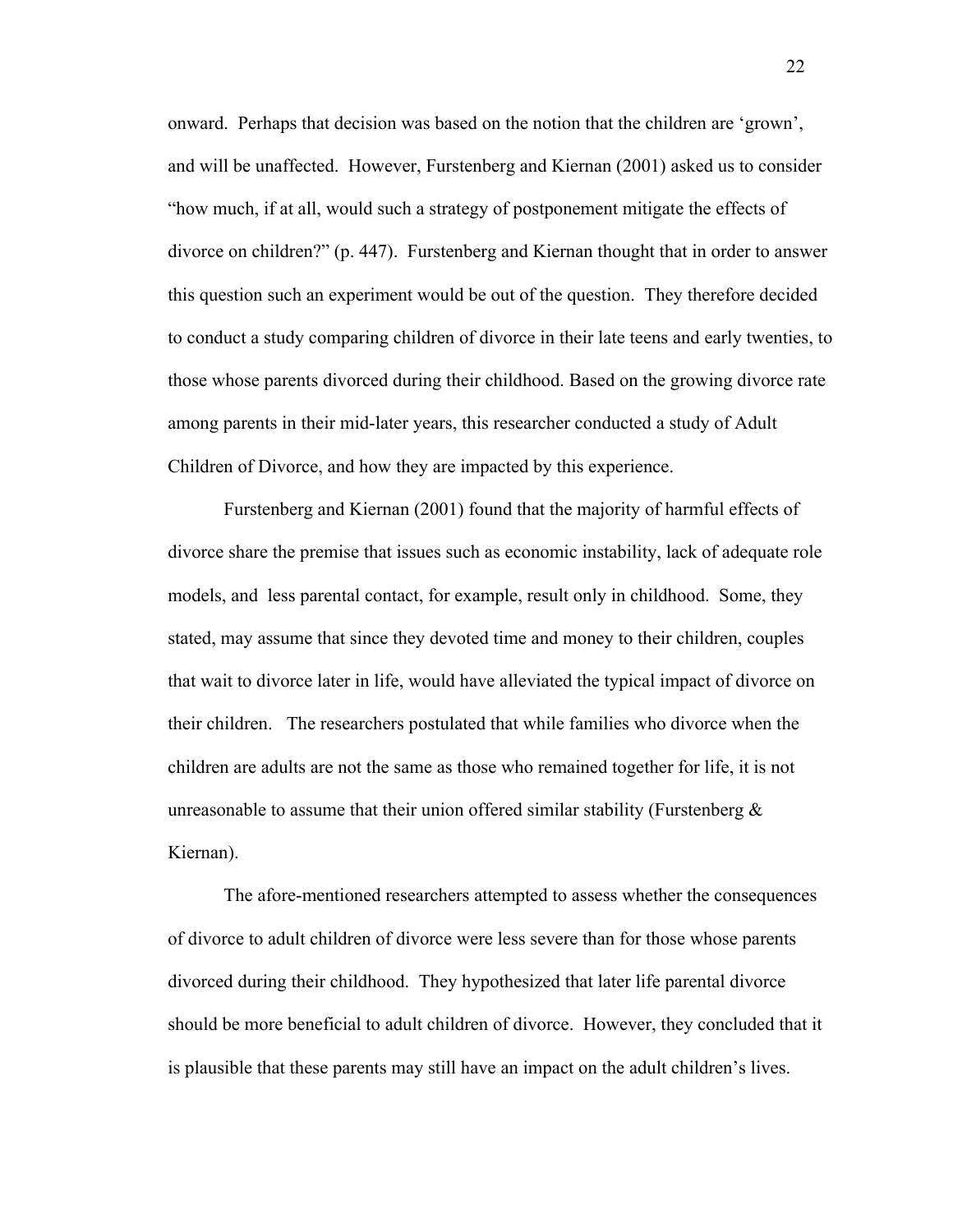Accordingly, the impact may be attributed to pre-divorce marital issues, as well as the after-effect of parental separation; and that these antecedents may have an adverse effect creating doubt and instability in the relationships of young adults (Furstenberg  $\&$ Kiernan, 2001).

**Significance of later life divorce.** While divorce of younger adults has been a much-studied topic, Amato (2010) and Cooney and Dunne (2001) concluded that research of divorce among those 50 and older has been effectively ignored. America is an aging populace consisting of Baby Boomers who are now aging into their fifties and sixties, and many of whom were the first to divorce and remarry in high numbers in young adulthood. It is almost a natural progression that they would now be the ones experiencing divorce, since second marriages are at greater risk of ending than are first marriages (Brown  $\&$  Lin, 2012). The authors also hypothesized that the growing occurrence of divorce implies that the divorce rate among older adults may be on the rise.

Brown and Lin (2012) revealed that as early as 30 years ago, researchers theorized that divorce among the older population would be trending upward. Among the explanations speculated were:

1) The number of remarried older adults.

2) Divorce in the United States becoming more common and therefore more acceptable to everyone including older adults.

3) The rise in the number of females joining the workforce, providing them with increased autonomy and economic independence and;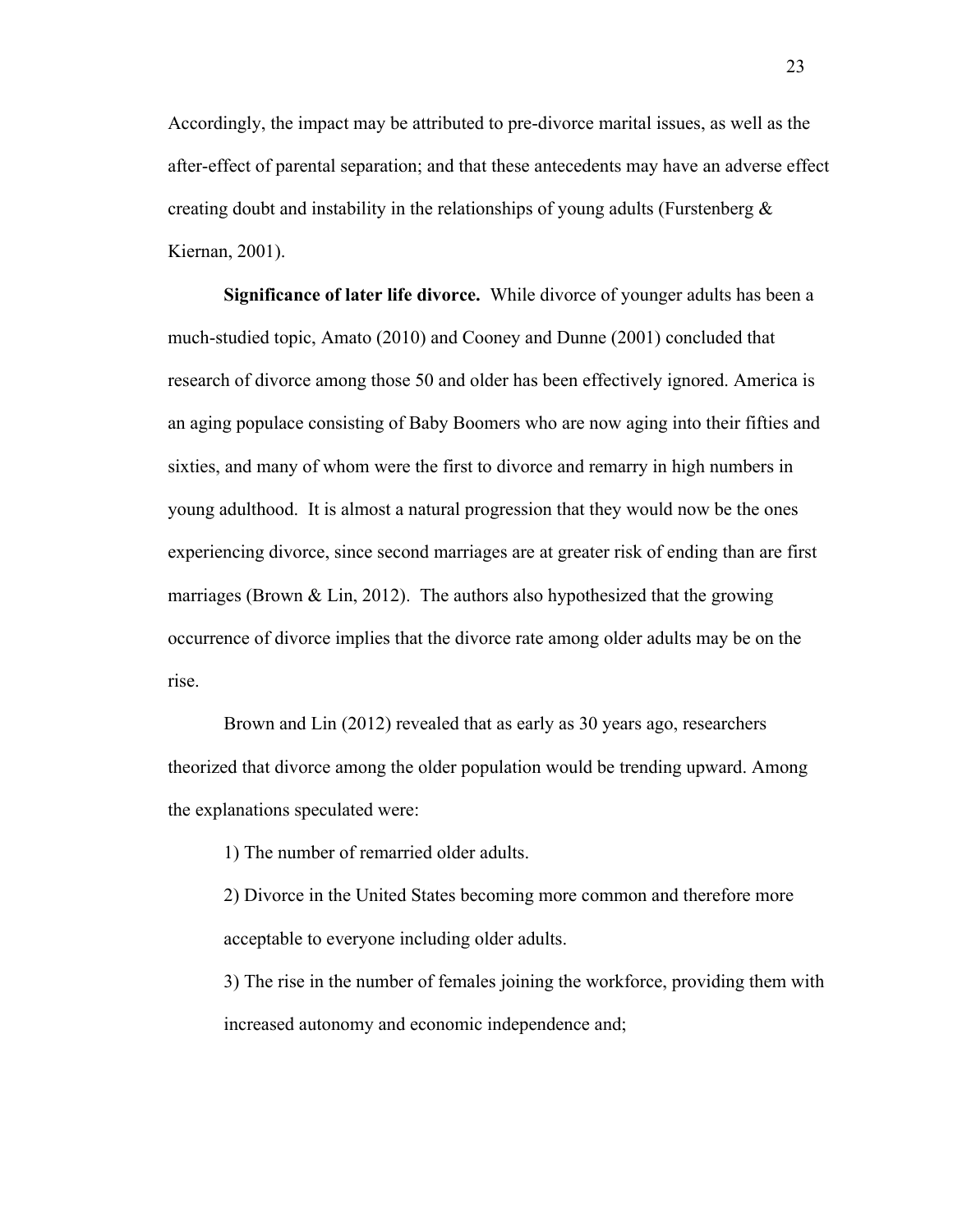4) Longevity, which reduces the probability of marriages terminating by widowhood versus divorce.

Wu and Schimmele (2007) posited that one in five marriages would endure 50 years of marriage. Consequently, the demographics illustrate a growth in the divorce rate among those 65 and older in the United States, Britain, Italy, France and several other countries (Wu  $&$  Schimmele). They concluded that while widowhood continues to be the most widespread form of separation for older persons, divorce in later-life is not inconsequential, and is anticipated to escalate as Baby-Boomers age. In addition, the rise in individualism coupled with longevity, has added to the phenomenon of later-life divorces (Wu & Schimmele). According to Brown and Lin (2012), the divorce rate among the middle-aged is higher than for older individuals. However, the rate among elders has increased comparatively.

**General impact of parental divorce on the family life cycle.** Cooper-Sumner (2013) also concurred that with the rise in the age of the Baby Boomer generation, an increase in the divorce rate among those ages 45 to 65 will also increase. Accordingly, with the marked increase in divorces among this age group, comes the potential increase of a previously uncharacteristically affected group of individuals-adult children of divorce. This phenomenon also brings with it the potential for an interruption in the family life cycle.

As the author (Cooper-Sumner, 2013) indicated, the family's reaching the era of parental mid-life is both active and highly transitional. Their children are becoming independent, leaving adolescence and entering young adulthood, but remain attached to their parents and roots. With well-established traditions in place, these children often

24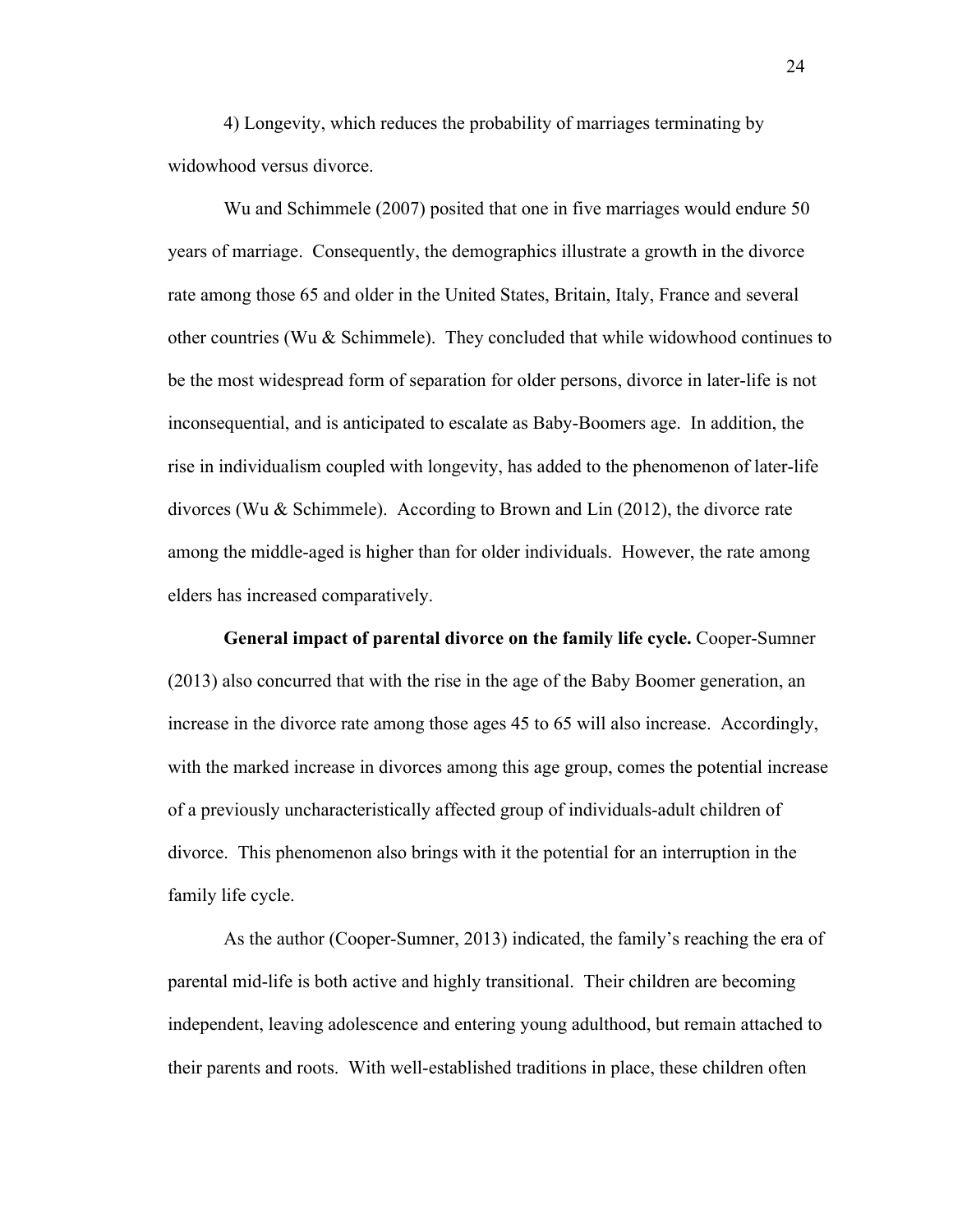return home for holidays and other special occasions. Parents often continue to provide support financially, all of which provides stability and a sense of connection for the child, and for the parents, a feeling of prolongation of their parenthood. It is within this new context of the child's independence and the end of childrearing, that the couple tends to "reevaluate their own lives" (Cooper-Sumner, p. 272). This has the potential to be the precursor to divorce in couples married twenty years or more.

Having remained married for the sake of the children, when these children leave home, it appears that these parents see no reason to stay together. According to Cooper-Sumner (2013), "divorce marks the beginning of a series of family transitions and adjustments" (p. 273). Further, divorce at this life stage impacts everyone within the family life cycle. Grandparents experience a sense of loss as they see their family's legacy disintegrate with their children's divorce. Lin (2008) posited that with aging comes the need for older parents to be cared for by adult children. With later-life parental divorce adult children are less likely to provide this care, particularly to their father (Lin).

Grossman and Okun (2012) hypothesized that children of any age will experience a change in lifestyle for some family members; based on the life stage of the family life cycle, the effect on younger children will be different than for those in latency stage, and adolescents.

"Older children adolescents may want to or try to take different roles in the divorced family. While adolescents have their peer and own activities, outside of the family, they may attempt to protect siblings and the more vulnerable parent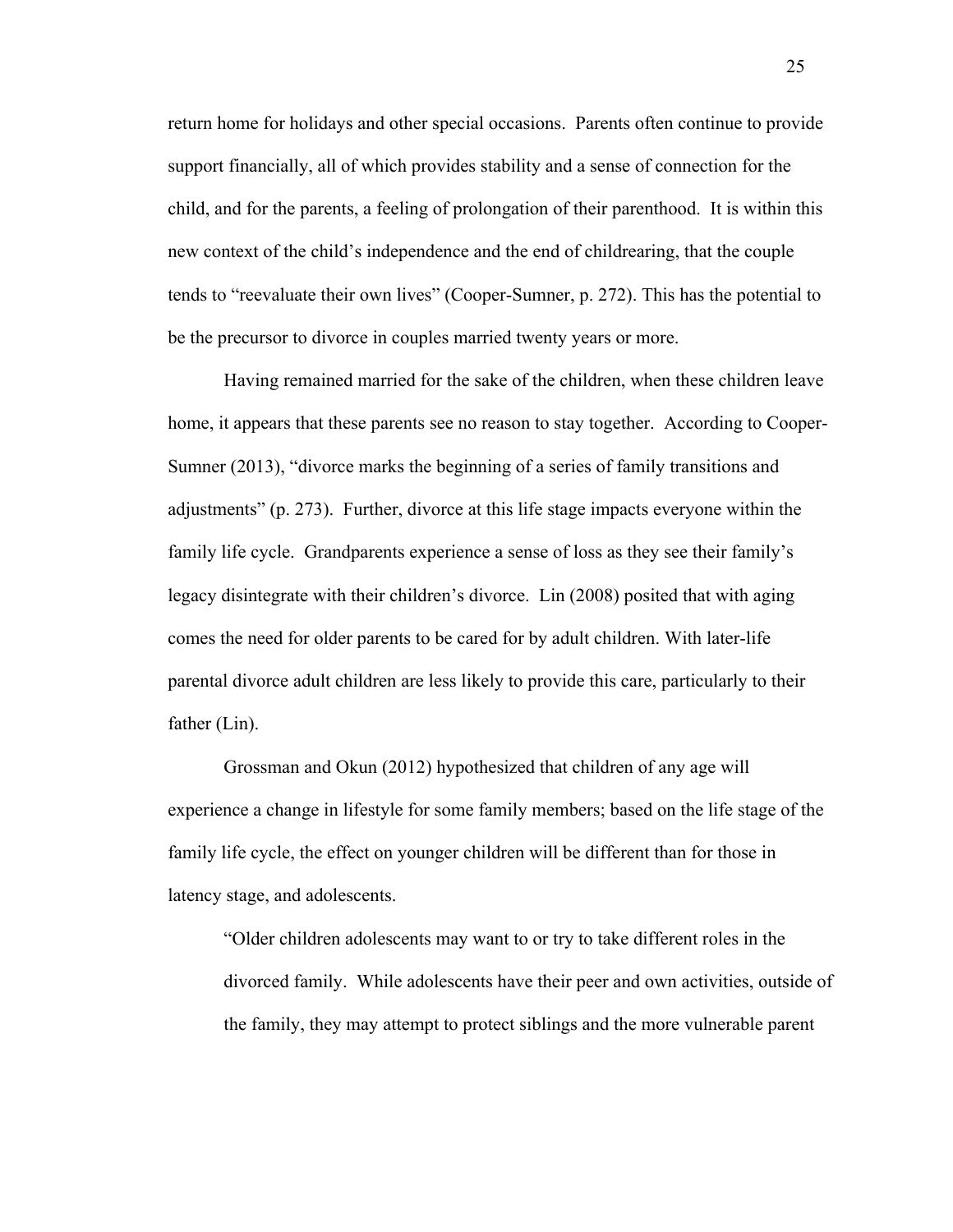and this may impede their adolescent differentiation from family" (Grossman  $\&$ Okun, 2012).

Progenies in their twenties and emerging adulthood may feel caught between wanting to assist their families and starting their own career and personal relationships. Adult children may have to deal with families of their own, and may feel trapped in between generations, and shifting involvement and responsibilities as a result of their parents' divorce (Grossman & Okun).

### **Summary**

The above studies discussed the major effects of parental divorce on children, including adult children of divorce. Although several studies addressed very similar points, such as parent child relationships post divorce, and ambivalence toward developing relationships and commitment, it is evident that attachment was a pervasive theme in many studies. Clearly the effects of this potentially disruptive family experience had systemic implications for the entire family, and may continue to affect its youngest members even into adulthood. Furthermore, forming romantic relationships can be adversely affected by issues relating to, trust for self and others, as well as poor self-esteem, as identified by Baker, (2005). Also significant to note is the potential trans-generational effect parental divorce has on their lives, as divorce often occurs in the marriage of a number of children of divorce. Adult children of divorce who have been affected by parental alienation suffer even more having lost their home, a parent and at times the extended family of that parent. This in-turn can lead to their being alienated from their own children (Wallerstien, Lewis, & Blakeslee, 2001).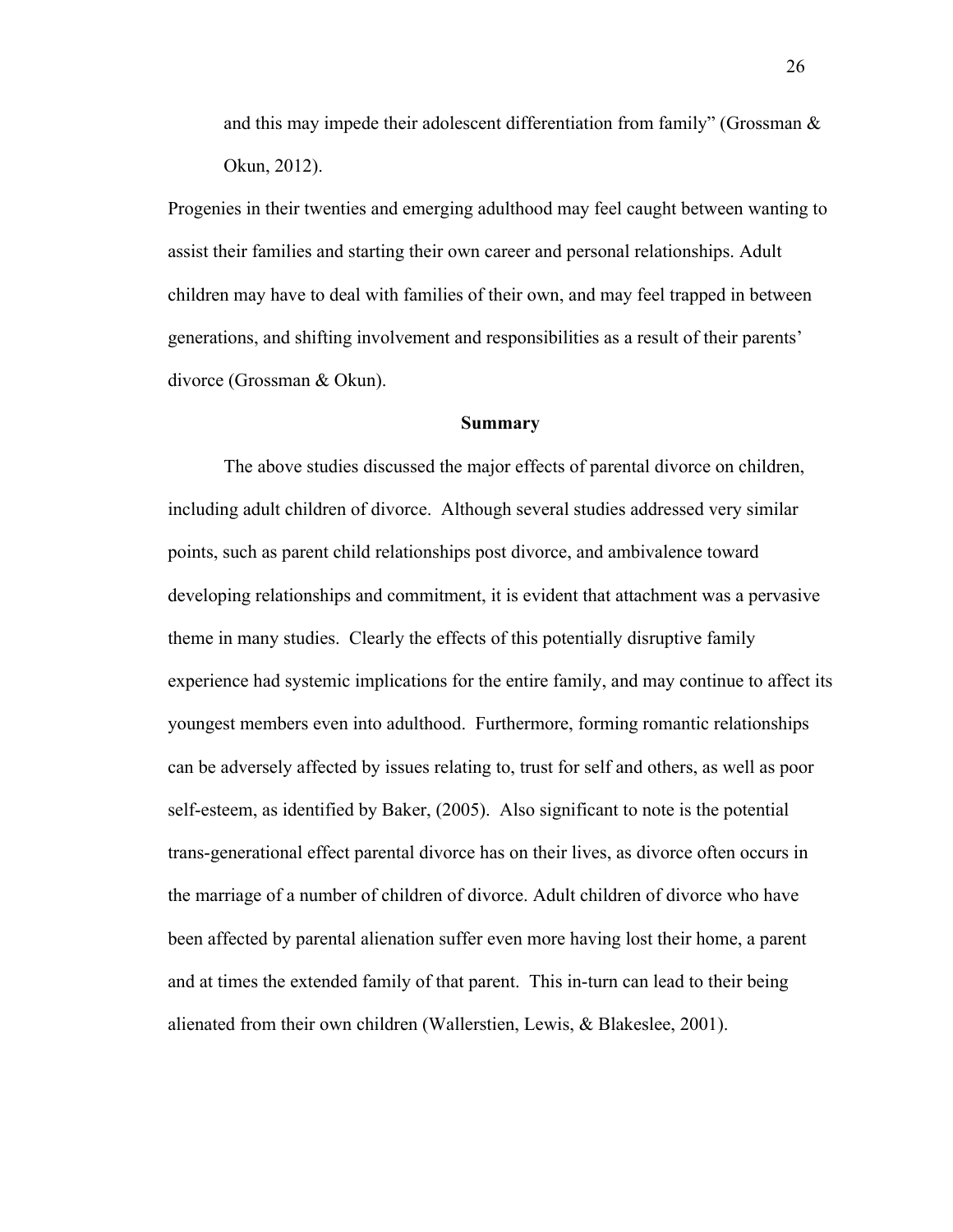Finally, studies that focused on adult children of divorce explored issues such as consequences of parental divorce for adult children's support for their aging parents; long-term effects of divorce on adult children; the long-term effects of parental alienation on adult children; as well as college aged children of divorce. The research revealed a gap and a need for further study to explore the lived experiences of children of mid-later-life parental divorce. The intent of the proposed study was to address this gap, utilizing an interpretive phenomenological analysis of three to five children of divorce, who experienced the phenomenon in actual adulthood.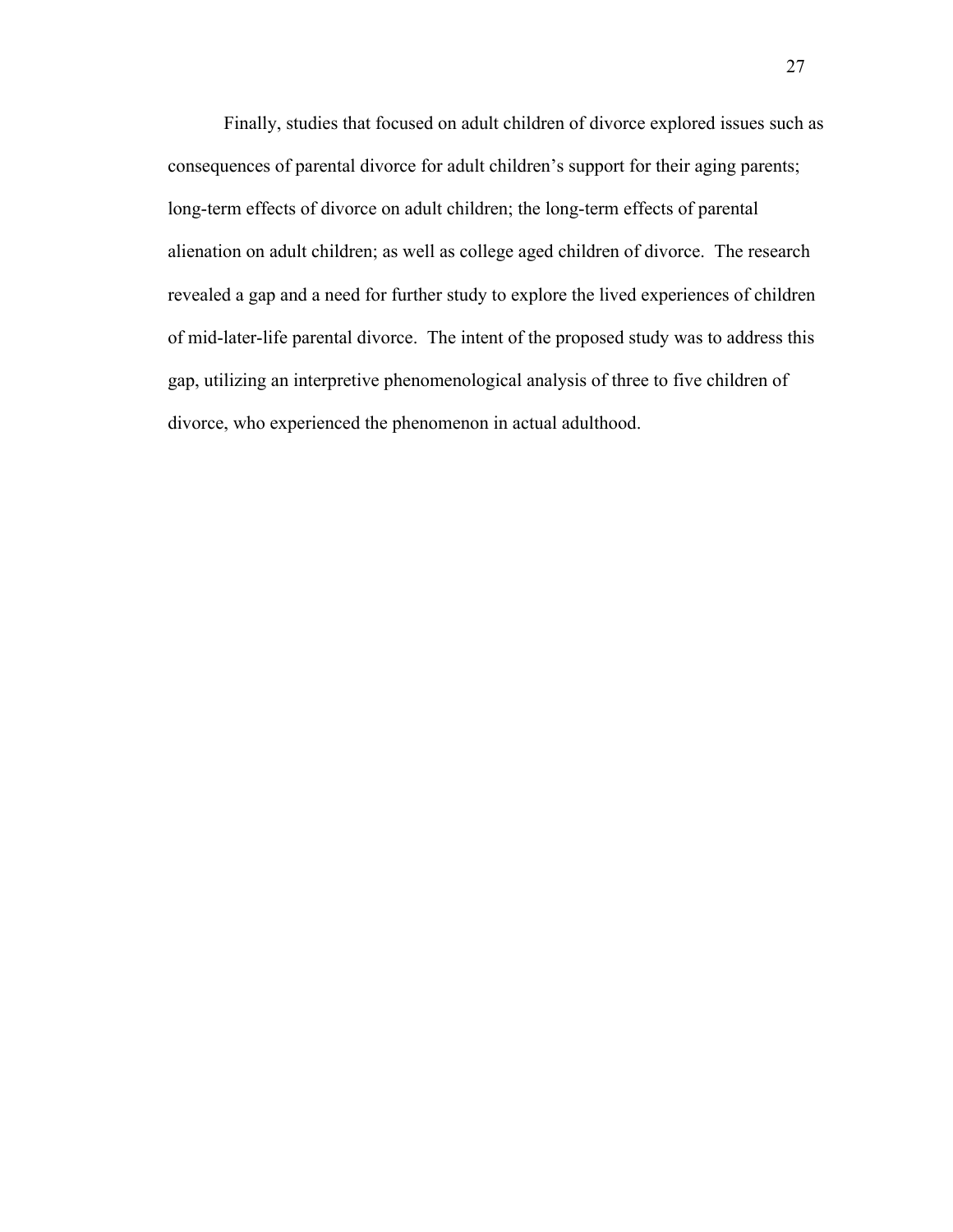### **CHAPTER III: METHODOLOGY**

## **Qualitative Researching**

 Qualitative research encompasses several frameworks, which include constructivism, interpretivism, feminism, and postmodernism. All these frameworks and assumptions include several approaches to qualitative research. Among these are narrative research, phenomenology, grounded theory, ethnography, and case studies. According to Creswell (2013), foundations of qualitative research are assumptions and the usage of "interpretive/theoretical frameworks to inform the research study of problems addressing the meaning individuals or groups ascribe to a social or human problem" (p.44). Qualitative researchers' approaches to inquiry use data collection in the natural setting of the study participant and the establishment of themes, or patterns, by inductive and deductive analysis. The final report of findings and results focuses on the participants "voice", the researcher's reflections and the interpretations and description of the problem being studied.

Creswell (2013) posited that there are some characteristics that are common to qualitative research. In qualitative research, the researcher's role of interviewer, behavioral observer, and examination of documents makes him/her a key component in the process. Although an instrument is usually applied, it is typically one developed by the researcher. The qualitative researcher usually collects multiple forms of data including interviews, observations, and documents, which they review and analyze to come up with similarities in themes and patterns across sources. The participants' multiple perspectives, and the meanings they attach, are major characteristics in qualitative research.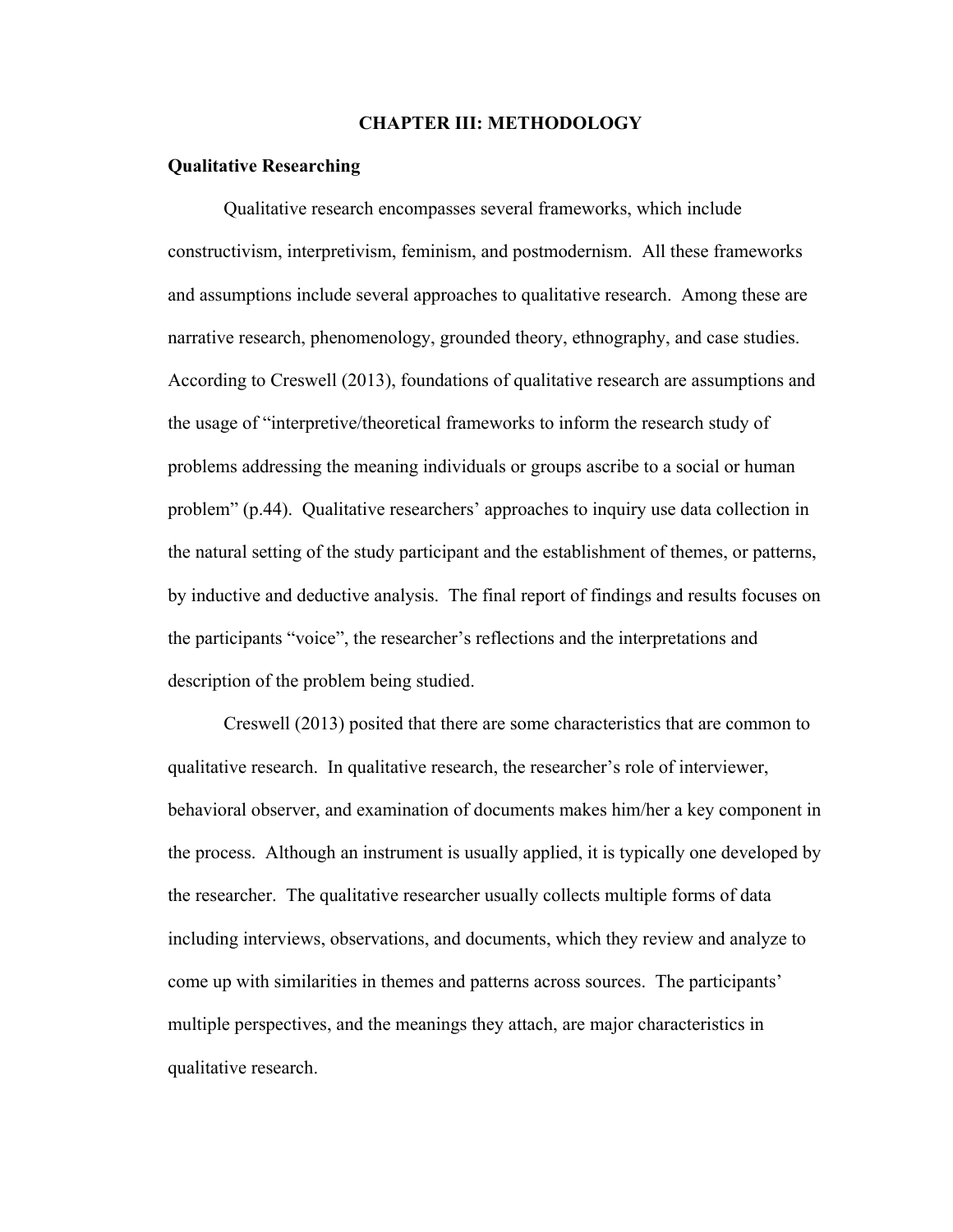Creswell (2013) also stated that this type of research provides a holistic explanation of the problem or issue being investigated, not from a linear cause and effect stance, but rather from an identification of the complexities of the interactions of the facts related to the situation. Another key characteristic described by Creswell (2013) was the emergent and evolving nature of qualitative research, indicating the potential shifting and changing during each phase of the process. The questions may change, or inspire additional/new questions as a result of participant's response, or the tools being utilized may be modified as the need arises.

**The value of qualitative research.** According to Creswell (2013), qualitative research is best utilized to conduct studies that give voice to those who are silenced, when exploration of a problem or issue is needed, or because there is a need to study a particular population or group. The study of complex issues for which a more detailed understanding is needed may also necessitate the use of this methodology. Additionally the author posited that qualitative inquiry is useful in empowering individuals to share their story, minimize the researcher's voice and de-emphasize a potential power position in the process. Researchers also prefer this format when the preference is a literary and more flexible style of writing for telling the stories of participants, and to understand the contexts and settings in which they live.

All these rationales made this research methodology very attractive to this researcher. As Creswell (2013) stated, this researcher's process began with an issue or a problem, progressing to the question to be answered, a review of the related literature, data collection, and finally the analysis and write up of the results from the participants' perspective. The author postulated that unlike quantitative inquiry, in qualitative

29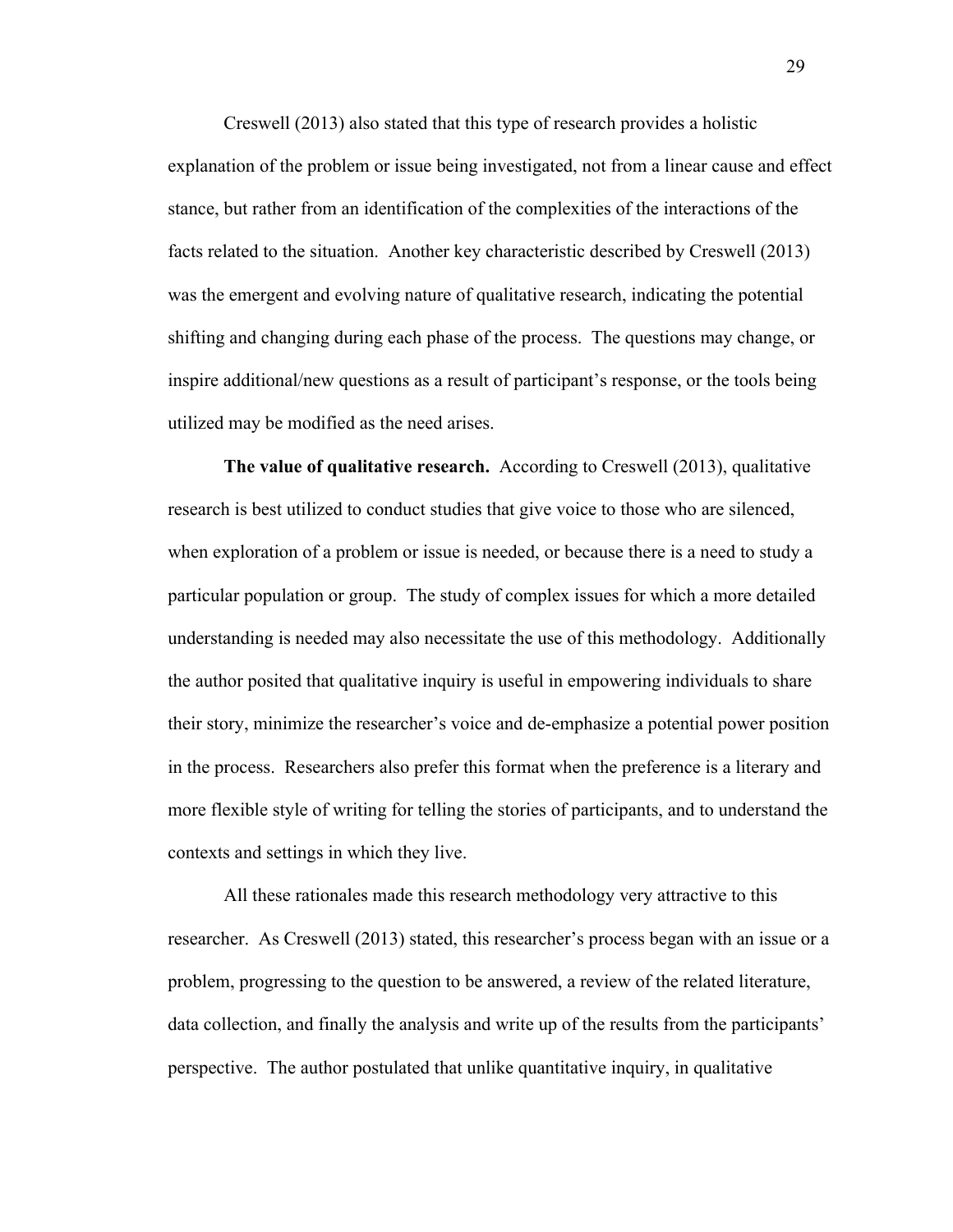research there is usually no specific structure or standard; the writing styles vary from scientific-oriented styles, to storytelling formats. Creswell (2013) also stated that qualitative researchers, including him, consider his/her own background, interests, and what s/he brings to the process. This is also true of this researcher whose own personal history was foundational in this study and the use of this form of research.

**Phenomenological study.** As defined by Creswell (2013), this research method "describes the common meaning of several individuals of their lived experiences of a concept or phenomenon" (p.76). Researchers who utilize this methodology focus on the commonalities of the participants as they experience their phenomenon, with the fundamental purpose of reducing the experience of the individual to its' general essence. Accordingly, the researcher collecting the data from those who experienced the phenomena packages it in a composite description of all the experiences. Banister, Bunn, Burman, and Daniels (2011) described phenomenology as being "all about the lived experience" (p.4), further stating that this focuses on the rich, textual components of the of the individuals' life by engaging with them.

 This methodology seems ideal for use in the social sciences because of its rich complexity. With that in mind, the researcher found IPA ideal for this study, which focused on the in-depth experience of the participants. Banister et al. (2011), in discussing common features of phenomenology, pointed to the inability to separate "the world of subjects and objects" (p. 7) from one's experience of it. Gathering data from a phenomenological framework aims to acquire the deepest account possible of the participant's experience. The authors posited that researchers who adopt this method utilize an open attitude in order to achieve the best, and most authentic, results.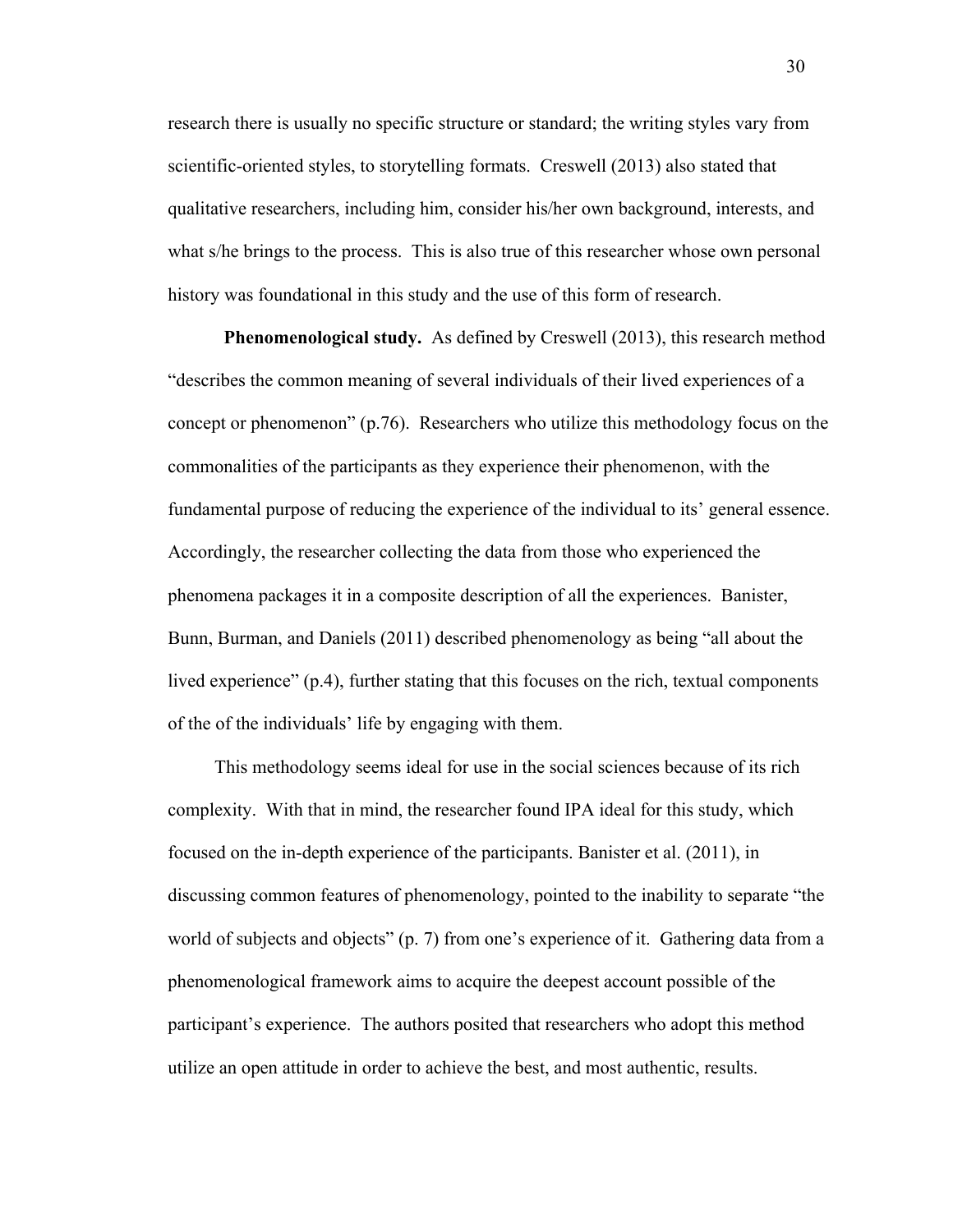According to Creswell (2013), there are certain features that define phenomenology, some of which are:

- The emphasis on a phenomenon to be examined and articulated as a single concept or idea.
- The examination of this phenomenon with a heterogeneous group of 3 to 4 or 10 to 15 individuals for whom this experience is true.
- A discussion about the underlying concepts of conducting a phenomenology based on a philosophical paradigm which presents the "lived experiences" (p.78) of the phenomenon including the subjective experiences and the shared objective experiences when compared to others.
- A method of collecting data that characteristically focuses on interviews targeted at the persons who lived through the phenomenon.
- Data analysis geared at proceeding systemically from narrow to broad units of analysis, and thorough accounts that encapsulate "what" the experience was and "how" it was experienced (p. 79).
- Finally, a culmination of the study extracting the epitome of the experienced phenomena.

 It was with several of these descriptors of this methodology in mind that this researcher chose to conduct a phenomenological research. My topic for consideration posits the examination of the 'what and the how' of the experience of adult children whose parents divorced in these parents' mid-later life. Creswell (2013) stated that in some types of phenomenology the researcher "brackets him/herself out of the study by discussing personal experience with the phenomenon" (p.78), in order to set aside the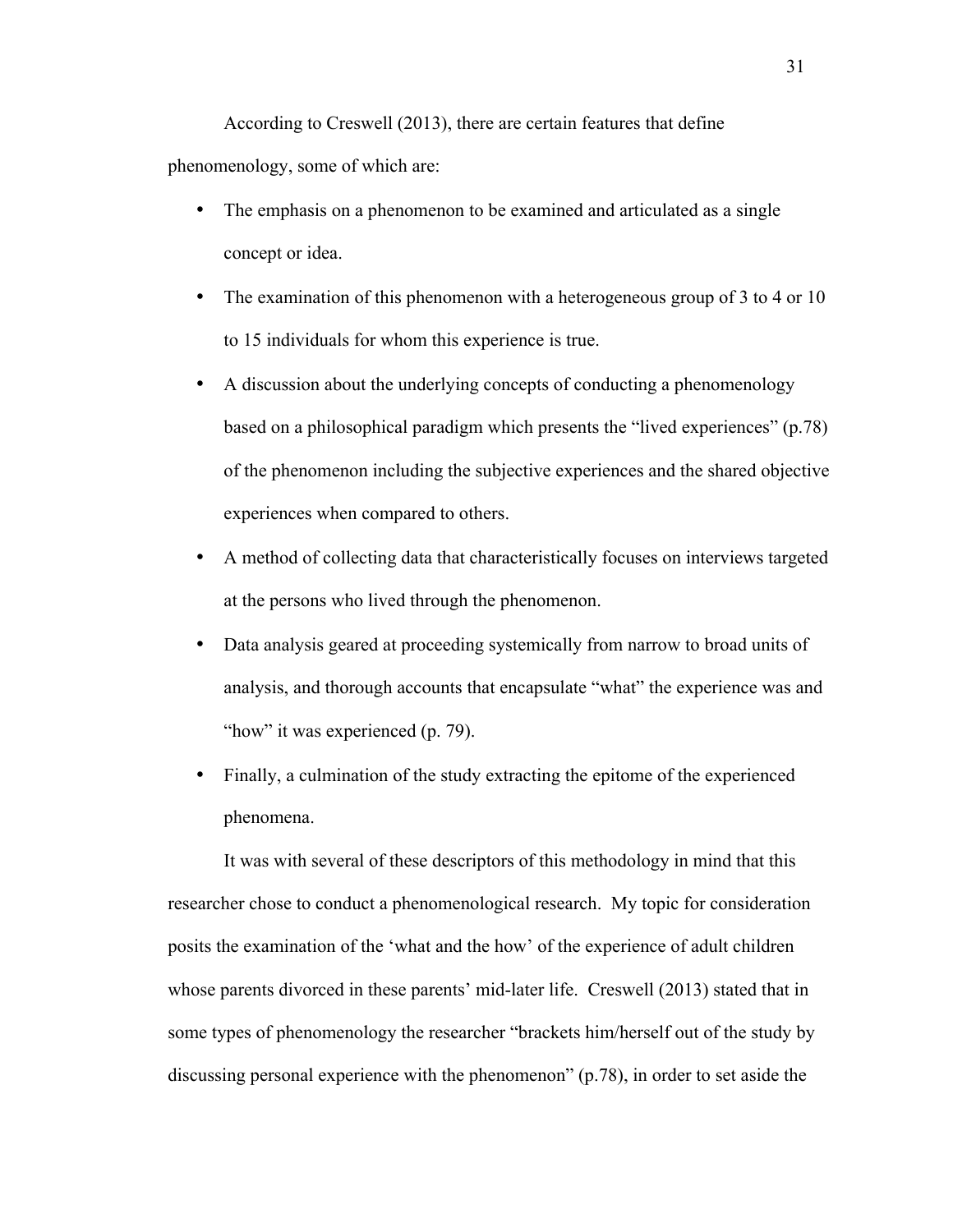researcher's own experience with the issue being studied. This researcher felt that this methodology was the best way of focusing on the participants' experiences. The author noted the above idea as the ideal. However, this researcher acknowledged that her postmodern training as a Marriage and Family Therapist placed her contextually within the system because of the concept of the observer being a part of the observed (Keeney, 1983). In addition, she remained aware that while her focal interest was the 'lived experiences' of the participants, she was cognizant of the impact her own experience with "gray divorce" (Brown  $\&$  Lin), and her own adult children's experience with the topic, could have on the study. As such, she determined that it would be appropriate for her to journal her thoughts and feelings that could potentially surface as she related to the data.

**Interpretative phenomenological analysis (IPA).** Smith, Flowers & Larkin (2009) defined Interpretive Phenomenological Analysis (IPA), as a "qualitative research approach committed to the examination of how people make sense of their major life experiences" (p. 2). IPA researchers are particularly concerned with what occurs when the everyday current of the lived experiences of people, takes on significant implications for them. Typically these instances are the result of something important happening in their lives. IPA according to Smith and Osborn (2007) also places the researcher in an active role, with emphasis that the research process is a dynamic one. While this methodology is a type of phenomenological research, it does not focus on the essence of a phenomenon. According to Creswell, (2013), a phenomenological analysis focuses on the "the common experiences of the participants" (p. 82). The researcher in this instance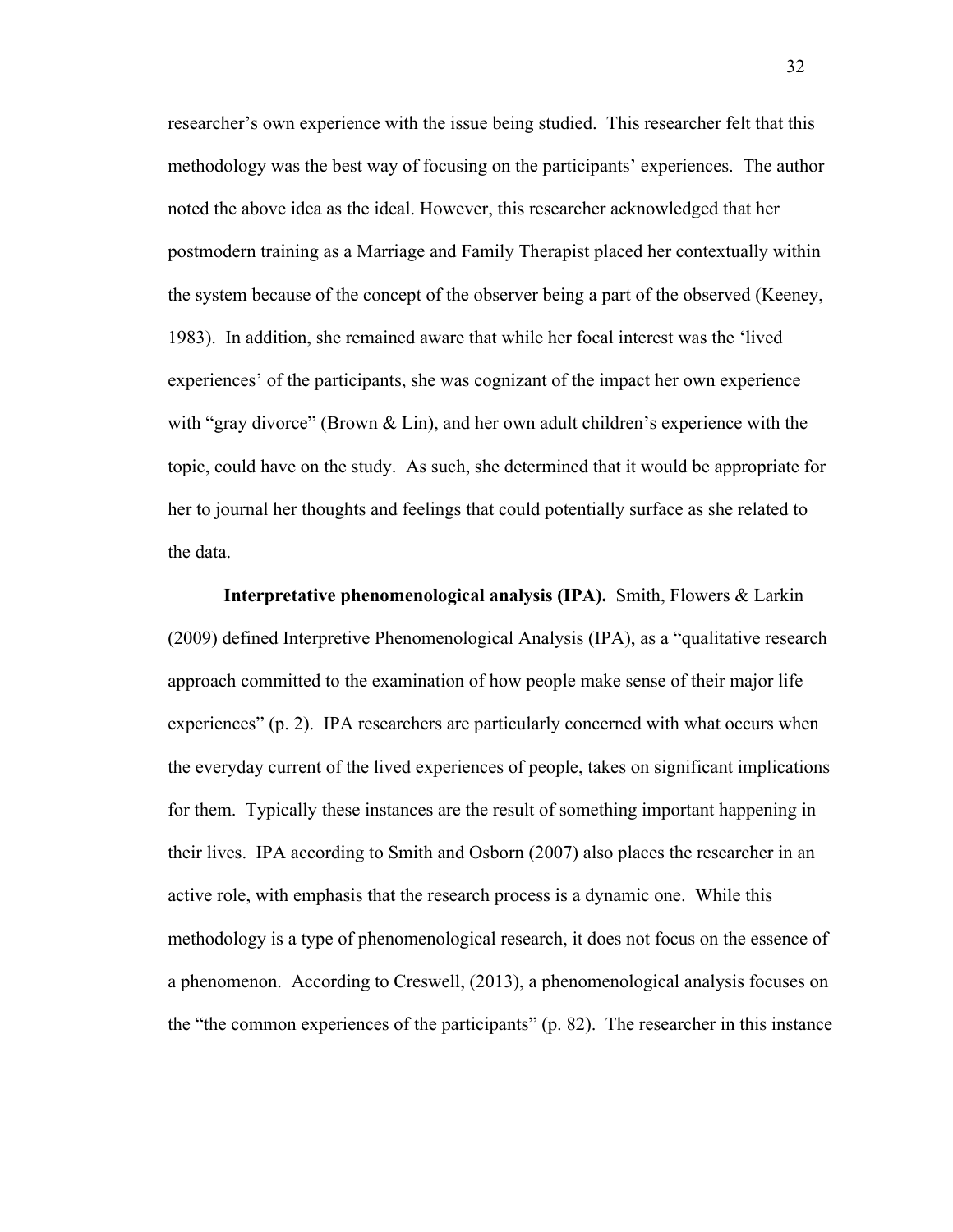utilizes a combined description that is representative of "the essence" (p. 82) of the phenomenon rather than the lived experience of an individual.

According to Smith et al. (2009), IPA was influenced by three key concepts and philosophies: phenomenology, hermeneutics, and ideography, which were grounded in the work of Husserl, Heidegger, Merleau-Ponty, and Sartre, who were significant phenomenological philosophers. It was Husserl's interest in determining how people could truly discover their "own" experience of a particular phenomenon, with complexity and thoroughness that helped IPA researchers focus on each aspect of the event to be studied. This, he said, would be revealed to the researcher via thorough reflection.

Smith et al. (2009) wrote that Heidegger, Merleau-Ponty, and Sartre expanded on Husserl's work by each contributing to the notion of the individual being "embedded and immersed in a world of objects and relationships, language and culture, projects and concerns" (p. 21). They stepped away from his evocative commitments and transcendental interests in lieu of a more interpretive and worldly locus, focused on understanding the relationship of participants to their lived experiences. Hermeneutics is the second major tenet of IPA, which literally means the theory of interpretation and stemmed from initially attempting to find deeper interpretations of Biblical texts (Smith et al., 2009).

 In IPA three theorists, Schleiermacher, Heidegger, and Gadamer were major contributors (Smith et al., 2009). Schleiermacher's focus provided a holistic view of the interpretative process, encompassing what he termed grammatical and psychological interpretation. Heidegger's contributions focused on the following

33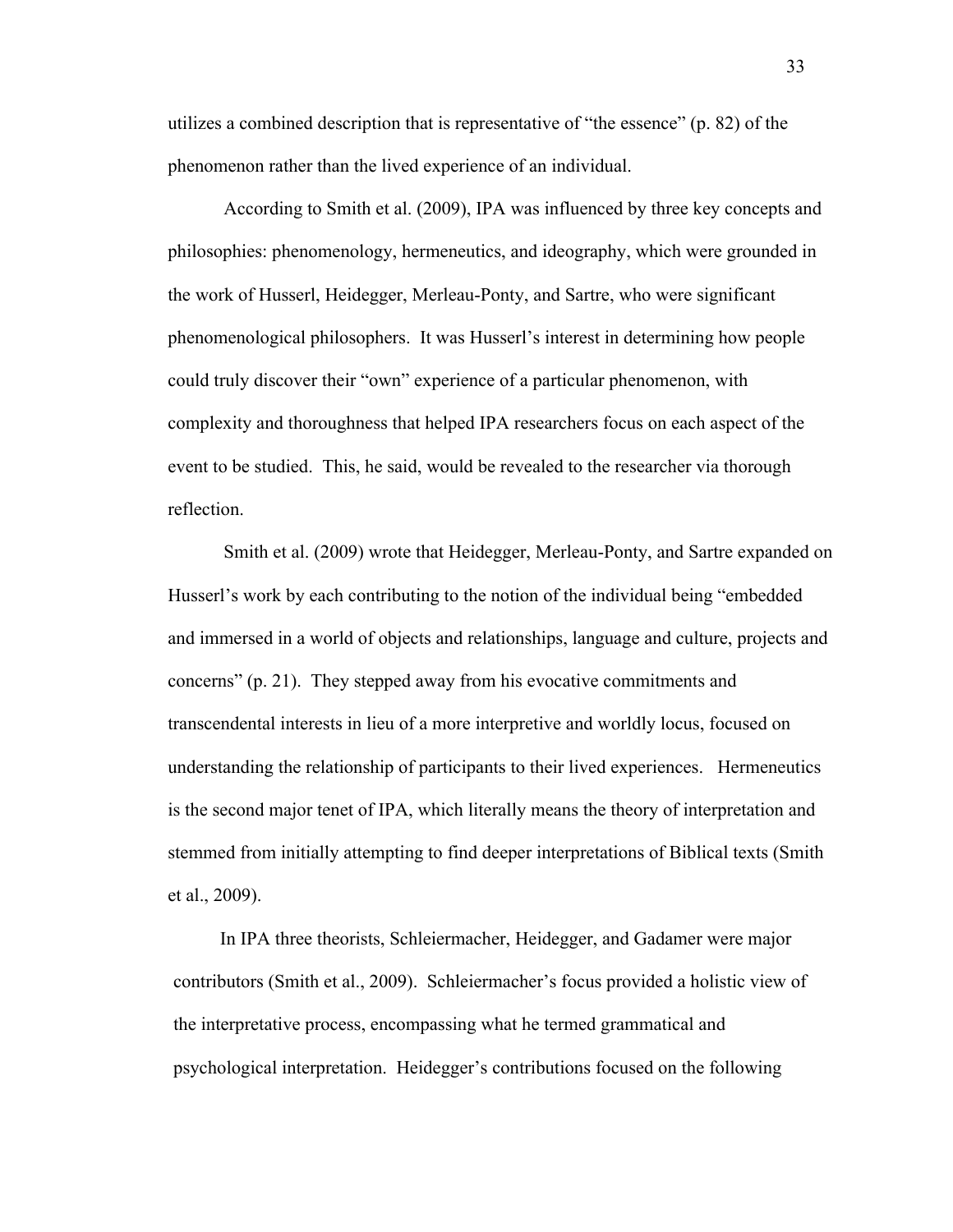statement. "Whenever something is interpreted as something, the interpretation will be founded essentially upon the . . . fore-conception. An interpretation is never a presuppositionless apprehending of something presented to us" (p. 25). Consequently, it is inevitable that the researcher brings his/her fore-conceptions to the process. Heidegger believed that fore-structure is always present and potentially dangerous to interpretation. He therefore posited that the analyst must be cognizant and give priority to the "new object" rather than focusing on one's preconceptions. Gadamer's concern was to look at the value of the historical and traditional perspectives, on the interpretive process (Smith et al. 2009).

According to Smith, Flowers and Larkin (2009), the hermeneutic circle is pivotal in understanding the relationship between "the part and the whole" (p.28). They posited that this concept is intrinsically circular in nature, focusing on the given effect of the parts on the whole, and whole on the parts of anything. Consequently, most hermeneutic writers recognize the importance of the hermeneutic circle and its value in providing a non-linear way of thinking about IPA data analysis. Lastly, Idiography, another major conceptual effect on IPA, focuses on the 'particular'. The 'particular' considers the depth of the analysis, the particular phenomenon, and the particular perception of the person in their particular context (Smith et al. 2009).

 In summing up the heart of IPA, Smith and Eatough (2007) stated that IPA focuses on the in-depth investigation into the lived and personal experiences of people, and how they deal with that experience. IPA also boasts what Smith and Osborn (2003) referred to as a "two stage interpretive process [AKA], double hermeneutic " (p.53). In this context, they described the method as emphasizing "sense-making" for both the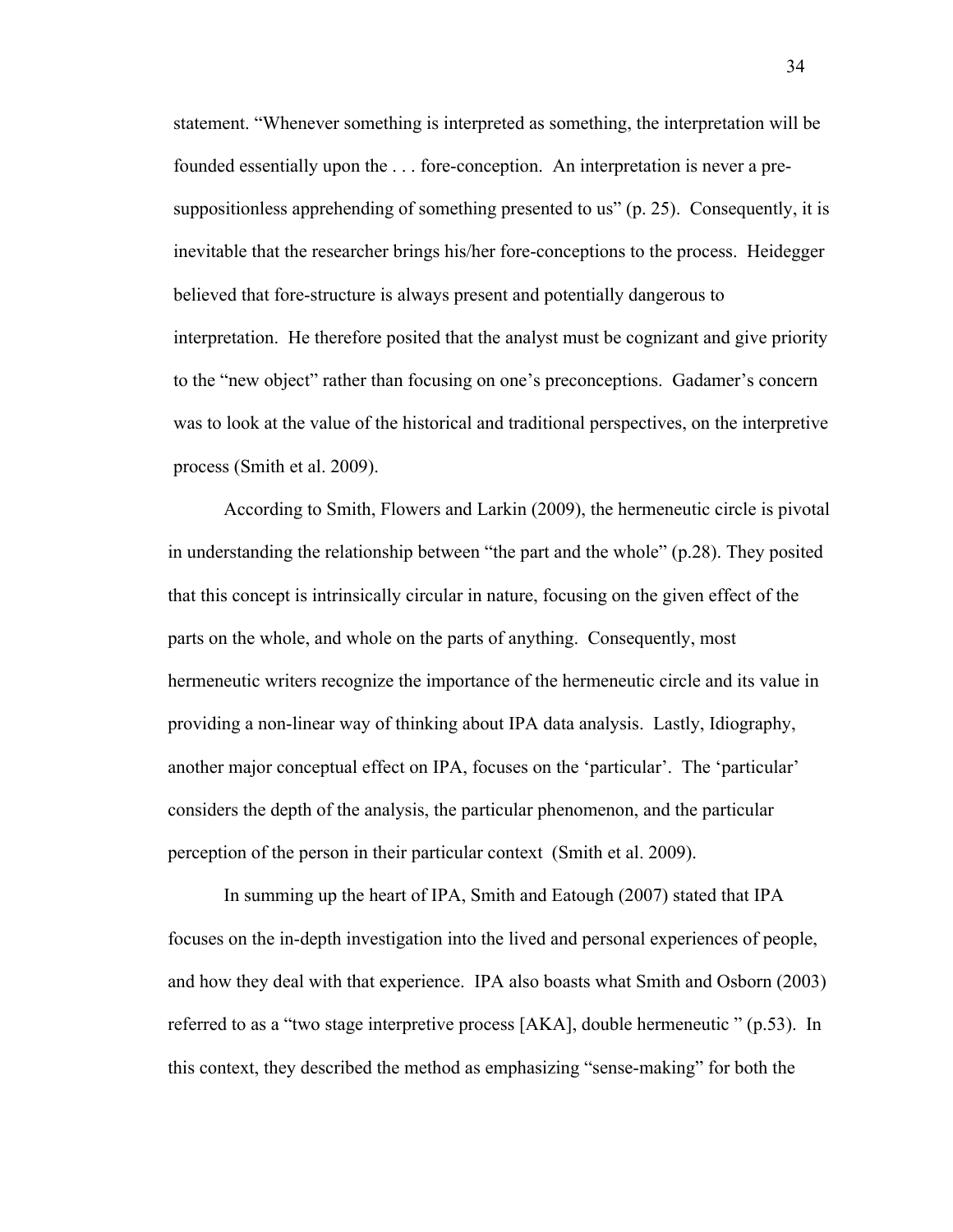researcher and participant, from the perspective of an insider. With these descriptors in mind, this researcher believed that IPA was the most suitable research modality for this study. This researcher was interested in the lived experiences of the participants, and how they make sense of their particular phenomena, and also believed that her interpretation of the related data in this research process was appropriate for IPA.

**The use of semi-structured in-depth interviewing.** Because IPA research analysis involves the detailed examination of the respondents' perception of their livedexperiences, as well as making sense of it all, a certain amount of flexibility in the data collection process is necessary (Smith & Osborn, 2003). Although there are several ways to collect data for IPA research, the authors posited that the semi-structured interview offers the opportunity for the researcher and respondent to engage in a conversation, and the development of additional/modified questions based on participants' responses (Smith &Osborn, 2003).

### **Participants**

**Homogeneity and sample size.** Since IPA's commitment is to the particular as well as how to understand specific experiential phenomena, there is a necessity for indepth, detailed exploration and data analysis. With this in mind, a large sample size is antithetical to the process (Smith, Flowers, & Larkin, 2009). Discovering this information provided direction for this investigator's choice of a sample size of at least three, but no more than five participants for this project. According to Smith et al., (2009) "IPA utilizes small, purposefully-selected and carefully-situated samples . . ." (p. 29). The authors suggest a sample size of three to six if new to IPA, as reasonable even for the experienced researcher. Accordingly, a smaller sample size will allow for a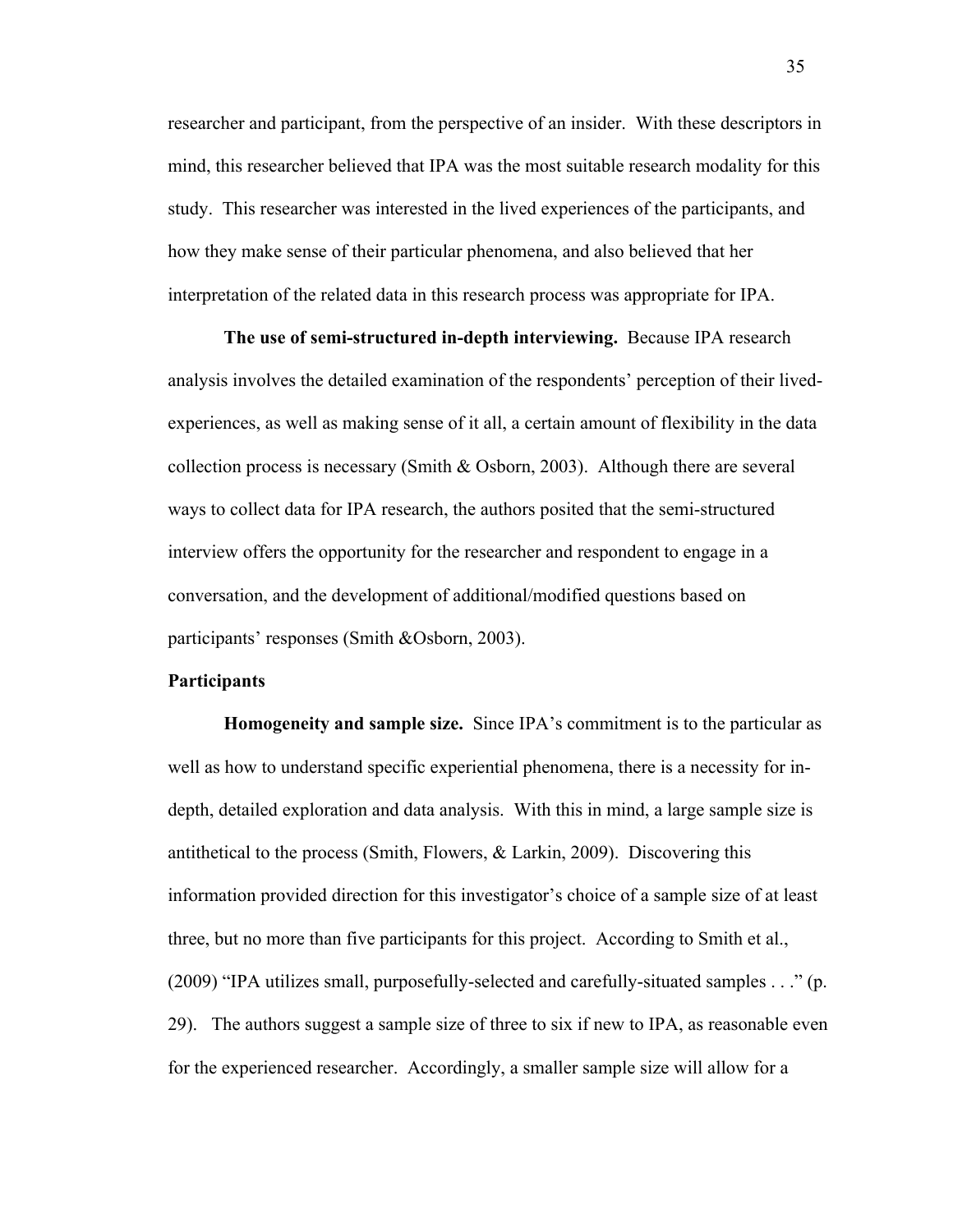deeper level of engagement with each respondent, as well as a more detailed look at similarity and differences (Smith  $&$  Osborn, 2007). The researcher's ability to acquire the desired number of participants, who were willing to talk in depth about their experience with the particular phenomena, was a consideration in the final sample size.

**Participant selection.** Once approval from the Nova Southeaster University's Institution Review Board (IRB) was attained, the investigator began the process of soliciting respondents. Participants were recruited utilizing sampling that was purposive in nature as this served to hone in on a more narrowly defined group for which the research question and phenomenon held meaning. Homogeneity of the sample was also an important consideration in this process. Smith et al. (2009) further stated that this could vary among studies, and that deciding on a sample that is homogenous can potentially be affected by the ability to find people who fall within a large enough population for whom the study phenomena has sufficient meaning. The participants recruited and chosen for this study, were English speaking adult children whose parents divorced after they were adults, 25 years or older. Ethnicity was not a consideration in this study. The number of years the parents were married varied from 26 to 32, however, the phenomenon of their age at time of divorce, which determined the age of the adult child (ACD), was the primary focus.

This researcher, in conjunction with the tenets of IPA research, proposed to conduct an in-depth interview with each respondent, with the option of one additional interview if deemed necessary. The respondents were informed of this potentiality in the invitation letter and informed consent. Each semi-structured interview session lasted approximately two hours with the goal of ascertaining the participants' particular lived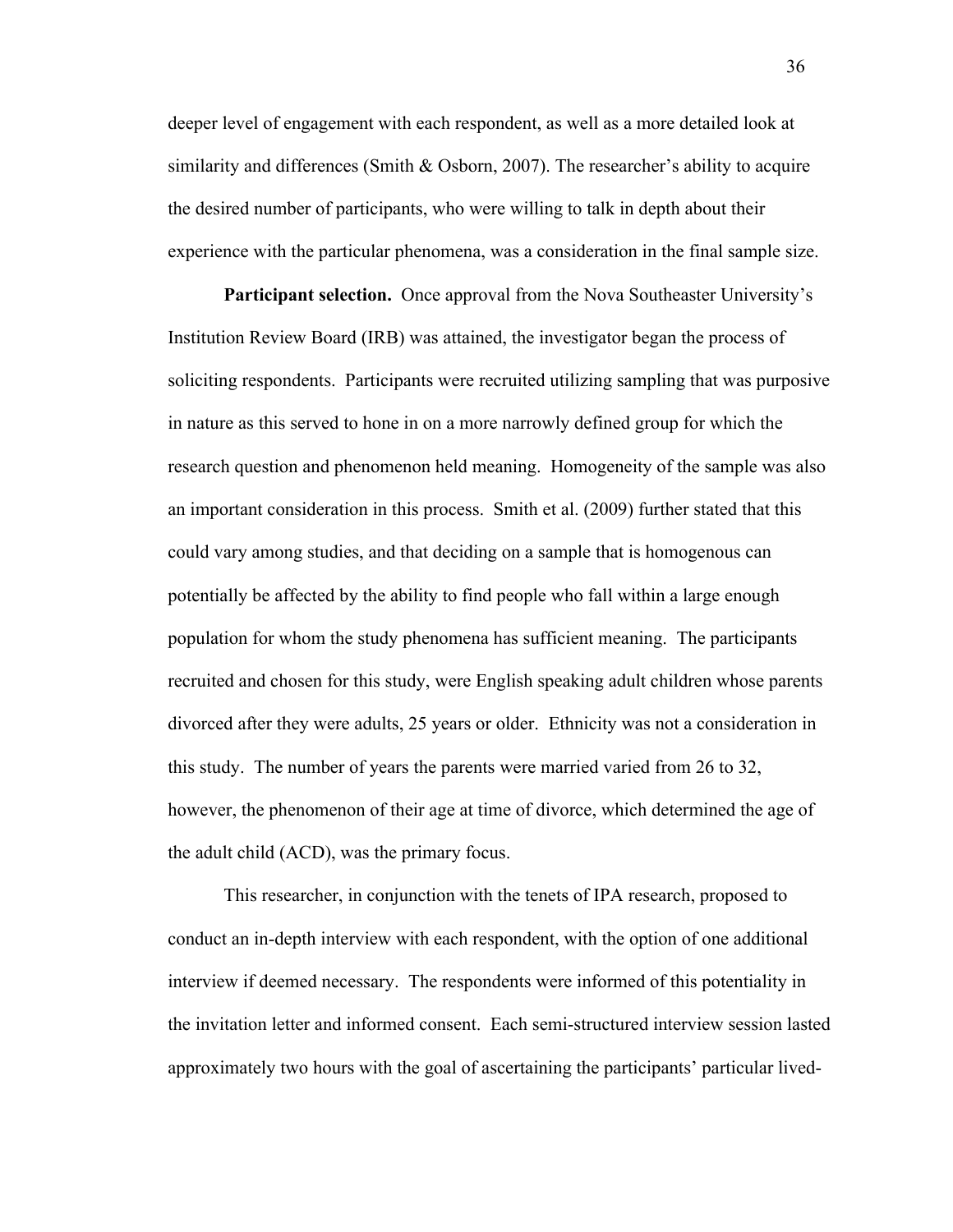experience with the phenomena; how they make/made sense of it; and their perception of the experience, along with possible additional related thoughts on the phenomena.

# **Informed Consent**

Consent forms detailing the parameters of the study, were provided to each participant for his/her signature. The forms and any pertinent study document with identifying participant information were stored in a locked box and kept in this researcher's personal home office. This researcher addressed additional questions from respondents during the process, openly, and honestly. The respondents were also informed of the voluntary nature of their participation, as well as the freedom to withdraw at any point during the study without penalty.

## **Data Collection**

**Interview and data collection procedure.** The goal of data collection in IPA encompasses a development of a process that garners rich, detailed stories, thoughts and feelings of the participants. The process of one on one conversation fosters rapport with the respondent, which is necessary in discussing such personal and potentially sensitive information (Smith, Flowers & Larkin, 2009). This was also a primary goal for this research study. The format of these interviews varied between face-to-face and telephone, based on the locale of the participant. Although telephone interviews did not allow the researcher to experience such nuances as body language, and facial expressions, this was still a viable method and is often used by researchers when participants are not available locally (Creswell, 2013). The interviews were recorded, and notes taken by the researcher. Every effort was be made to ensure privacy and security by conducting the interviews in a private space chosen by the participant.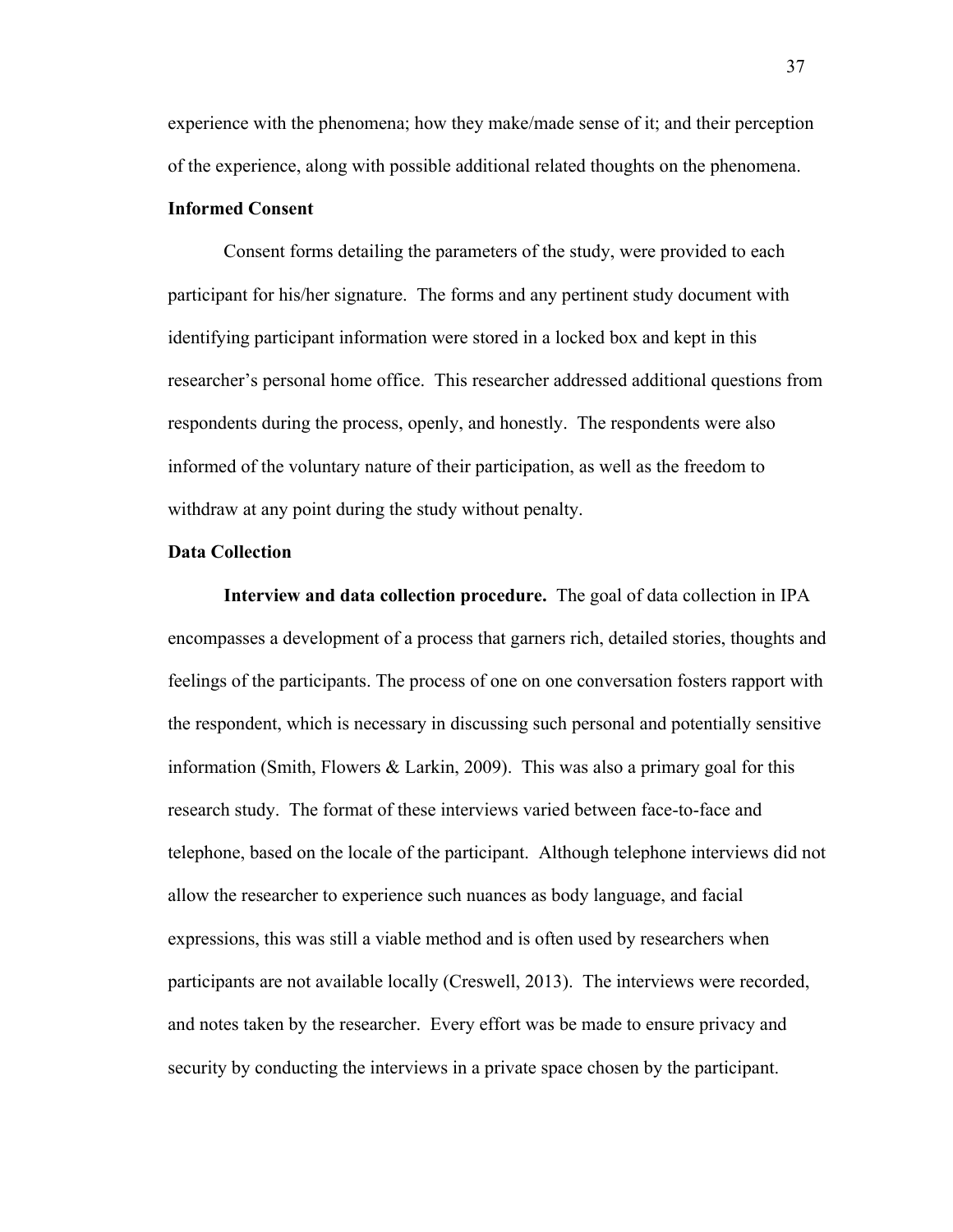IPA interview questions are typically general and open-ended, since the researcher's goal is not encumbered by a predetermined hypothesis, but is rather focused on exploring the phenomena in a flexible yet thorough manner (Smith & Osborn, 2007). During the interview, each respondent was asked the same open-ended questions, with unique follow-up probe questions based on the individuals' response to the base question. As meaning making is a key construct of IPA, the investigator paid close attention during the interview, to the particular meaning each respondent ascribed to his/her lived-experience, and attempted to avoid allowing personal biases, and the introduction of leading questions, into the process as much as possible.

Smith and Osborn (2007) posited that IPA's theoretical stance is committed to the person's "cognitive, linguistic, and physical being" (p.54), and presumes a link that connects a person's discourse, thought process and emotional state. Although these constructs connect, there is often a struggle between the individual's thoughts and feelings. This places the investigator in the position of interpreting the dichotomy between the two-the mental and emotional and their way of languaging these (Smith & Osborn, 2007). As an IPA investigator, interpretation was an expectation in this study's process.

 **Data analysis.** As previously stated, this IPA analyst's interest was in learning about the psychological world of the respondent. The researcher was interested in the complex nuances of the meaning of the content the participant shared. In the process of trying to encapsulate and do justice to the respondents' information, these meanings were not always obvious, making it necessary for the investigator to spend time engaging with the text in the interpretation process (Smith  $&$  Osborn, 2007).

38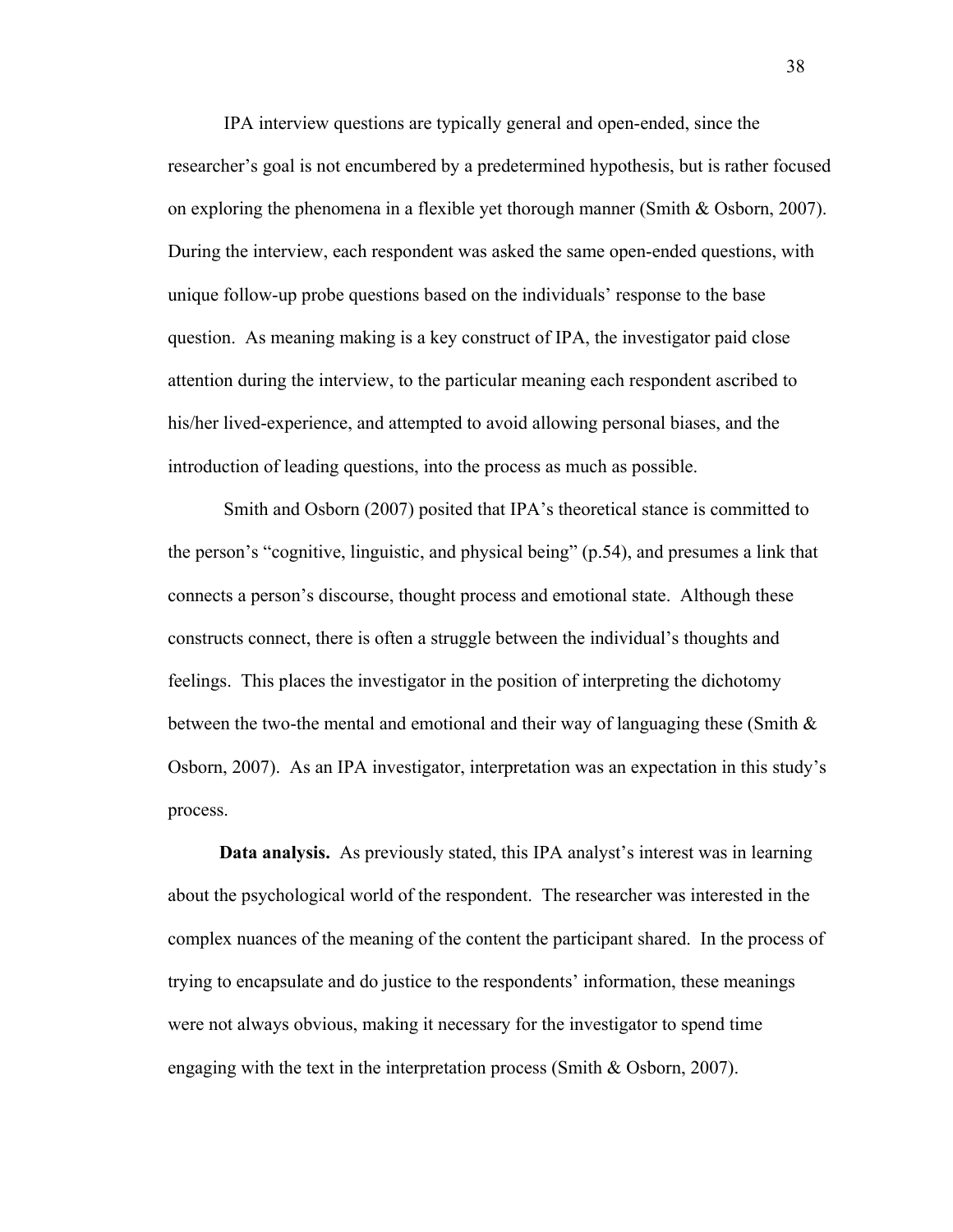Smith, Flowers, and Larkin (2009), believe that IPA data analysis provides a great deal of flexibility, and that here is no right or wrong way of conducting this analysis. As a guide to the process of analyzing the data the researcher utilized the steps discussed by Smith et al. (2009), Smith and Eatough (2007), and Smith and Osborn (2003), in table one below.

| <b>Table 1: Process of IPA Analysis</b> |                                                                         |  |  |
|-----------------------------------------|-------------------------------------------------------------------------|--|--|
|                                         | Step 1. Read and re-read                                                |  |  |
|                                         | Step 2. Initial note taking                                             |  |  |
|                                         | Step 3. Note developing emergent themes                                 |  |  |
|                                         | Step 4. Search for connections across emergent themes in the first case |  |  |
|                                         | Step 5. Move on to the next case                                        |  |  |
|                                         | Step 6: Look for patterns across cases                                  |  |  |

*Read and re-read.*This is the first step in analyzing IPA data, and involves the researcher's self-emersion into the transcript. This also ensures the proper placement of the respondent as the focus of the analysis. The researcher followed this procedure, in order to connect as closely as possible to the data.

*Initial note taking.* In this step, the semantic substance and how the data is languaged are explored and examined. The researcher was determined to remain curious and open minded while noting anything of significance or interest in the transcript, which permitted a deeper level of familiarity with the transcript (Smith et al., 2009).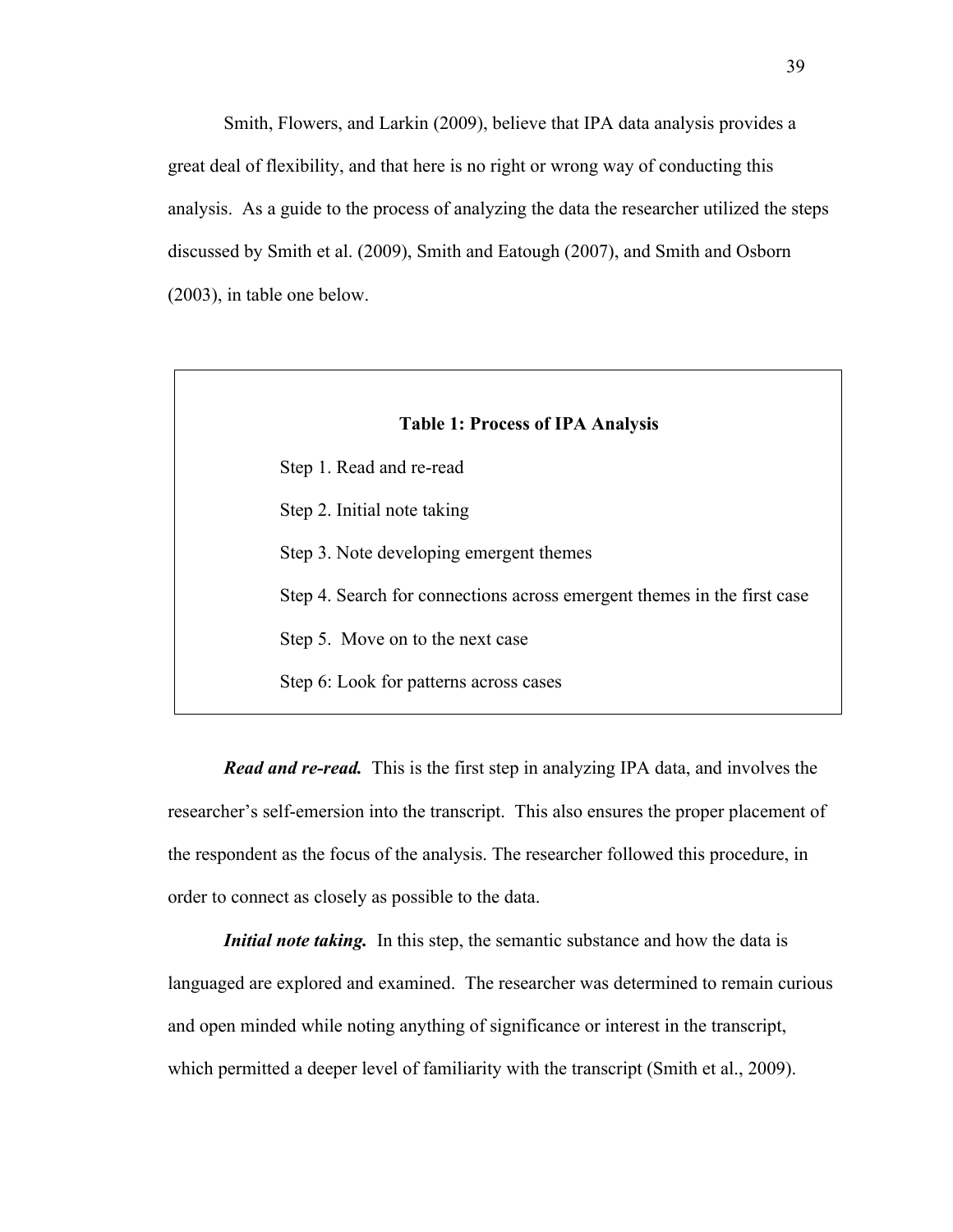Descriptive, linguistic and conceptual comments are also key elements of this phase, to which the researcher attended, deconstructing, underlining and writing down anything that peaked the analyst's interests (Smith et al. 2009).

According to Smith et al. (2009), the researcher in analyzing the transcript takes note of key words, phrases, participants' real world experiences and, in general, information of value to respondents. They further stated that this level of note taking involves "taking things at face value" (p. 84) and being cognizant of the respondents' experiences related to their connection to that which is the focus of their lives. Deeper meanings may ensue as the descriptive analysis develops (Smith, Flowers & Larkin (2009). Linguistic comments refer to how the transcript reflects the use of language. Content and language use may at times appear interconnected and important to highlight. Attention to "pronouns, pauses, laughter, functional aspects of language, repetition, tone, degree of fluency (articulate or hesitant)" (p. 88), will be paramount (Smith et al.). They further noted that noting things such as the use of metaphors is crucial. Metaphors, Smith et al. stated, can be "particularly powerful component of the analysis . . . because it is a linguistic device which links descriptive note taking . . . to conceptual notes . . ." (p.88).

Another aspect of note taking, defined by Smith, Flowers and Larkin (2009), as the third level of annotation, is conceptual comments. This they described as being more interpretative, viewing the transcript at a conceptual level, particularly during the earlier phases of the interview.

At this juncture, a detailed synopsis of the information may not have been elucidated, and a thought-provoking statement by the participant, may induce additional

40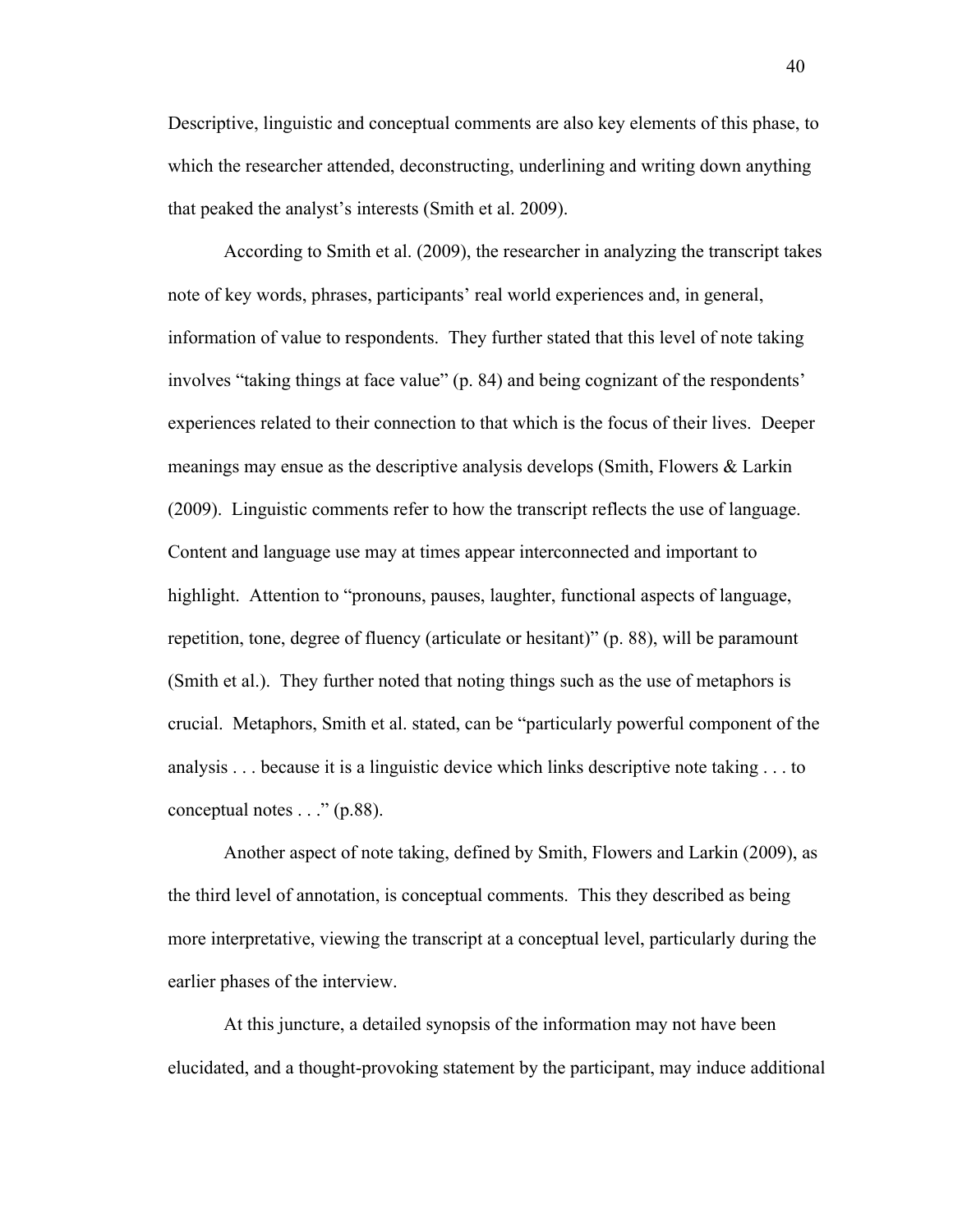questions. Consequently, this may cause a change in the analyst's concentration to pay closer attention to the respondents' predominant understanding of what they are sharing (Smith et al. 2009).

Deconstruction, according to Smith et al. (2009), involves possibly fracturing the "narrative flow of the interview" (p. 90). This is accomplished by, for example, reading a paragraph backwards, sentence by sentence, to get a sense of how each word is used. By so doing the analyst gets a closer relationship to what the respondent is saying, and helps to evade concentrating on simplistically reading the data (Smith et al.).

*Developing emergent themes.* By becoming intensely familiar with the data set, the researcher began the process of locating and developing emergent themes. Smith et.al. (2009) advised that during this part of the process, the analyst's task and focus shifts to concurrently decreasing the bulk of the data, while maintaining its complex nature, "mapping the interrelationships, connections, and patterns between exploratory notes" (p. 91).

**Search for connections across emergent themes.** In attempting to locate connections across emergent themes, this researcher utilized Smith and Osborn's (2007) suggestion, listing the emergent themes and noting the connections found. A table of the themes was then ordered logically, and noted clusters were named representing "superordinate themes" (p. 72).

*Moving to the next case***.** The analyst repeated the process with each of the following cases as indicated in Smith's work. Care was taken to treat each case individually and not as a mere replica of the one before, while noting thematic instances between cases (Smith and Osborn, 2007). Accordingly, Smith et al. (2009) advised the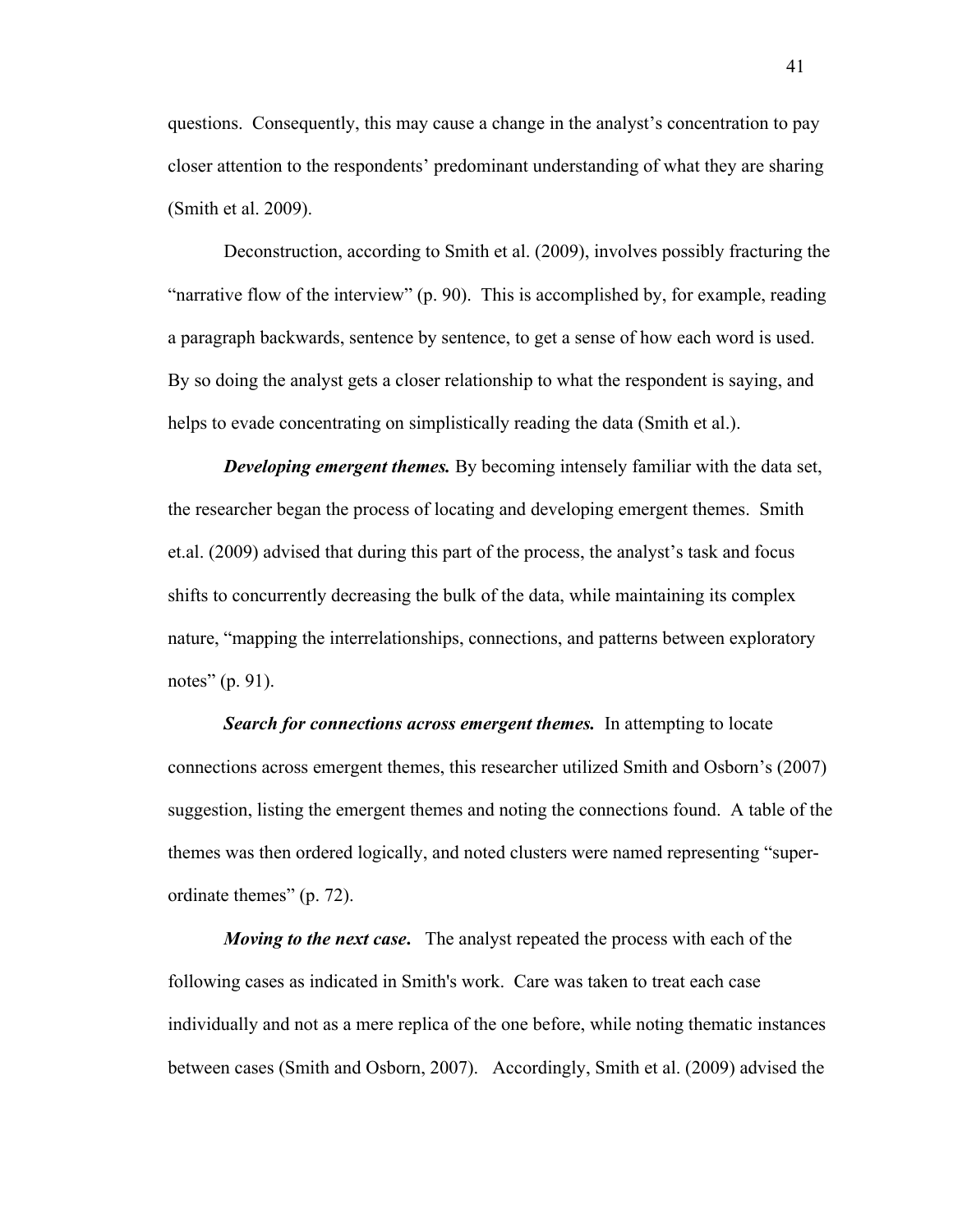"bracketing" (p. 100) of ideas emerging from the analysis of the first case, while working on the prior case.

*Looking for patterns across cases***.** This was the final in the six-step process, and involved locating patterns across cases. Smith et al. (2009) suggest asking such questions as: What are the connections across these cases? How does this theme in this case shed light on a different case? Which of the themes are the strongest? These were some questions asked to potentially lead the researcher to "reconfiguring" and "relabeling" (p. 101) the themes.

## **Reliability**

According to Creswell (2013) reliability in qualitative research is enhanced if the researcher obtains detailed notes utilizing a high quality tape recorder, and by accurate transcription of the data. Interviews in this study were recorded using an Olympus VN-722PC digital voice recorder. Attention was paid to tangential, but potentially critical, pauses and junctures in the recording, as well. The researcher adopted these guidelines, and attempted to supply as much "rich" descriptions of the respondents' interview responses as possible. The researcher also used member checking to solicit participants' view of the accuracy and credibility of the study's findings and interpretations, by conducting a second interview lasting approximately 30 minutes (Creswell, 2013).

## **Ethical Guidelines**

According to Creswell (2013), during the process of planning and designing research, one must remain cognizant of ethical issues which will, in all likelihood, arise. Smith, Flowers, and Larkin (2009) stated that the practice of ethical research must be monitored throughout the data collection and analytic processes. The researcher

42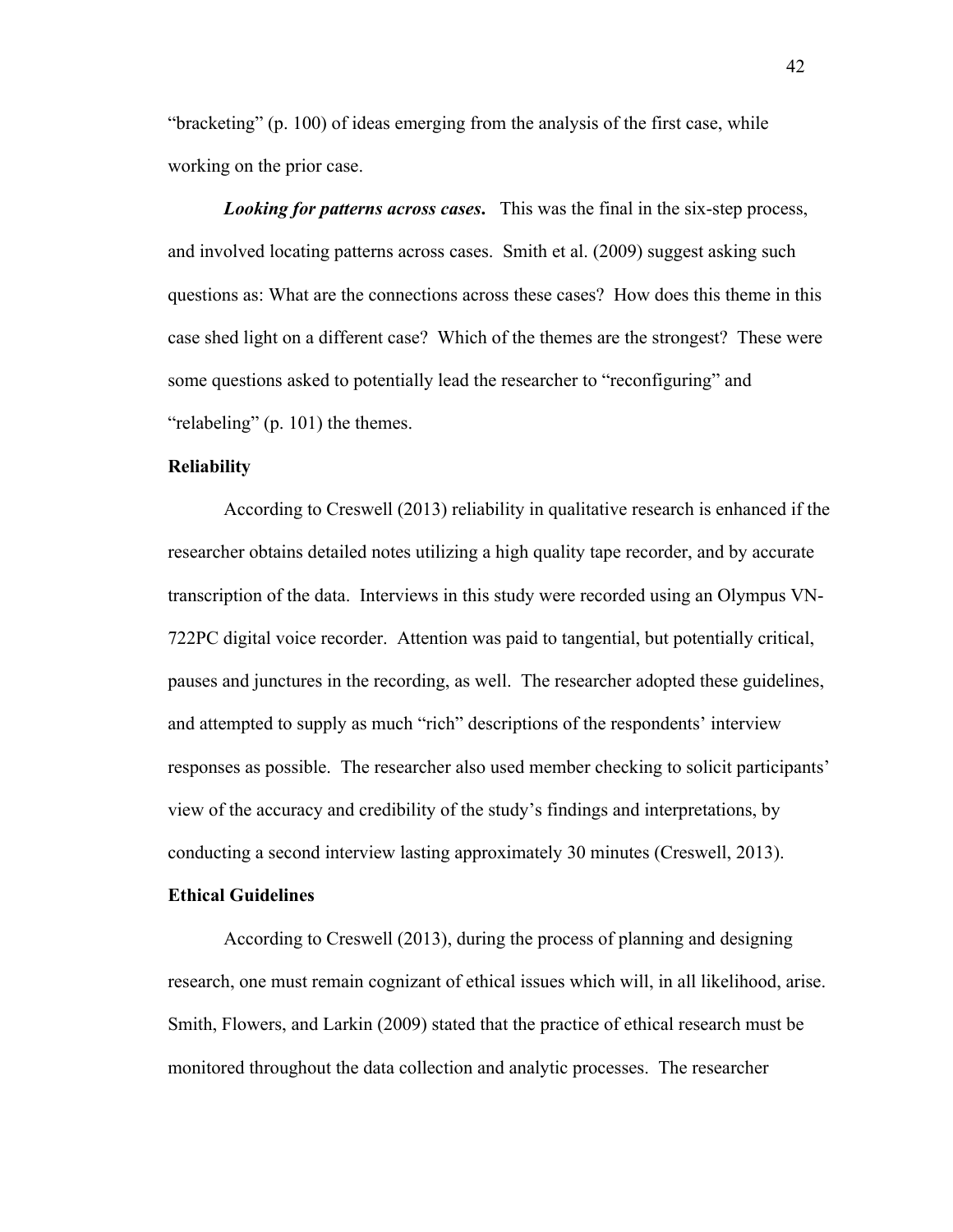attempted to abide by the principle of avoiding doing harm, which is an inviolable research principle. The informed consent and open, honest discussion of the study was paramount in conducting this inquiry. Informed consent in IPA covers not only participation in data collection, but also extends to possible results of data analysis. The researcher remained open to revisit the issue of consent if it arose during the interview process and potential emergence of particularly sensitive topics. Risks and benefits to the participants were openly and honestly discussed. Respondents' data was deidentified and psuedonyms used to differentiate the case files, and protect the participant's sensitive information. Marriage and Family Therapy and ACA codes of ethics principles were also consulted to help in the process of ensuring the respondents' wishes were considered. They were also informed about the difference between confidentiality and anonymity, since the data (interviews) would be analyzed and presented in the dissertation.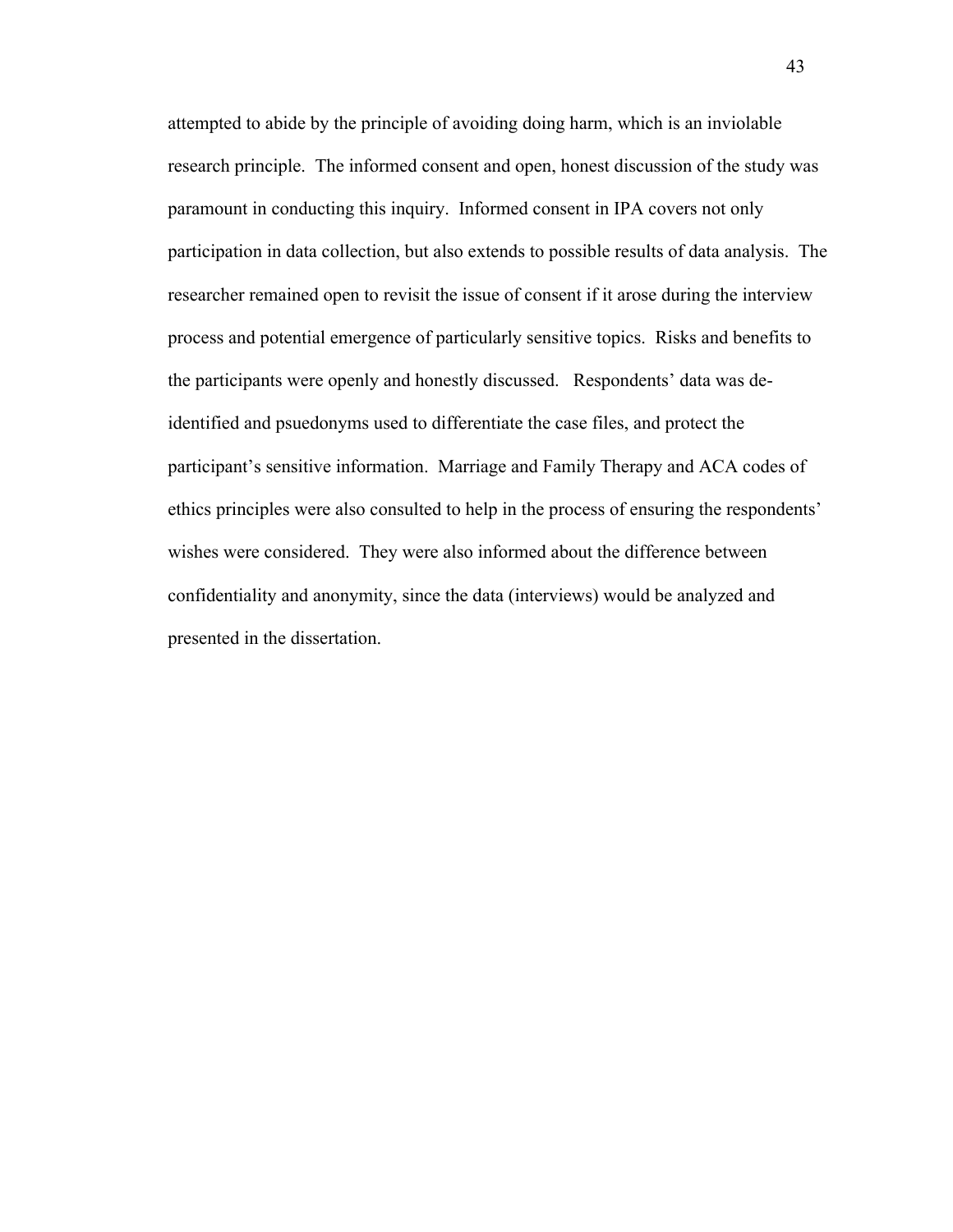### **CHAPTER IV: RESEARCH FINDINGS AND DISCUSSION**

Parental divorce in the mid-later years appears to have become more common in the past decade, leaving in its wake a cohort of adult children who are now dealing with the after effects. The individuals in this study took the opportunity to speak candidly about their experience as Adult Children of Divorce (ACDs) and how if at all, different aspects of this experience have impacted their lives. In this chapter the researcher utilized IPA analysis write up strategies to present an account of the data as well as the researcher's own interpretation of the data. The process consisted of reviewing the data, delineating exploratory comments, journaling researcher's thoughts and interactions with the data, and extrapolating themes within and across cases.

The excerpts shared in this chapter gave voice to the participants personally and collectively. While each case showed variations in reactions to life with the phenomenon, there were both subtle and obvious shared experiences. The researcher conducted 5 audio taped interviews, 2 of which were face-face, and 3 by phone to adjust for the participants' location. Two of the 5 participants, Lisa and Danielle, are siblings. While they may have overlapping experiences, they also shared aspects of their lived experiences unique to each of them. Also to be noted is that Lisa, the elder of the two, is married while Danielle, the youngest of three siblings, is not. The questions were used to guide the conversation with each participant, with additional questions based on participants' response. Following is the table of the participant's demographic data, and another of noted themes across cases that will be the focus of the discussion of findings in this chapter.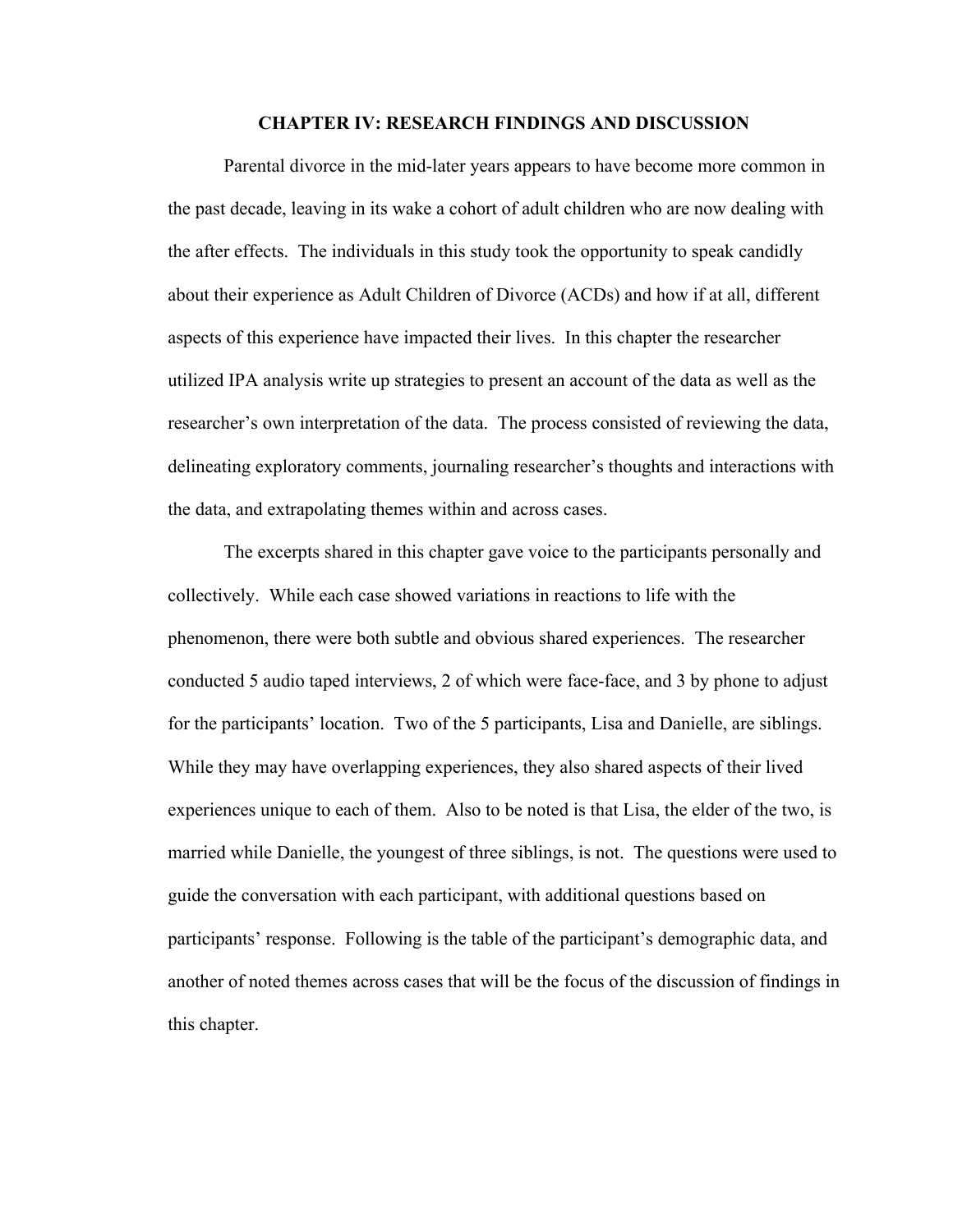| Pseudonym | Age at<br>interview | Age at<br>time of<br>divorce | <b>Number of</b><br>years<br>Parents'<br><b>Married</b> | Parent's<br>age at<br>divorce | <b>Marital</b><br>status of<br><b>ACD</b> | <b>Children</b>  |
|-----------|---------------------|------------------------------|---------------------------------------------------------|-------------------------------|-------------------------------------------|------------------|
| Mary      | 32                  | 24                           | 26                                                      | Mother: 48<br>Father: 52      | M                                         | $\mathbf{1}$     |
| Karen     | 35                  | 22                           | 30                                                      | Mother: 53<br>Father: 60      | M                                         | $\mathbf{1}$     |
| Lisa      | 33                  | 28                           | 32                                                      | Mother: 57<br>Father: 56      | M                                         | $\overline{0}$   |
| Danielle  | 29                  | 25                           | 32                                                      | Mother: 57<br>Father: 56      | S                                         | $\boldsymbol{0}$ |
| Jon       | 32                  | 24                           | 26                                                      | Mother: 53<br>Father: 56      | M                                         | $\overline{2}$   |

**Table 2: Participants' Demographic Data**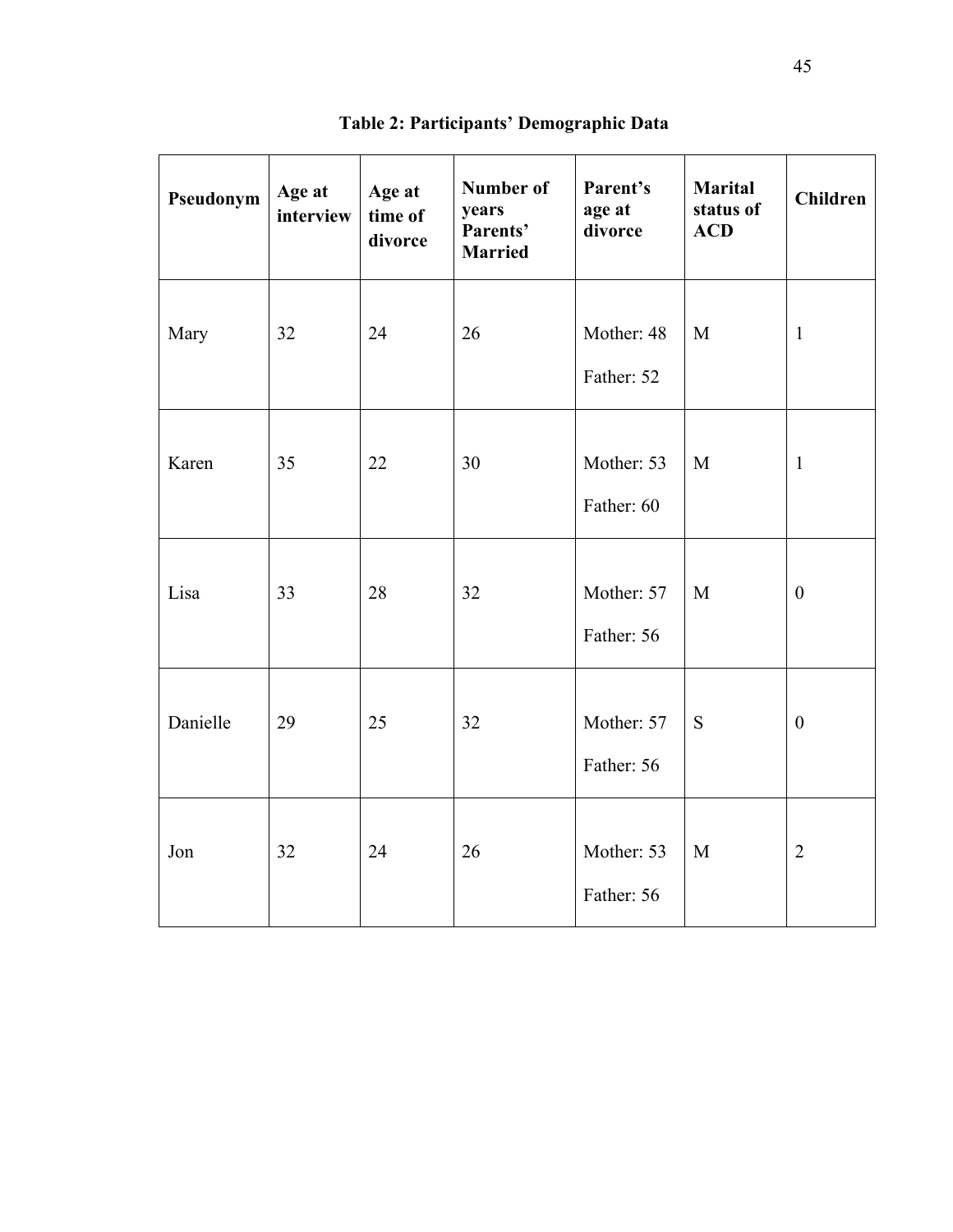| <b>Table 3: Master Themes Across Participants</b>                       |                                                                                                                                                        |  |  |  |
|-------------------------------------------------------------------------|--------------------------------------------------------------------------------------------------------------------------------------------------------|--|--|--|
| <b>Superordinate Themes</b>                                             | <b>Emergent Themes</b>                                                                                                                                 |  |  |  |
| A. Parents' marriage like any other<br>marriage                         | A1. They seemed very happy<br>A2. They had their issues<br>A3. They had a partnership                                                                  |  |  |  |
| B. Growing up in a Christian Household<br>and parental divorce          | B1. Christian values<br>B2. Concept of Biblical marriage<br>B3. Impact of divorce on current spiritual<br>life of ACD<br>B4. When there was infidelity |  |  |  |
| C. Parents wait to divorce till children are<br>"grown"                 | C1. When they graduate<br>C2. When they're out of the house                                                                                            |  |  |  |
| D. Lost time with Grandchildren<br>having to schedule time with parents | D1. No summers with "grandparents"<br>D2. Having to Schedule time/visits<br>D3. No family pictures with parents together                               |  |  |  |
| E. Study ACD's wedding day experience<br>with divorced parents          | E1. They sat on opposite side of room<br>E2. No photos with both<br>together/uncomfortable<br>E3. Mom and dad's attitude at ACDs<br>wedding.           |  |  |  |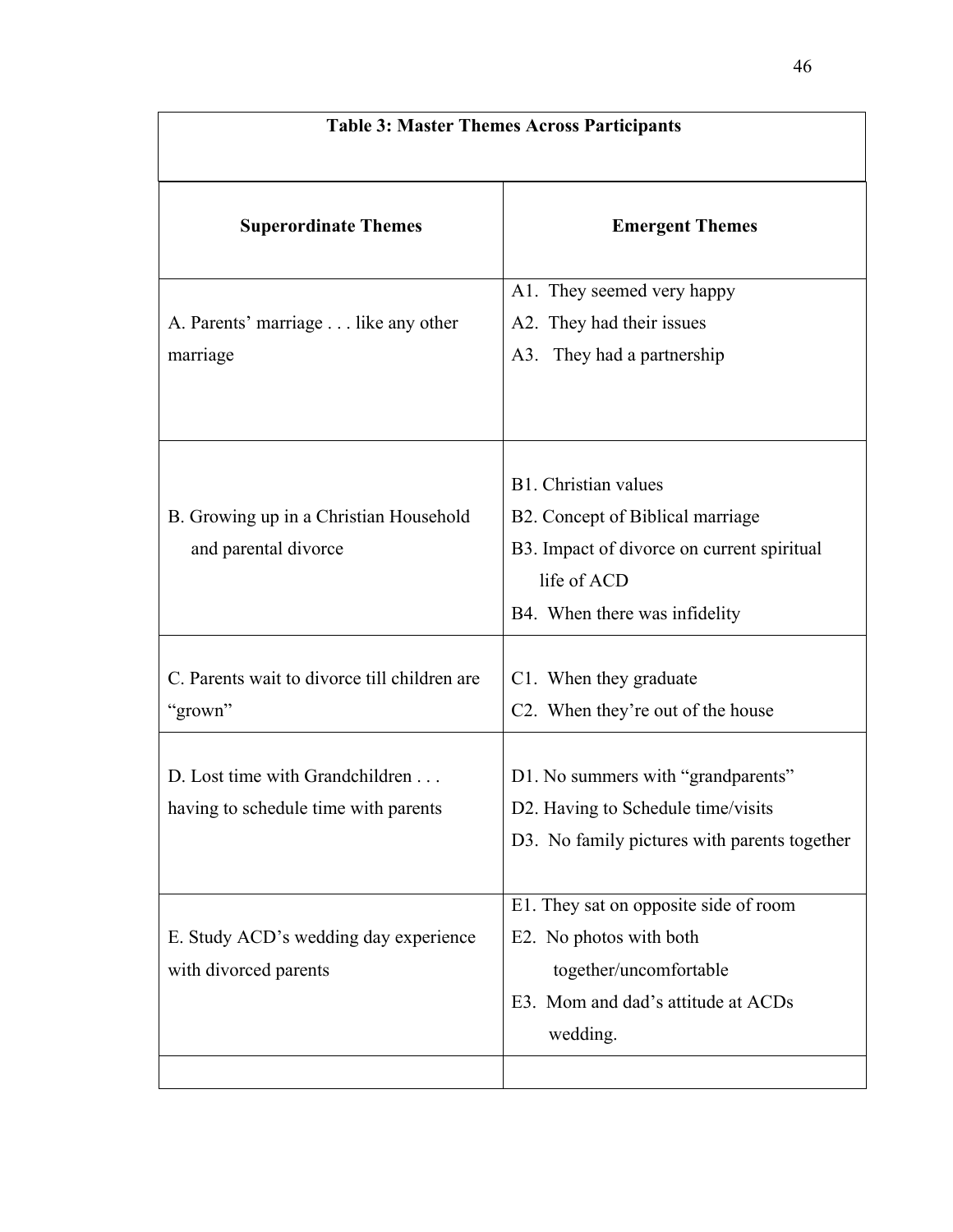| F. Romantic relationships impacted       | F.1 Approached relationship with husband     |  |  |  |
|------------------------------------------|----------------------------------------------|--|--|--|
|                                          | (then boyfriend) looking for things to avoid |  |  |  |
|                                          | F2. Umm, I have seen the pain that can come  |  |  |  |
|                                          | from a broken relationship                   |  |  |  |
|                                          |                                              |  |  |  |
|                                          | G1. Loyal to dad                             |  |  |  |
| G. Divided loyalties/choosing one parent | G <sub>2</sub> . Close to mom                |  |  |  |
| above the other                          | G3. Definitely took sides                    |  |  |  |
|                                          |                                              |  |  |  |
|                                          |                                              |  |  |  |
|                                          |                                              |  |  |  |
| H. "You're still our parents"            | H1. Mom and dad are estranged                |  |  |  |
|                                          | H <sub>2</sub> . We're still your children   |  |  |  |
|                                          |                                              |  |  |  |
|                                          | I1. Loss of family home                      |  |  |  |
| I. You Can't Go Home Again               | I2. Mom means home                           |  |  |  |
|                                          | 13. Feels like a visitor                     |  |  |  |
|                                          |                                              |  |  |  |

# **Parents' Marriage . . . Like Any Other**

Some participants responded to the question about their parents' marriage by noting that they were either unaware of any marital problems between their parents, or that they seemed happy for many years. Others saw a marriage that was like any typical marriage with its ups and downs, while some were fraught with issues of infidelity. Overall, on one level or the other, each ACD expressed not seeing a marriage they thought would end, particularly after being in its' twenty sixth, up to thirty second, year.

Mary described her parents' marriage as:

"I witnessed my parents disagree a couple of times, but nothing to the point where I suspected that their problems weren't any different from other people's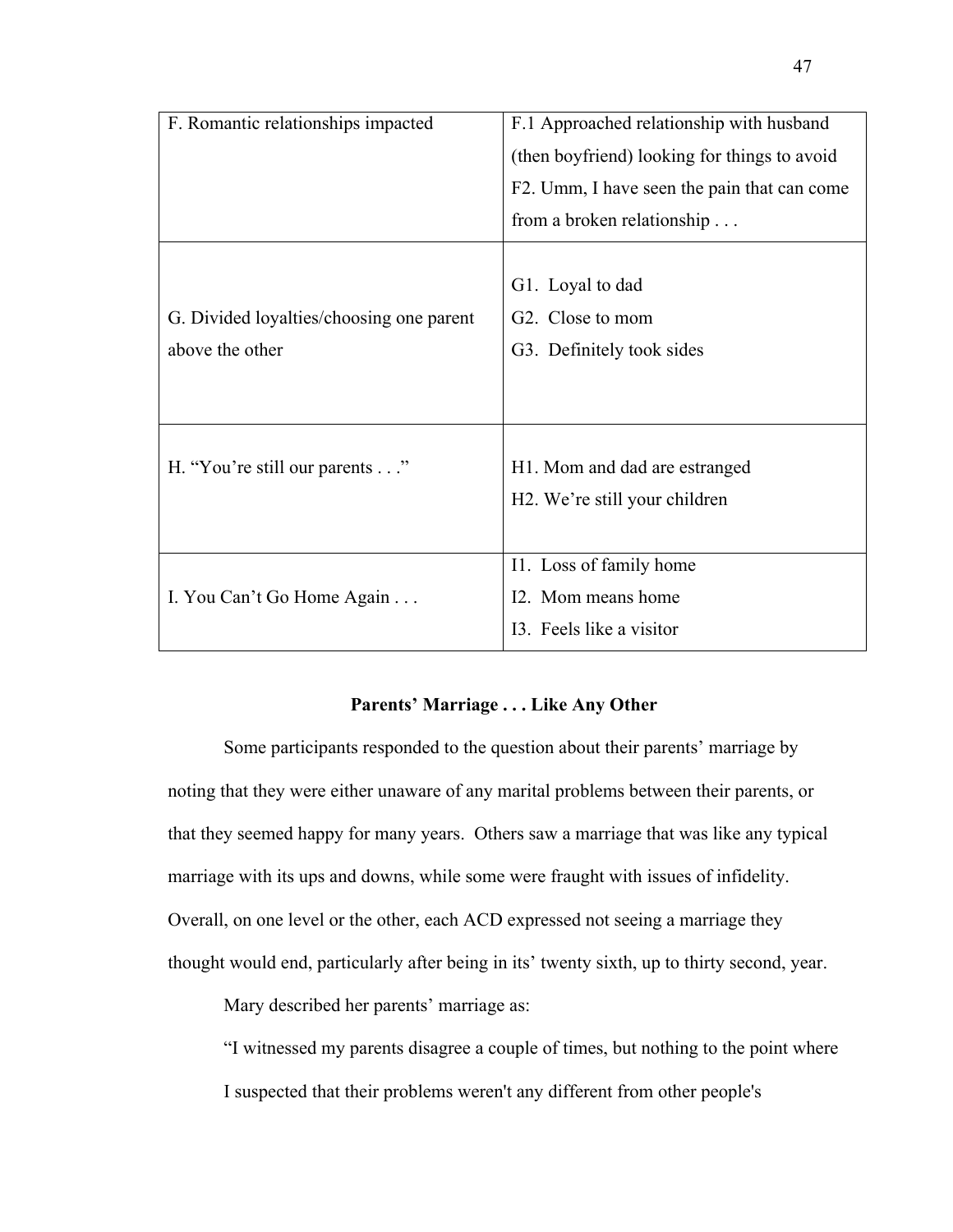problems. I've actually witnessed other family and friends' parents argue like, allout brawl in front of us. So, I never really experienced my parents doing that, so I thought my parents were fine. Well, I thought it was like any other marriage. I mean, my parents – my Dad, in my opinion, was affectionate. He – I saw him hug my Mom in the kitchen, and I can remember seeing my Mom push him off or shrug him off. I remember my Dad buying flowers for my Mom all the time. My parents rarely went anywhere without us, so it was always a family affair whenever we would go somewhere. So, I thought, I thought everything was fine. I didn't think that they – when I, whenever I thought of people getting divorced, I always thought it was gonna be something really bad, like it had to be an affair, or there was domestic violence."

She also shared that although she recalled her parents talking about getting a divorce when she was in middle school, that conversation ended when the children reacted with tears and upsetness. There was no further indication until 12 years later.

Karen's perspective of her parents' marriage was that it was a "good partnership." She also thought they were "happy for many, many years." but stated that " . . . they were independent of each other . . . [and that] dad would travel and mom was getting a bachelors degree for herself." She described a statement her mother made about "education being the one thing no one can take form you," as potentially being, in retrospect, a sign that she was "anticipating that they would separate." Karen also reflected that her parents "weren't loving" and did not spend a lot of time together. One could potentially interpret that type of relationship as distant and query the strength of the relationship in terms of couple-hood.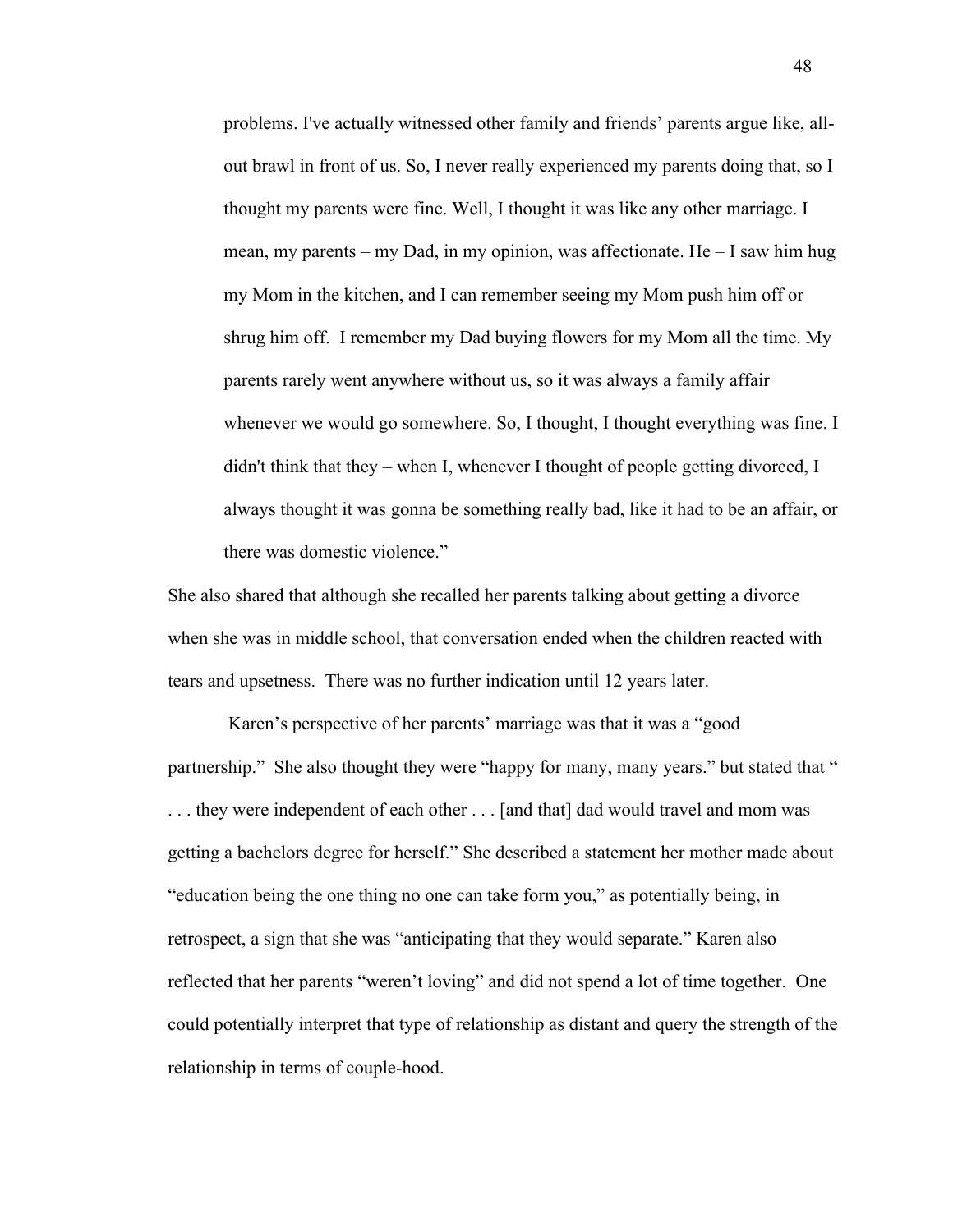Lisa described her parent's marriage as "putting on a good show."

"But otherwise in terms of their interactions, I think that when we would see them talk to each other, it would be a lot about us as kids. Funnily enough, we never saw them discussing finances in front of us. They would talk about finances separately. I know that they definitely were on different pages when it came to finances, but in terms of their integration with each other most of the time my dad would definitely try and put on a good show and try and give my mom a hug or something, and he was like, "Oh, don't be cross. Don't be mad," or something. Sometimes she would roll her eyes and just be like, "Oh, stop," in a kind of jovial way. But when she wasn't amused, then he wouldn't try anything like that."

From what she shared, it appears that there was a certain mount of tension in the marriage. She also described seeing from her perspective,

". . . a lot of reserved anger from my mom's side, and I didn't understand why until much later. We'd be in the car. And my mother can be naturally just very quiet, but you could tell that she was seething. You could tell she was seething, so my father would ask something seemingly innocuous about directions or something just seemingly benign, and she would give a very terse response. And I think part of that was just tiredness. I think there was a lot going on underneath . . ."

Danielle's view of her parents' marriage was that it was "a good marriage, as marriages go." She described her father as controlling and being the "alpha" in the relationship, but that her mother who played the role of "the pastor's wife" also had control in areas such as finance, and keeping "everything running in the background".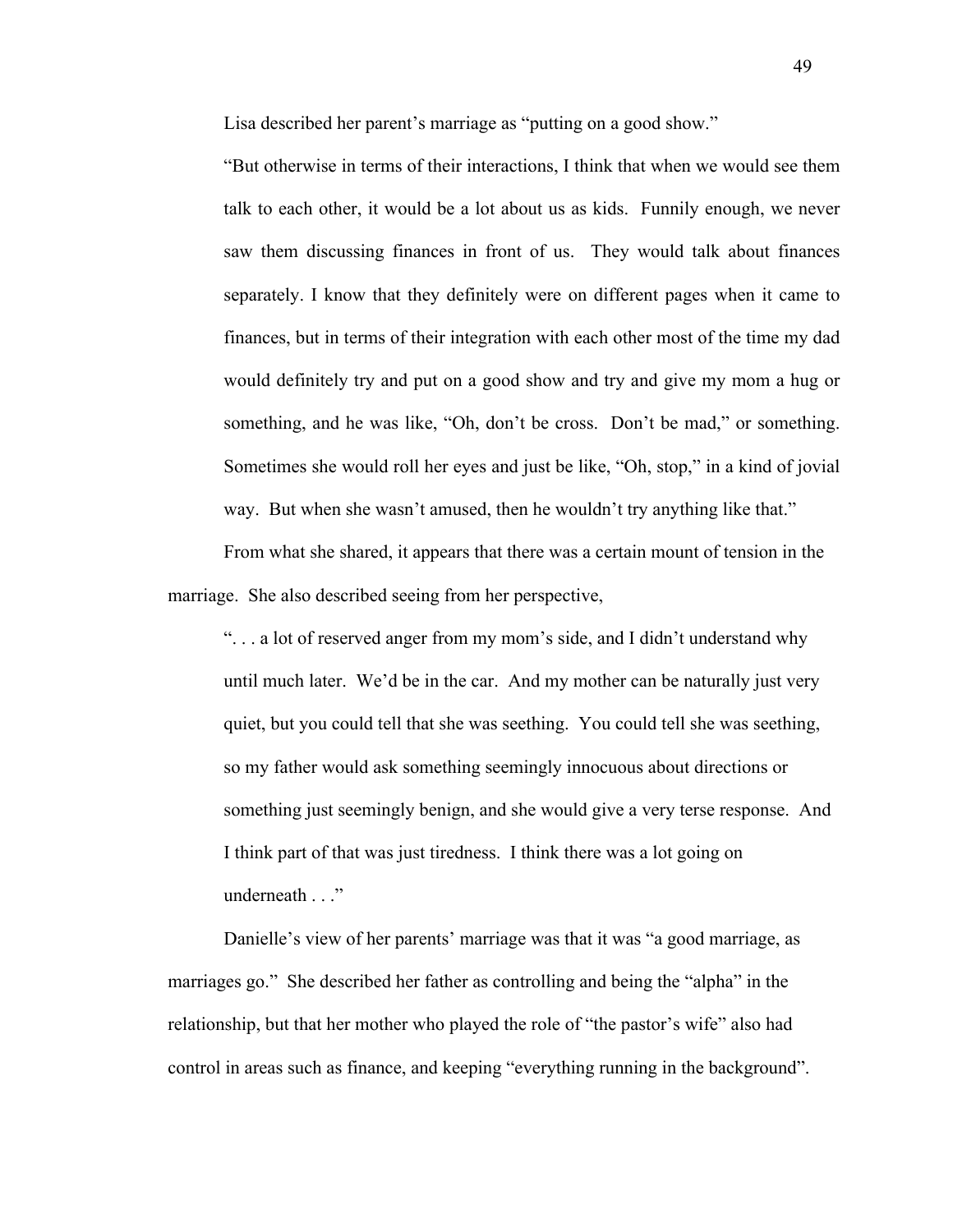She stated that her father did "credit her mother" for what she did. Danielle also spoke of her father's need then and now "to keep an appearance, like definitely keeping a façade." The researcher found one particular incident described by her as interesting.

"I think, there were times where I did see affection between the two you know driving in the car on the road trips and he would take her hand and things like that where it was clear that they love each other umm it's not just appearances or whatever, but I would say that those times are kind of rare in as much as I would be sitting in the back seat and I would see him take her hand, I remember I would always think it was kind of odd and kind of unnatural and I don't, and I mean… I just remember mentally taking a note that umm yea it just seemed a little odd and kind of like not natural or you know a little forced and kind of I don't know if it was just maybe for us to see like oh mom and dad are in love or yea well those were kind of the things that I remember."

Reflecting on the above statements, the question could be asked as to whether or not she held conflicting views of her parent's marriage. On the one hand there seemed to be the desire to see her parents as affectionate with each other; while at the same time questioning the validity of those glimpses versus her mother's underlying anger, and her father's "patronizing and controlling" attitude as problematic.

Jon, the only male participant, was less forthcoming than the 4 female participants, which could potentially be attributed to gender differences. Like Karen, he also described his parent's marriage of twenty-six years in terms of "a good partnership" stating further that, "they both worked . . . and showed how to put family first." He said " it was what I would identify as a good marriage . . . they didn't always agree on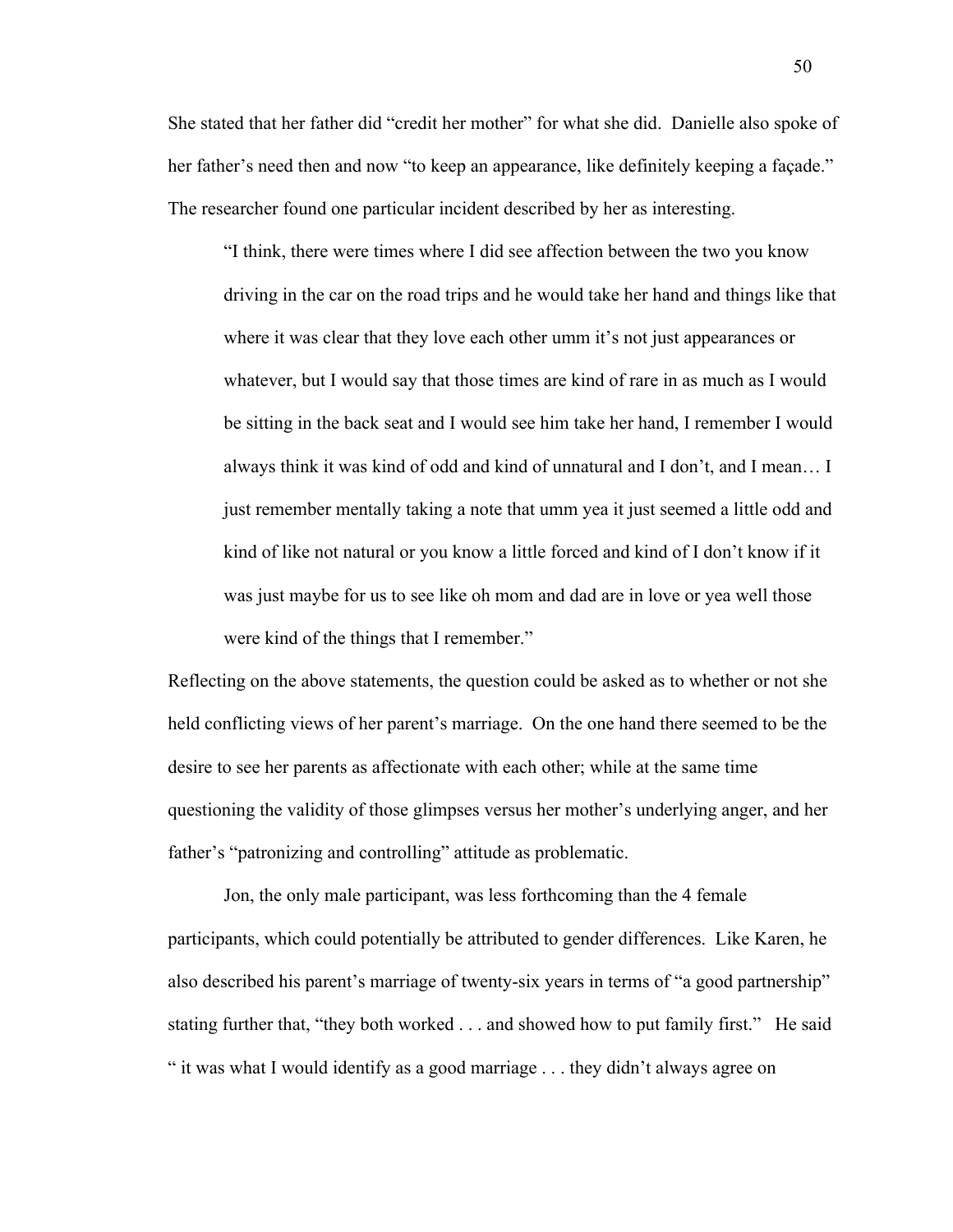everything, however they dealt with things together." Jon saw his parents as a "loving couple" who unlike the description of the previous parent's, "could always be observed . . . spending time with one another." In his teen age years however, he began to see what he described as "still the partnership, but it's just the working-they worked a lot."

Analyzing the transcripts showed a pattern of the participants' view that their parents' marriages, while somewhat challenging, at times were not unlike "any other marriage". Some even thought their parents were happy, while others, although they noticed rifts in the marriage, thought that they had a good marriage. Others witnessed infidelity and yet they did not expect the marriage to end. It could be hypothesized that, like younger children, adult children want their parents to stay together. They want the family they've known all their lives to remain intact, potentially at all costs.

#### **Growing Up In a Christian Household and Parental Divorce**

While it was not the intent of the researcher to target a population that identified as Christians, the interview process revealed that 4 out of 5 participants focused heavily on the influence of faith and Christianity in their families growing up, and in terms of their parent's divorce. The fifth participant identified as Catholic but did not focus on faith as a significant component of her upbringing or as a direct issue in the divorce. Because of the apparent value placed on this by the participants it was apropos to address this theme.

Mary was particularly vocal regarding her thoughts on her parents being Christians who divorced stating;

"But, growing up in a Christian household, I would expect that my parents would have resolved some of those issues, or worked through some of those issues.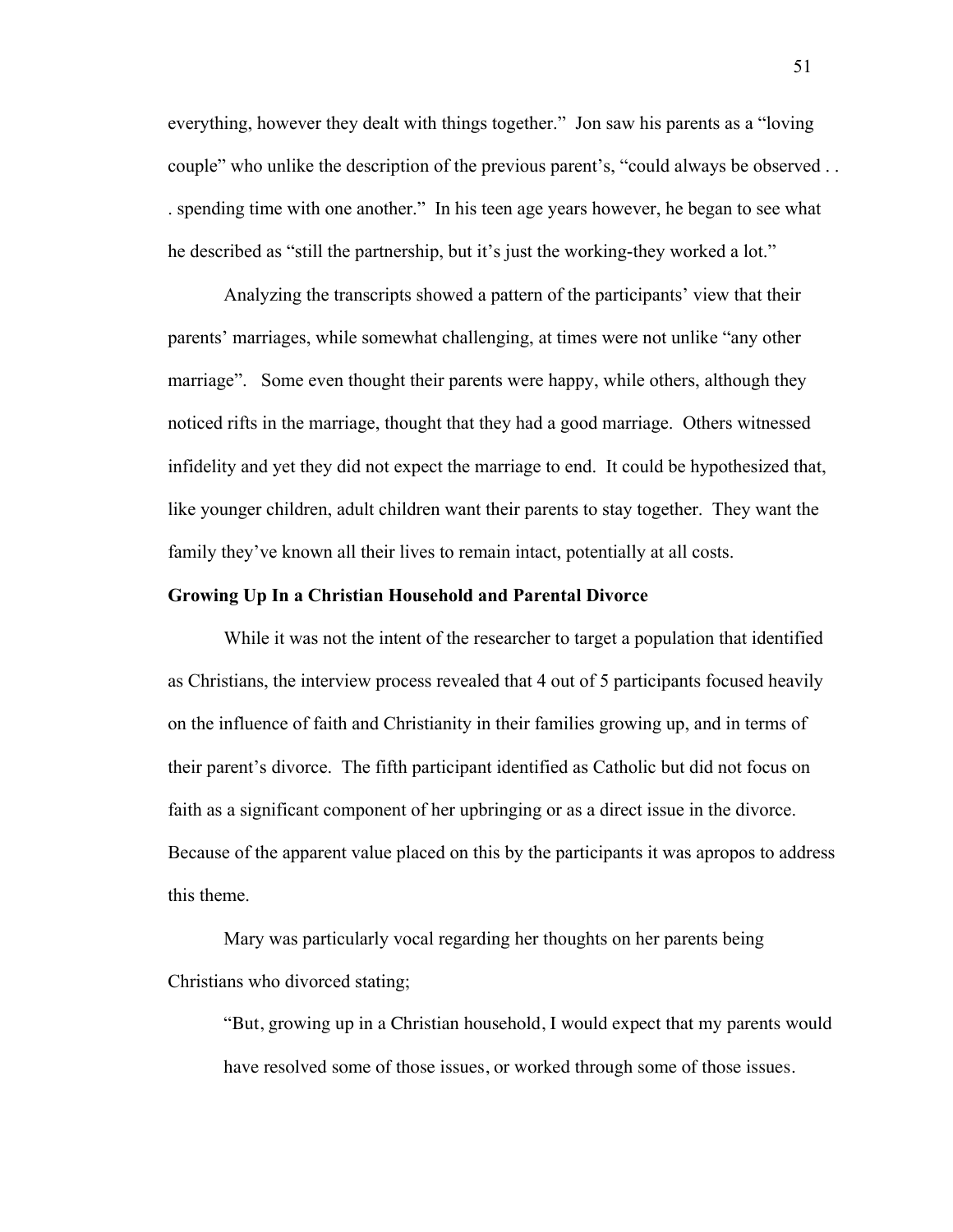Especially since my parents, in my opinion are very religious. And, I also asked them, because of what – like I said, my parents are Christian, so I think about the things that the Bible says about divorce."

She spoke emphatically about this topic and appeared to be still somewhat upset about this particular issue. Her emphasis on the Biblical concept of marriage as a covenant and her belief that her parents "... did not keep their covenant" coupled with her emphasis on how they in her opinion "have violated their faith" appeared to be an expression of her disappointment in her parents divorce. She did not simply speak of the Christian faith as her parents', but also claimed it for herself. As a possible statement of disapproval on her part, she also stated: "Because, like, I'm going back to my faith. Our faith, we're all Christian."

Lisa was from a pastoral family and described religion as a major component of their life. Her parents met through the church and served as missionaries in various countries. She spoke frequently of how life in the home was like being on a "tight rope."

"Growing up I would say that it was a household of parent religiosity. Some of it personally held in terms of the individual members of the family and some of it was definitely what you're doing to look good perception wise. So that could have been a lot of the tight rope . . ."

Lisa's reaction to the high degree of religiosity in the family was to get off the tight rope as indicated in the excerpt. " . . . and I think how my siblings and I have reacted to religion is our older lives has varied for that reason in terms of really walking that tight rope a lot of times." This was further expressed by her moving away from her parent's faith by marrying outside of it and also changing to a different denomination entirely.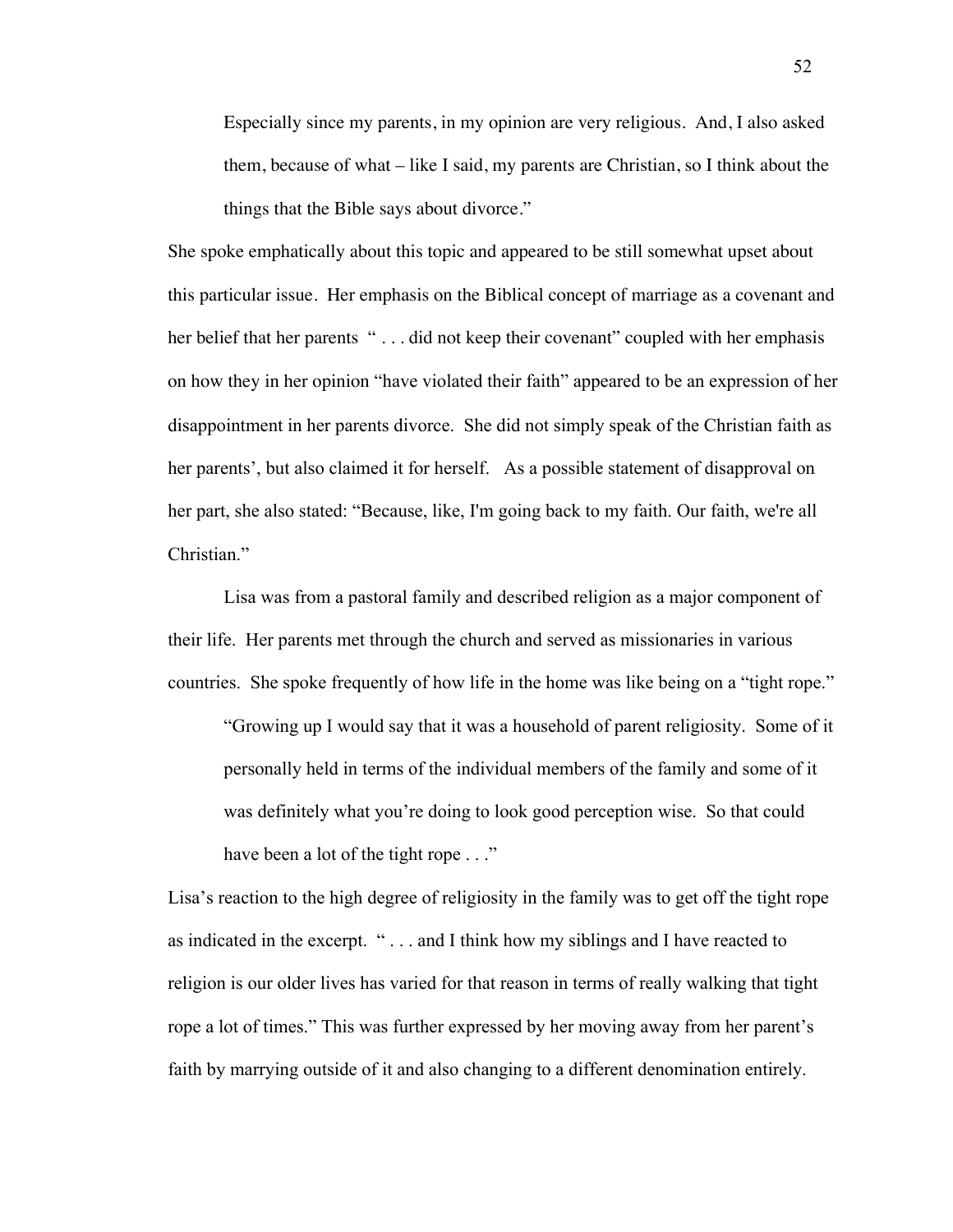Danielle's experience of the hyper-religiosity in her family was very similar to that of Lisa. She tried to make sense of it in relationship to her parent's divorce and spoke anxiously about how that played into her idea that divorce did not seem to be something her family would have ever had to deal with. "I just remember growing up and I think maybe it's partially the religious upbringing but I just remember thinking like divorce would never happen to my family . . ." Danielle punctuated her speech with what could be described as periods of nervous laughter since the information being shared by her was not only serious but also apparently painful for her. She also burst into tears periodically while recalling her experience.

In the case of Jon, it appeared that while religion was major part of the family, it was not over emphasized. "... we were always taught to love God, respect God, have a relationship with God". Christianity became more of a focal point for Jon when his parents decided to divorce, as evidenced by his increased involvement in the church, by accepting the nomination of youth leader. He described this as "the only thing that gave me fulfillment, and I started deflecting and planning programs, and doing things, and it was kind of my own thing that got really brought me to a better place. It brought light to me." Although his faith was for Jon a vital coping mechanism, he did not appear to take it as a mere crutch. An accurate assessment would be that it was a natural occurrence and a direct result of faith/Christianity being thought of as a having a "relationship with God."

## **Parents waiting to divorce till children are "grown."**

According to Furstenberg  $\&$  Kiernan (2001), one in three parents who divorce wait to do so until their children are grown. This study addressed this premise, which was a commonality between all five participants. Mary expressed that her parents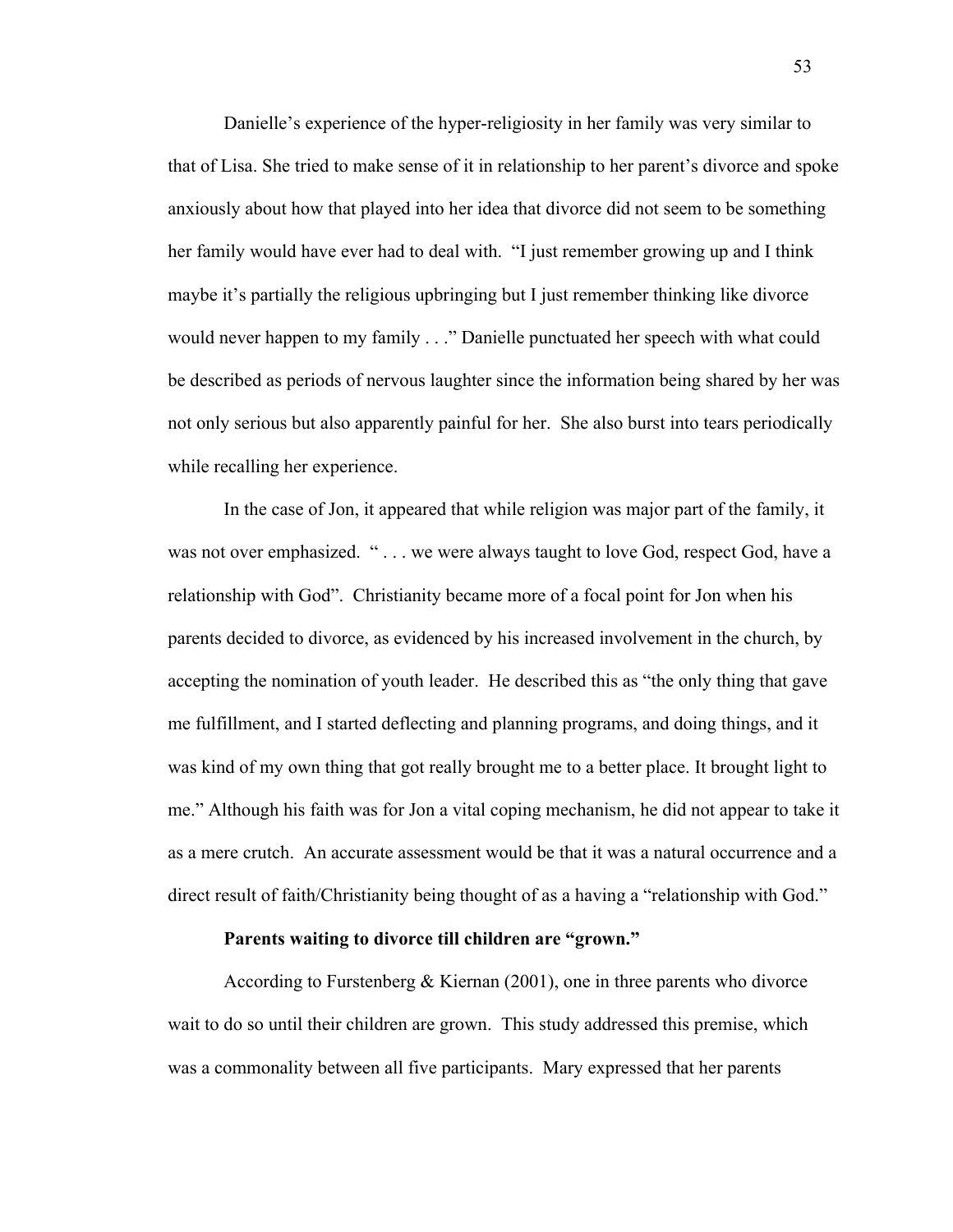discussed divorcing when she was approximately 13 years old, but that based on the reaction of her and her siblings, they decided to wait.

 $\ldots$  we were crying and all that other stuff. And then, after a while, I guess my parents decided not to move forward with it after that conversation. I guess they realized how much of an impact it was gonna make on us, I don't know".

Twenty-six years into the marriage after the last child had graduated high school, and the participant was 24 years old, her mother filed for divorce.

"And she had been saying she was gonna get divorced when my brother, my youngest brother got out of high school. And I think most parents say, I'm gonna stay in this relationship because – because there's children involved."

For Karen, it was traumatizing to come home for a visit from college and find that her father had moved out.

"It was right after I had finished high school or was it college? Hold on. Let me think. It was actually right after I had finished college. I was in college, actually. I was in college, and my sister had moved on. My sister had gone off to school, graduated, everything. She was married already, I think. So I was the only one left in the home, and then I went off to college. And I came back probably like for a break or something - went to break or summer break - and it was almost like the house felt different. I felt something was different. My mom was gone for a business trip or something, and my dad was the only one home. I went into my mom's closet, and I went to go borrow a belt or something because all my stuff was off at college. So I needed a belt or something, and so I went into her closet and I noticed that my dad's stuff was gone. And here he was sitting in the living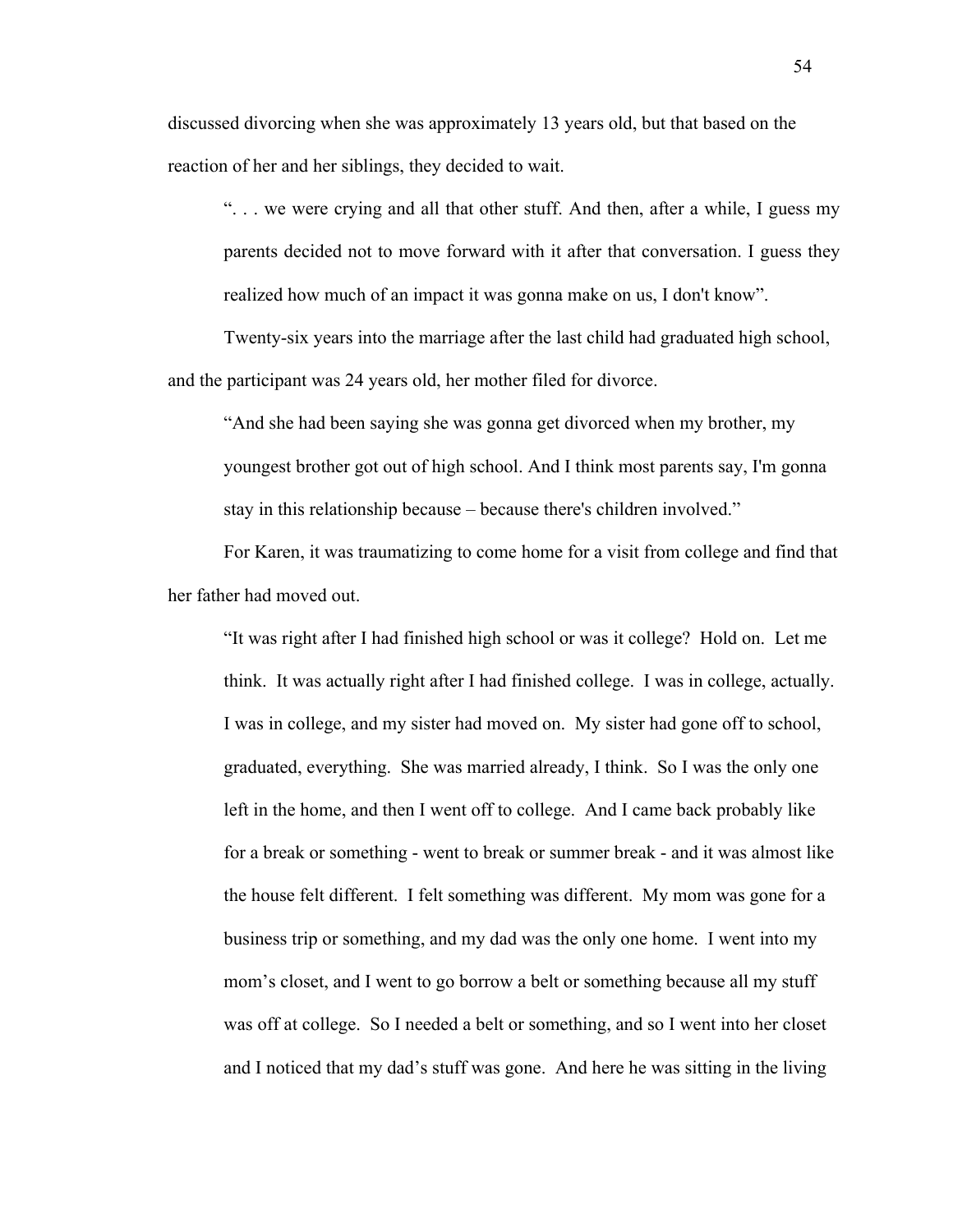room pretending everything was okay. I went in there, and I said, "What's going on? Where's your stuff?" And he's like, "Oh, man. We were gonna wait to tell you together. ". . . my mom was in her 50s maybe - early 50s, maybe like 53. So my dad was closer to 60."

Relating her experience was emotional for Karen. She experienced bouts of crying and spoke of how hard it was especially now that she has a child of her own. In addition she empathized with her father who she stated, offered to do anything her mother wanted, for her to not leave.

Lisa was 28 years old when her parents divorced after 30 years of marriage and serial infidelity, as well as misappropriation of finances, on the part of the father. Lisa shared that her mother definitely wanted to wait until her children were "out of the house [as she] did not want to uproot them." She described her mother as very open and "forthcoming" and that it was she who broke the news of the decision to file for the divorce. There was, however, a period of marital disintegration for at least 3 to 4 years before the divorce was finalized.

"Yes. Oh, yes, definitely for at least I would say a good three to four years. I would infidelity was a major cause of the divorce. I think that another major issue was again finances. It came back to be a real ghost in the end because in terms of how they were managing for example their joint finances . . .but far and away the infidelity. I remember my brother saying that people would say, 'Oh, you know, are you sure you don't have any other siblings somewhere else? You sure? You sure?' And even the situation of why my dad had left that particular position, it was again dealing with infidelity because it was to the extent that the woman in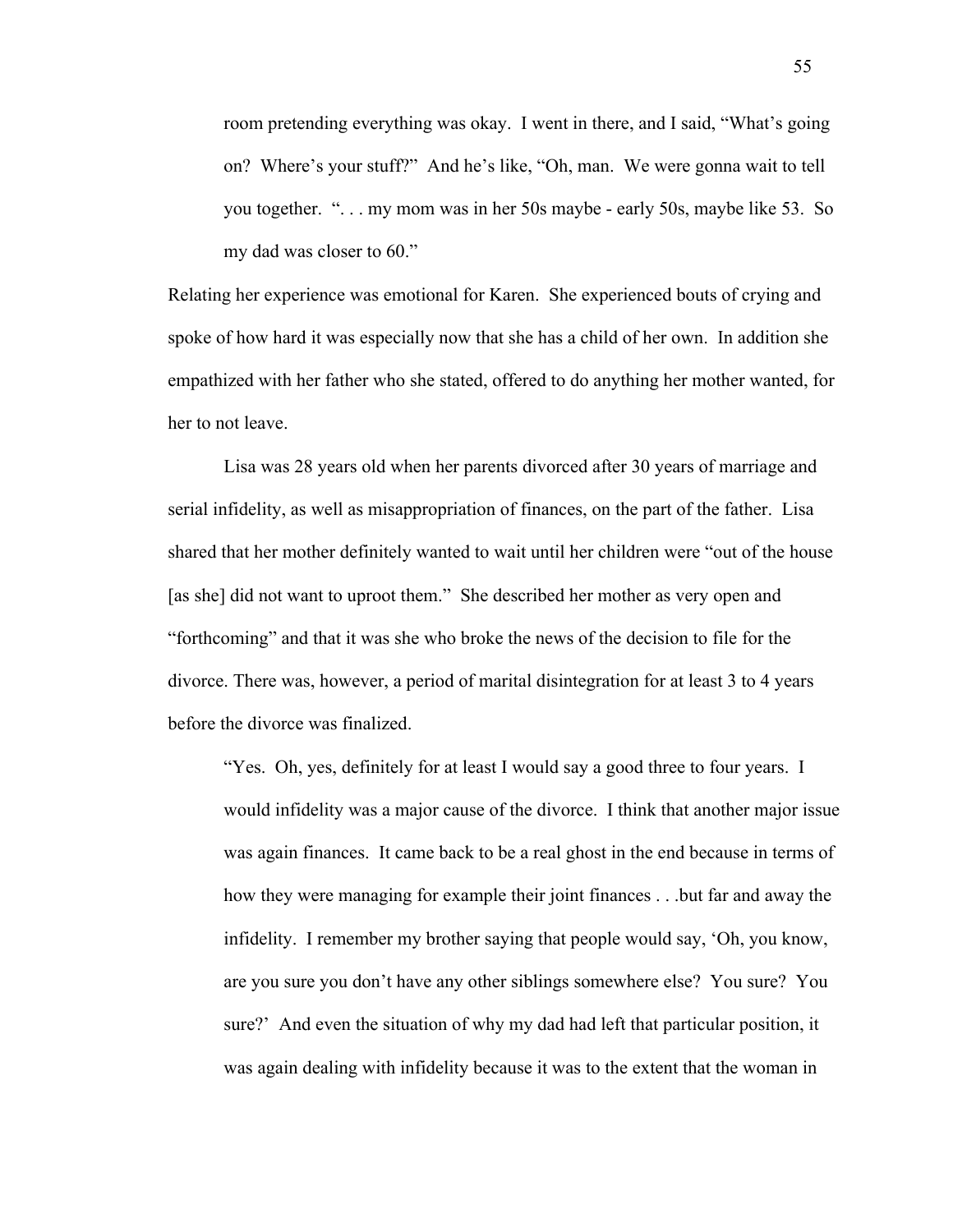question was making overtures that she wasn't caring for the child that she was pregnant with. It turned out that she was not pregnant at all, but it was just had support been there, pregnancy tests and sending for the doctor even though she was not pregnant."

A significant effect Lisa shared was not only related to the divorce, but to the reason for the divorce.

"I think that one of the biggest things that has impacted me is when my mother said she'd gone to her doctor, and the doctor said, "You know, I think you may have contracted an STI [sexually transmitted infection]." And that for me after that many years of marriage to find out, "Okay, now you have to be on like drugs and stuff to cure." That for me I think was very definitive."

This statement was not only shared with grief on behalf of her mother but with great passion regarding the idea that she was infected while in a long-term marriage. As a result Lisa was vehement about how she might possibly respond should this happen to her. Her internal thoughts on her mother being infected seemed to overwhelm her. Her use of the word "really" repeatedly also appeared to indicate the enormity of the effect this has had on her.

"It definitely . . . I think is something that - I feel so bad for my husband - but I think about that particularly because if that were to happen to me, I look fabulous in orange. I'm a fall . . . I look really good in orange, and I wouldn't hesitate to consider violence. And that's not a good thing. It's really not a good thing really that I have other options at my disposal, but I completely would understand the crime of passion. And I let him know that frequently."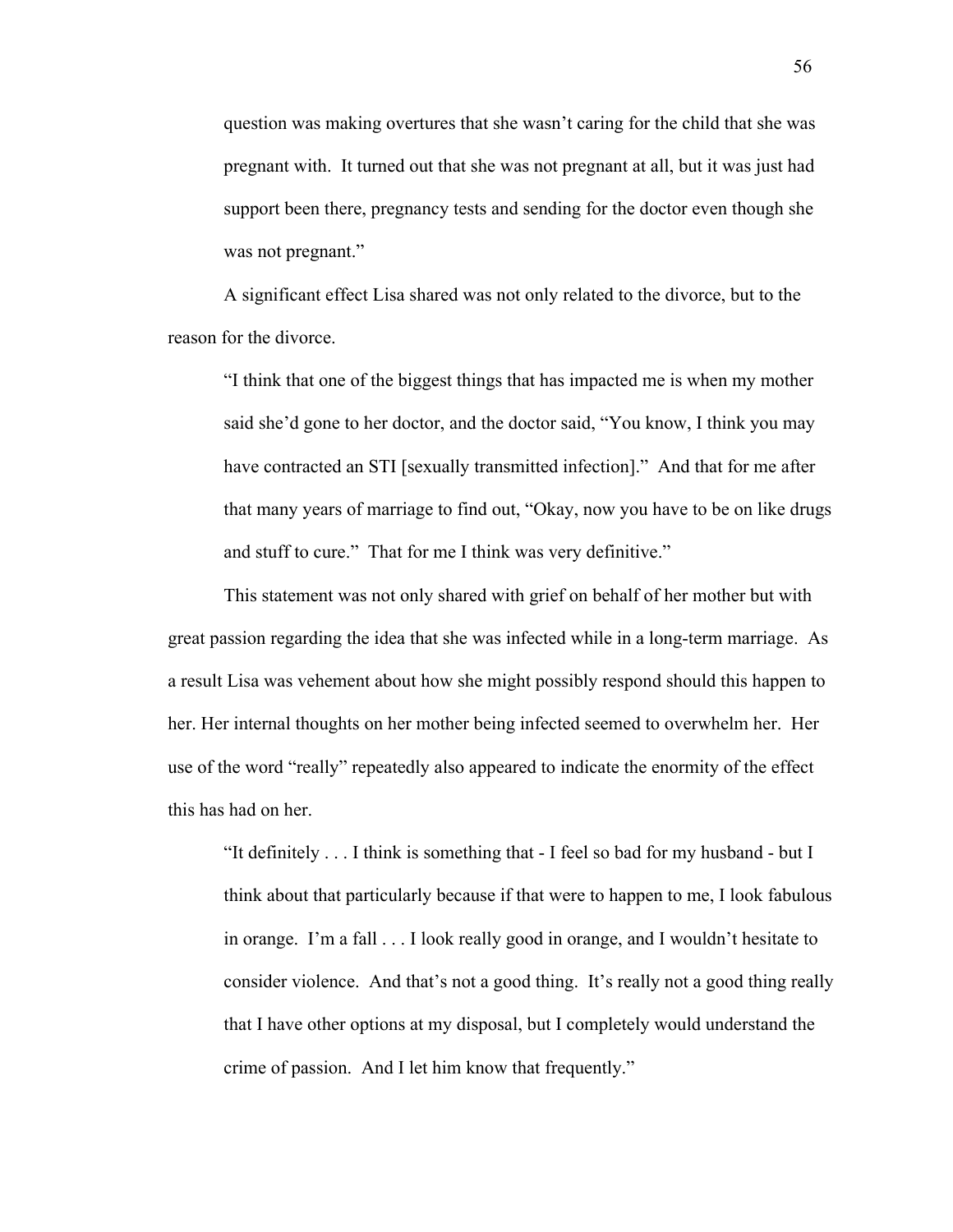Danielle described her mother as "the conduit of information," and the one who shared the news about the pending divorce. She also described her father as,

" . . . kind of being the lone wolf on the other end didn't really know what information we knew so he was under the impression that we were still you know, blindfolded to what was going on so it was really quite unique watching it unfold in that way, like we knew some aspects of it but then he didn't know that we knew so you know what I mean? It was very, very, convoluted as far as the communication and the barriers and who knows what and all of that."

Danielle's repetitious use of the word "very" could be indicative of how troubling the poverty of communication in her family was. When she spoke about her mother's sharing her plan to file for divorce she described it as "devastating."

" . . . like we were that perfect family we were that Cosby show family if you will and I just remember thinking like these bad things just wouldn't happen to our family because if anything divorce happened to my friends families and it happened when they were younger and like my friends if anything they had stepparents who would have known them since they were kids, like little, and you know divorce doesn't happen beyond a certain age, like that was kinda like my rationale, like if it was going to happen it would have happened already and like you know people stay married, the they suck it up, that was kind of like some of my denial thinking . . ."

Interestingly, although Danielle described the major catalyst for her parents' divorce as multiple incidences of infidelity on her father's side, she appeared ambivalent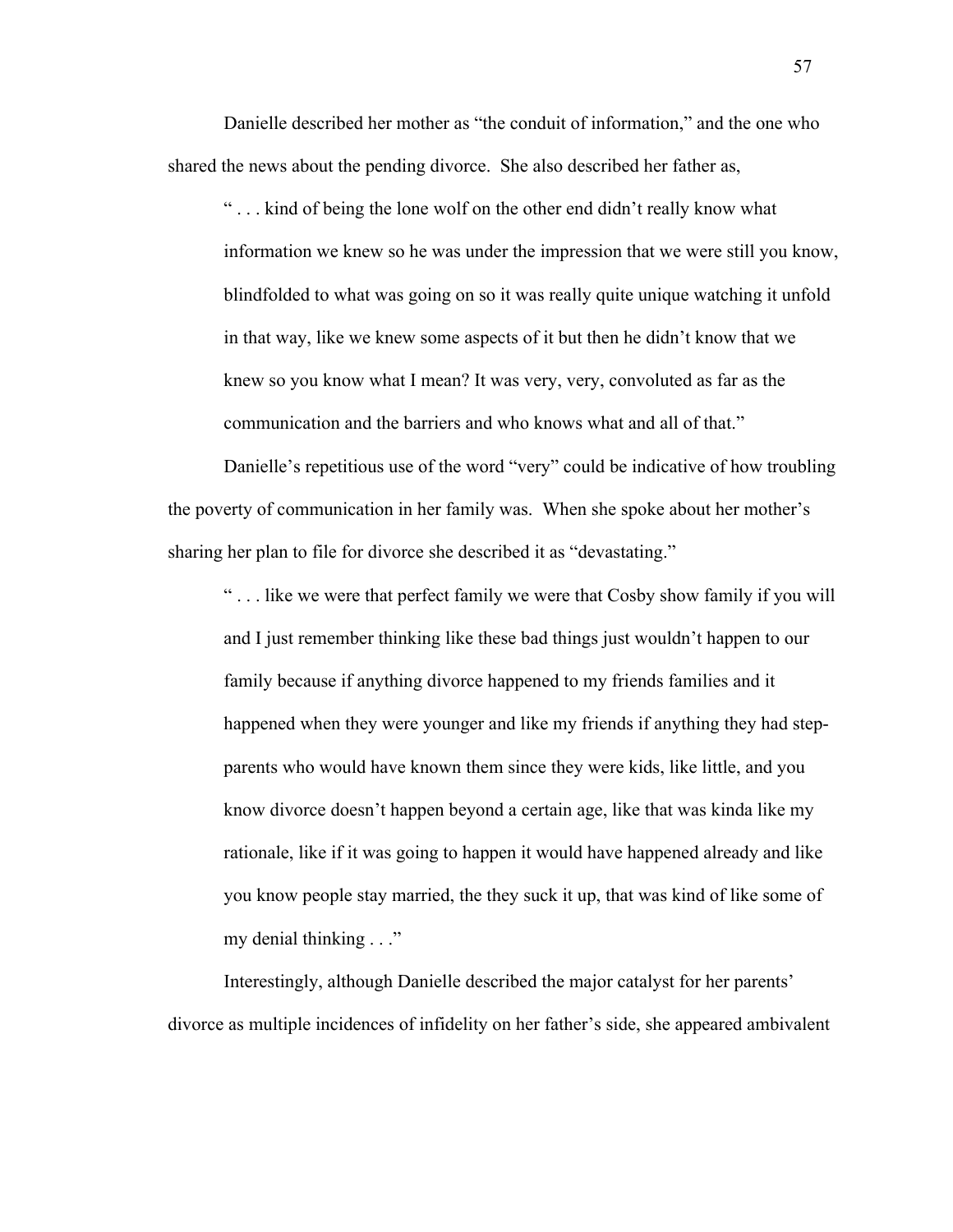and overwhelmed with the idea of her family being split up. Danielle also expressed without reservation feeling that being an adult child of divorce is;

" . . . much more confusing because I remember when all of this was happening I was you know I was probably almost 21, I was legal, I was definitely an adult but I remember feeling like I was five years old inside because I remember thinking to myself, why do I feel like this? When I am an adult I should be able to deal with these emotions in a more logical way like I am watching my parents split up; but there's a part of me that is like a little child feeling like her family is breaking apart but at the same time I am out of the house, I live on my own, like these things should not be affecting me in this way so why are they?"

Impacted by her parents' divorce, she questions her feelings and herself as well as the childlike vulnerability and emotionality she experienced.

Jon's parents divorced when he was 22 years old. They had been married for 26 years. As with the other 4 participants, his mother was the one who filed for the divorce. "It wasn't really them. The conversation was with my mom. I kind of knew from what was going on, it was leading to that anyway, so it, to me, didn't really hit home of exactly the gravity of what was taking place. There was still a lot of questions that weren't answered, a lot of things that at that time I didn't understand."

Unlike the other participants Jon did not express his parent's desire to protect them by waiting to divorce when they were older. However as a result of him experiencing mid-later life parental divorce, he has been impacted by the phenomenon. As he described his parents' divorce it was the impression of the researcher that although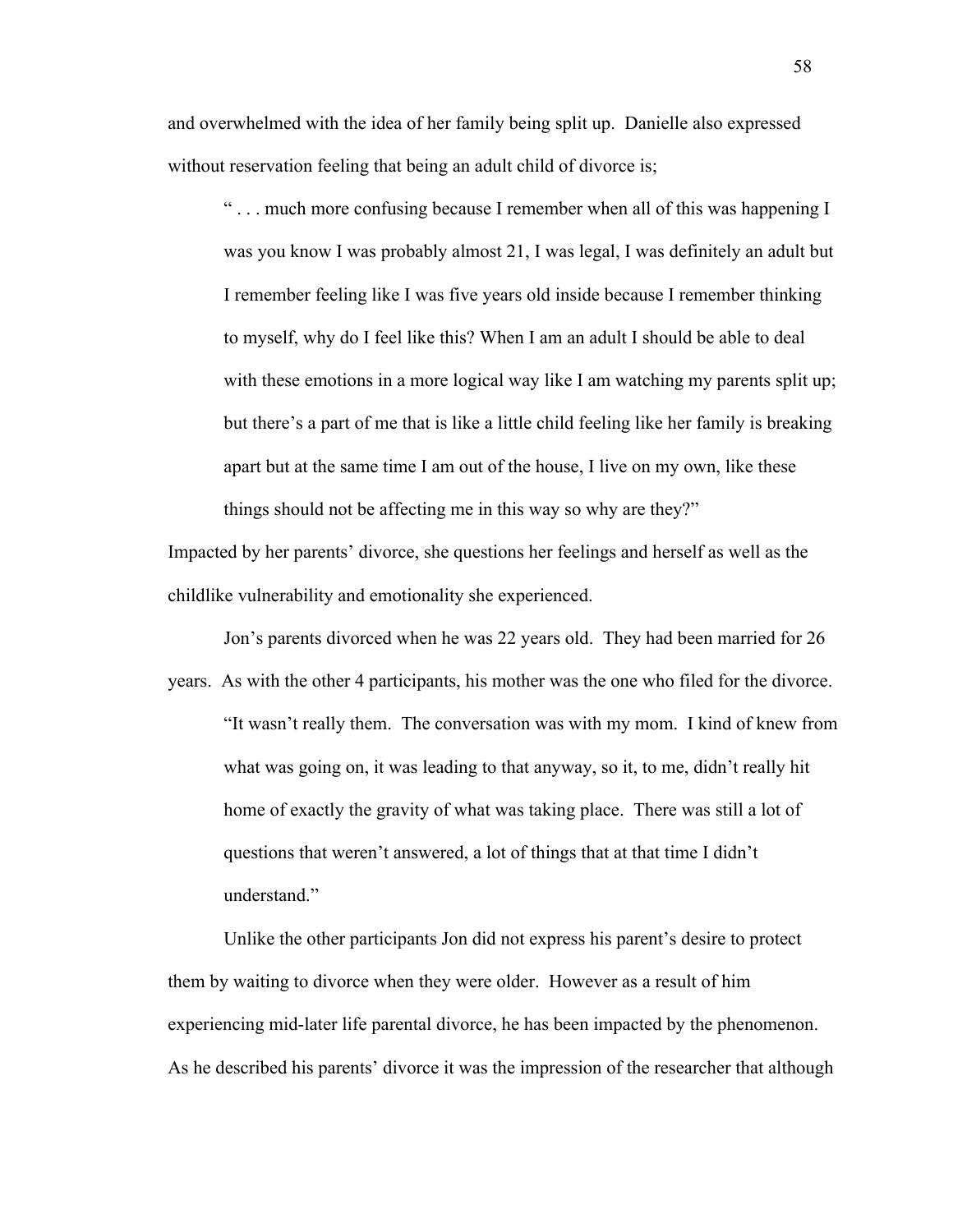Jon showed a measure of strength, he also appeared to have lingering angst regarding unanswered questions about the complete truth about why his parents divorced.

"It was a normal day. The gravity didn't settle; the dust was still kind of being flung in the air. So that understanding, and it hitting, didn't actually hit until months and months later. The questions – for me it was like, the questions of why, **. . .** for both sides. Again, all of my information was one-sided. The hindsight, and even in the situation, I'm the type that if I want to know something I'll come up to you and I'll ask straight. That's how we were raised, "If you have a question – ask." So with that situation, it was what do I ask? And I never got any answers. To this day, I have not gotten those answers."

The frustration of not getting answers resonated throughout the conversation. Having been raised by those same parents to ask questions, and yet they were now refusing to answer his question was obviously unsettling.

"I'm a fixer. I'm that type of guy who likes to bring results, and that's why if I don't get the answers, I can't fix it. So if I can't do that then it causes me to be frustrated."

### **Lost time with grandchildren . . . having to schedule time with parents**

This was a theme that resonated deeply with all three participants who are currently parents. They each spoke of how painful it has been for them to handle the impact of their children not having coupled grandparents. When speaking about this topic, Jon was the most forthcoming about his feelings than at any other time. When the researcher asked him if the divorce had an impact on his children, he responded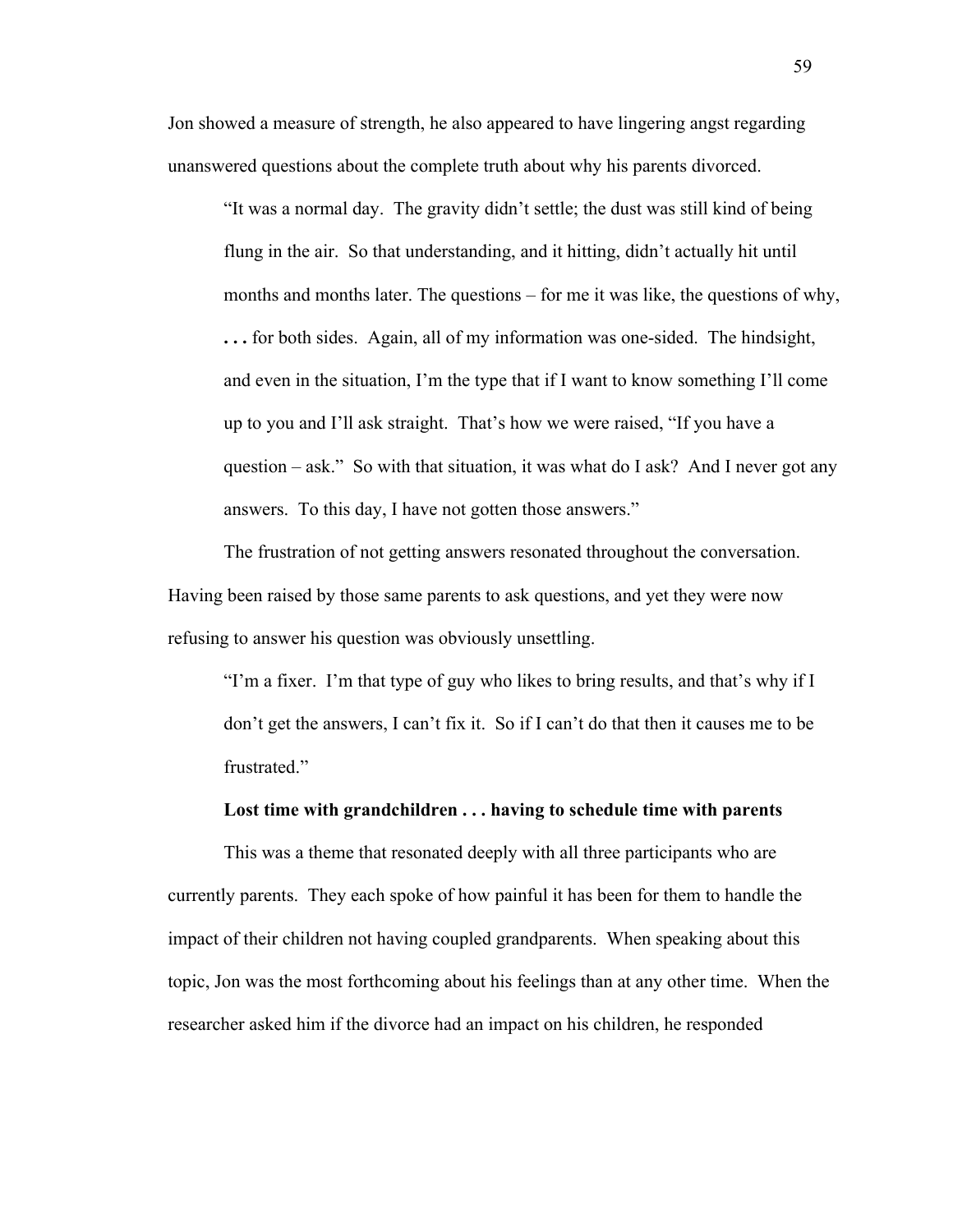emphatically. His repetition of "absolutely" expressed the intensity of his feelings about this loss.

"Absolutely! Absolutely! And keep in mind, within me being married a little under two years after the divorce and having a child literally a year later, it was one that was very challenging in the beginning in a number of… Because now it's not me; now I look at my kids. My brother and sister – they had their kids. But out of the second set, or of the younger it was me and my brother, I was the first one to have a kid. Definitely the first one to have a kid after the divorce. So I remember my son's first birthday party. It was like pulling teeth to have them both there. And one only wanted to show up for a little bit, and, "I'm just gonna show up and I'm leaving." And so my son didn't get the full interaction of having both of his grandparents there. And it was kind of – no family photos with both parents."

Additionally Jon expressed a sense of profound sadness for his children missing a component of family that he so desperately wants for them. His response also seemed to encompass some of his own loss of not having had coupled grandparents and linked this experience to a repetition of the pattern for his children, as a result of his parent's divorce.

"And so with the grandchildren – yeah, there is a direct impact because I have experienced having two parents and growing up and having all of that. And I never had a pair of grandparents alive at the same time. *I've only had my grandmother*, so she is who I identify grand parenting with. *So I've never had*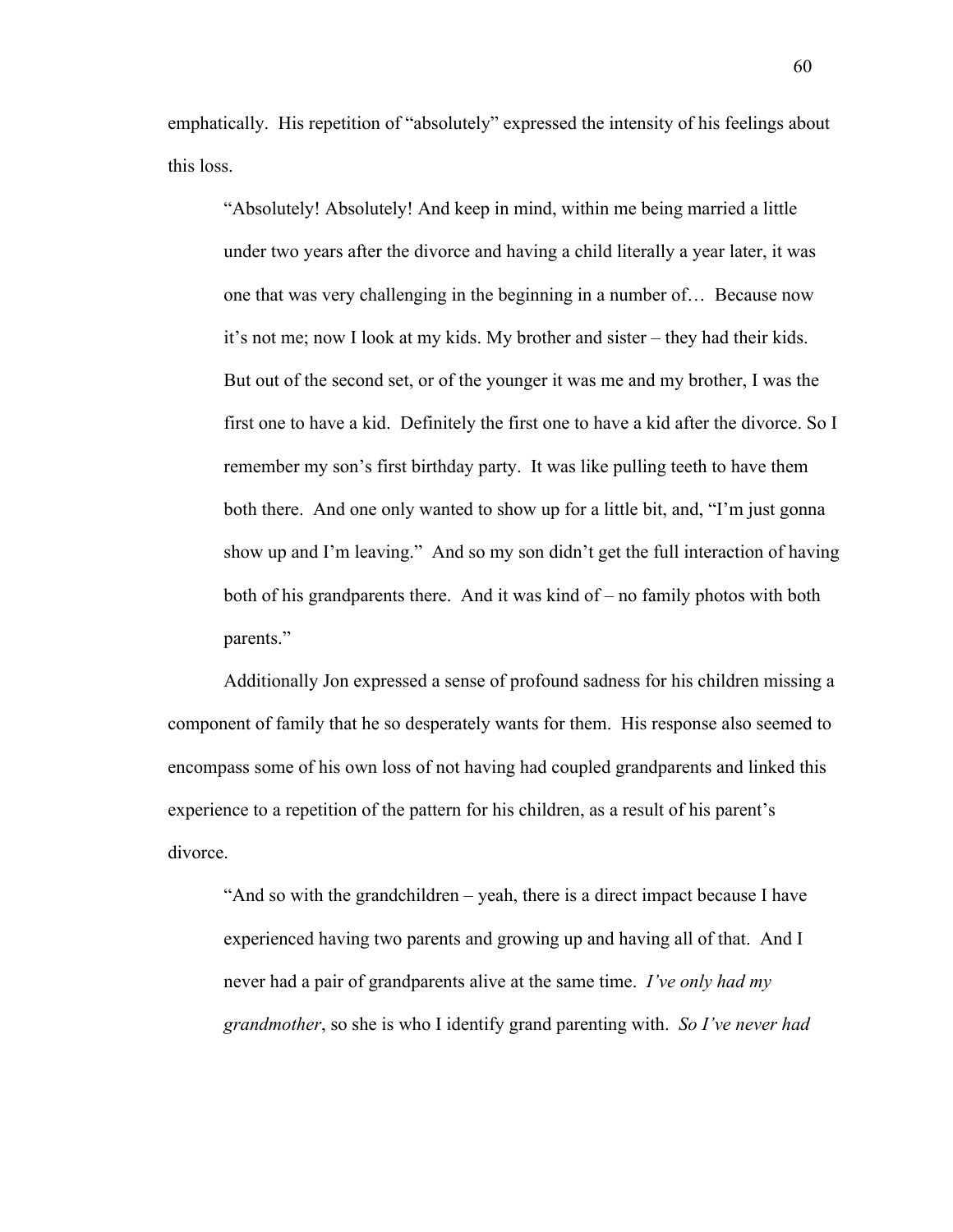*two grandparents at the same time, and I would love to have that as an experience, at the same time*, *for my children. They'll never get that*."

At this point his speech became more pressured, and his expressions more pointed! Time spent together as family would now be only a memory and not one shared by his children.

"Holidays are split! Birthday parties – you'll never get them both together. So they're affected. Again, I still articulate my point with them, and speak to that because I'm fine, but they are the ones who are affected! They don't know anything – they don't know any better; they just don't understand! And so the greatest impact of the whole divorce is not so much with me, it's with my kids."

Mary's experience with this aspect of her parent's divorce took her back to her childhood fantasies of the role her parents would play in her children's lives. Her expectations of continuing the legacy of her mom being caregiver to them as she had done for her would never be a reality.

"Growing up, I always had a vision of me dropping off my children with my parents and them hanging out with them, or going to spend the night, or whatever. And now, knowing that my Mom will probably be doing most of the work – that's how it was growing up. She was the domestic one, so she was the one who took care of our needs with stuff like that. So I kind of expected the same thing. So, it's disappointing that they're not together. Like, right now, my son is with my husband's parents, they're all – (*trails off*)"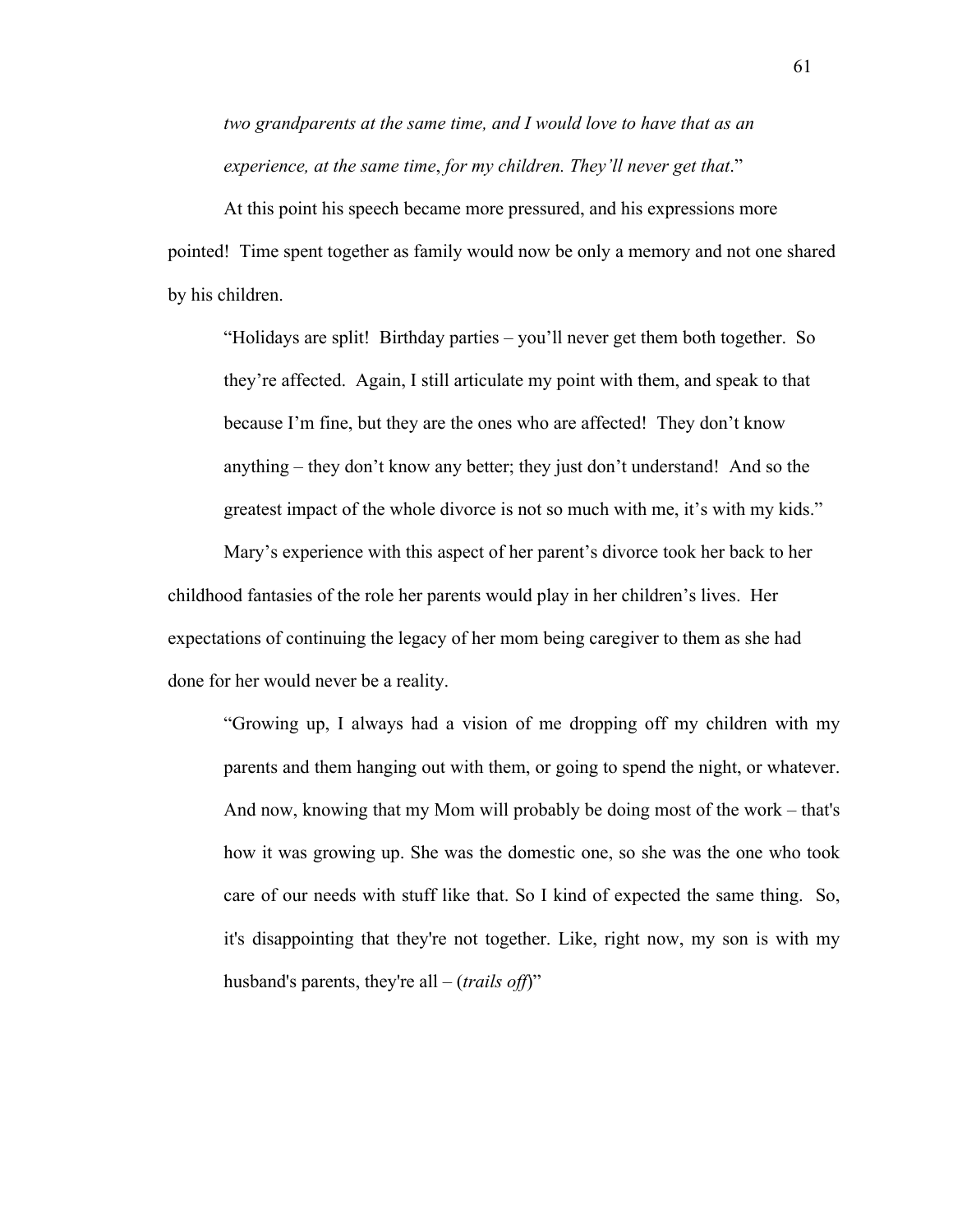The hesitancy and staccato in her voice when she spoke of how hard it is to coordinate her son's visits with each grandparent, was evidence of an underlying emotional difficulty with experience.

"So, it's kinda – it's hard now, because they see each other – my son sees my parents separately. And  $I - it's$  hard to coordinate that. And then, on top of that, it's hard to coordinate when... Like, if my Mom is coming over, and my Dad is available . . ."

Coordinating schedules between her parents seemed to bring Mary back to the anger she felt because of the divorce. Her frustration and annoyance were clearly expressed in the excerpt that follows. The internal struggle with her parents not being together appeared to be impactful, not only on the grandparenting issues but also on her as well.

". . . my Mom and Dad are usually available at the same time, in the evenings. Well, this one – my son hasn't seen my Dad in a little while, so I have to coordinate when he can see my Dad. But my Mom wants to see him now, or she's available now, and who knows when she's going to be available next time? Trying to coordinate schedules like that is very challenging. And then, honestly, I just get annoyed, so I'm just like, you guys can be together right now, and I could just be dropping my son off to enjoy his grandparents, you know?

Karen's story echoed the experiences of Jon and Mary concerning the impact of her parent's divorce on her 5-year old daughter. The challenge of scheduling time with both parents appeared to put her in a challenging position even more so, because both her parents live in another state.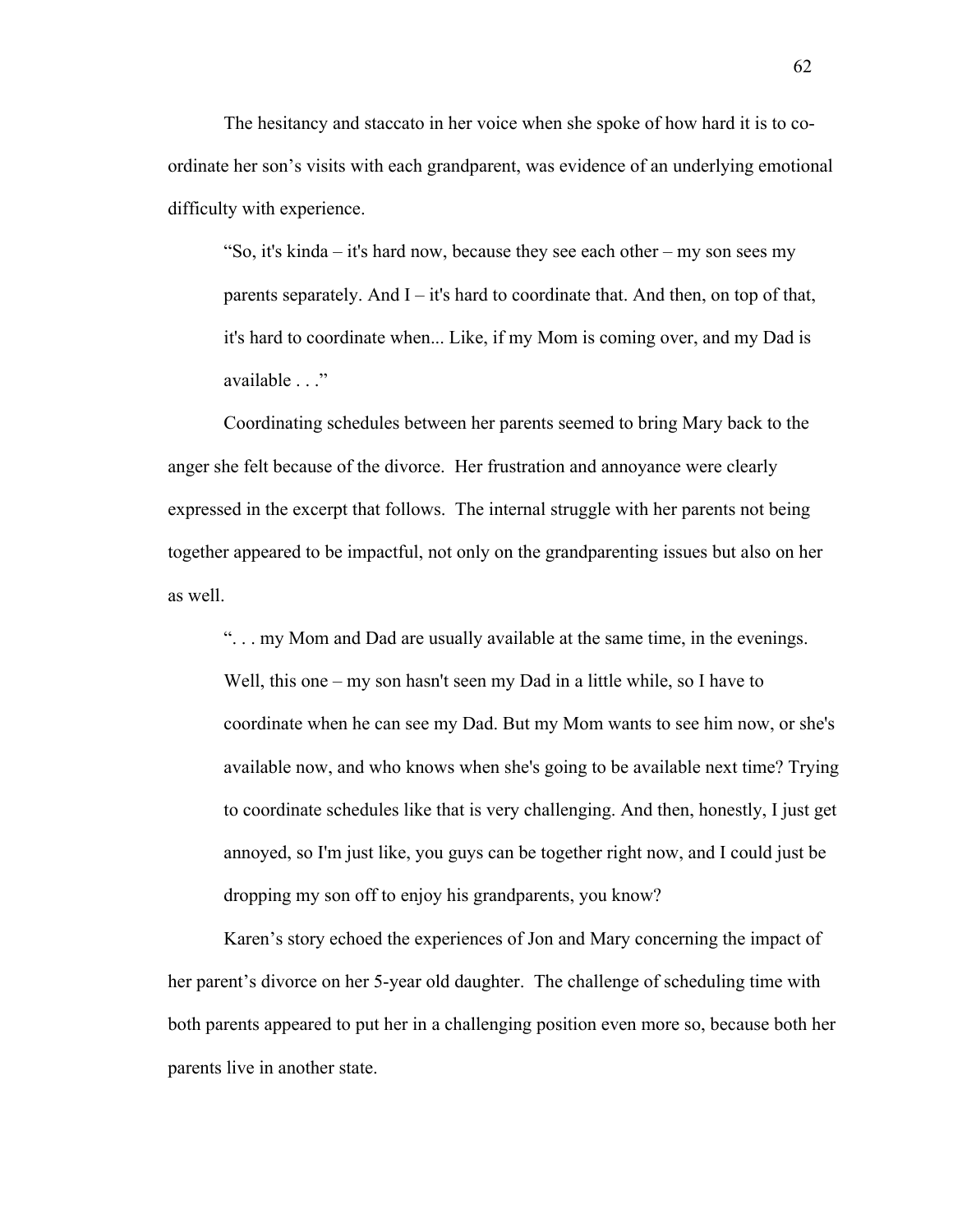"Yeah, but it does get kind of challenging because even when we go visit it's like ahead of time I almost have to preschedule what our trip is going to look like. I'll have to say, "Dad, you have to be available," or, "Are these dates okay with you? I need you to be available on Wednesday and Friday because on Tuesday and Thursday, we have plans. Mom and I are going to go do something with Elise or whatever." So it's almost like he has to then cater to us too, and that makes it hard because he works.

Like Mary, she expressed feeling internally conflicted with reconciling her parents' divorce with the need to have them as a couple in her daughter's life. Discussing this topic also brought her to tears, particularly when she shared with the researcher about the questions her daughter asks.

"But it's not as easy as it would be if they were together and we could just go one place and go have dinner together. And my daughter's at a point now where she asks. She's learning. She's like, "Why does grandma live by herself, and why does grandpa live over this way? Why don't they live together they're grandma and grandpa and I hear grandmas and grandpas are supposed to be together?" So, no, that's a whole other thing to try to explain, and then she also realizes that we do things separately with each parent."

While Lisa is not yet a parent, the researcher believed that her story deserved to be mentioned because of the connection to her parents' divorce. Her parents' ability to have children and her lack there-of seemed to weigh heavily on her psyche. Her use of words like "very (repeatedly), simple, easy" to describe their fertility appeared to be, in fact, being critical of herself.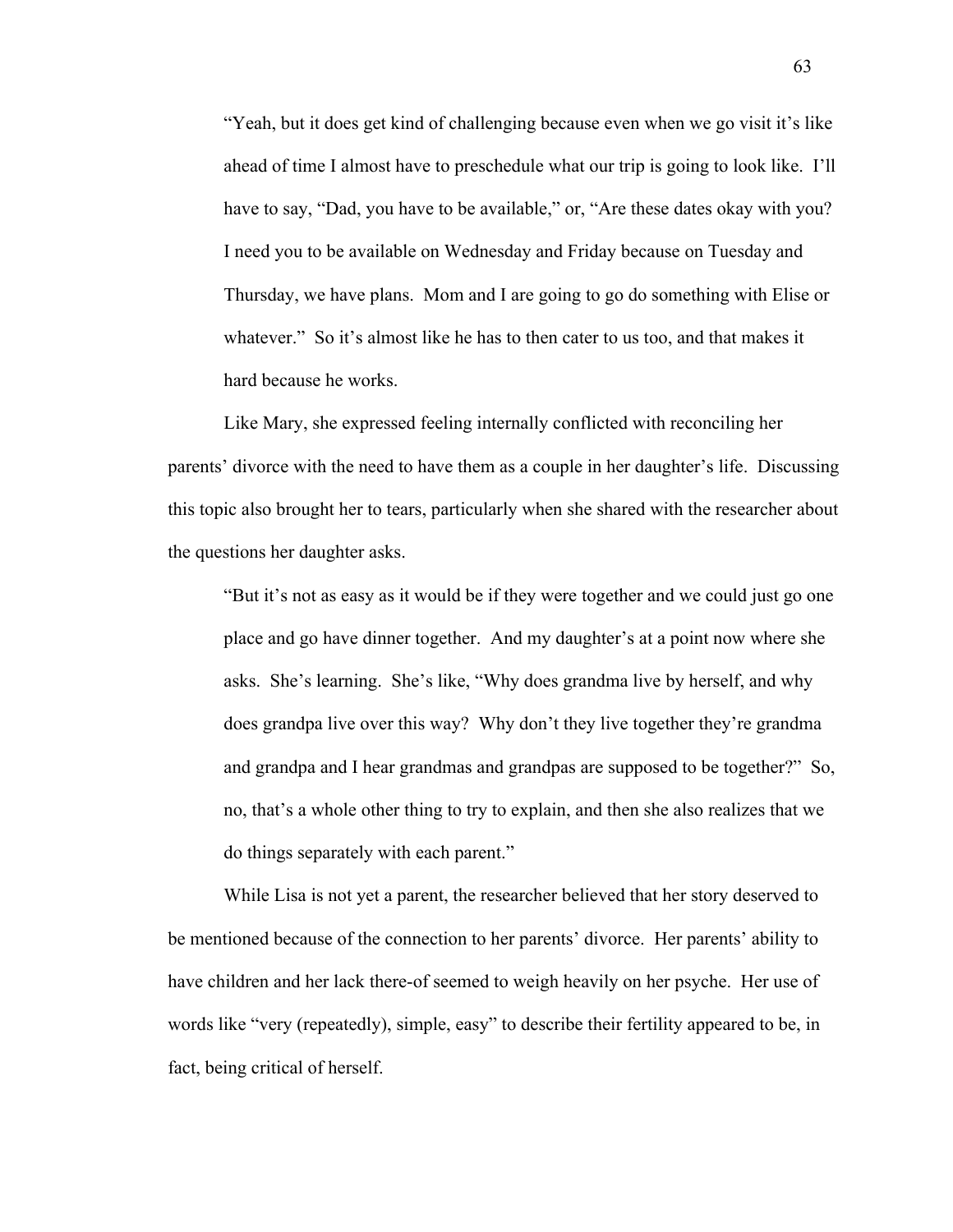"…but in terms of seeing how easy it was for my parents. I mean, everything else seemed to have gone awry, but they were able to have this very ordered life with respect to fertility. So they were married in '80. I was married born in '82, my brother in '84, my sister in '86 - very, very ordered, very, very, simple, easy fertility story."

She expressed a great degree of angst concerning her inability to conceive, and went as far as questioning her own marriage, since her parent's imperfect marriage produced three children so easily.

"I'm just wondering, (trails off) . . . Okay, well, if all of that is going wrong but that's going right, what are we doing wrong?" And just seeing the fertility on both sides of the family, . . . and just wondering, "Okay, well, do you have to have this kind of relationship to be able to have kids or what is it?" So that is something that manifests definitely for me anyway because I've been ready to have kids for, oh, like a good 10 years. But, yeah, no, I wonder. I wonder all the time in terms of, "Okay, well, maybe you can't have everything. So maybe if things were less perfect."

#### **Study ACD's wedding day experience with divorced parents.**

Having one's parents at your wedding is an experience that most people relish. For all 4 married participants it was not the best experience, however. While Mary's parents attended her wedding, her mother's overall demeanor beginning with the rehearsal the night before marred the day. She reported that the pastor actually instructed her mother to walk with her father and sit with him, because of how she acted. Interestingly, this was 7 years after the divorce, and he was not aware they were divorced.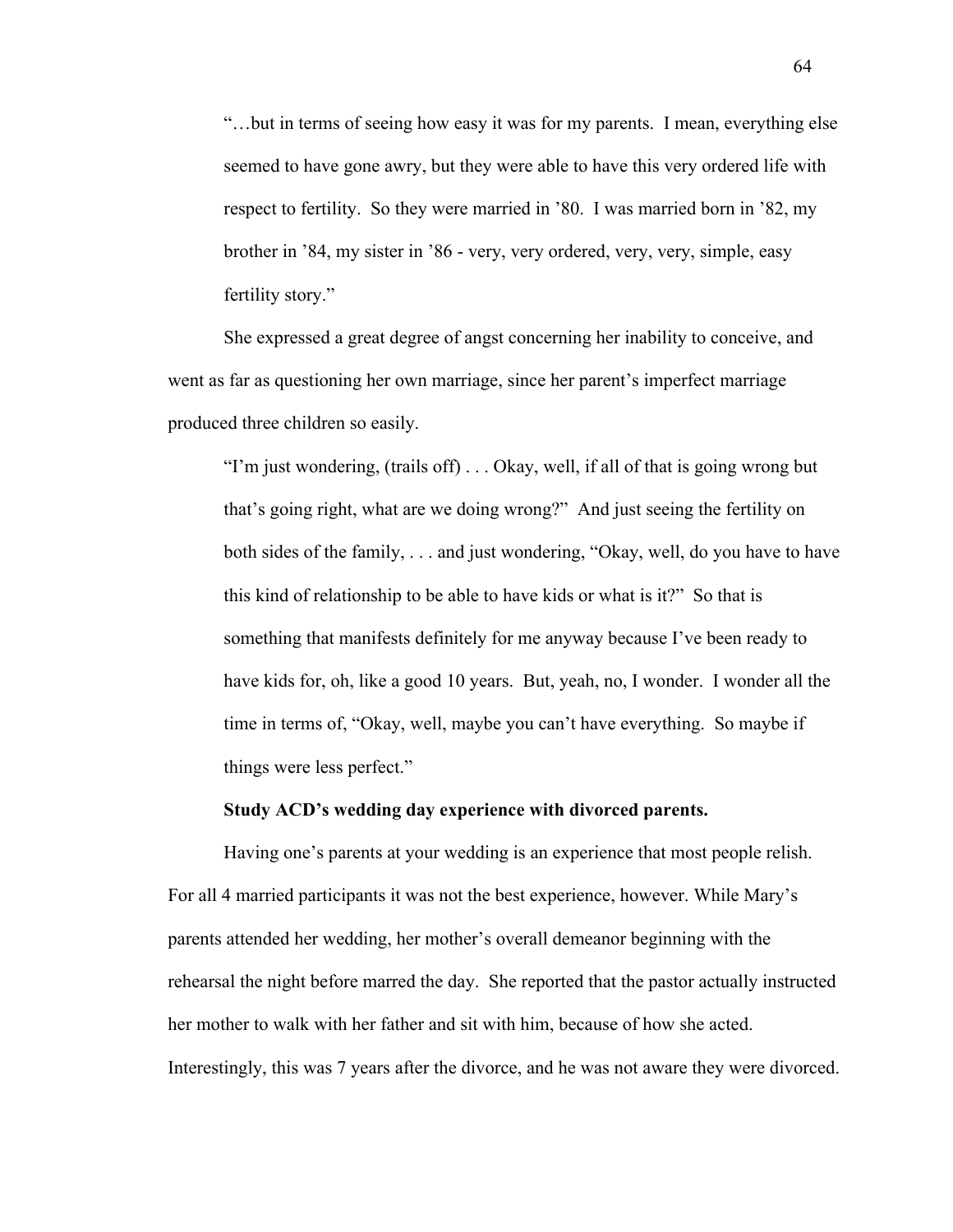"My Mom will snub, and if my father was sitting right here? She would not even – first off, she would not even be sitting with him. The only reason she sat next to him at our wedding is because she had to, but you should see the picture. The picture is like this, (gestures with hands) and my Mom's face has a scowl, and my Dad's sitting there like... you know?"

Mary's sense of loss was evident in her expressiveness as she spoke about her mother's actions on her wedding day. "And, in that situation, it wasn't about my parents, it was about me and my husband at the time, so . . . (trails off)."

Karen's experience was similar to Mary's in that, while her mother attempted to connect with her father, he completely ignored her. As he walked down the isle, her mother told him how nice he looked, but received no response.

"That was kind of hard because I guess for the most part they kind of stayed on separate sides of the room anyways. And then the day of my dad walked me down the aisle, and my mom was just sitting off to the side with her family. And, again, it was that division of families. My dad's family was there too, of course."

Picture taking proved awkward when the parents misunderstood the photographer's instructions.

"The funny thing - I say funny for lack of a better term - was when we got the photographer you had to write on there certain images that you wanted to capture, you know, "Mom with daughter, daughter with dad, or bride with dad, or whatever." And on the form I had to put, "Pictures with bride with mom and dad on separate sides of the bride." So I was in the middle, and the photographer did not read his notes. And he said, "Okay, so mom and dad, now you guys kiss the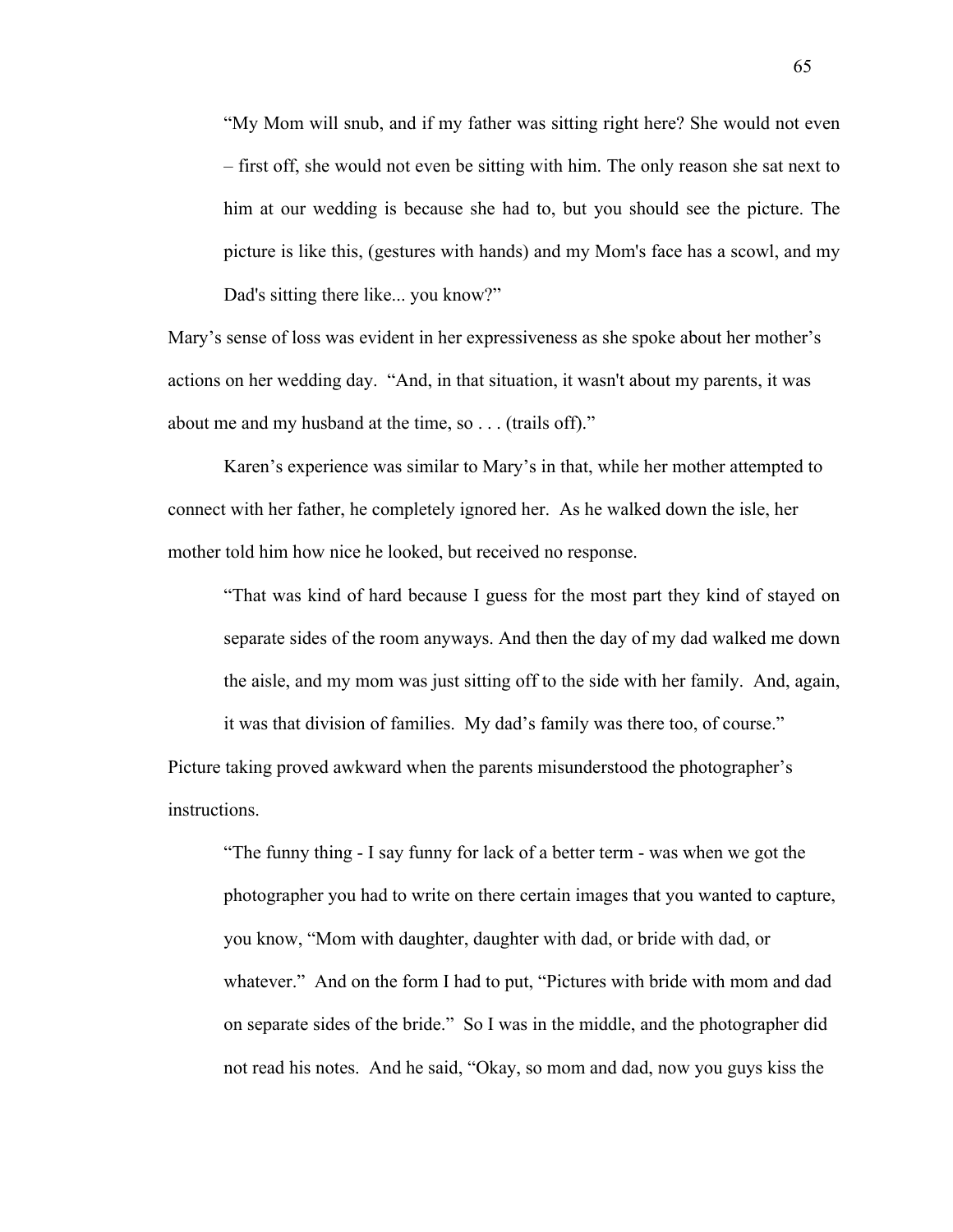bride on each side of the cheek." And my dad heard, "You guys kiss each other," and my mom heard it too. And their faces - their eyes - got really big like, "What did he just say?" and I was like, "Calm down. They just said kiss me on the cheek." And they were like, "Oh, okay." But still for them that was even awkward and it was awkward for me to be like I had to prepare for those situations on my wedding day to make them feel less uncomfortable. It still came about anyway."

Lisa made a point of sharing how frightened she was on her wedding day. This fear stemmed from her knowledge that it rained "very heavily" on her parent's wedding day, and that it was raining "cats and dogs" on hers as well. She emphasized how "eerie it was that in both cases, the day before, and the day after were beautiful!" She further stated, "I was dismayed because we had planned an outdoor wedding, and I felt sad when I thought about it and the fact that it mirrored my parent's wedding day given all that it represented." She questioned her pending marriage asking herself, "I was like, their marriage was so crazy, does this mean mine will be too?" This questioning of her future marital success versus failure appeared to be in line not only with having experienced her parents' divorce, but from also having lived with the issues that led to their failed marriage.

She was happy that her parents were cooperative on her wedding day. The ceremony was officiated by her father, and he and her mother both sat together at the reception. However things "fell apart towards the end" when her father wanted to continue the "façade" by greeting more guests together as a couple. Her mother had enough by then, refused and "hit the dance floor instead."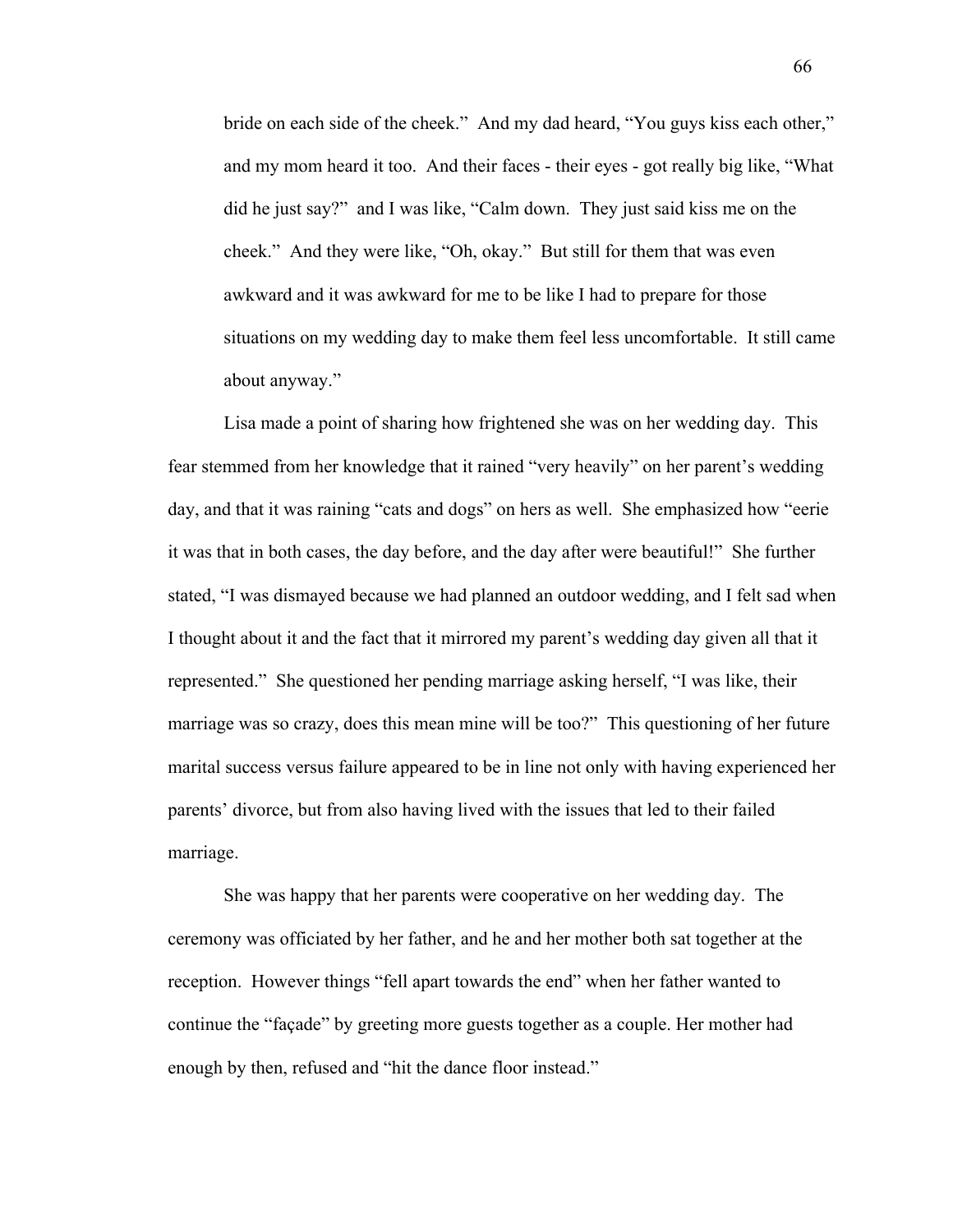When the researcher interviewed Jon, she again identified a connection to this theme. In sharing the events of his wedding day Jon stated,

"Oh yes, thinking… Both parents did show up again – pulling teeth. But no, they – I did not get both in the same photo; nope. It is what it is. Yeah, I got married at the beach. But no, there was really no seating, but one was all the way on one side and the other was all the way on the other."

Although he stated that he "was happy just to have both of them in attendance" his expression gave the impression that he would have been happier had they been more cordial. The tone of his voice was incongruous with his actual words.

## **Romantic relationships impacted***.*

The researcher found this theme less congruous across cases. However, both Mary and Lisa expressed some relationship issues. Danielle appeared to have been affected the most in this area and continues to be affected. When the researcher posed the question; "Were you in a committed relationship at any time during that time period of the divorce?"

Danielle responded,

"Hmm no . . . and honestly I am glad that question has come up because committed relationships are something I have struggled with my entire life. I am 29 years old and I can honestly say I have never been in a committed relationship that would be labeled as you know, a boyfriend and girlfriend who have been going out for months or years . . ."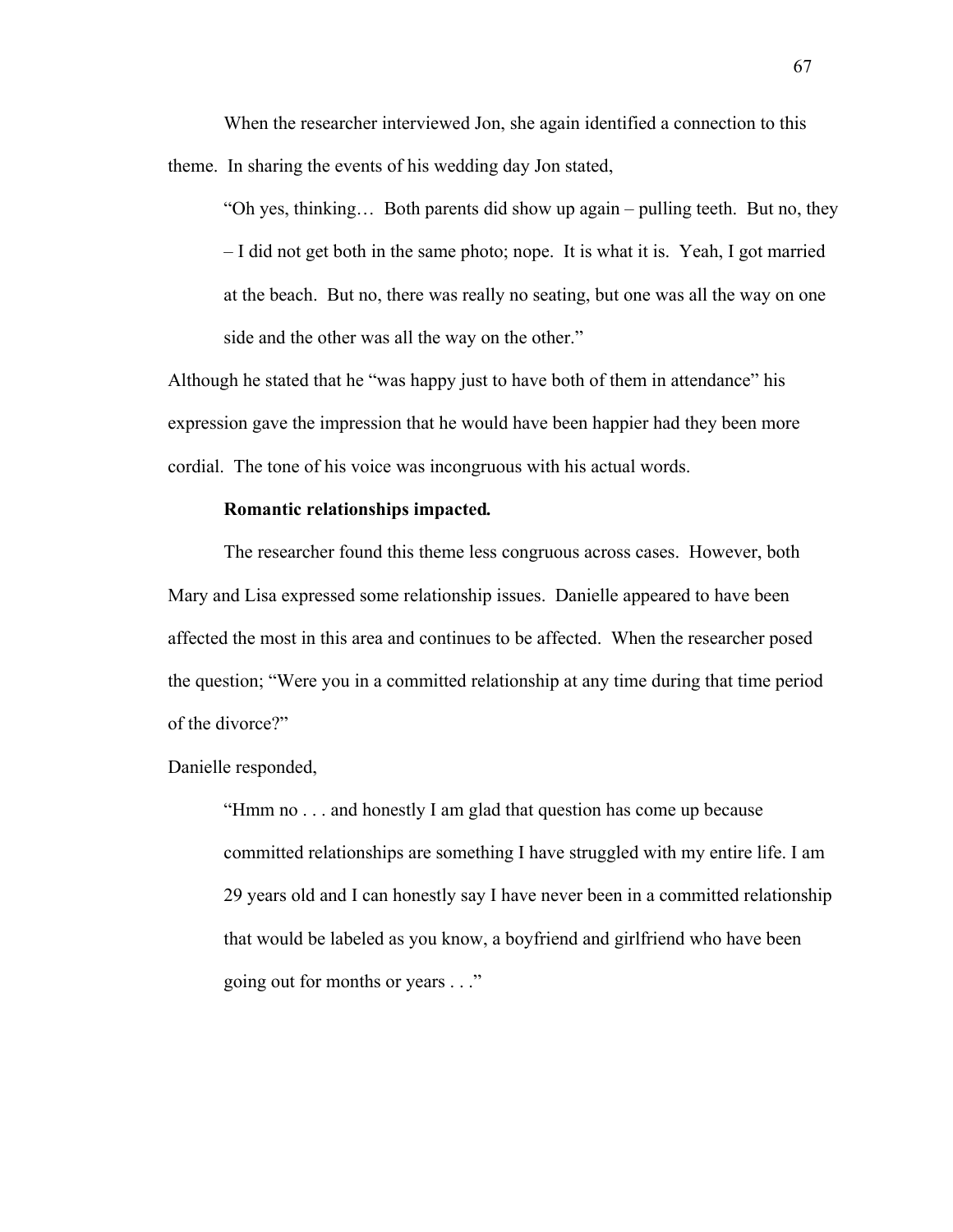She seemed anxious to talk about this topic and spoke rapidly, hardly taking a breath. There seemed to be a need to emote and to share this apparently difficult experience/information.

"Like I have never had that and I know for a fact it has something to do with my relationship with my family and my relationship with men, my father, I know it has something to do with that but you know part of why I went to therapy . . . was for that because at the time I was dealing with a young man who was just you know, by no means good for me . . ."

The emotional pain Danielle was experiencing as a result of her parents' relationship and subsequent divorce was very apparent in her speech pattern as well her periods of tearfulness. Her choice of men may also be a consequence of her reaction to her father's infidelity.

Danielle's emphatic repetition of *"Crawling for affection, crawling for affection . . . really, really, devastating . . . umm, really . . . self-esteem so low . . ."* in the excerpt below, was potentially an expression of a depleted sense of self and a perceived loss of self respect.

"I would just take any crumbs from him . . . so I was really like in a volatile situation where it was just like, I was just like, crawling for affection, crawling for affection from any man, and it was really, really, devastating to my life, really um

. . ." (*Sobbing*)

She struggled to talk about this being in the past, yet expressed herself as if it remained in the present.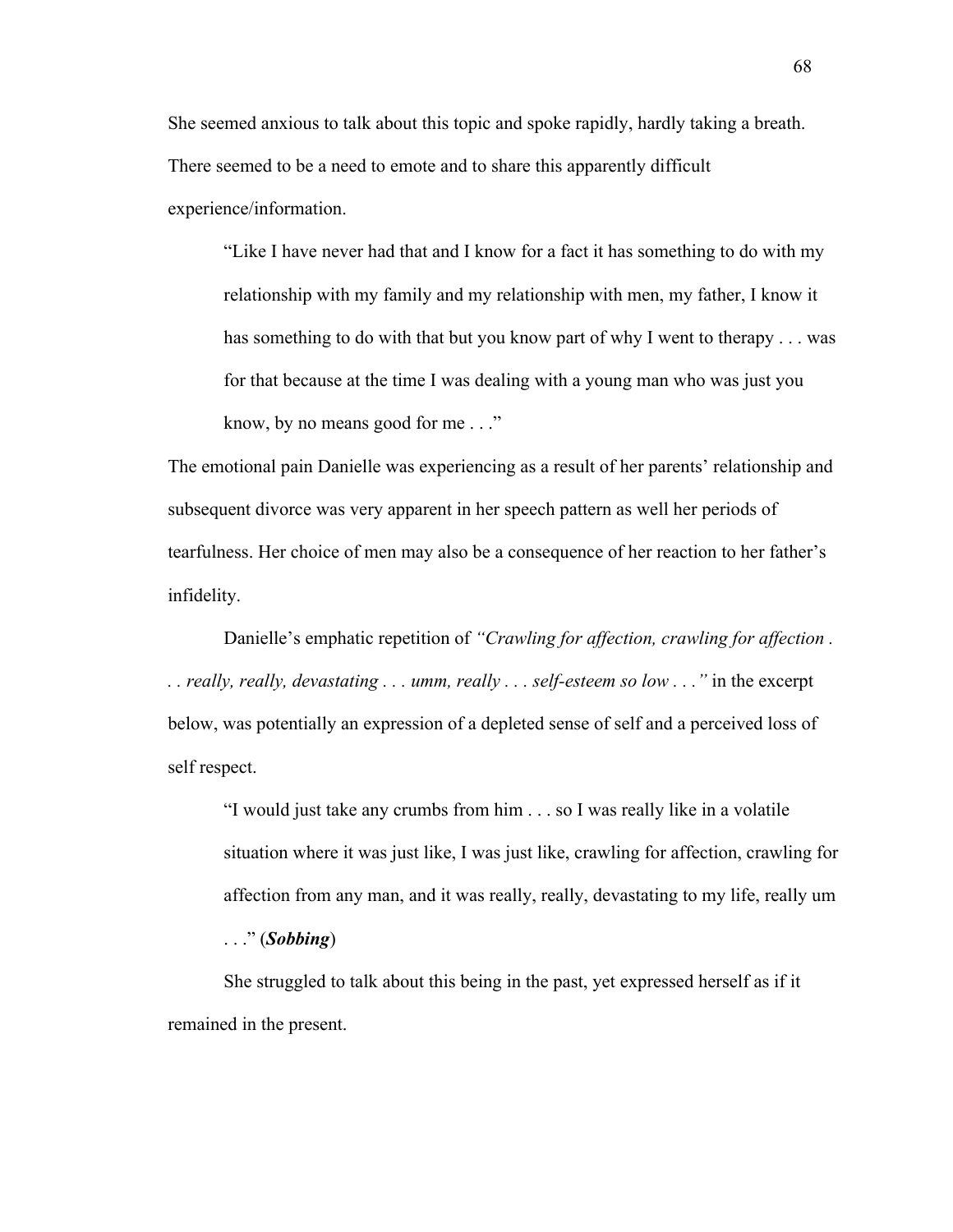"I mean I feel like it still affects me today so it's hard because, umm I just don't know where to find that affection and . . . umm, it's just been a barrier for me for many, many, many years and I don't know how to get out of this cycle; because in as much as I stood up to my dad there really has not been any resolution."

Her repetitious use of the time frame *"many, many, many years"* shows that she has not yet come to terms with, and remains vulnerable to the effects of her parent's marriage and divorce. She seems overwhelmed with the thought of not being in a committed relationship.

"Umm, I have seen the pain that can come from a broken relationship, I have seen the devastation and like a part of me is always afraid . . . umm it's like, it's like I intentionally go after people who like are unavailable or uncommitted because I know, like deep down it's like it would never work anyways . . . I don't know, I cant figure it out but for the longest time it held me back and no I have not been in a committed relationship so that's where I am at right now."

The researcher was curious if Danielle's being impacted by parents' divorce plays into her inability to connect romantically. Walker and Ehrenberg (1998), hypothesized that adult children who observed infidelity and betrayal of trust in their parents' marriage as a reason for divorce, tended to struggle with attachment issues. As a result those ACDs would be cautious in becoming romantically involved, fearing that a potential mate may betray them as well.

### **Divided loyalties/choosing one parent above the other.**

All 5 participants equally experienced this particular theme as they relate to their divorced parents. Mary was, however, the only participant who chose to take her father's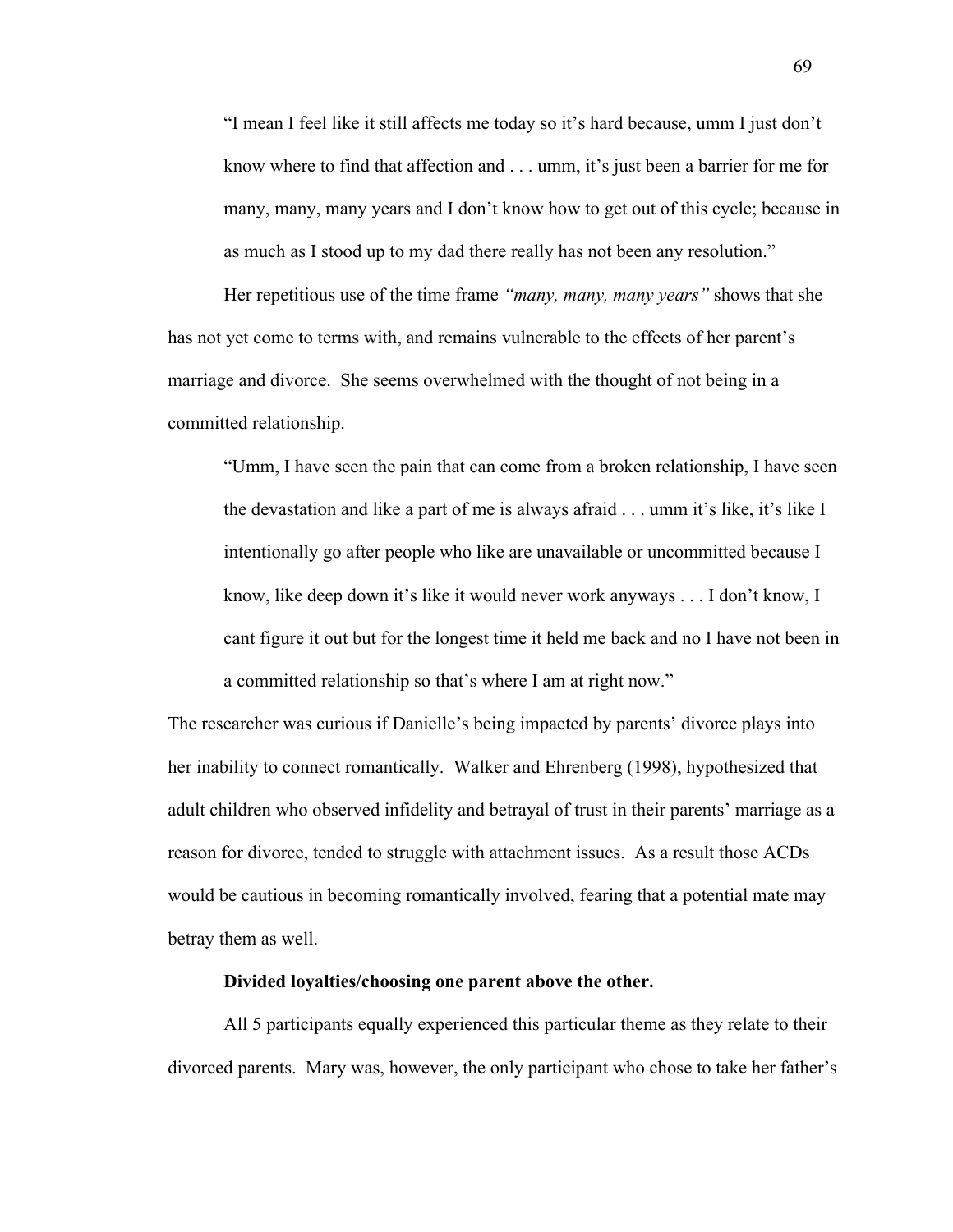side above her mother's and continues to view her as the one who is "angry". It is possible that her reaction stems from not knowing the reason for her parents' divorce, coupled with the fact that her mother filed for the divorce.

"Well, if you speak to my Dad, he says he still doesn't know why my Mom and him got divorced. But, when I speak to my - And, when I speak to my Mom, she says a bunch of different things that, to me, are – now that I'm married, I think they're trivial, but I was not married – I haven't been married as long as she and my Dad were. Yeah . . . to this day . . . For me, I'm like, okay, you got divorced, so you got, you got – in my opinion – what you wanted, so why are you still acting this way when we're – whenever there's a family gathering. Like, she doesn't wanna be around my father, so she will avoid anything . . . I've asked her specific questions. I said, "Did he hit you?" She says, no. I said, "Did he cheat on you?" She says, no. I asked, like, I guess the big ones."

In Karen's case, while she expressed empathy for her father as possibly being lonely, she clearly chooses to be loyal to her mother stating;

"Oh, yeah, for sure. I would say that my loyalty is probably to my mom because, of course, she's the closest to me. **[Cries].** So I would say my loyalty is to my mom because from what I can remember she was always there for me. I don't know if it's just like that kind of more motherly bond or connection than with my father because he's very independent. When he's available or he's accessible that's when he wants you there, but my mom is always, always there for us. So, I mean, since I was little we were her little girls. We went everywhere with her, so I would definitely say the loyalty is to her."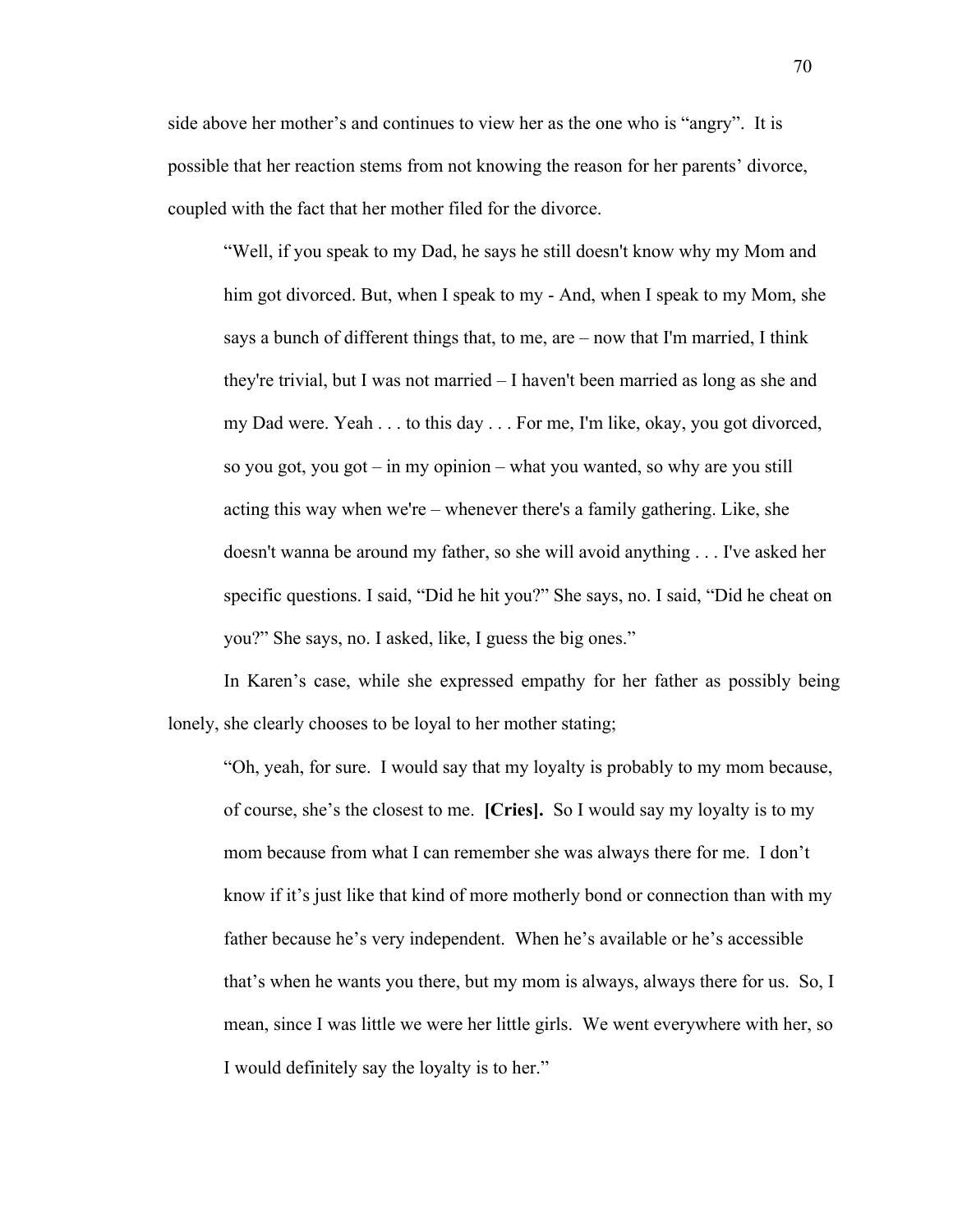Lisa expressed that her loyalty to her mother came naturally since she was always the parent who was there for her. Her father traveled extensively for work during her childhood and currently lives in Africa. Her mother having contracted a sexually transmitted infection/disease as a result of her father's infidelity has definitely impacted her and helped to create the division of loyalty.

"My mom has made peace with the fact that, "Okay, well, you know, it happened, but it's behind me. That's not something that will have to affect me going forward." And I admire that about her. I'm very blessed that we have a mother who is so forthcoming. She's forthcoming, very transparent, very honest." Danielle's speech was emphatic and decisive leaving no doubt where her loyalties lie. Having shared that she spent the majority of her childhood with her mother, it is not farfetched for her to feel closer to her than to her father.

"umm it's a good question because as much as I am loyal and I mean that word is strong but I am, I spend more time with my mother and I talk to my mother more, like I, you know it just dawned on me the other day, I haven't physically seen my father, since…in five years! I have been in touch with him but he is for the most part not really in my life right now so my mother is the one who is in my life right now and she is physically far away from me as well but I have seen her waaaay more often, at least every year, a couple times a year . . . but I will say I am very close to my mother umm like very, very, close to her and I don't know being her youngest and my allegiance. Like it will be held high, I have no shame in saying I am definitely on her side and my allegiance is to her, as much as I can look at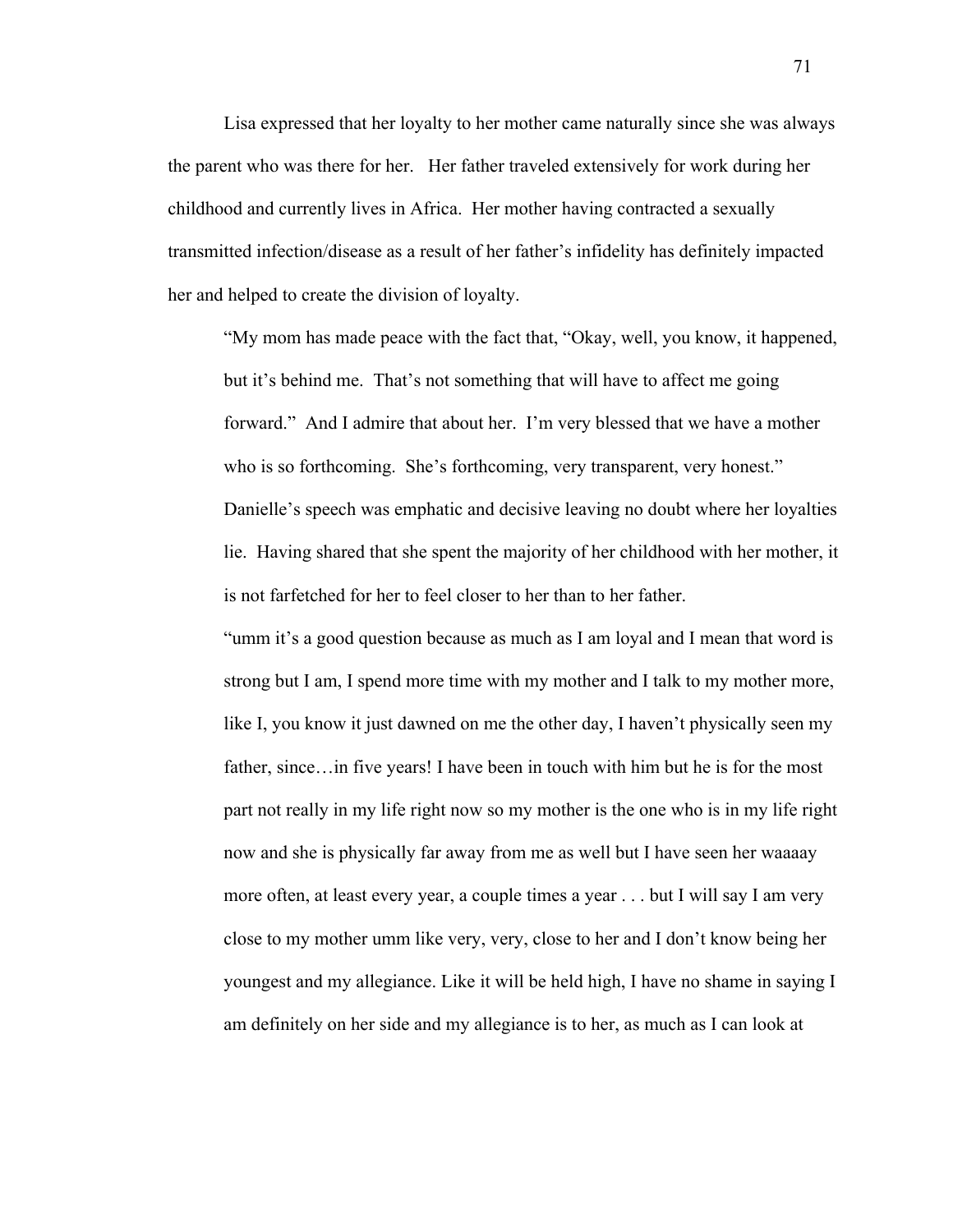both sides of the equation like I just feel like, I just want to protect her more and I just want to be on her side more and that's kind of where I settled so umm . . ."

While Jon was not as explicit with having divided loyalties between his parents, it could be inferred based on his reaction to his father refusing to give him the answers he craved, to make sense of the divorce.

"There was a lot of questions that I wanted answers to, and demanded answers to. And they didn't come fast enough. Once I would get one, I wanted more, and it got to the point where I wanted to know the intricacies of their marriage –what led to it. And my dad didn't give me everything; he didn't give me anything. It was kind of deflective. And what it did for me, was I was kind of, 'Okay, well here is the information I've got. You haven't given me anything to refute, therefore it's your fault.' You know what I mean? And so it – his mindset was always, 'It's not your business.' I wanted answers. You can't give me answers; therefore it is your fault. We stopped talking."

Reading the excerpt could then lead one to conclude that Jon chose to be on the side of his mother since he laid blame for the divorce on his father.

Also resultant to the ACD choosing to be loyal to one parent versus the other, is the probability that the favored parent will be cared for should illness or another need arise. As in the case of both Lisa and Danielle, their mother is their focus currently particularly since she has a medical issue, and has not remarried.

### **You're still our parents . . .**

As in Ahrons' (2007) study, where it was found that the adult participants wanted their parents even twenty years post divorce, so did three of the 5 participants in this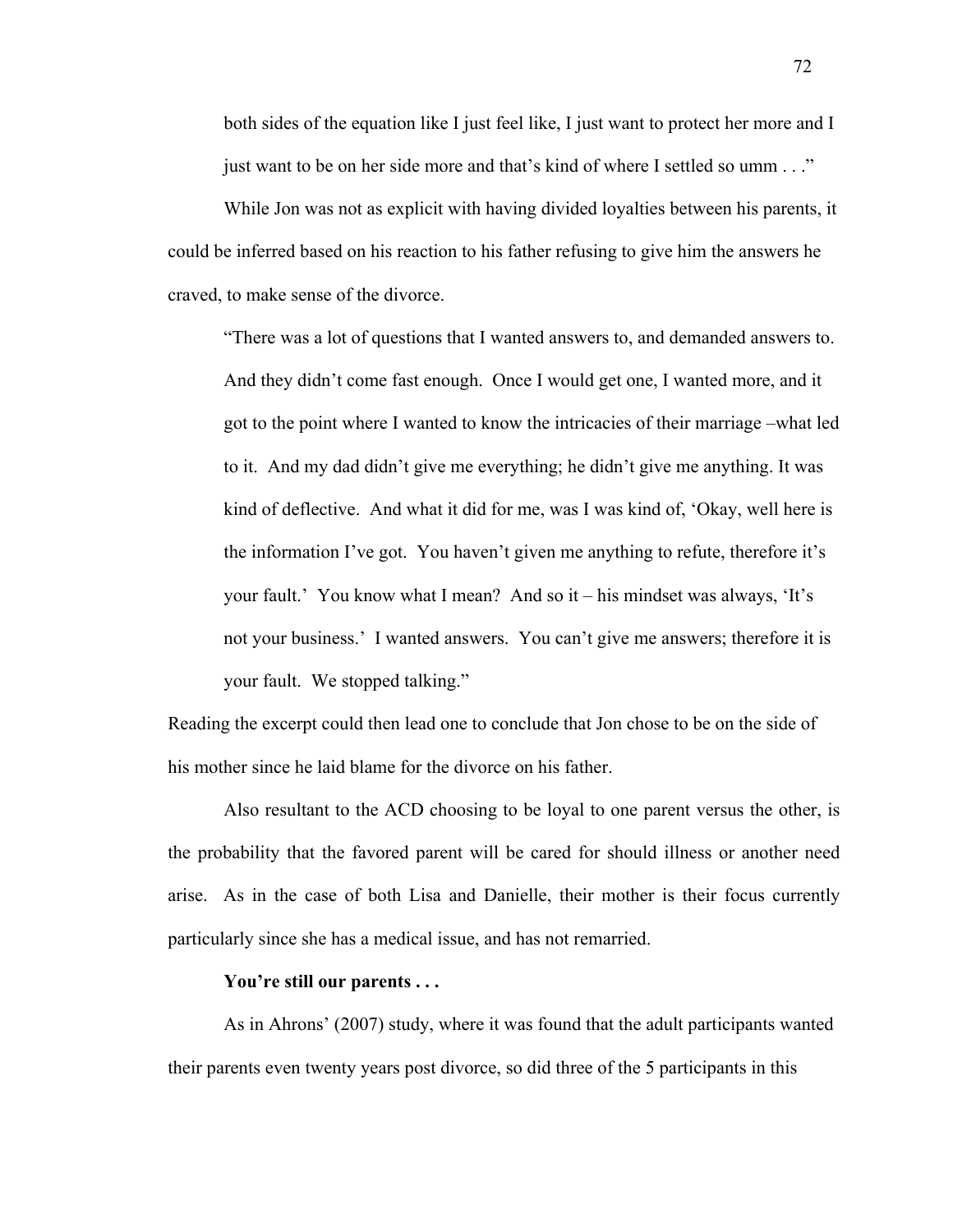study. They also wanted them to as Mary said, ". . . when you're together, I need you to be pleasant. Not bearable, but pleasant. That's it. Plain and simple . . . Or as Jamaicans say – British Jamaicans, full stop."

Karen said it best and probably echoed the sentiments of most ACDs, when she stated;

"I think it would be nice for parents even after they've been married twenty years, thirty years and divorcing that they still maintain some sort of relationship with each other when it comes to the children or the grandchildren and you be able to do things collaboratively. If my sister and I were in trouble, I wish my parents would call each other and say, 'How do we help them? How do we get them out of there?' Because you're their parents . . . You're our parents, and it would be nice if they still had that partnership, that team together to where they could come together in a time of crisis or a time of happiness and be there for the two of us my sister and I. So the two takeaways I would say is not to talk bad about the other parent and to remain a bond regardless for the sake of the children."

Accordingly, Danielle expressly abhors her mother's speaking ill about her father in her presence. She emphasized the desire not to know the intimate details of his wrong doing although she is already aware of what he's done.

"And so one point where I feel like the line, there is a line in the sand is when she starts talking to me about my father. I just find that I tense up and I find that my reflex is to say, I don't want to hear about that, like I don't want to hear you bad mouthing daddy . . . In those terms, its like, . . . You know, there needs to be that parent-child divide where I don't want to hear, even though I know in general detail, I don't want to hear all the details of how, how much wrong he did you . . .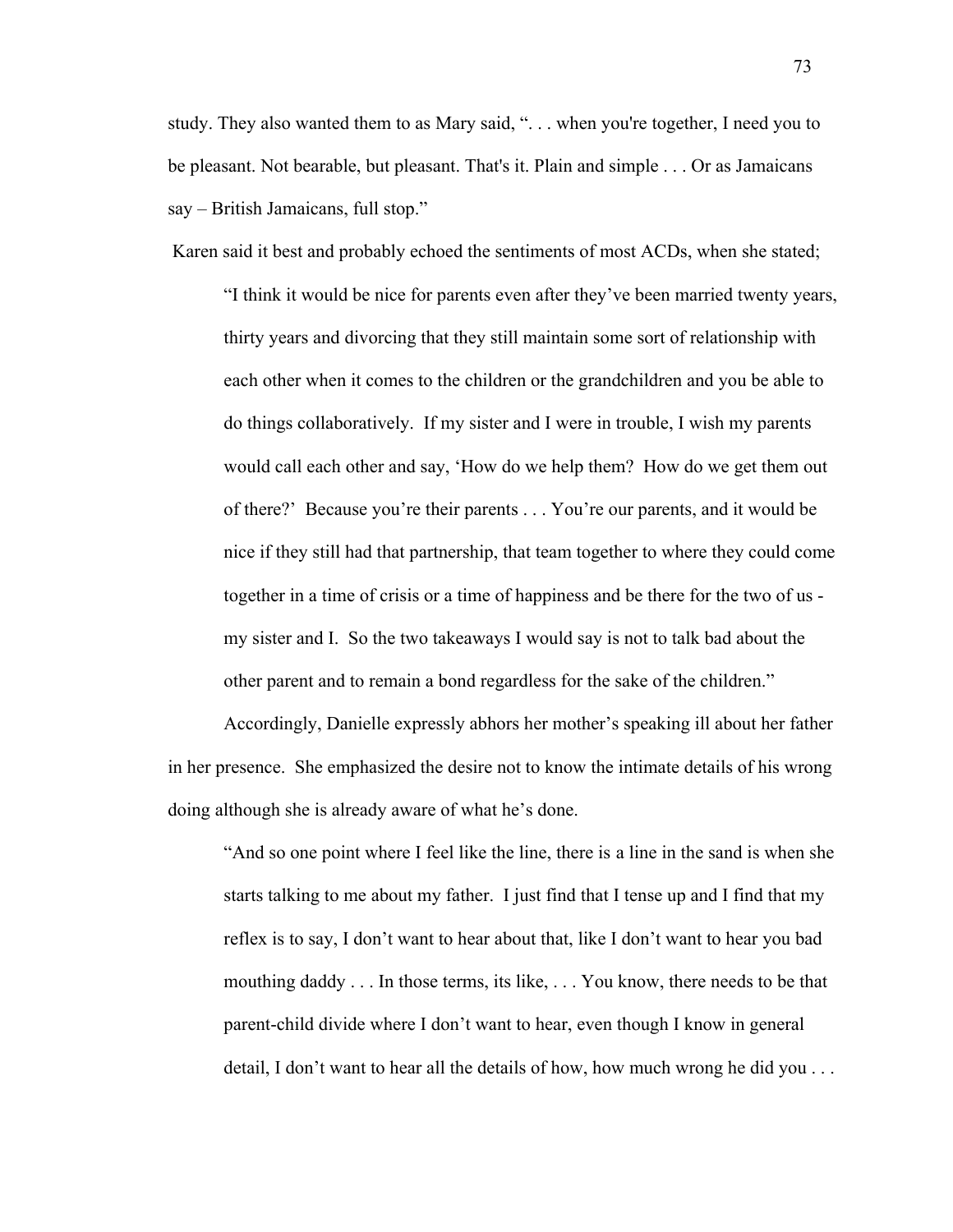he's my father. So that's where I find there is like, that difficulty. That's where I feel like there is a limit."

Overall, the essence of the theme is that ACDs are no different from younger children of divorce in wanting their parents to get along, even for their sake or the sake of the grandchildren. They would like family events to be attended by both parents and for them to "behave."

## **"You Can't Go Home Again . . ."**

This theme resonated with the participants although it was slightly different for Lisa and Danielle. Both consider themselves "a third culture kid [ie., they were born in one country/culture, to parents from another culture, but raised in another culture] who, to begin with I don't have a very strong set of roots, like what's unique for me is that I have always grown up kind of not having a sense of place . . ."

Danielle continued with describing herself as fearful of loosing her mother who she now identifies as "home."

"And part of, you know it's, it's difficult because I don't really have a sense of roots, and I feel like part of what I talked about when I went to therapy years ago, was you know, I have this terrible, terrible fear of when my mother passes away like what am I going to do in terms of a sense of place and a sense of home and I mean home is where you go over the holidays, home is where you go at Christmas and that's my mother's place, right now. Just that fear of displacement when one parent is no longer there and I just don't feel like I can rely on my father to be that sense of home if anything were to happen so yea, just a little bit of a no-man's land. And you know, very, very fractured family, that's how I feel like we are."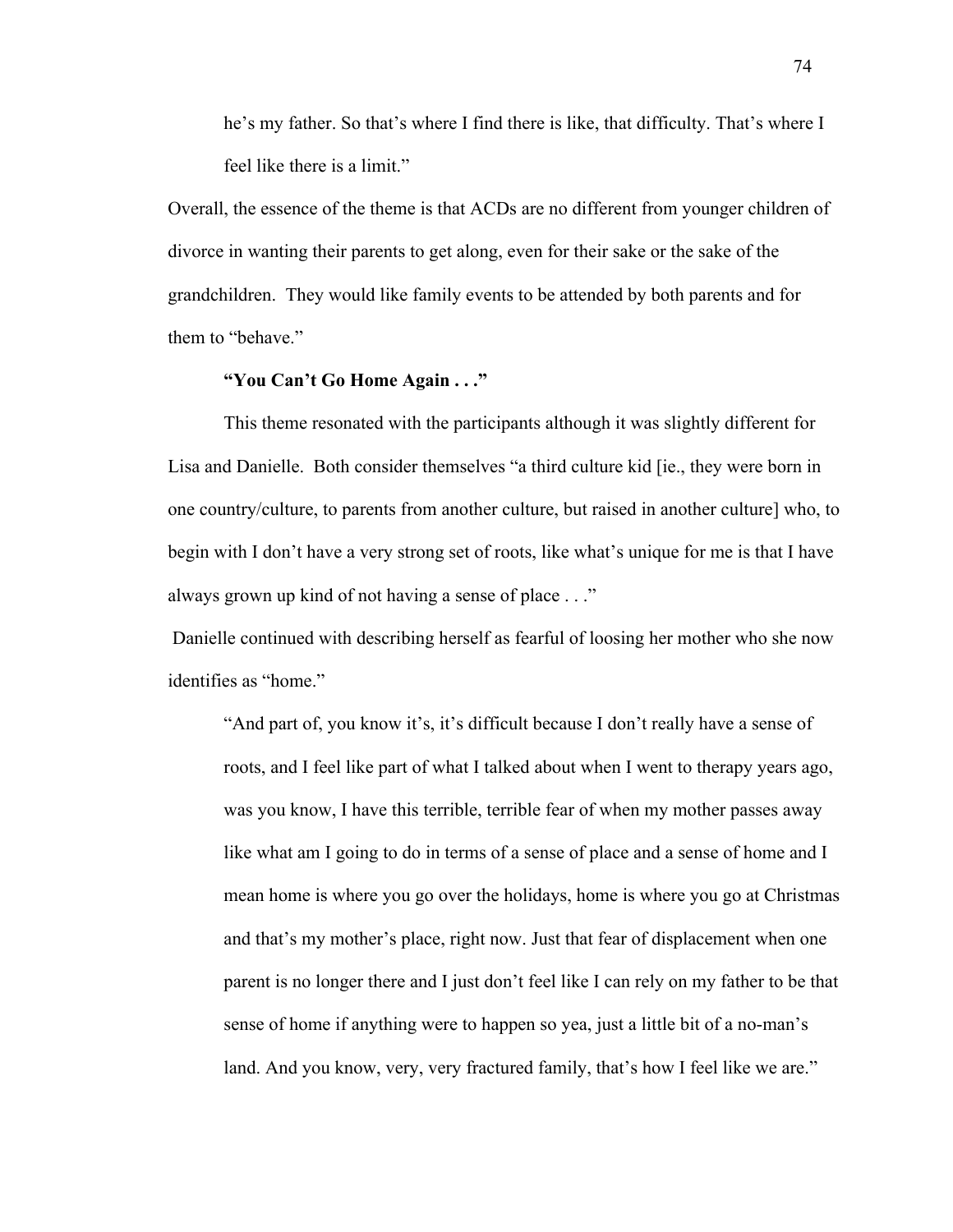Throughout the interview the researcher found that whenever Danielle repeated words or phrases, it showed a degree of stressfulness. In general the topic was stressful for her, but certain topics more so. This was one such topic as shown in her repeated use of *"terrible, terrible"* to describe her fear of losing her mother and "that fear of displacement."

Lisa seemed a bit less apprehensive, probably because, unlike Danielle, she is married.

"Growing up we were always more comfortable with her, and part of that is because she adopted my great-grandmother's style in the sense of just being very nurturing, very open, very tough parent. So we naturally gravitated towards her. And that was something that for me I made that shift in my mind not to say that my dad ceased to be my parent, but just in terms of home psychologically it was easier to gravitate towards that home being with my mom."

Jon's mother resides in the family's original home. His perspective was "Yeah, maybe – again how I deal with things –. Home is home; home is where I grew up. Home is not a set of people always, but is the place and the experiences shared there with those people – with them. So when I go home, I call – my home address – I call that home."

That being said, his next statement showed another thought process for Jon. There seemed to be some dissonance in how he feels.

"Is it different when I walk in there? Absolutely! Because, in essence, I can even find myself – I close my eyes and walk that house blindfolded, know where I'm going, but there are certain noises that trigger certain feelings and emotions. And you look for certain people to be there based upon those triggers and emotions,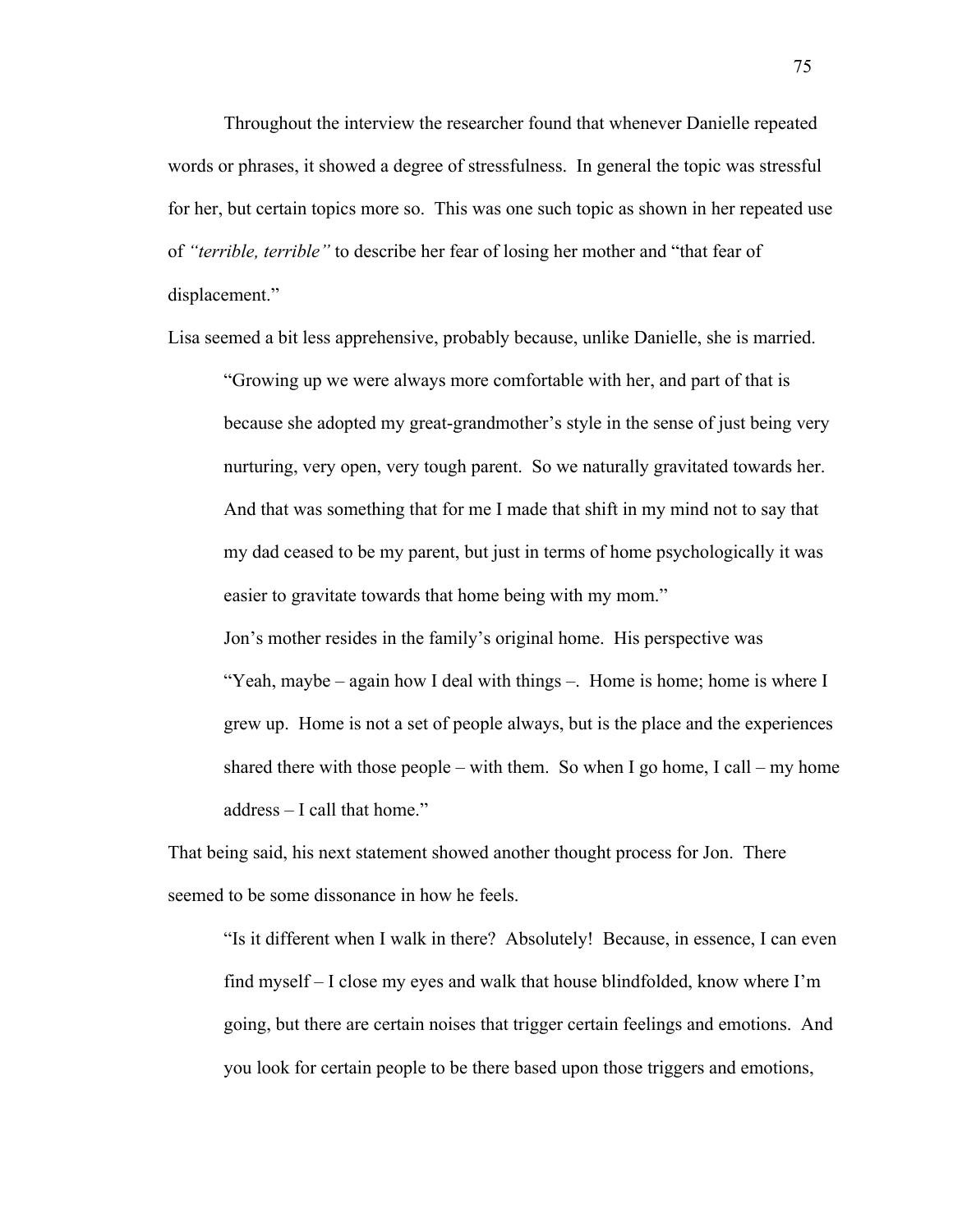and they're not. But it still doesn't change the place. The feeling that I get is just, "Hey, this is where I grew up."

As he continued to share his thoughts regarding "home," the researcher found what could be considered conflicted thoughts.

"Yeah, maybe – again how I deal with things –. Home is home; home is where I grew up. Home is not a set of people always, but is the place and the experiences shared there with those people – with them. So when I go home, I call – my home address – I call that home. Is it different when I walk in there? Absolutely! Because, in essence, . . . there are certain noises that trigger certain feelings and emotions. And you look for certain people to be there based upon those triggers and emotions, and they're not. But it still doesn't change the place. The feeling that I get is just, "Hey, this is where I grew up." There's a sense of pride. There's a sense of ownership. I went back there and stayed for a year while we were trying to purchase my home, and it was just like being back home. It didn't have the same feel in the people that I saw. Again, every time I hear that noise – the door opening, my parents' door opening and hear the footsteps – I look for my dad. But I see my mom's husband. And it's different. It's not the same vibe of . . . (trails off). Is it the same? No, because there's different people."

Mary's statement about home was very significant. She shared that although her father has remained in the family home, going "back home" is not possible.

"So yeah, if they were together, and they moved somewhere else, I think I'd still feel a little uncomfortable, because it's not the house that I grew up in. But I think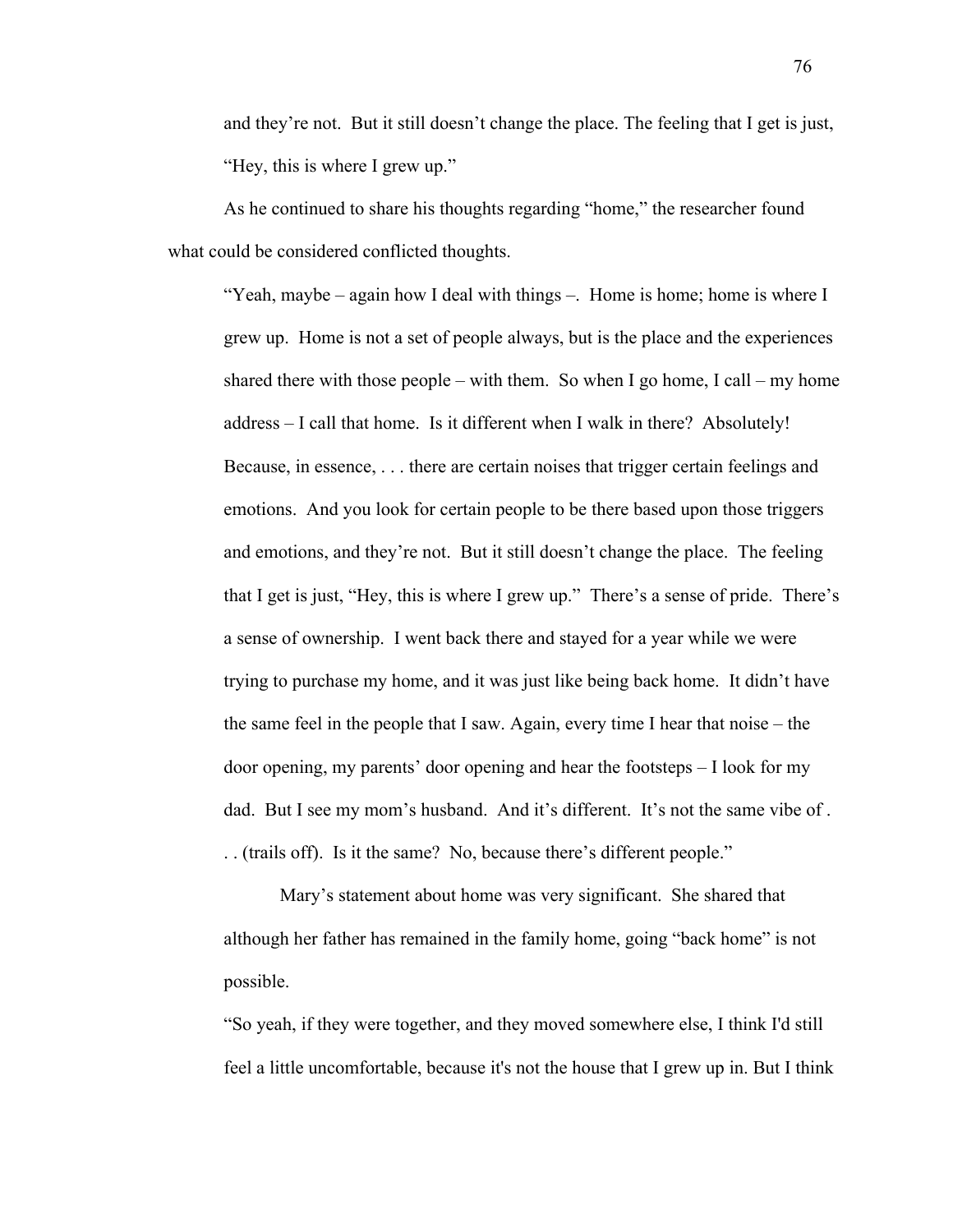I would get over that, because it would be my parents' house. Being with them is what makes that whole family – that whole family feeling that you get, when you come home. When I came home from college, I would be like, 'ahh. I'm not gonna be doing anything for the next couple of days.' And I felt this peace, relaxation, that I don't feel anywhere as an adult now."

 She appeared to be deeply impacted by the knowledge that home no longer exists from that perspective of her childhood family home, stating; "I feel like a visitor …"

#### **Concluding Thoughts**

Exploration of the lived experiences of adult children of mid-later life parental divorce was conducted with the use of IPA as the methodology. The resources available to the researcher through the tenets of IPA were beneficial in acquiring rich and robust data from the participants. By allowing each participant to share their experiences of living with the phenomenon, the researcher was afforded the opportunity of entering their world. APA enabled her to also interact closely with the data and to draw certain conclusions from an interpretative stance.

It was clear from information the participants shared that mid-later life parents' divorce does affect their Adult Children. Interviews of 5 ACDs between the ages of 25 and 45 were conducted and while participants varied in some of their lived experiences, several similarities were discovered across cases. Each participant shared in depth how this phenomenon has impacted them on a number of levels, including their experience of their parents' marriage, the effects on their own children, parents' relationship postdivorce, and the loss of their family home. The researcher believes that this study will be beneficial in giving voice to ACDs, will allow therapists to be more aware of the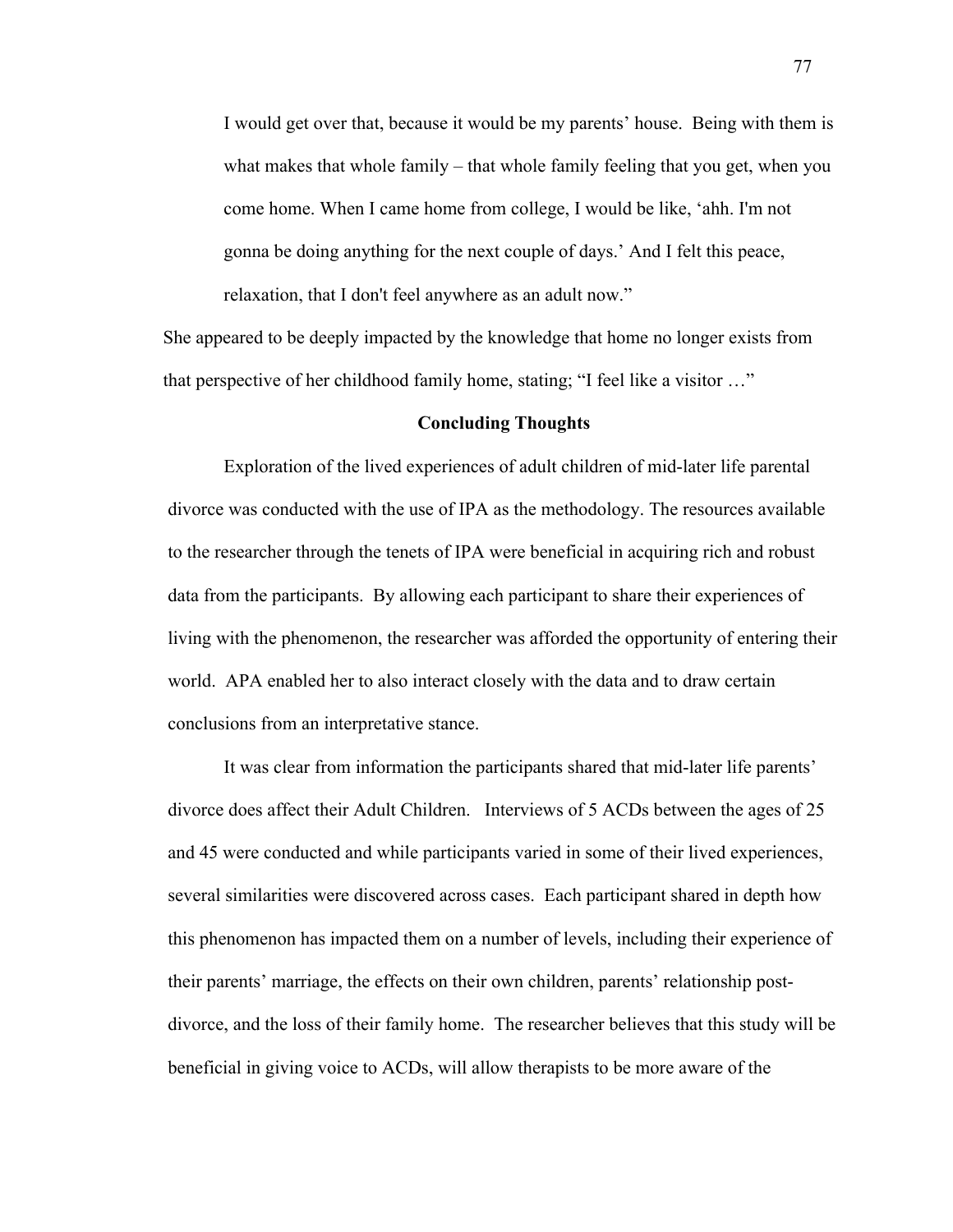existence of this group of individuals, and will elucidate some of the problems ACDs face.

While IPA does not intentionally focus on the essence of the phenomenon being explored, the researcher concluded from this study that the themes across participants revealed an overarching essence. With a number of participants sharing intersecting and overlapping accounts of their experiences, the researcher found that more aspects of life as an ACD are shared than may previously have been thought. The fact that all 5 participants desired their parents to relate amicably post divorce; spend time together instead of individually with their grandchildren; and to continue to parent them cooperatively, are some examples of a thematic essence of the ACD experience. Also clear from this study was the conclusion that while ACDs may interpret their experiences differently, they are no less affected by their parents' divorce than are younger children.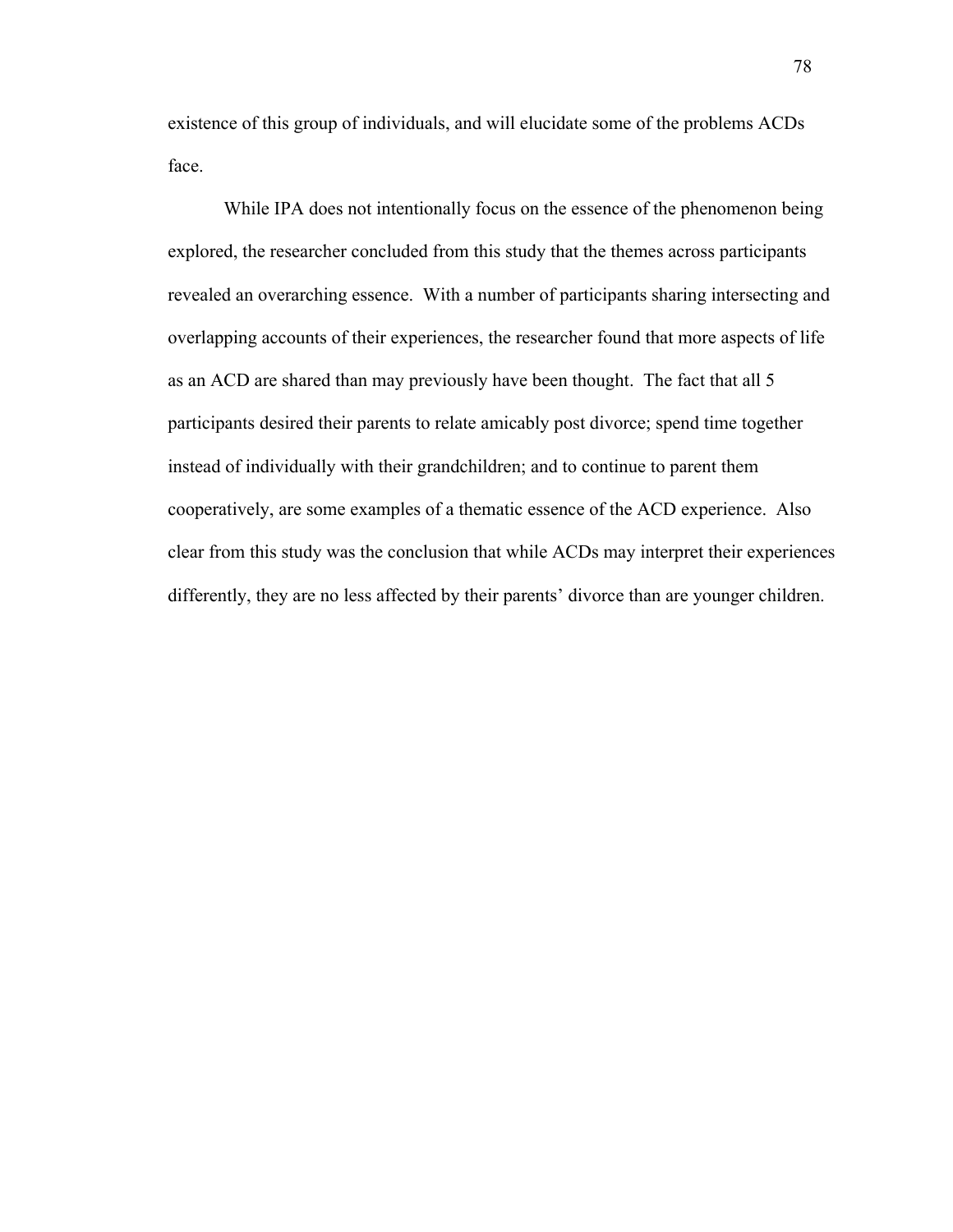# **CHAPTER V: DISCUSSION AND IMPLICATIONS OF THE STUDY Making Sense of the Study**

The purpose of this study was to explore and examine the effects of mid-later life parental divorce on adult children, using an Interpretative Phenomenological Analysis (IPA) approach. From this process the researcher was able to ascertain the participants' lived experiences as described by them. Consequently, the researcher was able to extrapolate, report, and discuss the findings identified from analyzing the data, and share possible implications for the field of marriage and family therapy. The findings also demonstrated the researcher's own interpretation of how these participants have made sense of their lived experiences as Adult Children of Divorce (ACDs) and what they think about this. According to Smith and Osborn (2003), this is the process of 'double hermeneutics', with the researcher attempting to make sense of the participant, and the participant trying to make sense of their lived experience as ACDs.

The hope of the researcher was to elucidate the existence and experience of the adult child of divorce. The participants in this study volunteered to be included, with some of them saying how happy they were to be a part of the study. When Lisa and Danielle became aware of the study through their mother they contacted the researcher and requested that she include them. During their interviews they each expressed feeling privileged to be involved in the study. Danielle shared what this study did for her stating,

"Well you know what? If anything I feel like that label, its almost as comforting as a label because like I said, I have been feeling like I have been operating in limbo for the longest time so that's part of why I was so excited to hear about this study just because it was a label, it was acknowledging that, this group of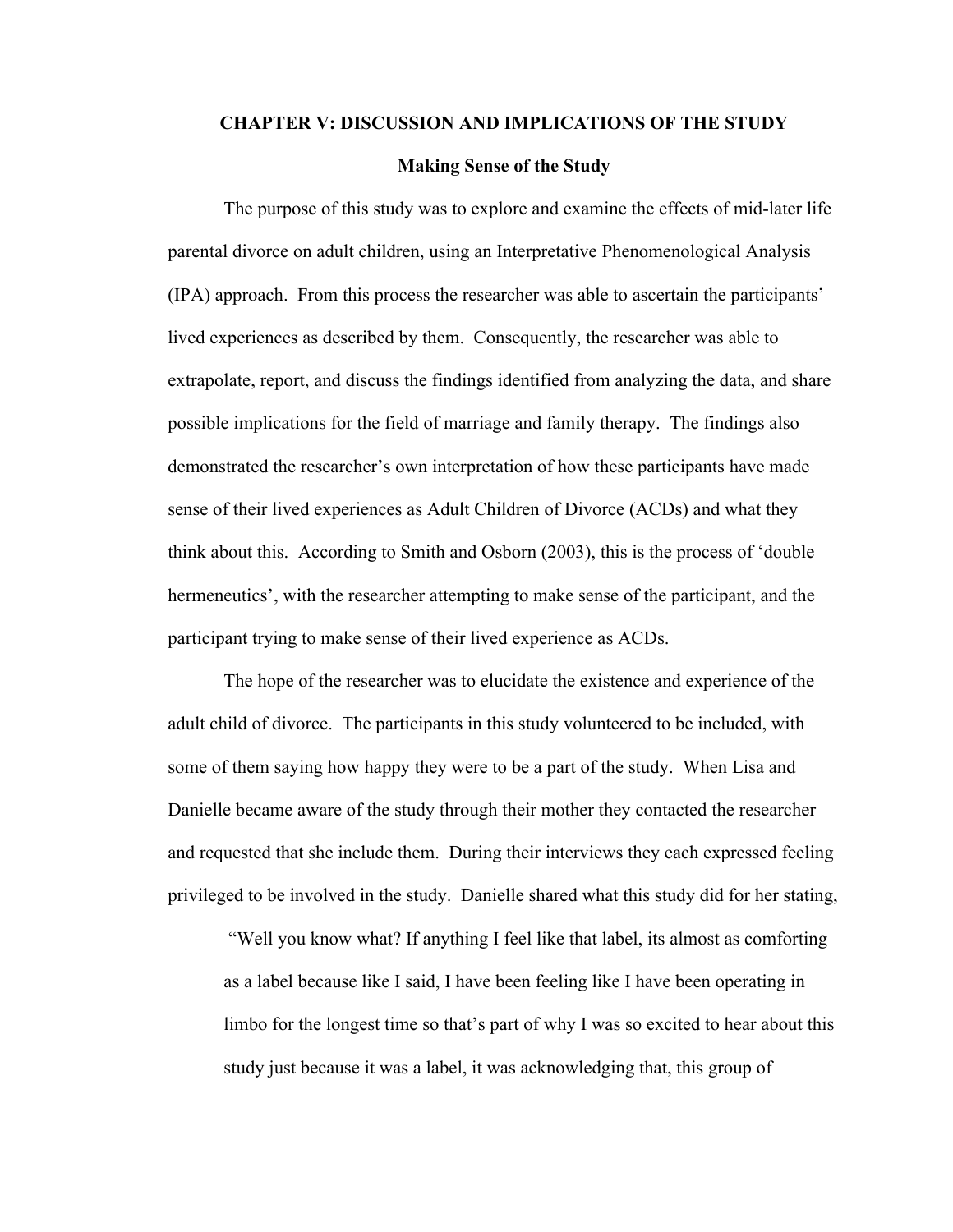individuals exist and we are here and we are trying to figure out life and there is a lot of sympathy for children of divorce, there's a lot of you know studies and research and you know, empathy, for that group and I feel like it is kind of comforting to have a label and to know that we exist and that there is some attention being paid to this. So yea you know, I think I am happy that I participated and definitely look forward to reading about it."

As a result of conducting this research study the researcher confirmed her original hypothesis that ACDs are deeply impacted by their parents' mid-later life parental divorce. The in-depth semi-structured interviews were conducted applying Yardley's (2000) sensitivity to the context of the study, empathetically putting the participants at ease. Also important was remaining cognizant of the potential for there to be a power discrepancy between researcher and participant. IPA studies accordingly must also include a significant amount of direct quotes, as this gives voice to the participants being interviewed.

This researcher utilized Yardley's (2000) principles throughout the process, including attention to rigour. In IPA this refers to making sure that the participants selected are appropriate for the question or topic being addressed, and as such, the researcher in this study ensured homogeneity in choosing these participants. Each of the study participants were able to answer in the affirmative that they experienced mid-later life parental divorce and were between the ages of twenty-five and forty-five ears old. Tables were used in the write-up to show details of the study, including participants' demographic data, the interview questions, themes, and other components of the analytic process (Yardley, 2000).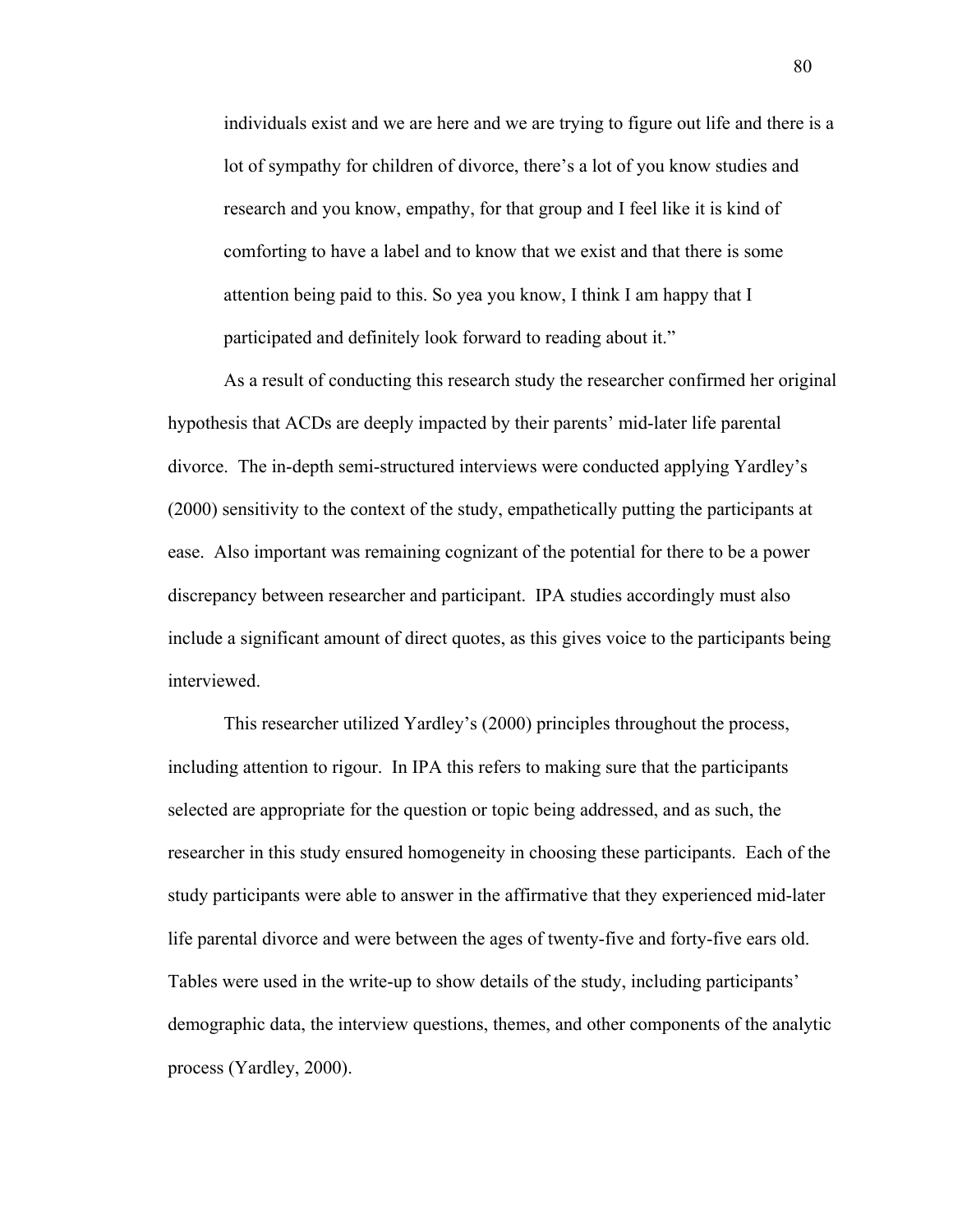## **Member checking/second interviews.**

Member checking was accomplished by conducting a second interview lasting approximately thirty minutes with each participant except Jon. The researcher was unable to connect with him in order to conduct the second interview. Mary and Karen both shared that they had no new information they wished to share. They stated that because of the researchers' interview style of allowing them to be reflective with their responses, and her approach of active listening and reflecting back what they had said, they were assured of the accuracy of the transcripts of the original interviews.

The researcher utilized Lisa's second interview to clarify some of the data she found unclear and also asked her the same question as the two previous participants. Apart from the clarification, Lisa had no new information to share. She did however reiterate her "pleasure" in having participated in the study. Danielle reflected that she found the process therapeutic and that having "over an hour to tell all" was a very beneficial. She also reported that even after having experienced all she had with her parent's divorce, she "is still a proponent of traditional marriage, [and] hope[s] to be married." Danielle also revealed that although she has sometimes held "a skewed perspective," she does still have a "somewhat idyllic concept of marriage."

#### **Strengths and limitations of the study.**

The focus of this study allowed the researcher to illuminate the value of individual experiences and their own idiosyncratic account of how the incidence of midlater life parental divorce has impacted their lives. Participants were allowed the opportunity to not only be retrospective in describing how they experienced their parents, but to share current emotional reactions to the divorce. A major strength of this study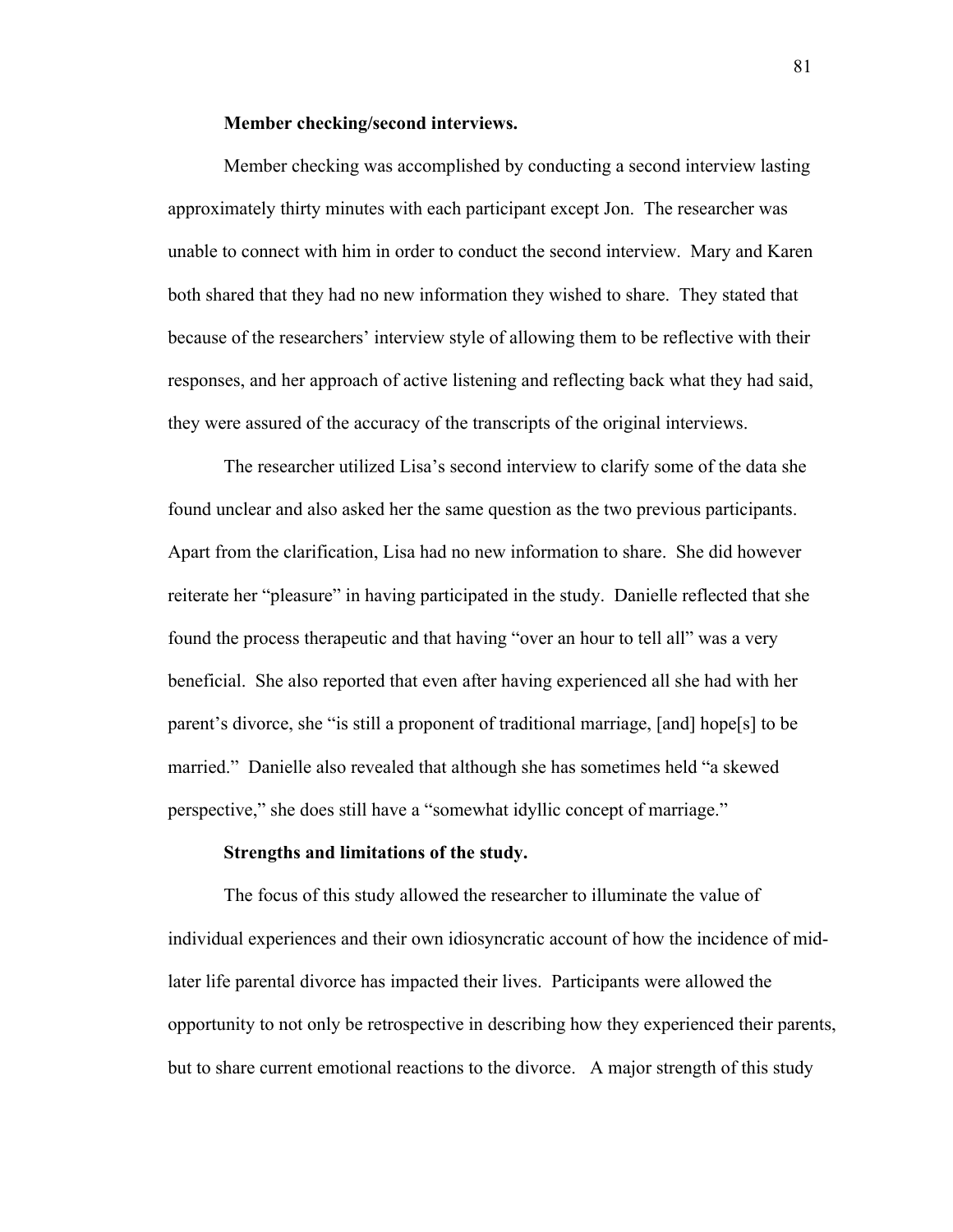was the researcher's ability to connect with the participants, establishing rapport and trust early on in the interview. The methodology applied also bolstered the study as it permitted a richer and deeper exploration and sharing of the descriptive nuances of life with the phenomenon by the participants.

While this study examined a topic that deserves exposure, due to the size of the sample, generalization from these findings should be approached cautiously. Although the recruitment process was homogenous, continued conversations with a larger number of participants over a longer period of time would be beneficial. The current study was designed to include a maximum of 5 participants for whom the lived experience of adulthood as children of mid-later life parental divorce was significant. It was not the intention of the researcher to develop such ideas as treatment modalities or to provide generalizability of this study. The intent was in essence to elucidate the phenomenon, and to provide insight into the lives of ACDs.

## **Future Research**

It is the researcher's intention to conduct future research on several topics related to the phenomenon. The participants in this study varied culturally; all except one who identified as Hispanic from Texas, were Black with one identifying as Haitian American, one American born of Jamaican and American parentage, and two as "third culture kids," from West Indian parentage. However they could all be described as having experienced their parents' marriage and subsequent divorce within subcultures within the U.S.

Expanding research to focus on ACDs of African American heritage, in comparison to Whites, may be appropriate as we seek to shed light on the phenomenon. Races may have varying views on the phenomenon, based on their customs and traditions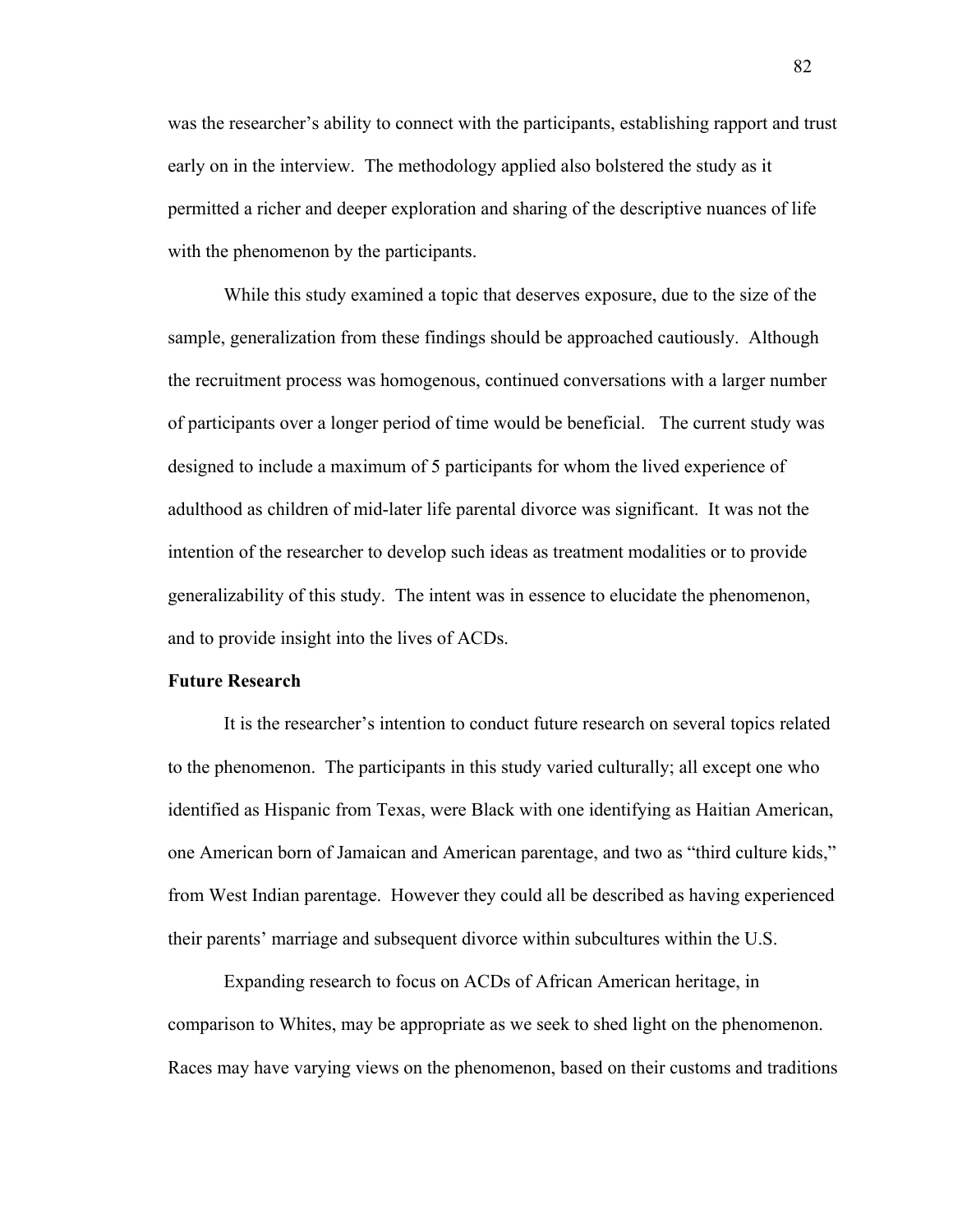as well as their beliefs about divorce*.* Research has shown a greater propensity for divorce among Blacks. According to Saunders, Curtis, Alexander and Williams, (2013), compared to Whites, Blacks are less likely to marry, but more likely to divorce. Statistics published by The U.S. Census Bureau (2011) indicated that only 31 percent of Blacks are currently married, compared to 55 percent of Whites. An examination of how siblings in the same household may view or experience this occurrence may also be a relevant area of research. Comparison of Adult Children of long-term intact families and ACDs could also be considered.

## **Implications of the Study**

#### **Implications for ACDs.**

Unlike children of earlier parental divorce, ACDs potentially feel alone with their angst. They have experienced being in a two-parent household all their lives and while they are no longer seen as "children" they continue to view themselves as the children of their parents. The idea of no longer having both parents together can be crushing and confusing. According to Danielle, it is harder to sever the ties when you have had both parents all your life:

"I feel like as much as little children might feel like okay they want to live with mom or they want to live with daddy and have that relationship as young children in the middle of divorce I feel like as adults we have better formed understandings and bonds with our parents so it is just that much more difficult to sever those ties. And it is just that much more difficult to demonize one parent so you know, it is just more confusing as well because all those years of training and teaching and knowing your parents as grown people it's more difficult to kind of just sever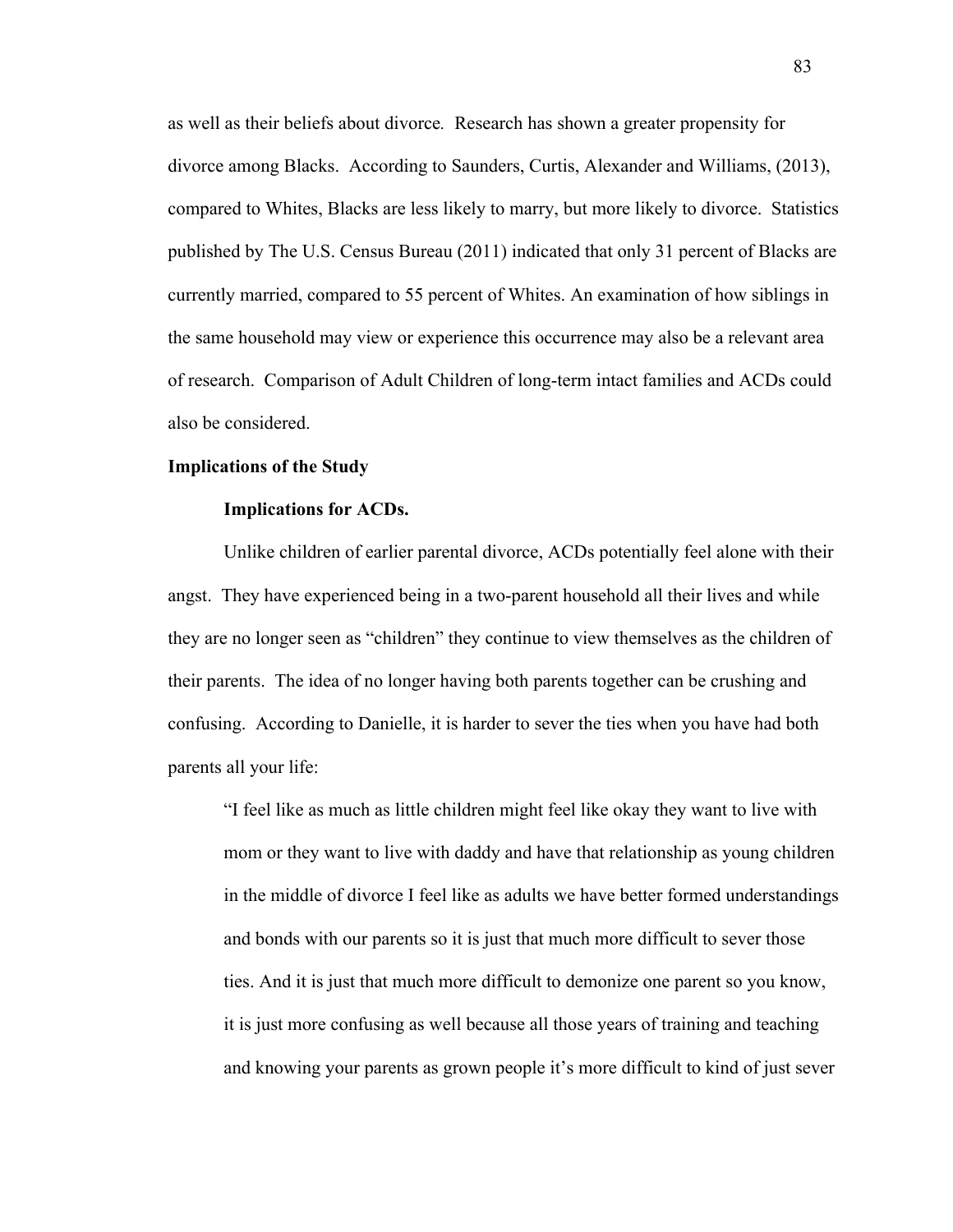it. Like now when I talk about my family there is this sense of shame that comes with it because really, I am really only talking about my mother a lot of the time and so it comes across as if I was raised in a single parent household so its almost like… dammit like now I am part of a cliché."

This study shed light on, and gave voice to, these adult children and allowed them to recognize and share their experience in a safe environment. The researcher also hopes that where open dialogue has not been the case, those who have participated in the study will find it easier to approach their parents and to share what they have been feeling. There is also a potential for parents who are considering divorce in their mid-later years, to become more aware of how their choices could impact their families. While it may not cause them to change their plans to divorce, opening a channel of transparency could be beneficial to the relationships going forward.

#### **Implications and recommendations for the field of family therapy.**

As a student in the field of marriage and family therapy undertaking this study, I found it rather interesting that locating literature about this topic in our journals was not possible. I also recall that when I shared my dissertation topic with other mental health professionals in the field, their response was disconcerting, to say the least. They felt that this was a great sociological study and that it was not in line with a marriage and family study. Since this phenomenon is becoming more widespread with the aging Baby Boomer population in the U.S., I believe that it is highly necessary for the MFT field to become cognizant of this demographic.

The child of divorce which we as therapists see is becoming part of an older population which needs our support. This study portrayed the new generation of children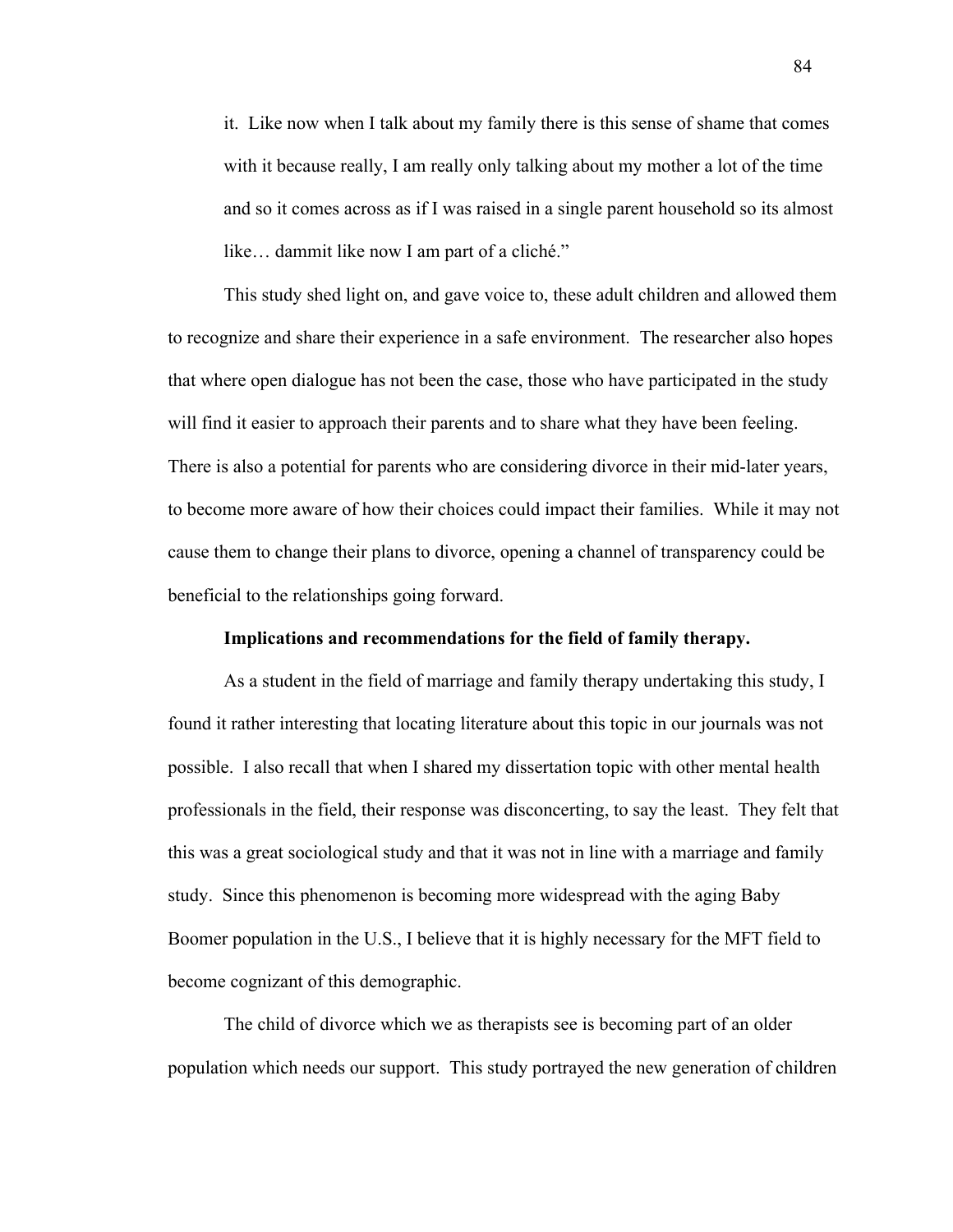of divorce-ACDs as another potential client presenting for therapy. Karen, a study participant stated;

"It is an interesting phenomenon that is happening with parents or children that have parents that are getting divorced, I mean, after 30 years. It's interesting that my parents were married 30 years and then just they said, 'You know, we've lived our lives - half of our lives - together. Now let's live our other half of our lives apart.'"

This appears to be a new reality for which we as family therapists must prepare ourselves. It is the researcher's hope that family therapists reading this document would be educated about the fact that ACDs are not only those who experienced parental divorce at a younger age, and have been tracked into adulthood. From this study, family therapists can garner information shared by ACDs, and utilize the data to develop therapeutic tools for working with this population.

#### **Implication for educators and supervisors.**

Reviewing the literature in various mental health fields, as well as the resources offered by some of the mental health organizations, solidified for me the need for educators and supervisors to include a new concept of the child of divorce in educating MFTs. Future clinicians need to be educated on the increasing diversity of the demographic of children of divorce. During my own MFT educational experience, there was no mention of this group of individuals. We learned about divorce and how it impacts children--the definition of children was always toddlers, adolescents and teens. The new definition must be expanded to include ACDs and to be reflected in how MFTs are educated and trained. Supervisors themselves also need to reeducated on the growing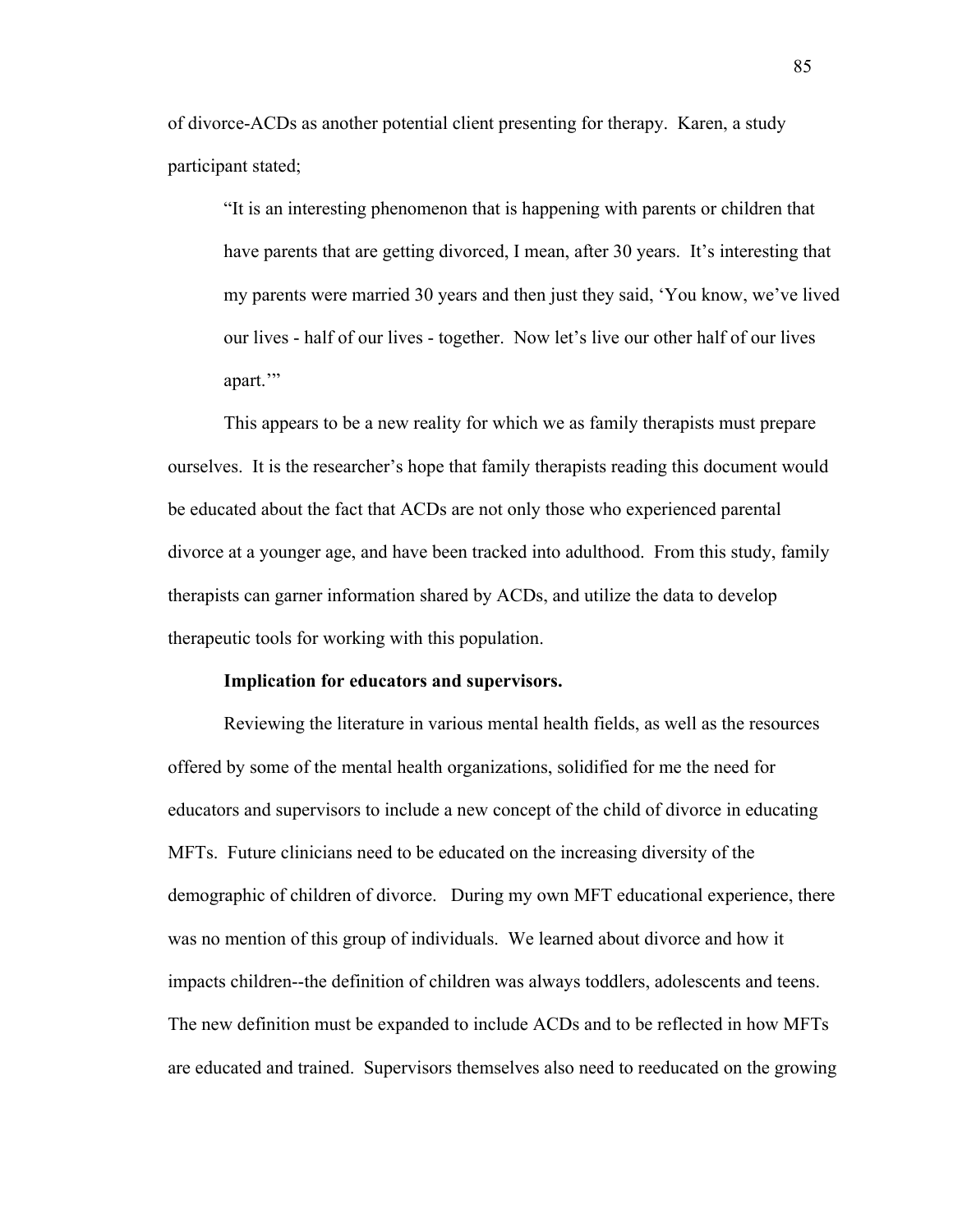number of mid-later life parents who are divorcing, and the fact that these parents' grown children are as affected by their parent's divorce as younger children are.

The study has profound implications for current and future MFTs who will inevitably come in contact with ACDs. Several participants in this study expressed that they are concerned that more parents are divorcing at such a late stage, and how they have been impacted by it. Lisa expressed her perspective as an example of how ACDs make sense of their experience.

"I think that no matter how old you are, you are affected. You're definitely affected by the divorce regardless of your age. It just might manifest differently." Danielle communicated that unlike younger children, the ACD's experience is less understood than are younger children of divorce.

". . . they don't understand that I was an adult when it happened so its like they don't get that part because I am still trying to work through those emotions that a lot of people worked through years ago, like I am now in the thick of it when my life should be starting, my relationship should be starting with whomever I meet but its like I am still working through these emotions that are clearly holding me back in some capacity."

This was a research study and not a therapy session, however due to the use of IPA the participants were able to share their lived experience, which some stated was "therapeutic." Danielle spoke poignantly of one of the ways her parent's mid-later life divorce impacted her.

"I feel like on my own its difficult to connect the dots like what you said, connected the dots to my most recent failed attempt on a relationship where I was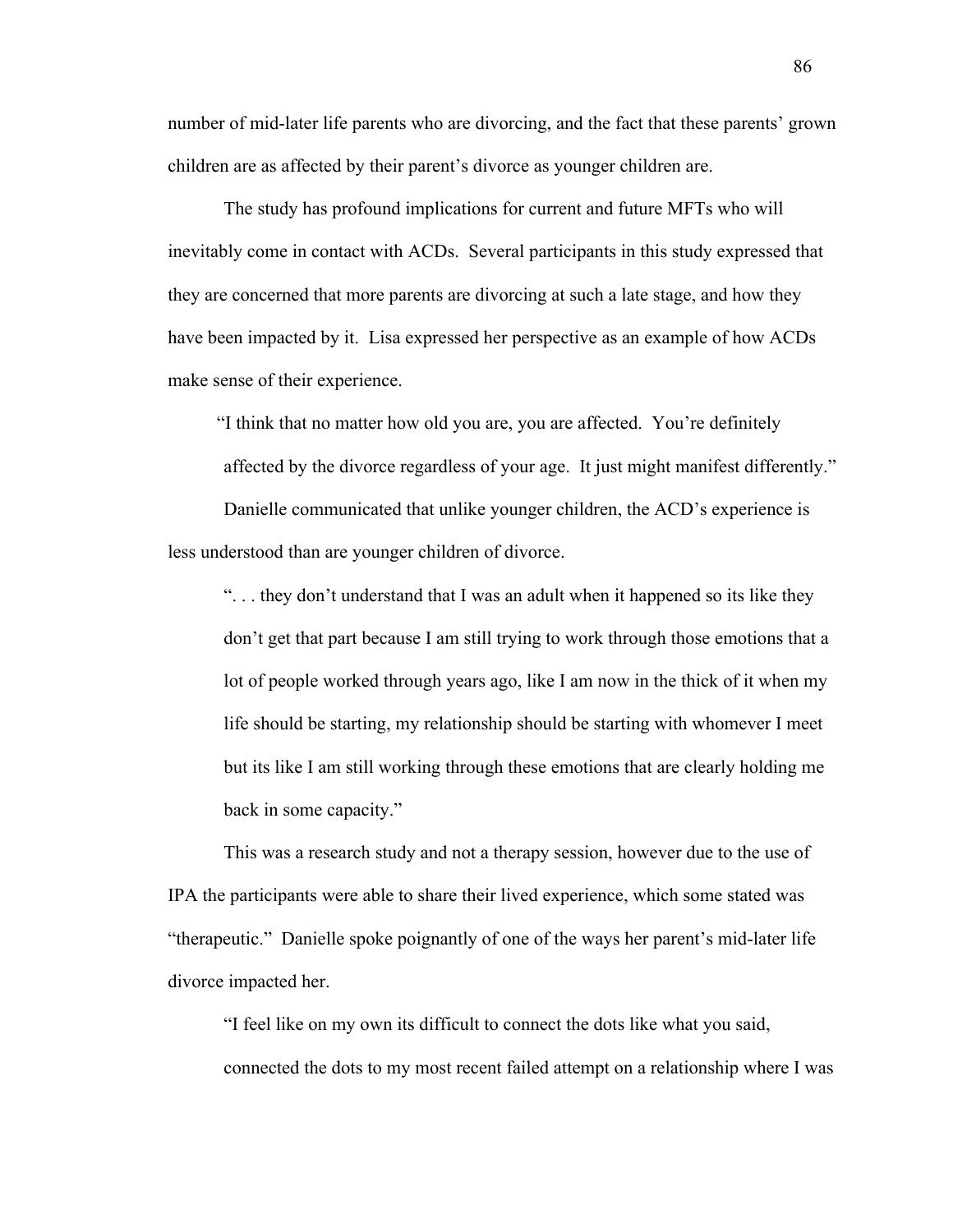projecting my parents issues onto this relationship and it ultimately completely destroyed it."

This discussion was instrumental in allowing her to "connect the dots" and showed the value of addressing these issues in what she described as a therapeutic setting. This study elucidates the need for educating MFT professionals on this salient topic.

## **Researcher' Reflections (Reaction to the Study)**

## **Self of the researcher**

This study was conceived out of the concerns I had watching my adult children navigate the effects of my own mid-later years divorce. These two young men ages thirty-two and thirty, both married with children, were dealing with the fall out of their parents' divorcing after thirty-three years of marriage. It was a period of confusion and uncertainty as to how they should react, what marriage really meant if marriages end after so long a time, among other consequences. When I began the Ph.D. program and was asked to write my first research question, there was no question what that would be. Four years later came the birth of this study.

My own affinity to the phenomenon made it virtually impossible to completely bracket myself out of the participants' experiences. As a result I found myself empathizing with some of the participants' experiences, and often having to "check" myself as a reminder that while I needed to remain empathetic and caring, I was not conducting therapy. The third and fourth interviews were particularly impactful because of the participants' sharing that infidelity was the major reason for their parents' divorce. The striking similarity to the circumstances of the researcher's own divorce, produced a degree of angst.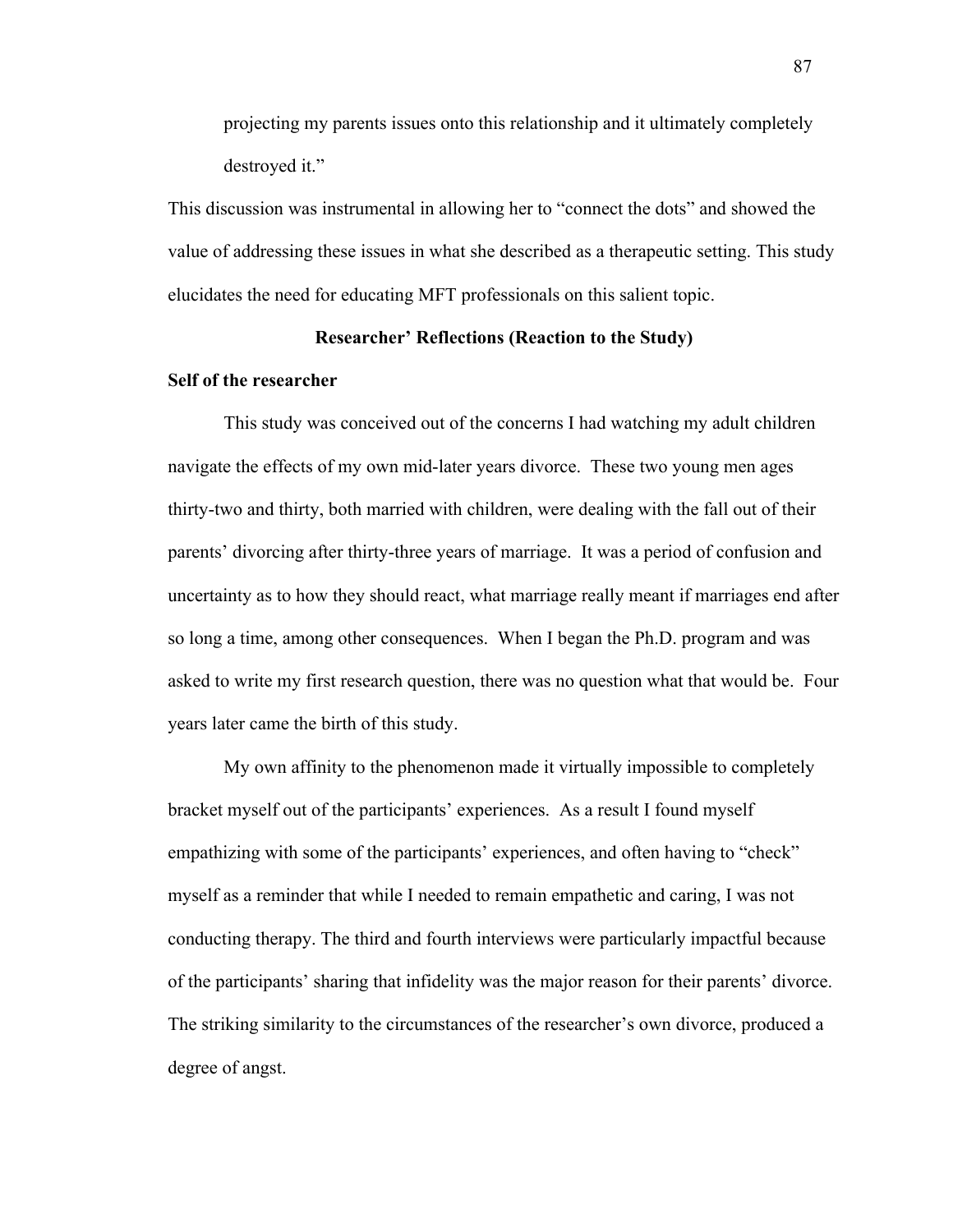Smith, Flowers and Larkin (2009), advised that the IPA researcher put aside any previous apprehensions and focus on the participant's experience. In order to manage this concern, the researcher practiced journaling particularly during the data analysis period, noting themes or statements that resonated with her, or closely resembled any experience of her own ACDs. The shared experience of Lisa, Danielle and my children, as children of pastors who lived overseas, and are called "third culture kids," was one salient point. Other notable connections were that, both sets of parents had been married for over thirty years, and had worked in other countries as missionaries. All these themes produced visceral reactions in the researcher, but were not allowed to impact the study or how the data was handled. The researcher maintains that as humans we all share life experiences that inevitably manifest in different, and sometimes similar, ways. Consequently, the researcher's reaction to the data was not out of context considering her personal relationship with the phenomenon in question.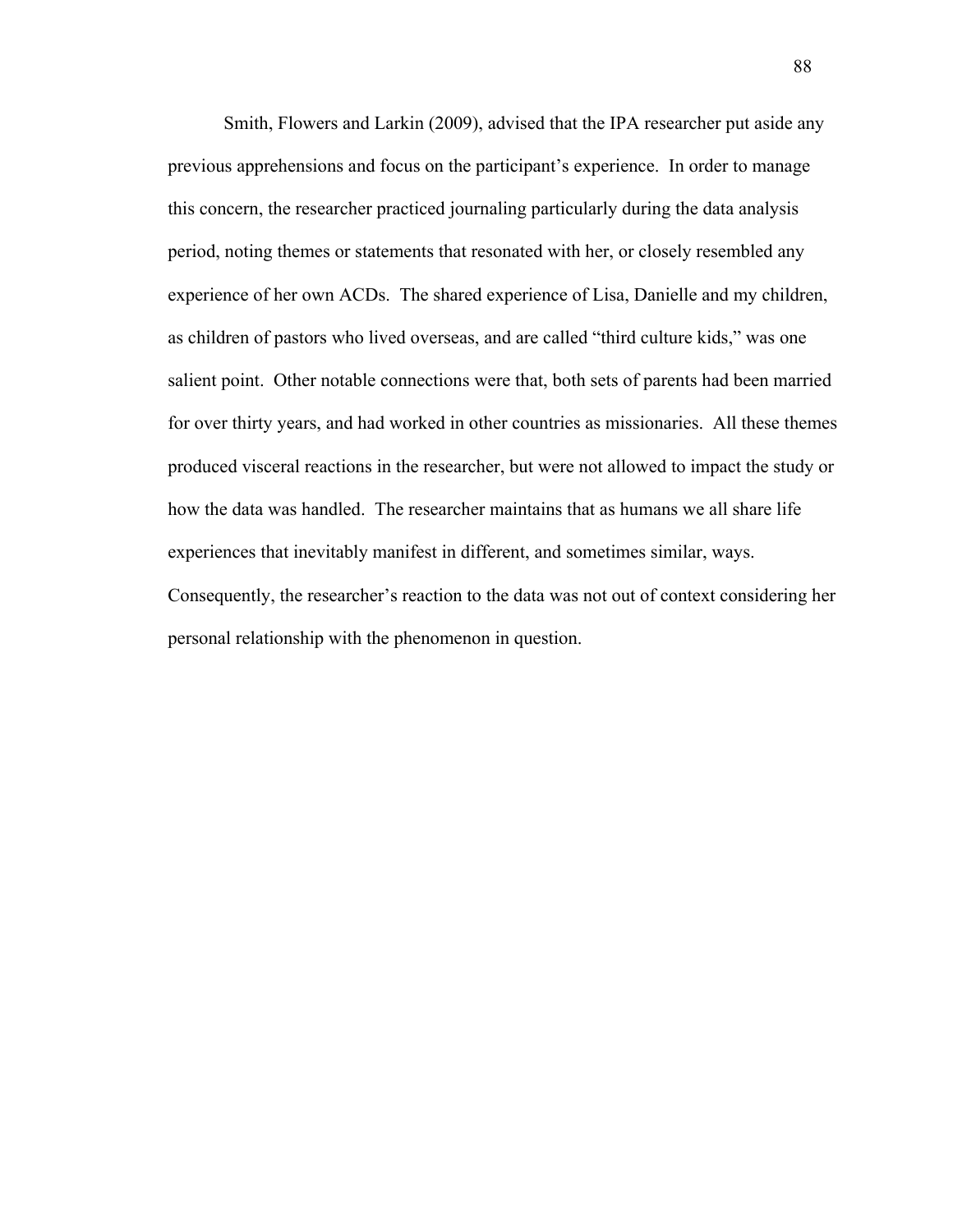#### References

- Amato, P. R., (2000). The consequences of divorce for adults and children. *Journal of Marriage and the Family, 62*(4)*,* 1269-1287.
- Amato, P. R., & Cheadle, J. E. (2008). Parental divorce, marital conflict and children's behavior problems: A comparison of adopted and biological children. *Social Forces*, *86*(3), 1139-1161.
- Amato, P. R., (2010). Research on divorce: Continuing trends and new developments. *Journal of Marriage and the Family, 72*(3)*,* (650-666).
- Ahrons, R. (2007). Family ties after divorce: Long-term implications for children. *Family Process, 46*(1), 53-65.
- Baker, A. M., (2005). The long-term effects of parental alienation on adult children: A qualitative research study. *The American Journal of Family Therapy, 33*(4), 289- 302. Doi: 10.1080/01926180590962129
- Banister, P., Bunn, G., Burman, E., & Daniels, G. (2011). *Qualitative methods in psychology: A research guide.* McGraw-Hill International.
- Brown, S. L., & Lin, I-F. (2012). The gray divorce revolution: Rising divorce among middle-aged and older adults, 1990-2010. *Journals of Gerontology Series B: Psychological Sciences and Social Sciences, 67*(6), 731-741, Doi: 10.1093

\*\*CDC/NCHS National Vital Statistics System.

- Cooney, T. M., & Dunne, K. (2001). Intimate relationships in later life current realities, future prospects. *Journal of Family Issues*, *22*(7), 838-858.
- Creswell, J. W., (2013). *Qualitative inquiry and research design: Choosing among five approaches.* Los Angeles; Sage.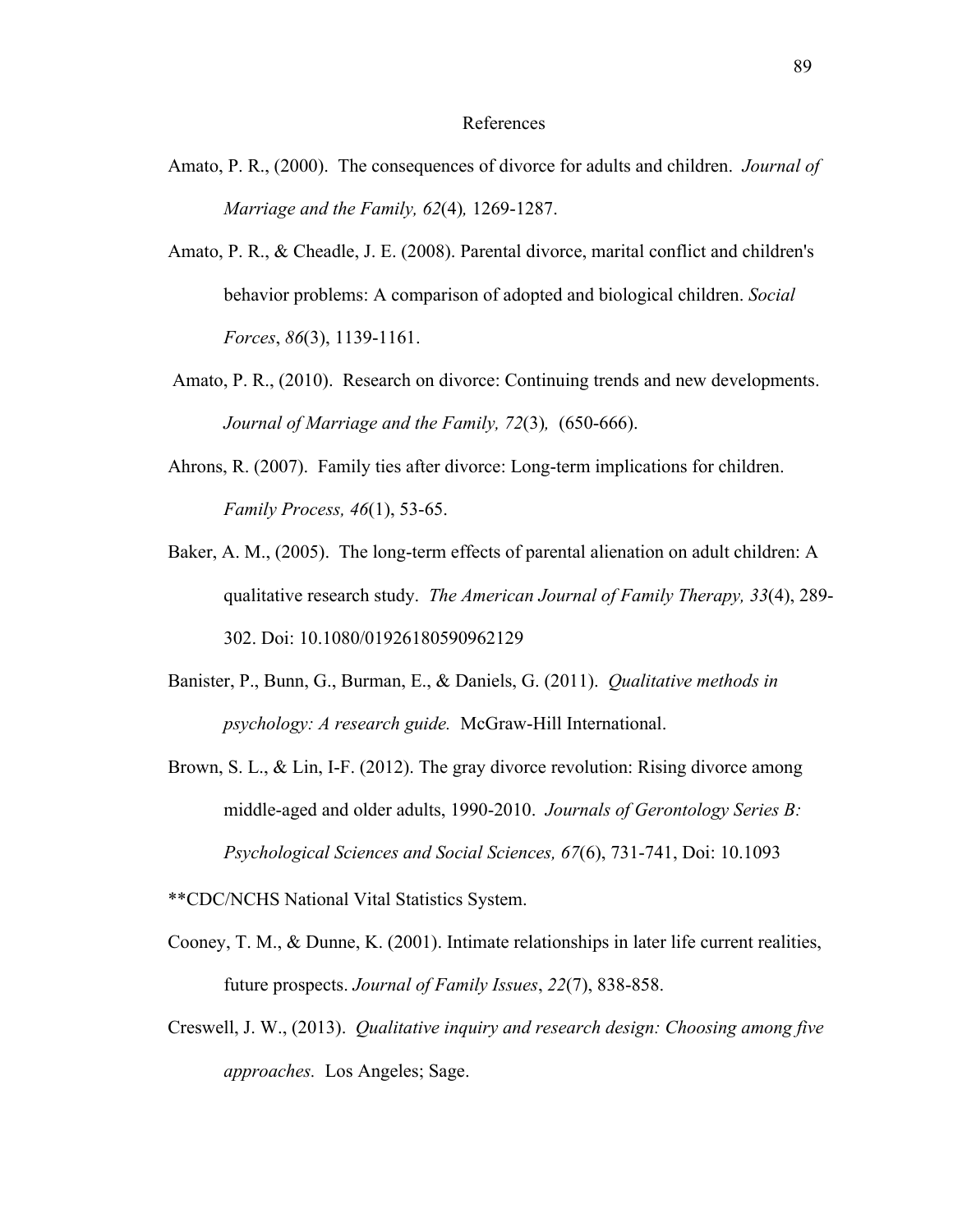- Crowell, J. A., Treboux, D., & Brockmeyer, S., (2009). Parental divorce and adult children's attachment representations and marital status. *Attachment & Human Development, 11*(1), 87-101.
- Duran-Aydintug, C., (1997). Adult children of divorce revisited: When they speak up. *Journal of Divorce and Remarriage, 27*(1/2), 71-83
- Faust, A., & McKibben, J. N., (199). Marital dissolution, divorce, separation, annulment, and widowhood. In M. B. Sussman, K. S, Steinmetz, G.W. Peterson, (Eds.). *Handbook of marriage and the family* (pp. 475-502). New York: Plenum Press.
- Furstenberg, F. F., & Kiernan, K. E. (2001). Delayed parental divorce: How much do children benefit? *Journal of Marriage and Family*, *63*(2), 446-457.
- Gigy, L., & Kelly, J. B. (1993). Reasons for divorce: Perspectives of divorcing men and women. *Journal of Divorce & Remarriage*, *18*(1-2), 169-188.
- Glenn, N., (1990). Quantitative research on marital quality. *Journal of Marriage and the Family, 52*(4), 818-831.
- Grossman, N. S. & Okun, B. F. (2012). Divorce and the family life cycle. *The Family Psychologist*, *28*(1), 20-22.
- Hetherington, E. M., & Arasteh, J. D. (Eds.). (2014). *Impact of divorce, single parenting and step-parenting on children: A case study of visual agnosia*. Psychology Press.
- Jacquet, S.E., & Surra, C. A., (2001). Parental divorce and premarital couples: Commitment and other relationship characteristics. *The Journal of Marital and Family Therapy, 63*(3), 627-638.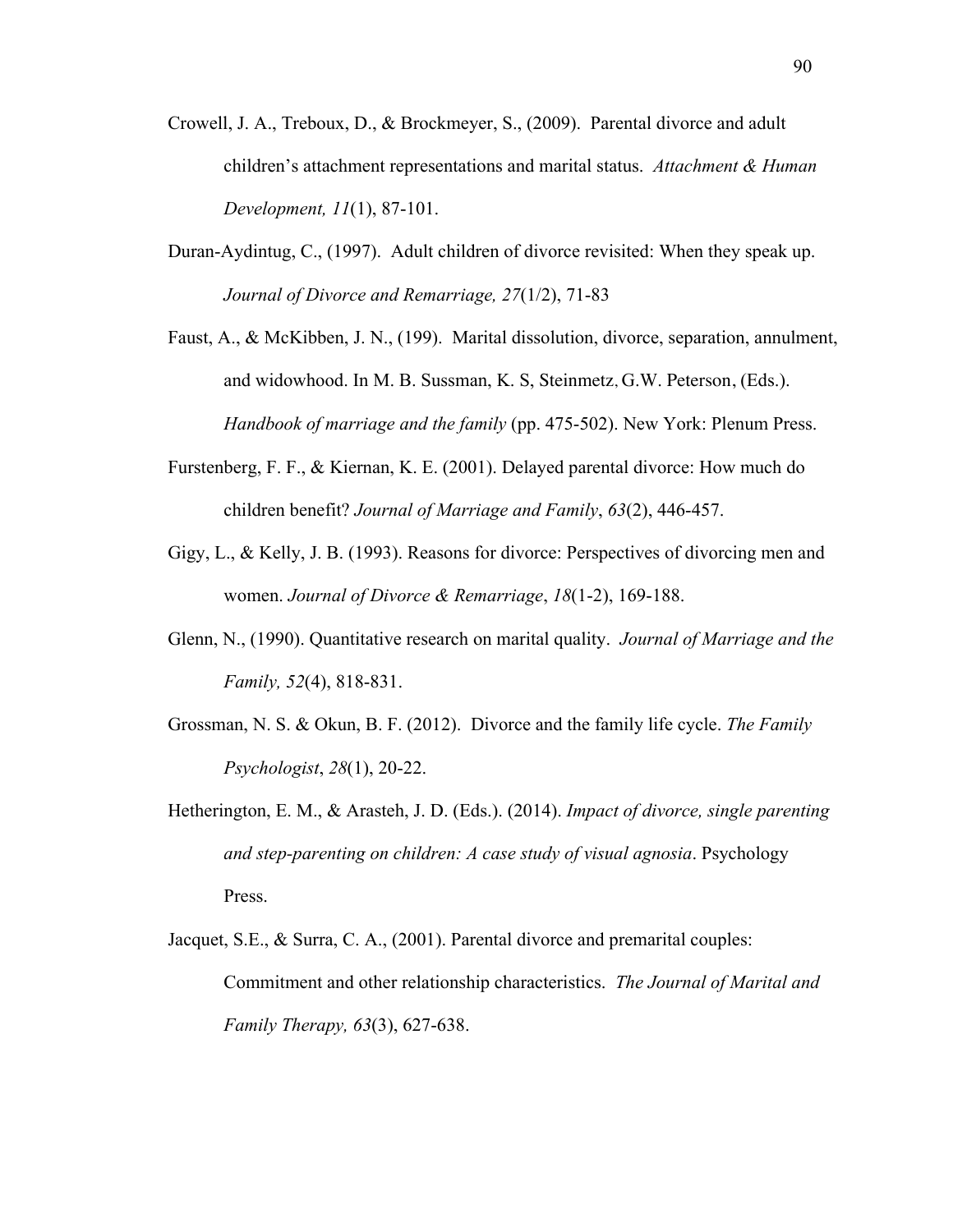Kennedy, S & Steven, R., (2014). Breaking up is hard to count: The rise of divorce in the United States, 1980-2010. *Demography, 51*(2), 587-598.

Keeney, B. P., (1983). *Aesthetics of change.* New York: The Guilford Press.

- Kim, H. S. (2011). Consequences of parental divorce for child development. *American Sociological Review*, *76*(3), 487-511.
- Larkin, M., Watts, W., & Clifton, E. (2006). Giving voice and making sense in interpretative phenomenological analysis. *Qualitative Research in Psychology, 3*: 102-120. DOI: 10.1191/1478088706qp062oa
- Moon, M. (2011). The effects of divorce on children: Married and divorced parents' perspectives. *Journal of Divorce & Remarriage*, *52*(5), 344-349.
- Peterson, G. W., & Steinmetz, S. K, (1999). Perspectives on families as we approach the twenty-first century—Challenges for future handbook authors. In M. B. Sussman,
- K. S, Steinmetz, & G.W. Peterson, (Eds.). *Handbook of marriage and the family* (pp. 1- 10). New York: Plenum Press.
- Portnoy, S. M., (2006). The psychology of divorce: A lawyer's primer, part 2: The effects of divorce on children. *American Journal of family Law, 20*(2),73-79*.*
- Platt, R. A. L., Nalbone, D. P., and Wetchler, J. L. (2008). Parental conflict and infidelity as predictors of adult children's attachment style and infidelity. *The American Journal of Family Therapy, 36*(2), 149-161. Doi: 10.1080/019261807012362
- Saunders, M. M., Curtis, D. C., Alexander, J. L., & Williams, E. L., (2013). Can christen divorce support groups influence forgiveness and health outcomes in black divorces? A phenomenological investigation. *Journal of Divorce and Remarriage, 54*(7), 550-575. DOI: 10.1080/10502556.828985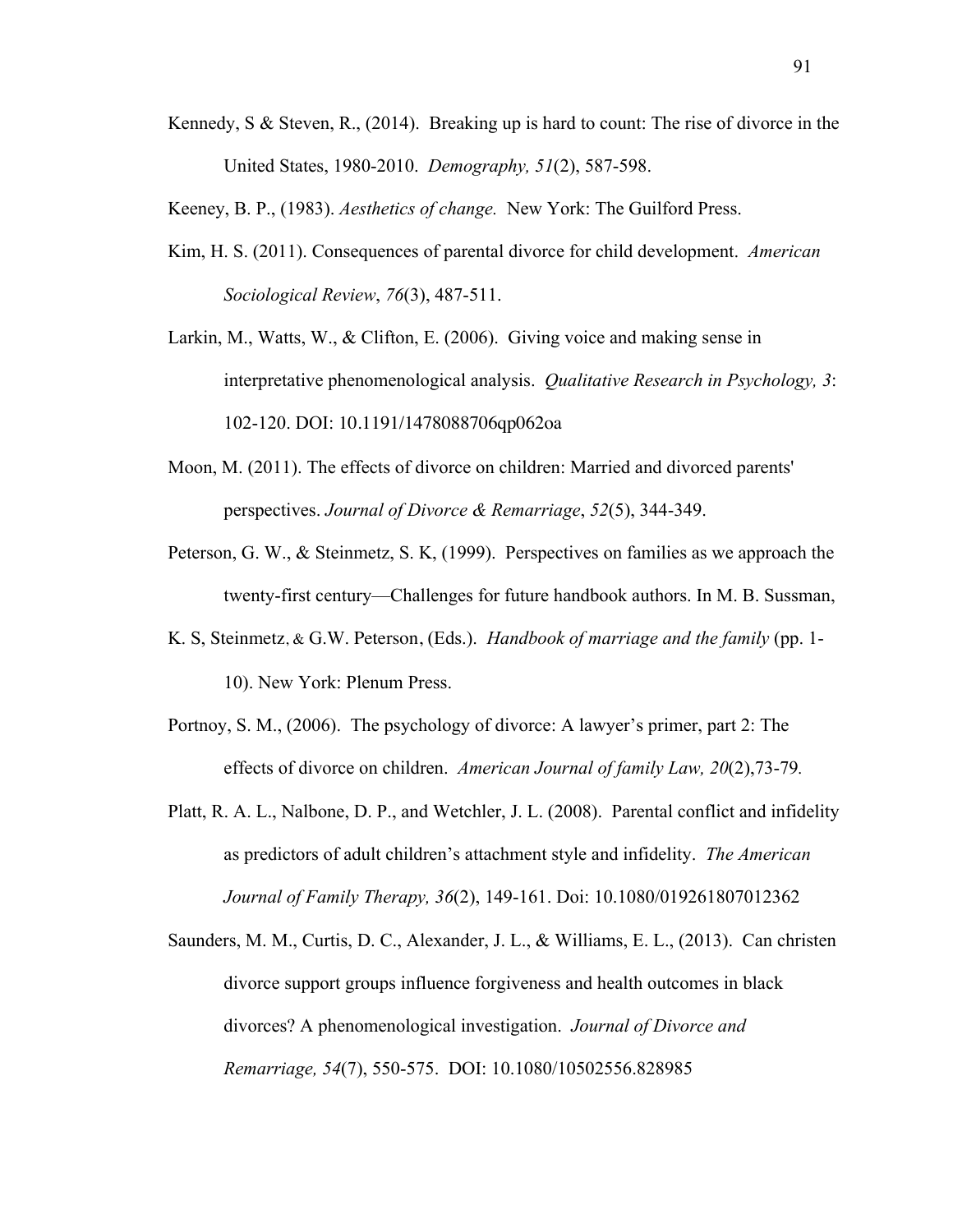- Schoen, R., & Canudas‐Romo, V. (2006). Timing effects on divorce: 20th century experience in the United States. *Journal of Marriage and Family*, *68*(3), 749-758.
- Smith, J. A., & Osborne, M., (2007). Interpretive phenomenological analysis. In J. A. Smith (Ed.), *Qualitative psychology: A practical guide to research methods* (pp. 51-70). London: Sage.
- Smith, J. A., Flowers. P., & Larkin. M., (2009). *Interpretive phenomenological analysis: Theory, method and research.* London; Sage.
- Taylor, S. J., & Bogdan, R. (1998). *Introduction to qualitative research methods.* New York: John Wiley & Sons.
- Taylor, S. J., & Bogdan, R., (1984). *Introduction to qualitative research methods: The search for meanings.* New York: John Wiley & Sons.
- Teachman, J. D., Polonko, K. A., & Scanzoni, J., (1999). Demography and families. In M. B. Sussman, K. S, Steinmetz, G.W. Peterson, (Eds.). *Handbook of marriage and the family* (pp. 39-76). New York: Plenum Press.
- Walker, T. R., & Ehrenberg, M. F. (1998). An exploratory study of young persons' attachment styles and perceived reasons for parental divorce. *Journal of Adolescent Research*, *13*(3), 320-342.
- Wu, Z., & Schimmele, C. M. (2007). Uncoupling in late life. *Generations*, *31*(3), 41-46. Generation X [Born 1965-1980]. Retrieved from

http://www.valueoptions.com/spotlight\_YIW/**gen**\_**x**.htm

Yardley, L. (2000). Dilemmas in qualitative health research. *Psychology and health*, *15*(2), 215-228.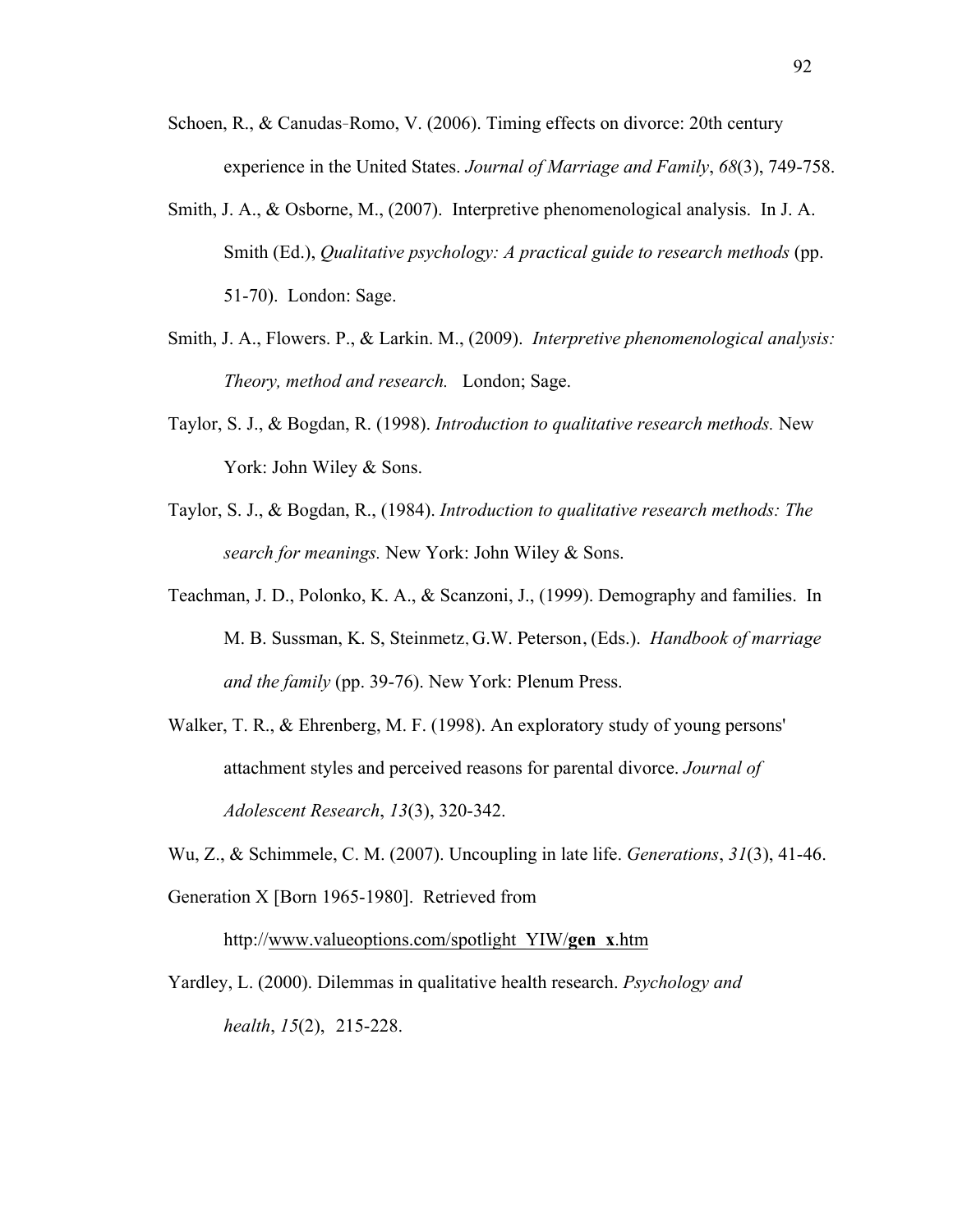## **Appendices**

## **Appendix A: Sample Questions**

Sample Questions

## **Box 1.2 Example of research questions in a typical IPA study**

- How long were your parents together?
- How old were they when they got married?
- For how long did they date and do you know what that was like?
- Tell me about the day they informed you that they were splitting up; where you were; what you were doing, and anything else.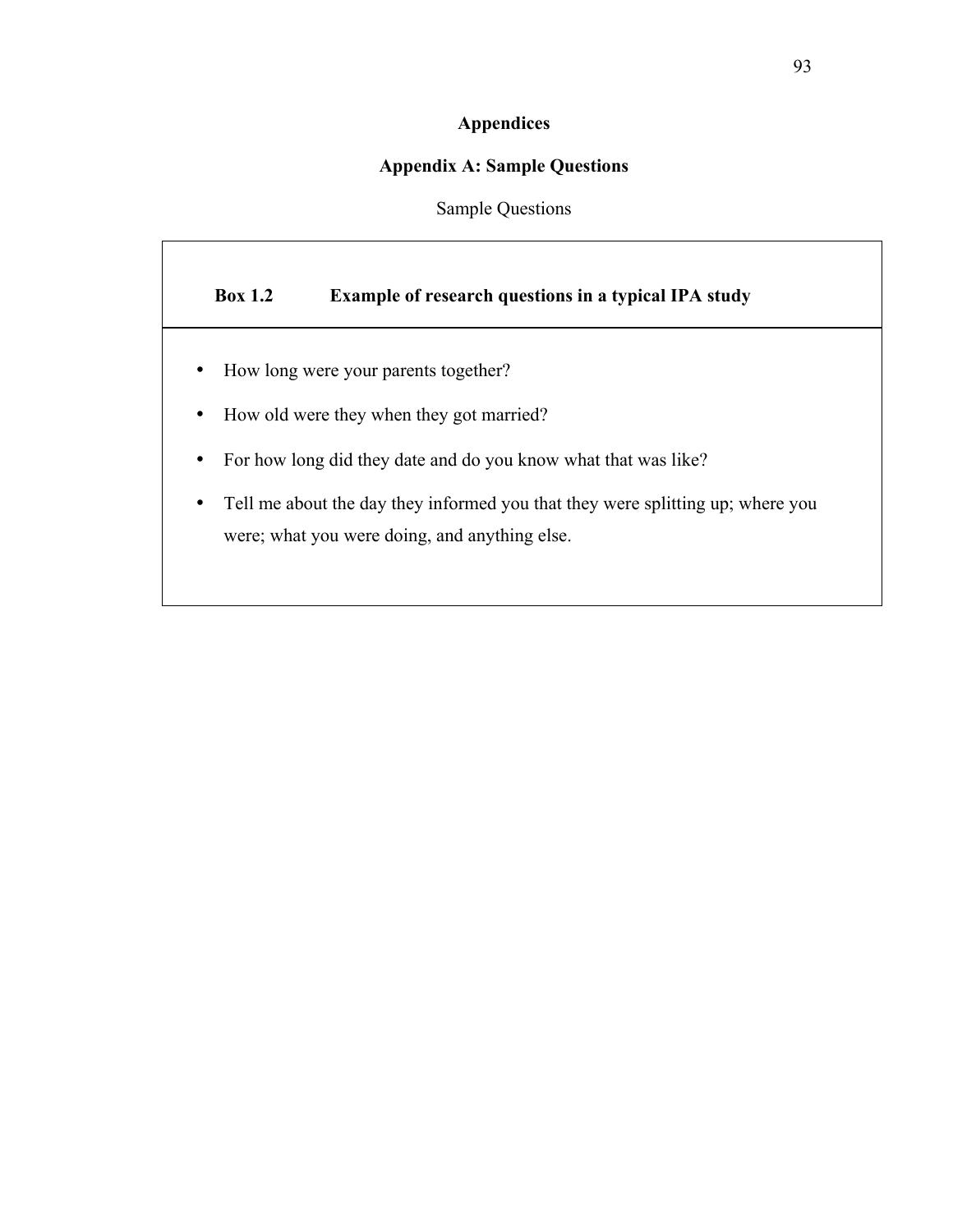## **Appendix B: Interview questions**

Title of study: The lived experience of adult children of mid-later life parental divorce: An Interpretive phenomenological analysis.

## A SAMPLE OF INTERVIEW QUESTIONS

- 1. Tell me about yourself . . .
- 2. What was life like in your home growing up?
- 3. Tell me about your parents' marriage . . .
- 4. How long were they married?
- 5. What do you know about what lead to their divorce?
- 6. How old were you at the time of the divorce?
- 7. Tell me about . . .
- 8. Were you in a committed romantic relationship at the time of your parents' divorce, and if so, what if any effect did this experience have? Has it stayed the same or has it changed?
- 9. Now that you've experienced your parents' divorce after so many years of them being together, how if at all has your belief about marriage changed?
- 10. What has been your experience in these areas?
- 11. I'm curious to know if your concept of trust, intimacy, commitment and security, has changed since your parents' divorce.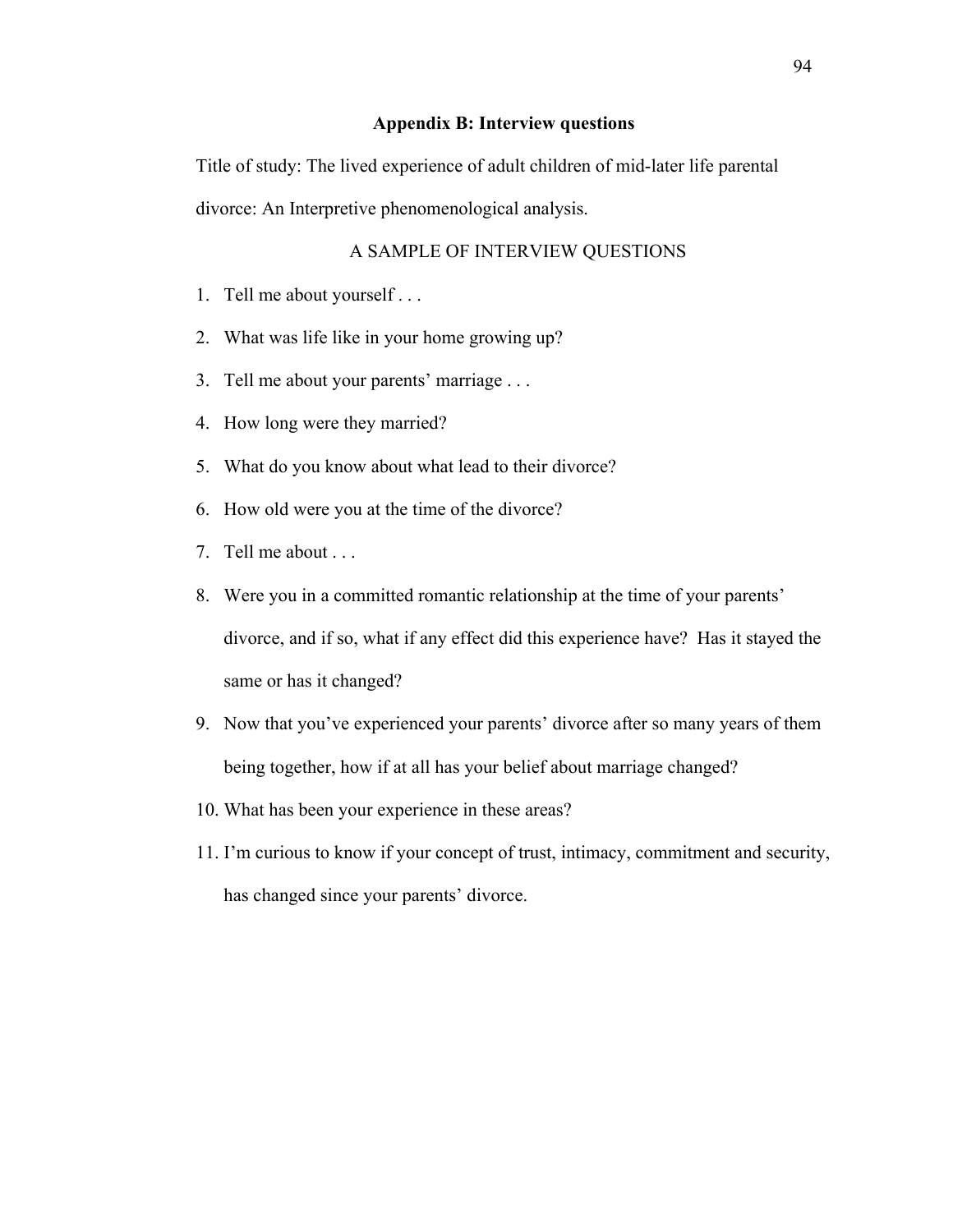## **Appendix C: Invitation letter**

#### Dear

My name is Joan Collins-Ricketts, and I am in the marriage and family therapy (MFT) doctoral program at Nova Southeastern University. In order to fulfill partial requirements for my doctorate degree, I am conducting a research study to contribute to the body of literature in the marriage and family therapy field. I am interested in examining the lived experiences of adult children whose parents divorced when the parents were in their mid-later years. Through this research study, I seek to explore the views of 3 to 5 adults between the ages of 25 and 45. My goal is to discover their overall experience, how they have been affected by this occurrence, as well as how, if at all, they have dealt with/are dealing with their parents divorce.

The only criteria for inclusion in this study, is for you, the participant, to be between the ages of 25 and 45, and for your parents to have divorced during their mid-to later life, as well as your willingness to share your experience. The divorce may have occurred several years ago, or recently.

Your participation in this study is entirely voluntary, and you will NOT be compensated for your time. You will also be asked to sign and return a consent form to the researcher in person after she has reviewed it with you and answered all of your questions. Should you decide to participate in this research study, you will meet with the researcher for a maximum of two interviews, of approximately 1 hour each time. The interview will consist of questions formulated by the researcher, as well as any additional questions, which may arise as a result of a response, which needs clarification, or engenders interest in acquiring further information. Please keep in mind that participation is based on first come, first serve basis due to the small sample size.

Confidentiality is of optimum importance for academic research. There is always the potential for a breach of confidentiality, although unlikely. Your data will be de-identified with the use of psuedonyms in place of your actual name. Your data will however be available to my dissertation chair Dr. Martha Marquez. Every effort will be made by the researcher to ensure the confidentiality of your information throughout this entire process.

If you are interested in participating, have any questions regarding the requirements for participation, or any other questions regarding the research study in general, please contact the researcher, Joan Collins-Ricketts, via telephone at 561-251-9127, or email at jc2215@nova.edu. Thank you for your consideration in participating in this study and/or nominating someone who you believe would also be suitable for this study.

Sincerely,

Joan E. Collins-Ricketts, M.S.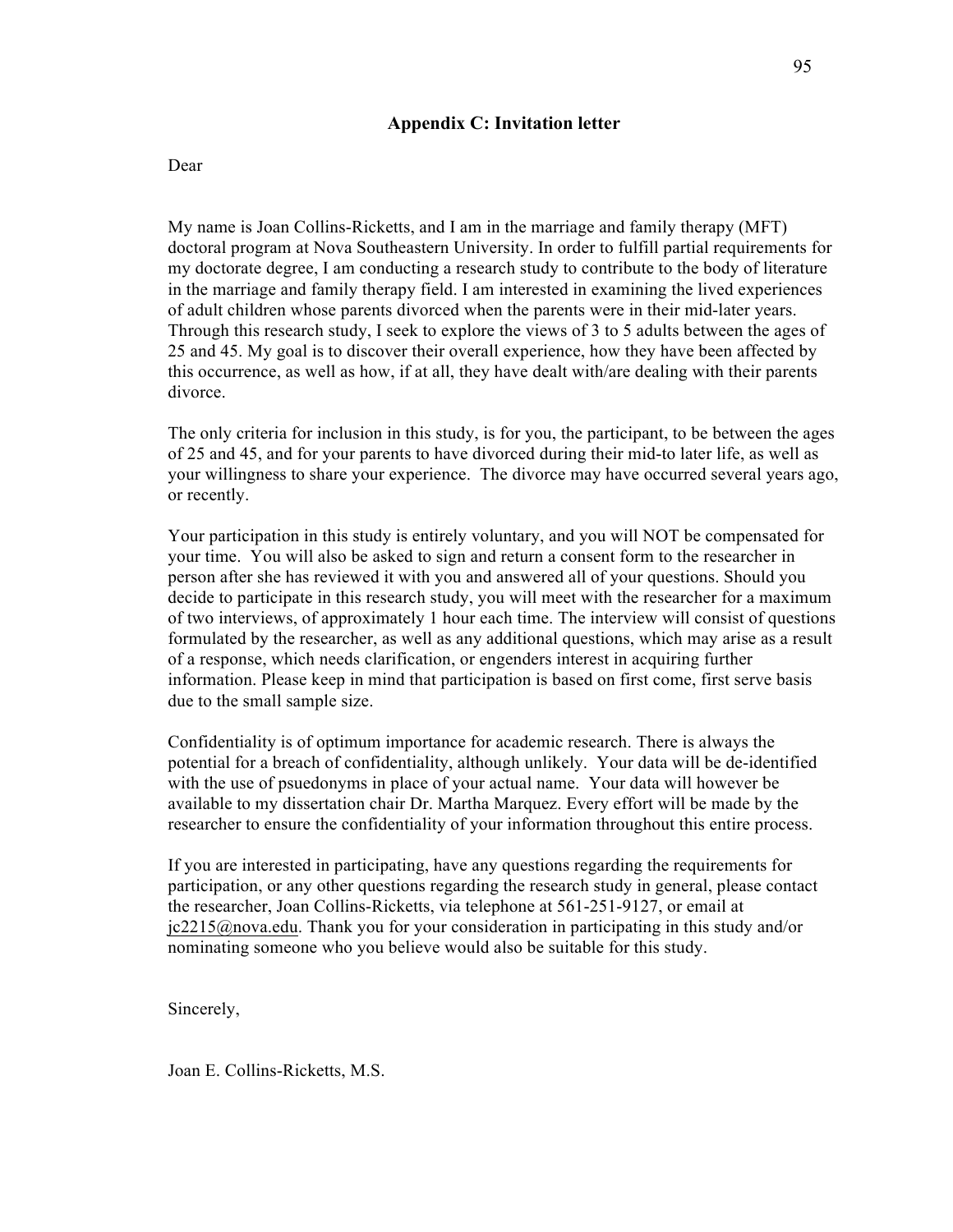### **Appendix D: Adult/General Informed Consent form**

Consent Form for Participation in the Research Study Entitled: The effects of mid-later life parental divorce on adult children: An interpretive phenomenological analysis

Funding Source: None.

IRB protocol #:

Principal investigator(s) Co-investigator(s) Joan E. Collins-Ricketts Martha Marquez, PhD Pembroke Pines, Fl., 33027 3301 College Avenue

650 SW 138 Avenue: J306 Family Therapy Department 561-251-9127 Fort Lauderdale, Fl., 33314 954-262- 3056

For questions/concerns about your research rights, contact: Human Research Oversight Board (Institutional Review Board or IRB) Nova Southeastern University (954)-262-5369/Toll Free: 866-499-0790 IRB@nsu.nova.edu

Site Information (N/A)

## **What is the study about?**

I am interested in examining the lived experiences of adult children whose parents divorced when they, (the parents) were in their mid-later years. Through this research study, I seek to explore the views of 3 to 5 adults between the ages of 25 and 45. My goal is to discover their overall experience, how they have been affected by this occurrence, as well as how if at all, they have dealt with/are dealing with their parents divorce.

## **Why are you asking me?**

My reason for asking you participate is that you have met all criterions to be a participant in the above-entitled study.

## **What will I be doing if I agree to be in the study?**

You will also be asked to sign and return a consent form to the researcher in person after she has reviewed it with you and answered all of your questions. Should you decide to participate in this research study, you will meet with the researcher for a maximum of two interviews, of approximately 1 hour each time. The interview will consist of questions formulated by the researcher, as well as any additional questions that may arise as a result of your response(s).

### **Is there any audio or video recording?**

This research project will include audio recording of the interview(s). This audio recording will be available to be heard by the researcher, the IRB, and the following such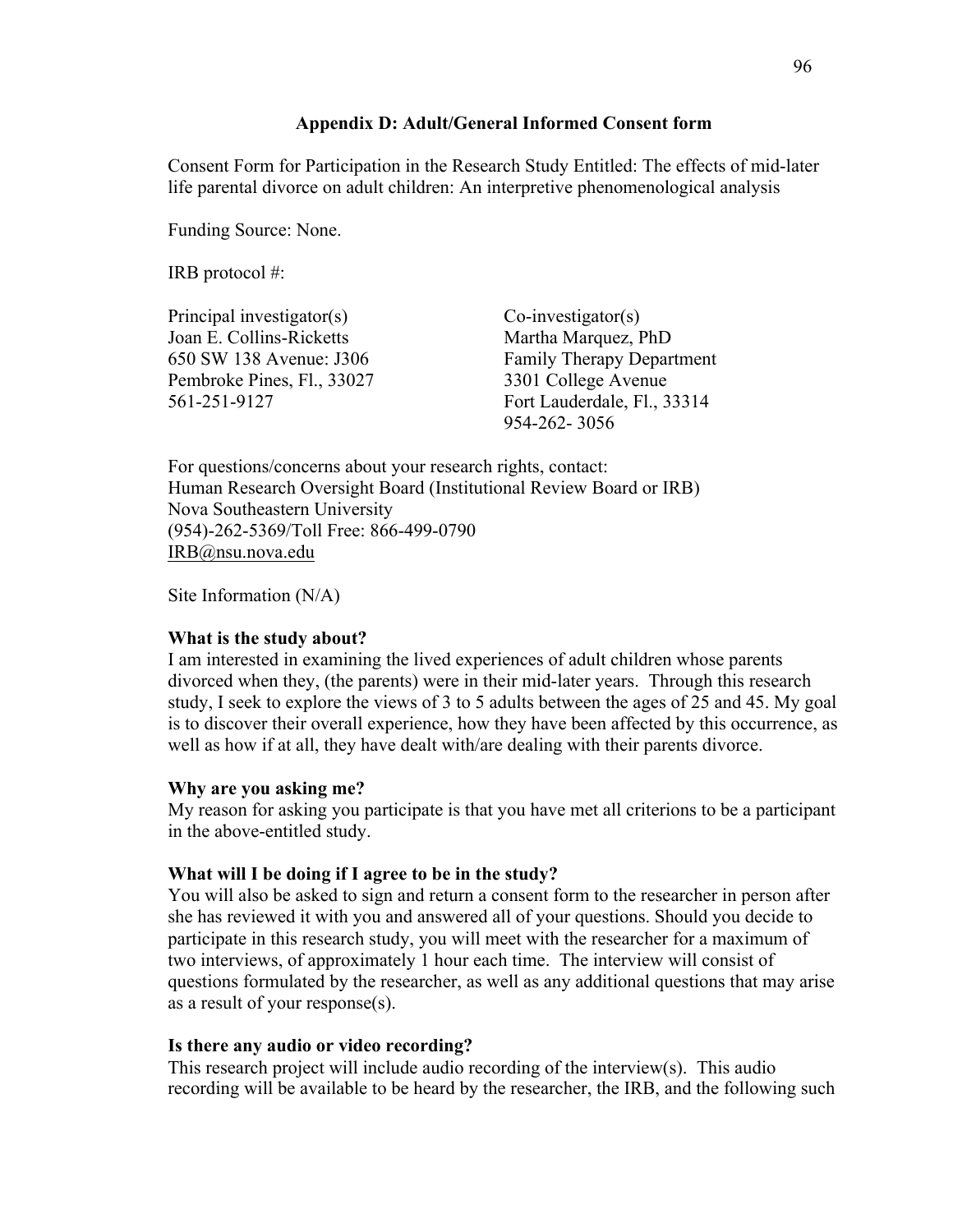as dissertation chair or committee. The recording will be transcribed by . . . The recording will be kept securely in my home which is only occupied by the researcher. The recording will be kept for XX months (SPECIFY) and destroyed after that time (SPECIFY HOW). Because your voice will be potentially identifiable by anyone who hears the recording, your confidentiality for things you say on the recording cannot be guaranteed although the researcher, will try to limit access to the tape as described in this paragraph.

#### **What are the dangers to me?**

The procedures or activities in this study may have unknown or unforeseeable risks. Should a need for therapy arise as result of your participation in this study, a list of therapists will be provided in the event that you desire therapy. If you have any questions about the research, your research rights, or have a researchrelated injury, please contact the principal investigator, Joan E. Collins-Ricketts and Dr. Martha Marquez, Dissertation Chair. You may also contact the IRB at the numbers indicated above with questions as to your research rights.

### **Are there any benefits for taking part in this research study?**

There are no direct benefits.

#### **Will I get paid for being in the study? Will it cost me anything?**

There are no costs to you or payments made for participating in this study.

#### **How will you keep my information private?**

Confidentiality is of optimum importance for academic research. There is always the potential for a breach of confidentiality, although unlikely. However, all information obtained in this study is strictly confidential, unless law requires disclosure. Your data will be de-identified with the use of psuedonyms in place of your actual name. The IRB, and/or Dr. Martha Marquez, (dissertation chair) may review research records. It will be kept for a minimum of 36 months from the conclusion of the study as required. Every effort will be made by the researcher to ensure the security and confidentiality of your information throughout this entire process.

#### **What if I do not want to participate or I want to leave the study?**

You have the right to leave this study at any time or refuse to participate. If you do decide to leave or you decide not to participate, you will not experience any penalty or loss of services you have a right to receive. If you choose to withdraw, any information collected about you **before** the date you leave the study will be kept in the research records for 36 months from the conclusion of the study and may be used as a part of the research.

If the participant may request that his/her data not be used, then it should read:

"You have the right to leave this study at any time or refuse to participate. If you do decide to leave or you decide not to participate, you will not experience any penalty or loss of services you have a right to receive. If you choose to withdraw, any information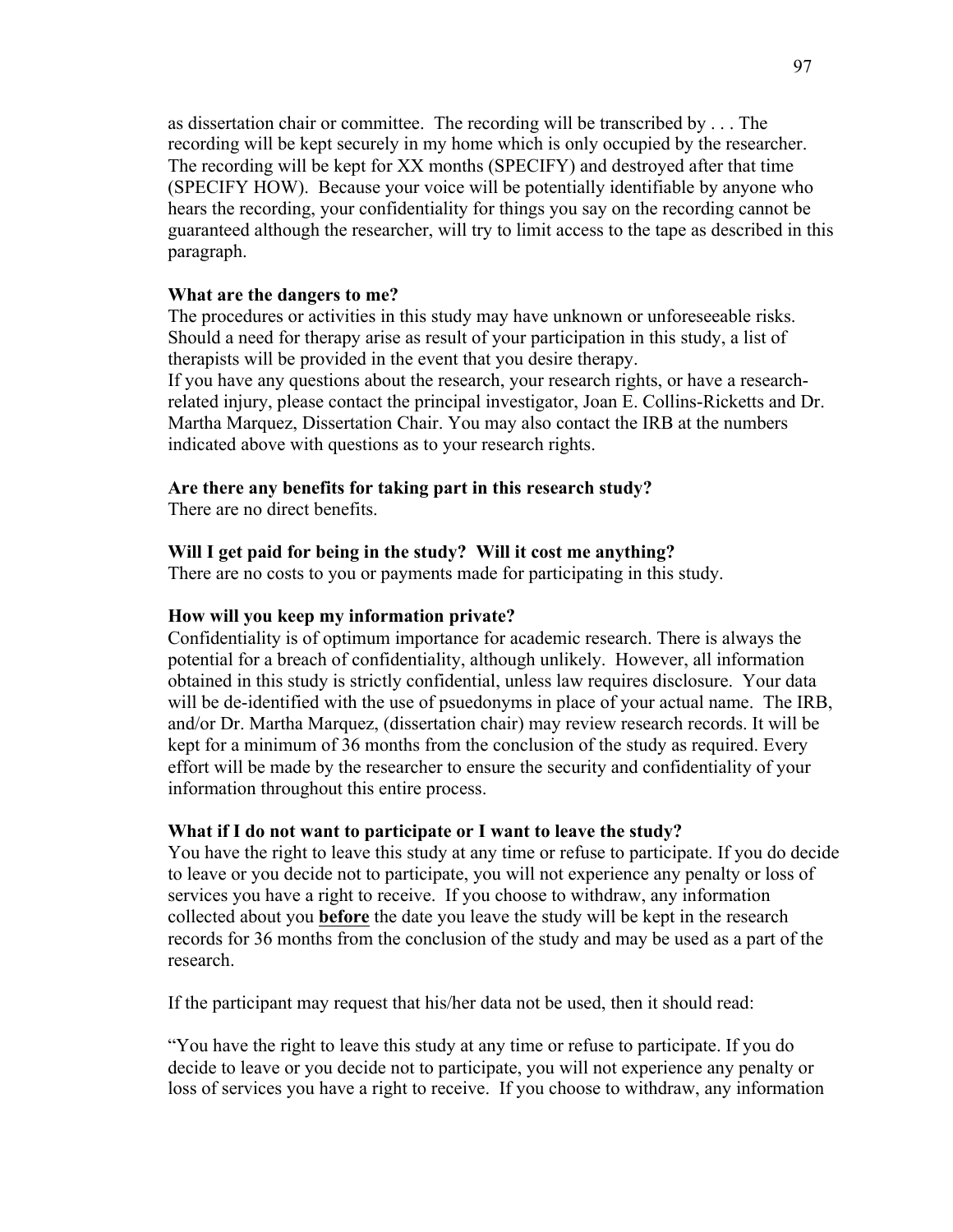collected about you **before** the date you leave the study will be kept in the research records for 36 months from the conclusion of the study but you may request that it not be used."

## **Other Considerations:**

This general statement should be included (in the appropriate person):

If significant new information relating to the study becomes available, which may relate to your willingness to continue to participate, this information will be provided to you by the investigators.

# **Voluntary Consent by Participant:**

By signing below, you indicate that

- this study has been explained to you
- you have read this document or it has been read to you
- your questions about this research study have been answered
- you have been told that you may ask the researchers any study related questions in the future or contact them in the event of a research-related injury
- you have been told that you may ask Institutional Review Board (IRB) personnel questions about your study rights
- you are entitled to a copy of this form after you have read and signed it
- you voluntarily agree to participate in the study entitled: **The effects of mid-later life parental divorce on adult children: An interpretive phenomenological analysis**

| Participant's Signature:               | Date: |  |
|----------------------------------------|-------|--|
| Participant's Name:                    | Date: |  |
| Signature of Person Obtaining Consent: |       |  |
| Date:                                  |       |  |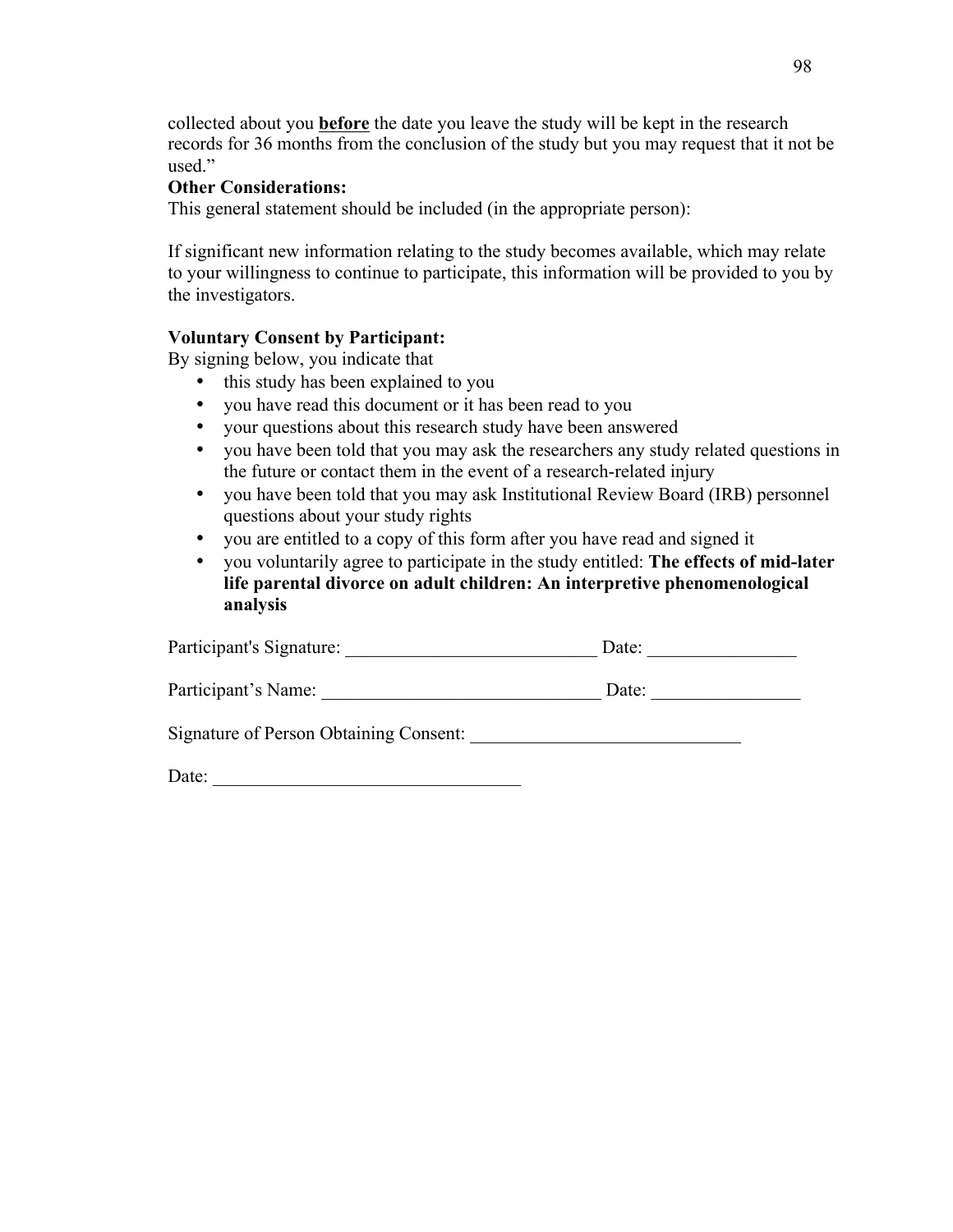### **Appendix E: Divorce and Annulment rates**

### Divorce and Annulment rates

Provisional number of divorces and annulments and rate: United State, 2000-2011

| Year              | Divorces & annulments | Population    | Rate per 1,000 total population |
|-------------------|-----------------------|---------------|---------------------------------|
| $2011^1$          | 877,000               | 246, 273, 366 | 3.6                             |
| $2010^1$          | 872,000               | 244, 122, 529 | 3.6                             |
| 2009 <sup>1</sup> | 840,000               | 242,610,561   | 3.5                             |
| 2008 <sup>1</sup> | 844,000               | 240,545,163   | 3.5                             |
| 2007 <sup>1</sup> | 856,000               | 238, 352, 850 | 3.6                             |
| $2006^1$          | 872,000               | 236,094,277   | 3.7                             |
| $2005^1$          | 847,000               | 233,495,163   | 3.6                             |
| $2004^2$          | 879,000               | 236,402,656   | 3.7                             |
| $2003^3$          | 927,000               | 243,902,090   | 3.8                             |
| $2002^4$          | 955,000               | 243,108,303   | 3.9                             |
| $2001^5$          | 940,000               | 236,416,762   | 4.0                             |
| $2000^5$          | 944,000               | 233,550,143   | 4.0                             |

1.Excludes data for California, Georgia, Hawaii, Indiana, Louisiana, and Minnesota.

- 2. Excludes data for California, Georgia, Hawaii, Indiana, and Louisiana.
- 3. Excludes data for California, Hawaii, Indiana, and Oklahoma.
- 4. Excludes data for California, Indiana, and Oklahoma.
- 5. Excludes data for California, Indiana, Louisiana, and Oklahoma.

Note: Rates for 2001-2009 have been revised and are based on intercensal population estimates from the 2000 and 2010 censuses. Populations for 2010 rates are based on the 2010 census.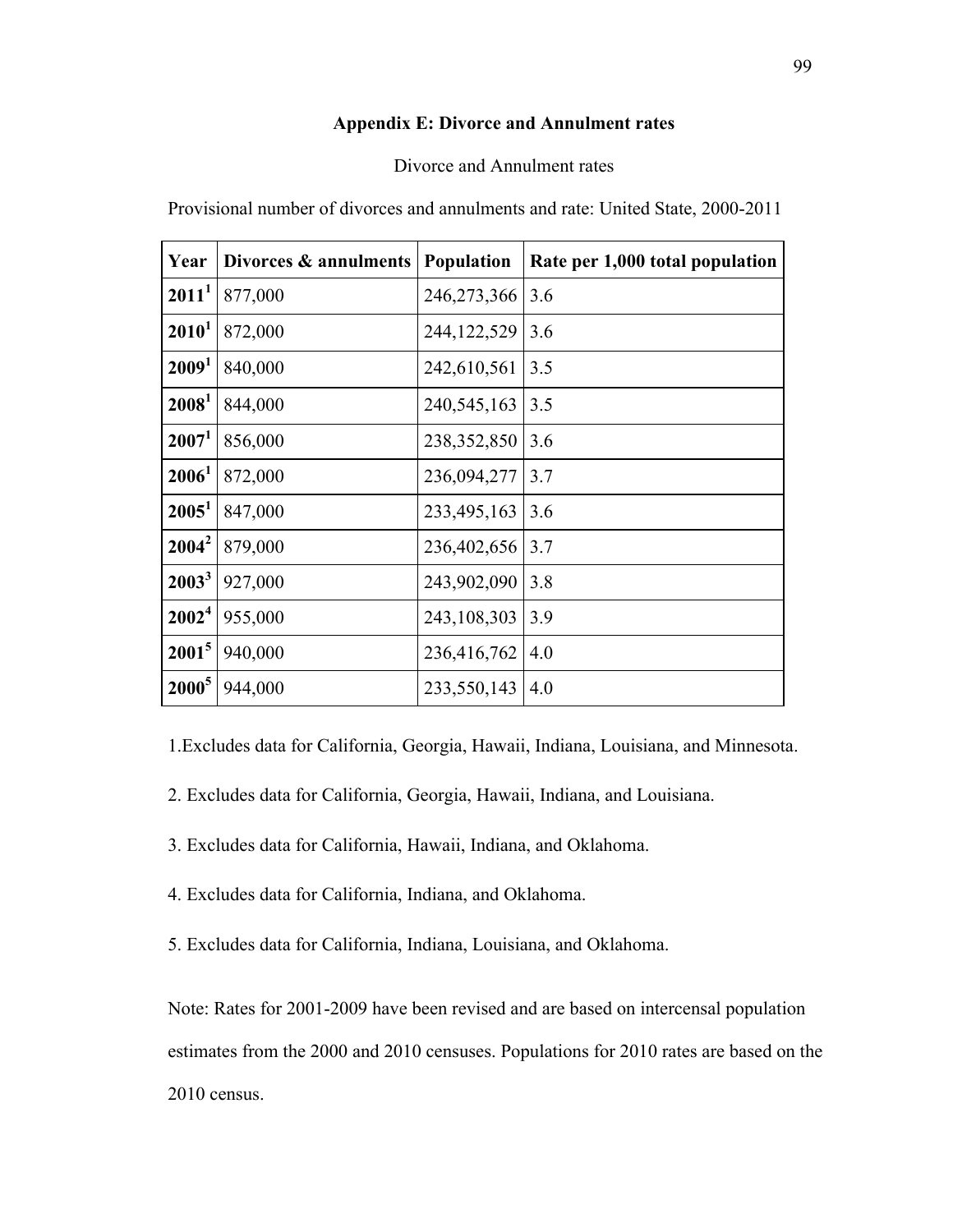| <b>Table 3: Master Themes Across Participants</b>                      |                                                           |  |
|------------------------------------------------------------------------|-----------------------------------------------------------|--|
| <b>Superordinate Themes</b>                                            | <b>Emergent Themes</b>                                    |  |
|                                                                        | A1. They seemed very happy                                |  |
| A. Parents' marriage like any other<br>marriage                        | A2. They had their issues                                 |  |
|                                                                        | A3. They had a partnership                                |  |
|                                                                        | B1. Christian values                                      |  |
| B. Growing up in a Christian Household<br>and parental divorce         | B2. Concept of Biblical marriage                          |  |
|                                                                        | B3. Impact of divorce on current spiritual<br>life of ACD |  |
|                                                                        | C1. When they graduate                                    |  |
| C. Parents wait to divorce till children are<br>"grown"                | C <sub>2</sub> . When they're out of the house            |  |
|                                                                        | D1. Effects on friends                                    |  |
| D. There are Global effects on<br>relationships outside nuclear family | D2. Effects on community                                  |  |
| E. Time with Grandchildren has to be<br>scheduled                      | E1. No summers with "grandparents"                        |  |
|                                                                        | E2. Having to Schedule time/visits                        |  |
|                                                                        | F1. They sat on opposite side of room                     |  |
| F. Study ACD's wedding day experience<br>with divorced parents         | F2. No photos with both<br>together/uncomfortable         |  |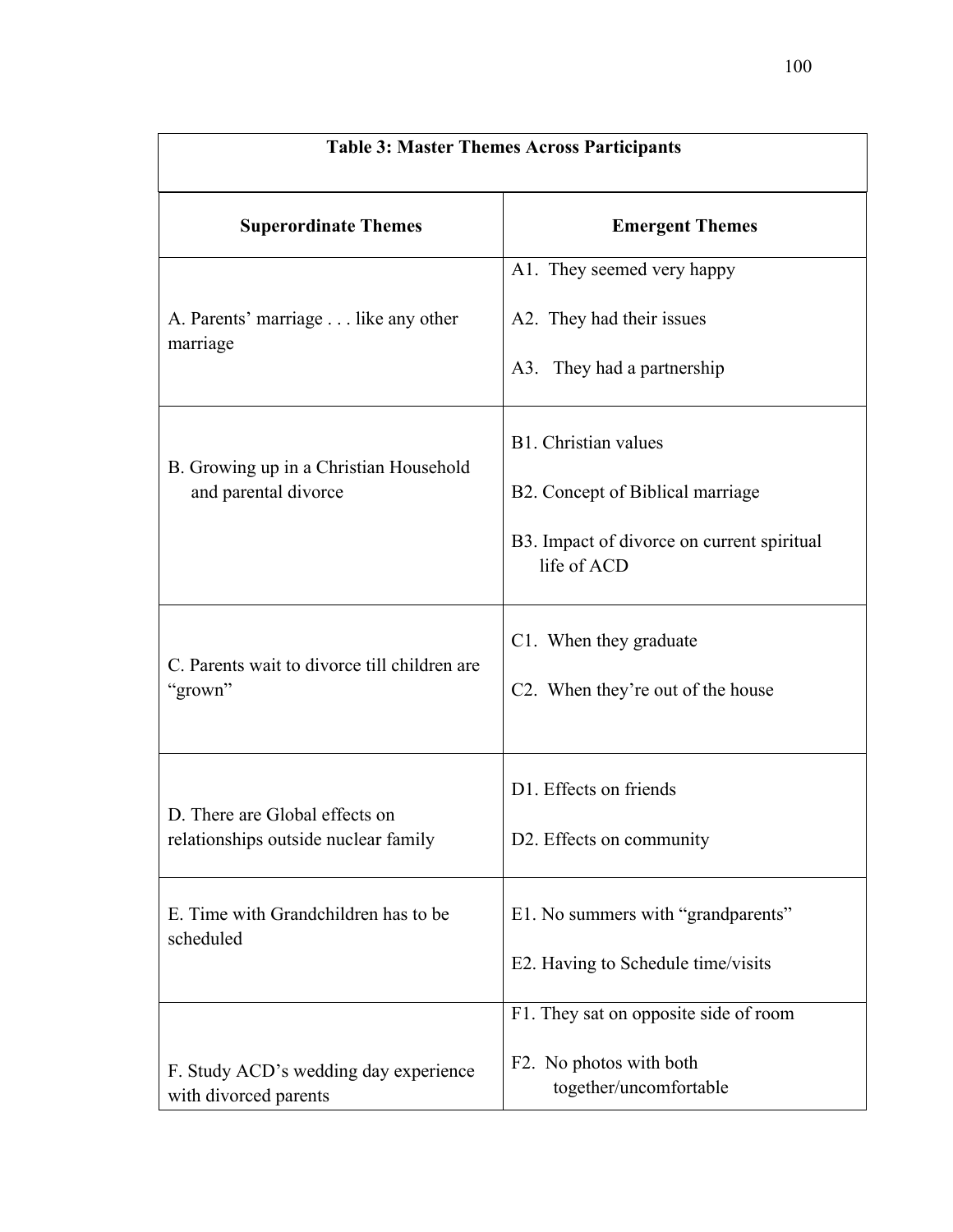|                               | F3. Mom and dad's attitude at ACDs<br>wedding.                              |
|-------------------------------|-----------------------------------------------------------------------------|
| G. "You're still our parents" | G1. Mom and dad are estranged<br>G <sub>2</sub> . We're still your children |
| H. You Can't Go Home Again    | H <sub>1</sub> . Loss of family home<br>H <sub>2</sub> . Mom means home     |
|                               | H <sub>3</sub> . Feels like a visitor                                       |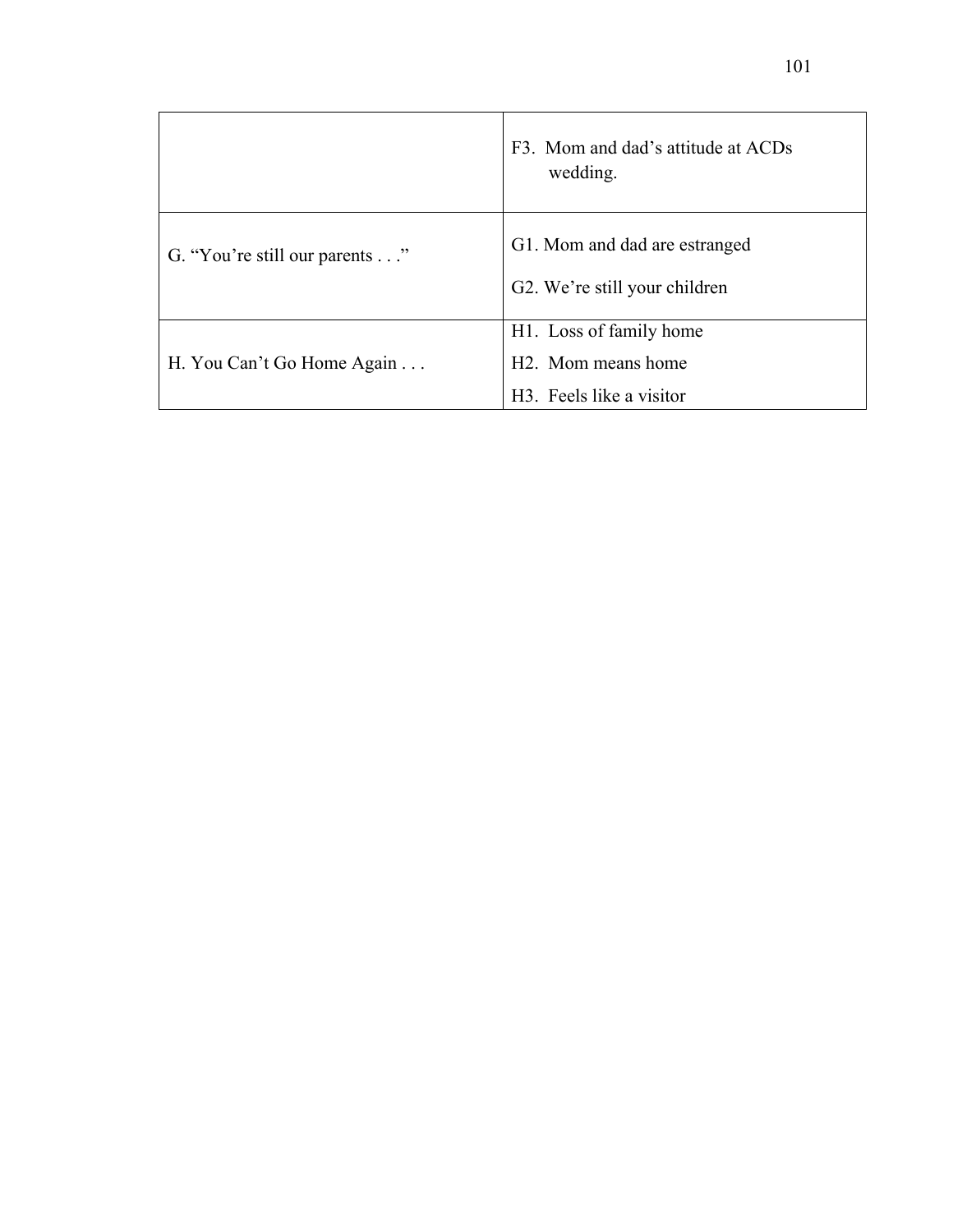# **Sample Exploratory Comments**

# Table: 4

| <b>Excerpt from Original Transcript:</b><br><b>Danielle</b>                                                                                                                                                          | <b>Exploratory Comments</b>                                                                                                                        |
|----------------------------------------------------------------------------------------------------------------------------------------------------------------------------------------------------------------------|----------------------------------------------------------------------------------------------------------------------------------------------------|
| <b>Question: Were you in a committed</b><br>relationship at any time during that time<br>period of the divorce or what was<br>happening with you then?                                                               |                                                                                                                                                    |
| <b>D:</b> Hmm no and honestly I am glad that<br>question has come up because committed<br>relationships are something I have<br>struggled with my entire life. I am 29 years                                         | " I am glad that question has come up<br><i>because</i> " (Seemed anxious to talk<br>about this).                                                  |
| old and I can honestly say I have never<br>been in a committed relationship that<br>would be labeled as you know, a boyfriend<br>and girlfriend who have been going out for<br>months or years Like I have never had |                                                                                                                                                    |
| that and I know for a fact it has something<br>to do with my relationship with my family<br>and my relationship with men, my father, I<br>know it has something to do with that but                                  | Speaking rapidly hardly taking a<br><i>breath.</i> (Is there a need to emote; to share<br>this apparently difficult<br>experience/information?)    |
| you know part of why I went to therapy<br>was for that because at the time I was<br>dealing with a young man who was just                                                                                            | Father's infidelity possibly impacted<br>Danielle in her choices of men.                                                                           |
| you know, by no means good for me; but<br>my self-esteem was so low I would just<br>take any crumbs from him so I was                                                                                                | "Self-esteem so low " (struggles to talk<br>about it; in the past, but still present)                                                              |
| really like in a volatile situation where it<br>was just like, I was just like, crawling for<br>affection, crawling for affection from any<br>man, and it was really, really, devastating                            | "Crawling for affection, crawling for<br>affection really, really, devastating<br>umm, really " (Emphatic description of<br>events/impact on self) |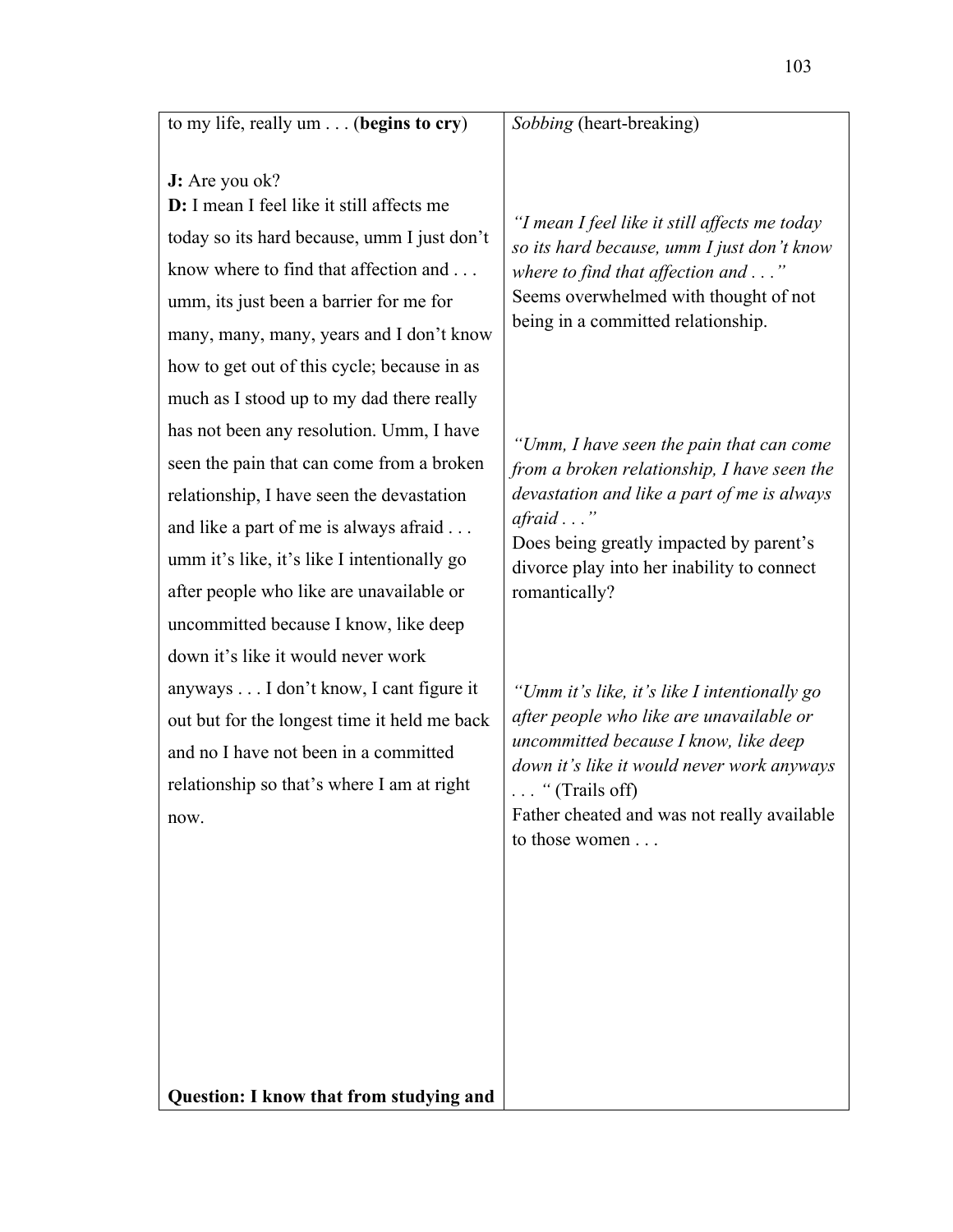**also just from experience dealing with younger children of divorce, some have dealt with the whole concept of trust and intimacy and commitment and feeling, secure in themselves and in relationships Would you say based on your experience that this is similar or a potential for adult children as well?**

**D:** Absolutely, if anything, I feel like it is that much more confusing because I remember when all of this was happening I was you know; I was probably almost 21 I was legal. I was definitely an adult, but I remember feeling like I was five years old inside because I remember thinking to myself, why do I feel like this? When I am an adult I should be able to deal with these emotions in a more logical way like I am watching my parents split up but there's a part of me that is like a little child feeling like her family is breaking apart but at the same time I am out of the house, I live on my own, like these things should not be affecting me in this way so why are they? Like I said I remember seeing my friends go through it, they were younger, high school, middle school, elementary school, their parents had gone through it and okay fine maybe they weren't the most welladjusted kids, maybe they acted out in different ways, and I remember, I always remember being that kid that looked at

*"I was probably almost 21 I was legal. I was definitely an adult, but I remember feeling like I was five years old inside because I remember thinking to myself, why do I feel like this?"* (Questions herself /her feelings . . .)

Impact of parent's divorce . . . feels like a child emotionally. Sense of loss of family . . . *"Why is this affecting me . . .?"*

*"I remember seeing my friends go through it, they were younger, high school, middle school, elementary school, . . . "* (Saw these kids as not well adjusted)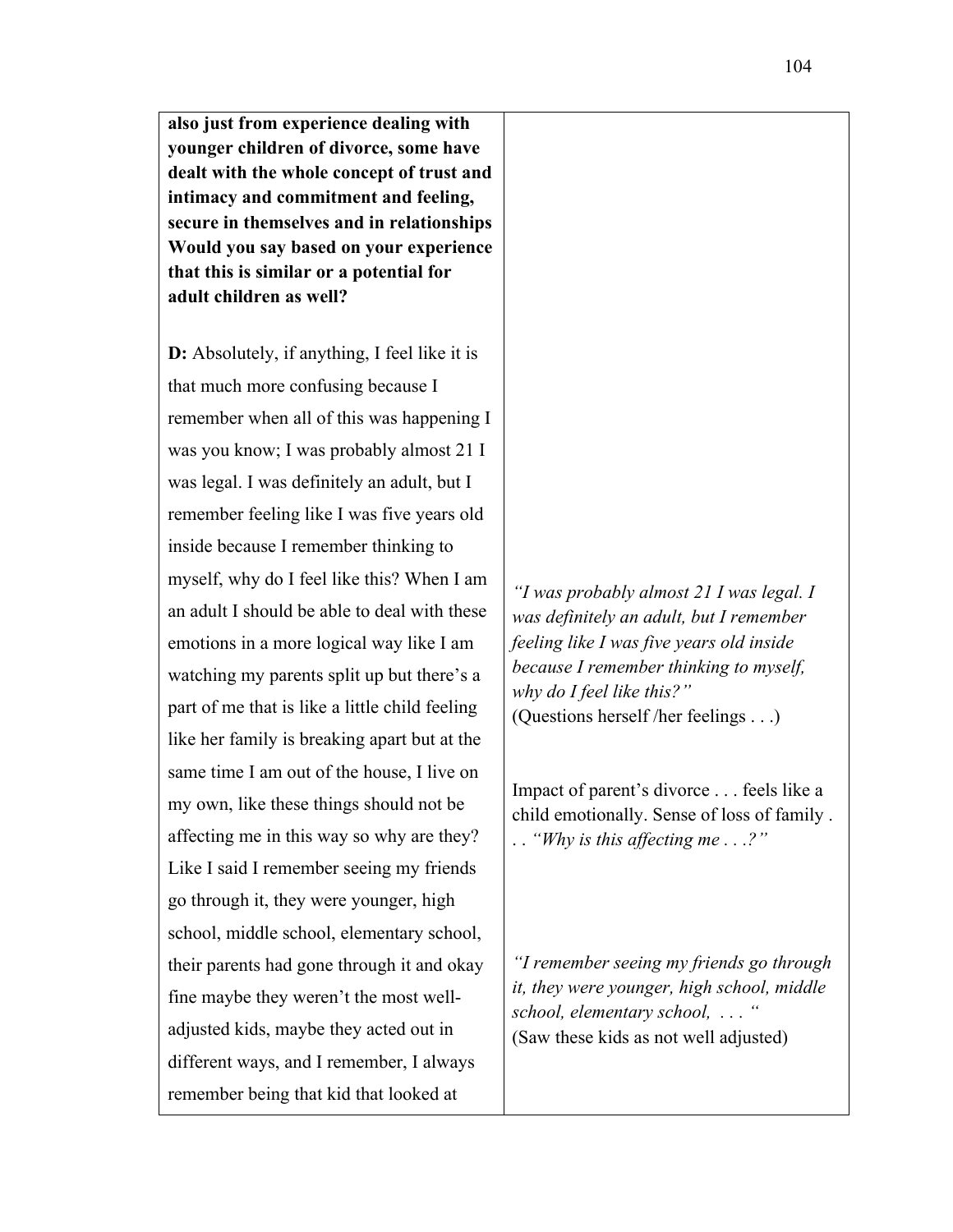| them and thought oh you know that will         |                                              |
|------------------------------------------------|----------------------------------------------|
| never be me or you know they, its because      |                                              |
| of this that they act that way or because of   |                                              |
| this that they act in these ways and you       |                                              |
| know they aren't that well-adjusted            |                                              |
| because their parents got divorced at such a   | thought oh you know that will never          |
| young age so for me that was what was          | be me or you know " (Struggles with          |
| going on and I just remember really having     | idea of now being one of "those children").  |
| these conflicting feelings of almost being     |                                              |
| hard on myself because I was even just         |                                              |
| talking about it with people it just feels     |                                              |
| strange. And just being an adult and saying    | "I just remember really having these         |
| oh you know my parents are getting             | conflicting feelings of almost being hard on |
| divorced. I mean first of all, that is not     | myself because"                              |
| something that would ever come up in           |                                              |
| conversation                                   | Trails off                                   |
|                                                | " it is almost like well if your parents     |
| D: I mean, it was just, it just didn't seem    | suck it up this long, then why now?"         |
| like it happened that often for people my      | This shows that ACDs do struggle with        |
| age and it is almost like well if your parents | Mid-later-life parental divorce.             |
| suck it up this long, then why now?            |                                              |
|                                                |                                              |
|                                                |                                              |
|                                                |                                              |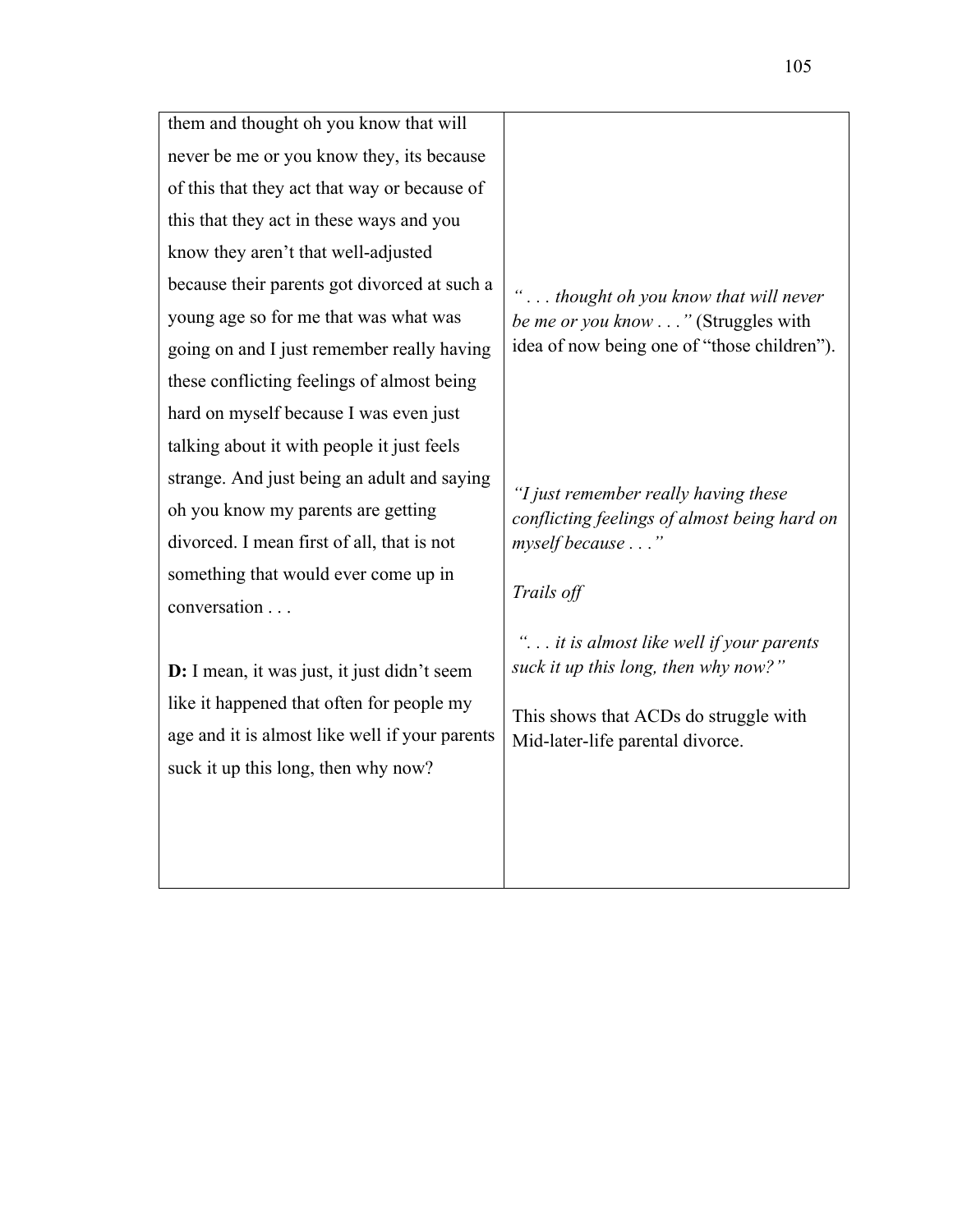# **Participant Themes** Table 4.1 Mary

| <b>Emergent Theme</b>                                                    | <b>Superordinate Theme</b>                                                                                                                                                                                    |
|--------------------------------------------------------------------------|---------------------------------------------------------------------------------------------------------------------------------------------------------------------------------------------------------------|
| Experiencing life growing up in family<br>home                           | Thought we were a pretty close<br>٠<br>family<br>Mom concerned about the domestic<br>٠<br>affairs                                                                                                             |
|                                                                          | Dad laid back, more out there when<br>٠<br>it comes to musical, and sports<br>activities                                                                                                                      |
|                                                                          | Witnessed parental disagreement;<br>٠<br>not enough to suspect problems<br>different from others                                                                                                              |
|                                                                          | Family affair whenever we went out                                                                                                                                                                            |
| Parents spoke of divorce earlier in marriage                             | Happened in middle-school<br>٠<br>We were crying                                                                                                                                                              |
|                                                                          | They decided not to guess they<br>realized how much of an impact it<br>would have                                                                                                                             |
| Parents' marriage like any other<br>marriage                             | My opinion, dad affectionate<br>ш<br>Would hug mom<br>Mom shrugged him off<br>п<br>Dad bought flowers<br>Thought everything was fine                                                                          |
| ACD speaks of not knowing/wanting to<br>know reason for parents' divorce | Thought it would be something bad,<br>٠<br>like an affair or DV<br>Dad still says doesn't know why;<br>٠<br>mom gives several answers<br>Possible secret on mom's part.<br>Asked dad if he cheated or hit mom |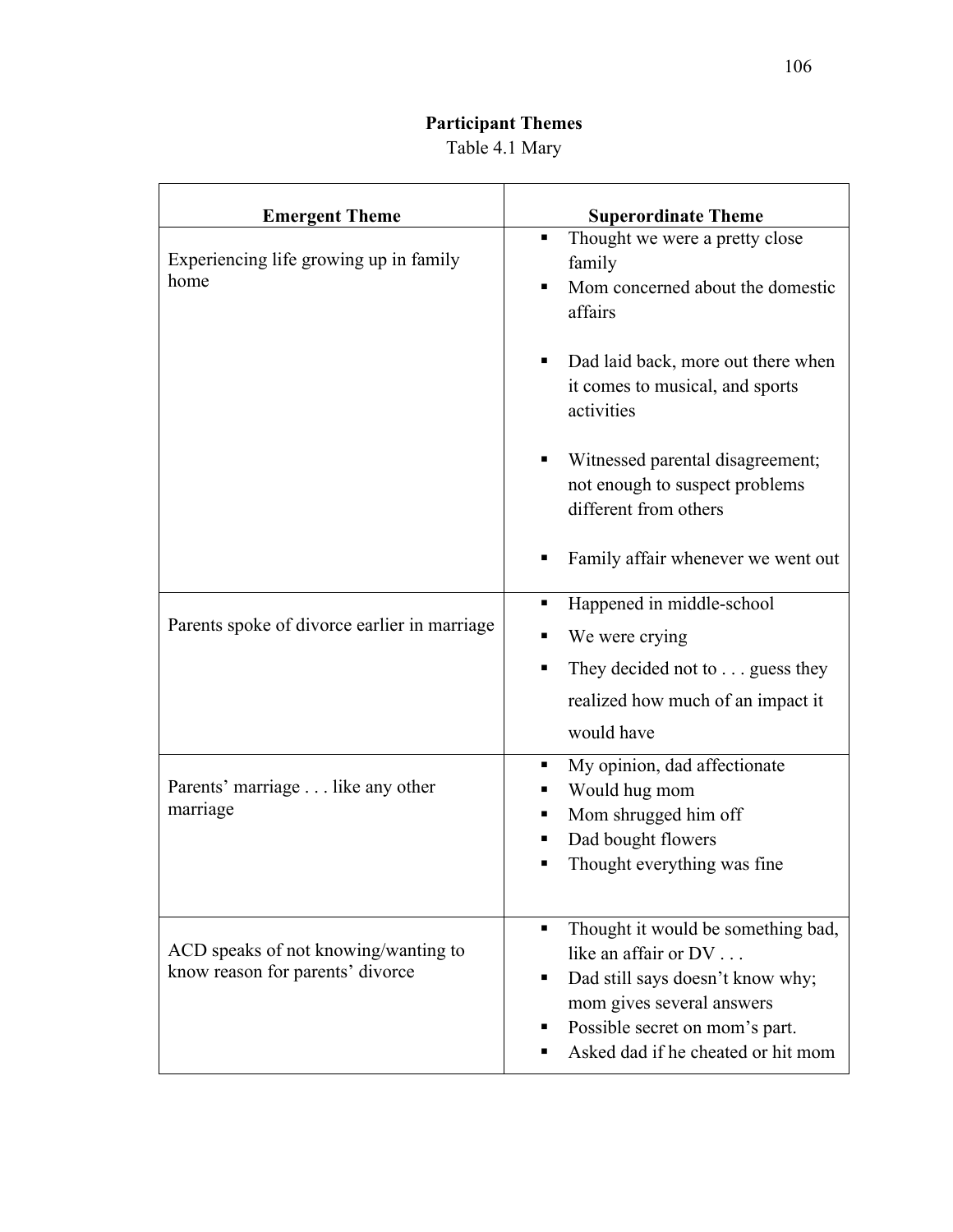| Growing up in a Christian Household and<br>parents' divorce | <b>Christian Values</b><br>Biblical concept of marital<br>٠<br>covenant<br>We're Christians felt like<br>parents violated their faith; did not<br>keep their covenant                                                                                                                                                                          |
|-------------------------------------------------------------|------------------------------------------------------------------------------------------------------------------------------------------------------------------------------------------------------------------------------------------------------------------------------------------------------------------------------------------------|
| They love differently-Mom vs. dad                           | Dad would cheer us on; talks with<br>us it's very light; we laugh<br>Mom would come to events, but<br>٠<br>stay in car<br>Mom thinks we're closer to dad<br>Dad goes out of his way more<br>٠<br>flexible<br>Mom won't adjust plans<br>ш<br>Mom doesn't hang out<br>She cleans and cooks her way<br>٠<br>of showing love<br>She's not at peace |
| Parents estranged post divorce                              | Mom is angry<br>Why when you (mom), got what<br>you wanted (She filed)<br>Mom doesn't want to be in place<br>п<br>with dad                                                                                                                                                                                                                     |
| Parents wait to divorce till children are<br>"grown"        | Because of children<br>Doesn't mean it'll be different                                                                                                                                                                                                                                                                                         |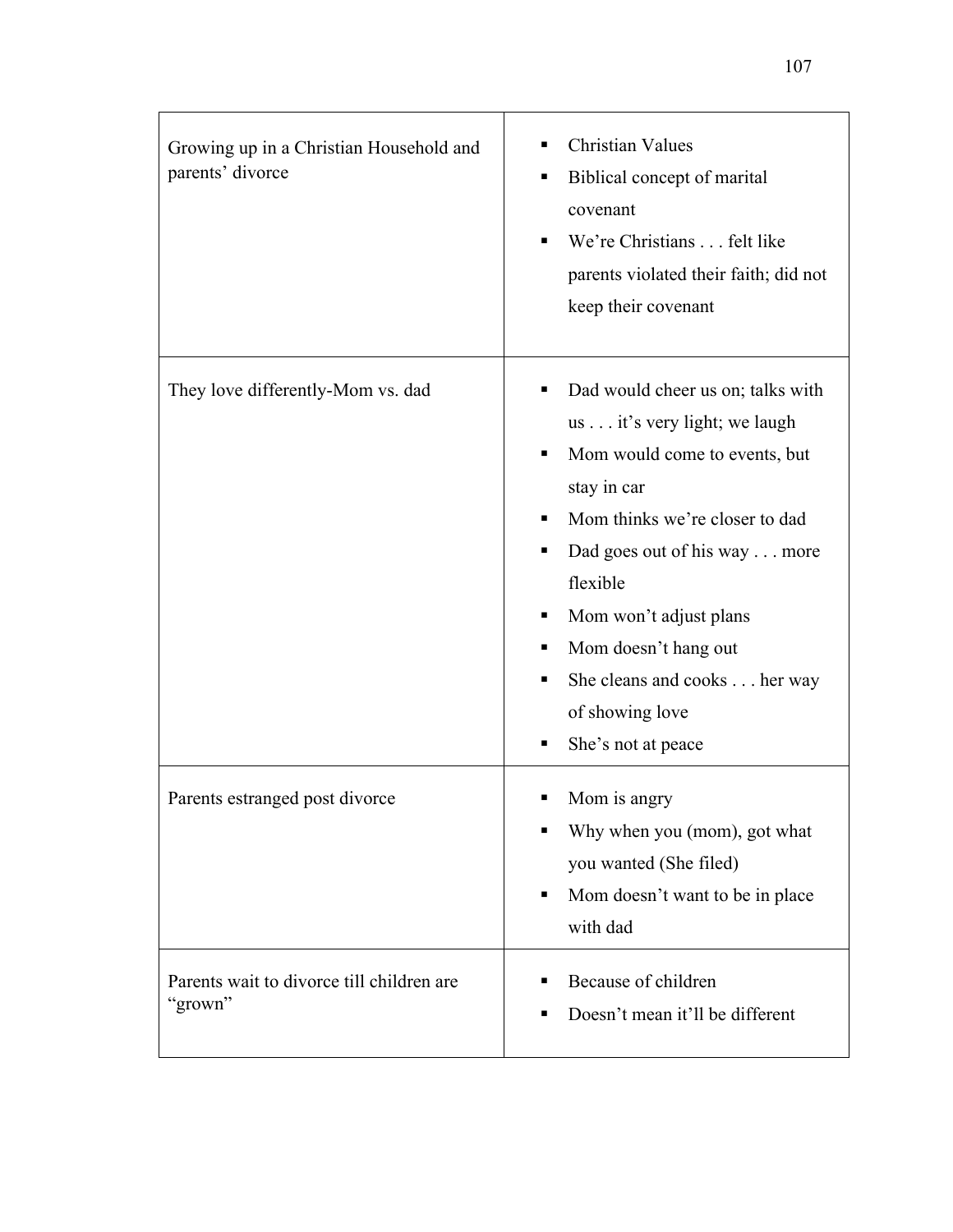| Impact on grandchildren/ Scheduling Time<br>with grandparents                                                     | Now I have a child<br>Always had a vision of me<br>٠<br>dropping off my children, and<br>them hanging out with them<br>So, it's kinda hard my son sees<br>٠<br>my parents separately<br>Trying to co-ordinate schedules<br>٠<br>like that is very challenging<br>I don't want him to see their<br>п<br>negative interaction<br>Scheduling is hampered by mom<br>п                                                                                                                                                                                                                                                    |
|-------------------------------------------------------------------------------------------------------------------|----------------------------------------------------------------------------------------------------------------------------------------------------------------------------------------------------------------------------------------------------------------------------------------------------------------------------------------------------------------------------------------------------------------------------------------------------------------------------------------------------------------------------------------------------------------------------------------------------------------------|
| ACDs potentially have similar issues (like)<br>younger children) with trust, intimacy, and<br>security commitment | I think the same can be true for<br>٠<br>adults<br>If I found out one of my parents<br>٠<br>was unfaithful I'm gonna have<br>a problem with commitment<br>I found out they're getting a<br>п<br>divorce I'm gonna be a little<br>shaken<br>If you're in your 20s and looking<br>ш<br>to start a relationship, and your<br>parents are getting a divorce,<br>you're like, whoa, wait a minute<br>The expectations I had family<br>п<br>dinners, reunions I'm not<br>going to have<br>Unlike with younger children,<br>п<br>nobody asks parents of adult<br>children, how they think it might<br>affect their children |
| Mary's wedding day experience with<br>divorced parents                                                            | Mom sat in back of church at<br>٠<br>rehearsal<br>Pastor had to tell her "you will sit<br>п<br>next to our husband. It's not about<br>$you \dots$ "<br>Sat next to father because she<br>٠<br>had to/Scowled in pictures                                                                                                                                                                                                                                                                                                                                                                                             |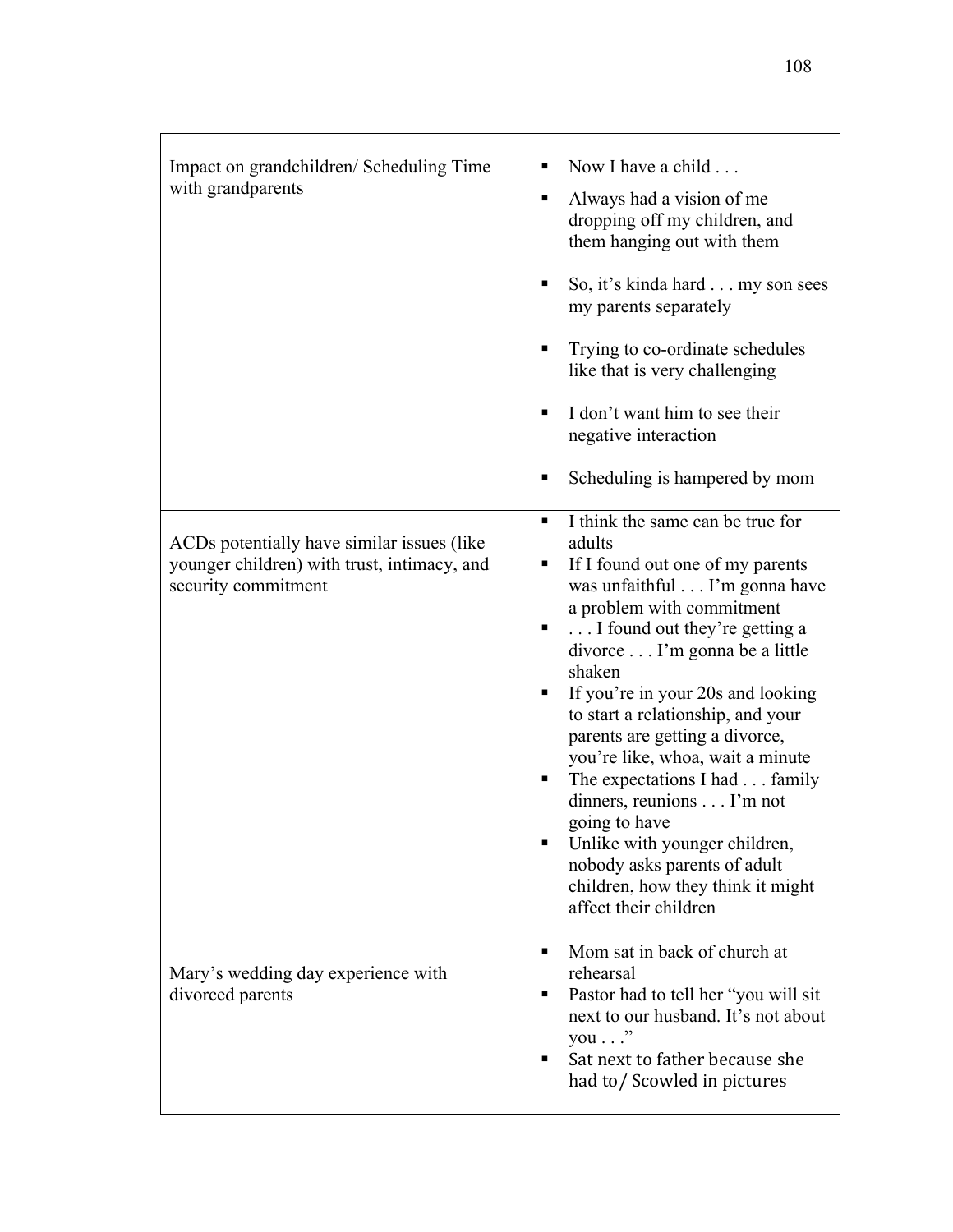| Global impact of divorce, goes beyond<br>nuclear family (extended family; church) | Husband (boyfriend at time of<br>ш<br>divorce) disappointed because<br>he knew my parents growing up<br>He expected more from them<br>Pastor did not find out they were<br>п<br>divorced till 7 years later at my<br>wedding |
|-----------------------------------------------------------------------------------|------------------------------------------------------------------------------------------------------------------------------------------------------------------------------------------------------------------------------|
| "You can't go home again"                                                         | It's annoying; frustrating It's a<br>٠<br>whole bunch of stuff<br>Dad lives in the house that my<br>п<br>parents had                                                                                                         |
|                                                                                   | It's not the same my mom was<br>the home<br>I feel like a visitor                                                                                                                                                            |
|                                                                                   | My mom took all the furniture                                                                                                                                                                                                |
|                                                                                   | Still didn't feel like her place was<br>home                                                                                                                                                                                 |
|                                                                                   | It's just not the same house<br>"It's a new memory"                                                                                                                                                                          |
|                                                                                   | Building new memories                                                                                                                                                                                                        |
|                                                                                   | Husband and I are talking about.<br>п<br>the forever home the house<br>that 20 years later he'll (son),<br>he'll be like; "this is my room."                                                                                 |
| Parent's current relationship status<br>single/dating or remarried                | Dad is single<br>Still calls my mother his<br>wife/takes the Bible covenant<br>they're married<br>My dad wants to be married to her<br>I think my dad is lonely<br>ш<br>Mom says she has no intention of<br>remarrying       |
|                                                                                   | Dad usually wants me to go to<br>٠                                                                                                                                                                                           |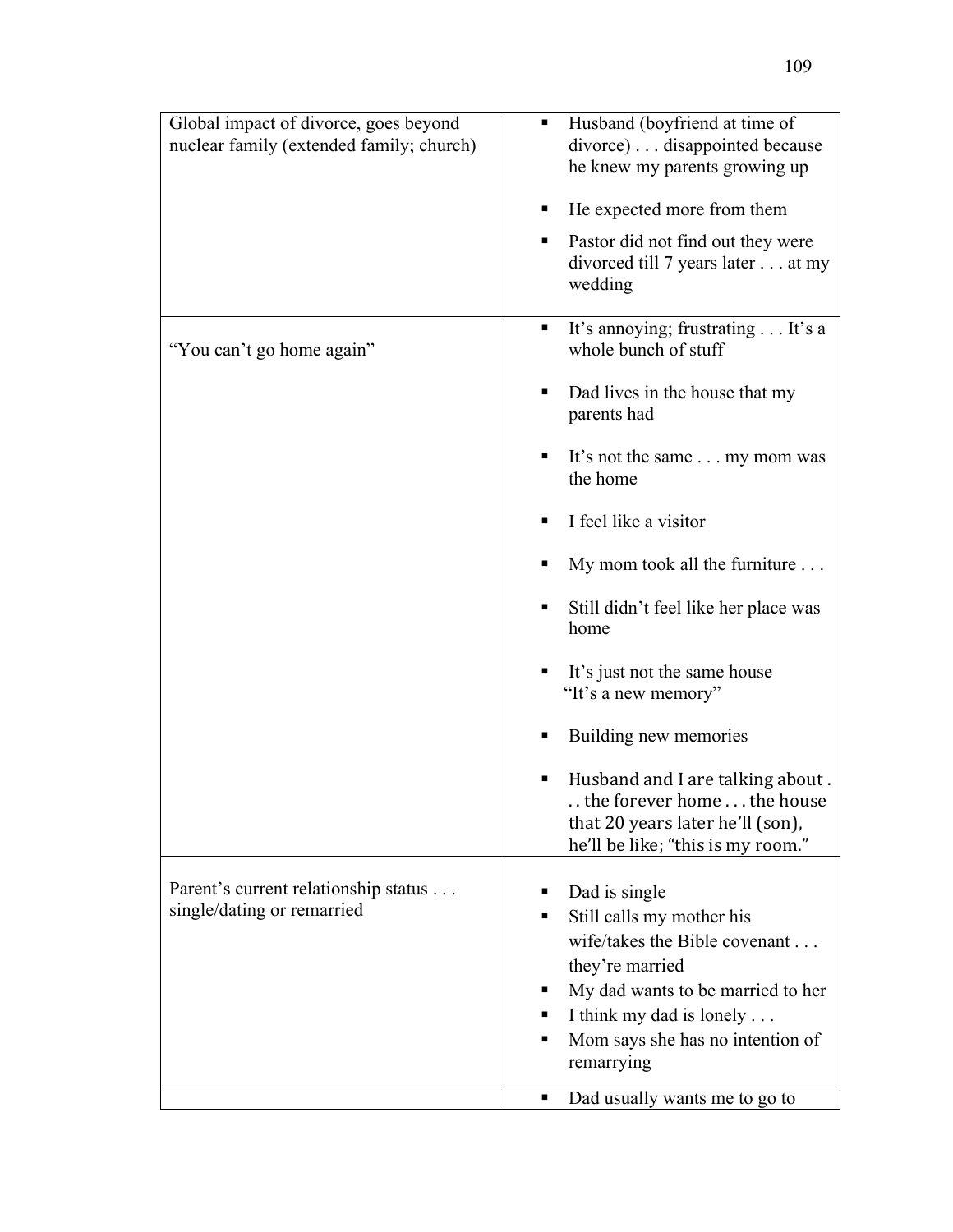| Divided loyalties/choosing one parent<br>above the other | events with him<br>They get invited to the same<br>$\blacksquare$<br>events<br>I have to choose which parent I<br>$\mathbf{r}$<br>wanna go with<br>She gets upset because I go with<br>him |
|----------------------------------------------------------|--------------------------------------------------------------------------------------------------------------------------------------------------------------------------------------------|
| Lessons learned from parents' divorce                    | Proactive in my marriage<br>Take the cruise now instead if<br>waiting for the kids to grow up                                                                                              |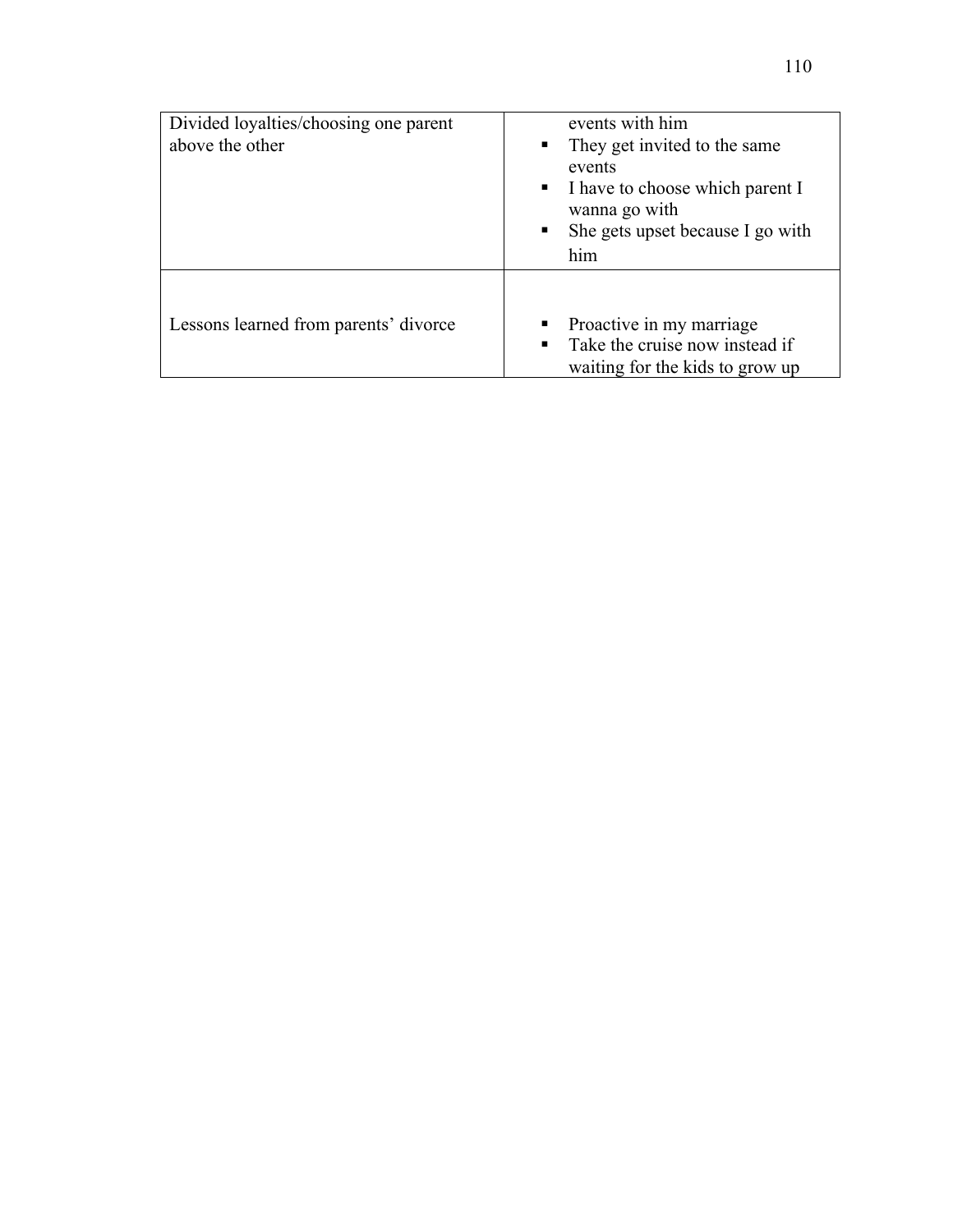# **Participant Themes**

| <b>Superordinate Themes</b>                                              | <b>Emergent Themes</b>                                                                                                                                                                                                                                                                                                                                                                                                           |
|--------------------------------------------------------------------------|----------------------------------------------------------------------------------------------------------------------------------------------------------------------------------------------------------------------------------------------------------------------------------------------------------------------------------------------------------------------------------------------------------------------------------|
| Experiencing life growing up in the home                                 | My sister and I were very close<br>Mom stressed importance of<br>٠<br>education, telling me; "education is<br>the one thing that somebody can't<br>take away from you."<br>Separate vacations sometimes with<br>either mom or dad some family<br>trips. "But it was very separate for<br>many, many, years."<br>Summer vacation was with mom's<br>side of the family<br>With dad's family only for holidays<br>٠<br>and reunions |
| Parents seemed happy for many years                                      | Good relationship, but independent<br>٠<br>of each other<br>They weren't loving<br>Not together all the time, but good<br>partnership<br>Communicated well; managed<br>finance well                                                                                                                                                                                                                                              |
| ACD speaks of not knowing/wanting to<br>know reason for parents' divorce | <b>Empty</b> nest<br>I was now out of the house $(2nd$<br>child)<br>"We were strangers"<br>Mom said they tried, but it was "too<br>late to tell me you love me."<br>So, looking back, he kind of lost her<br>along the way<br>Divorce took some time (division of<br>٠<br>assets                                                                                                                                                 |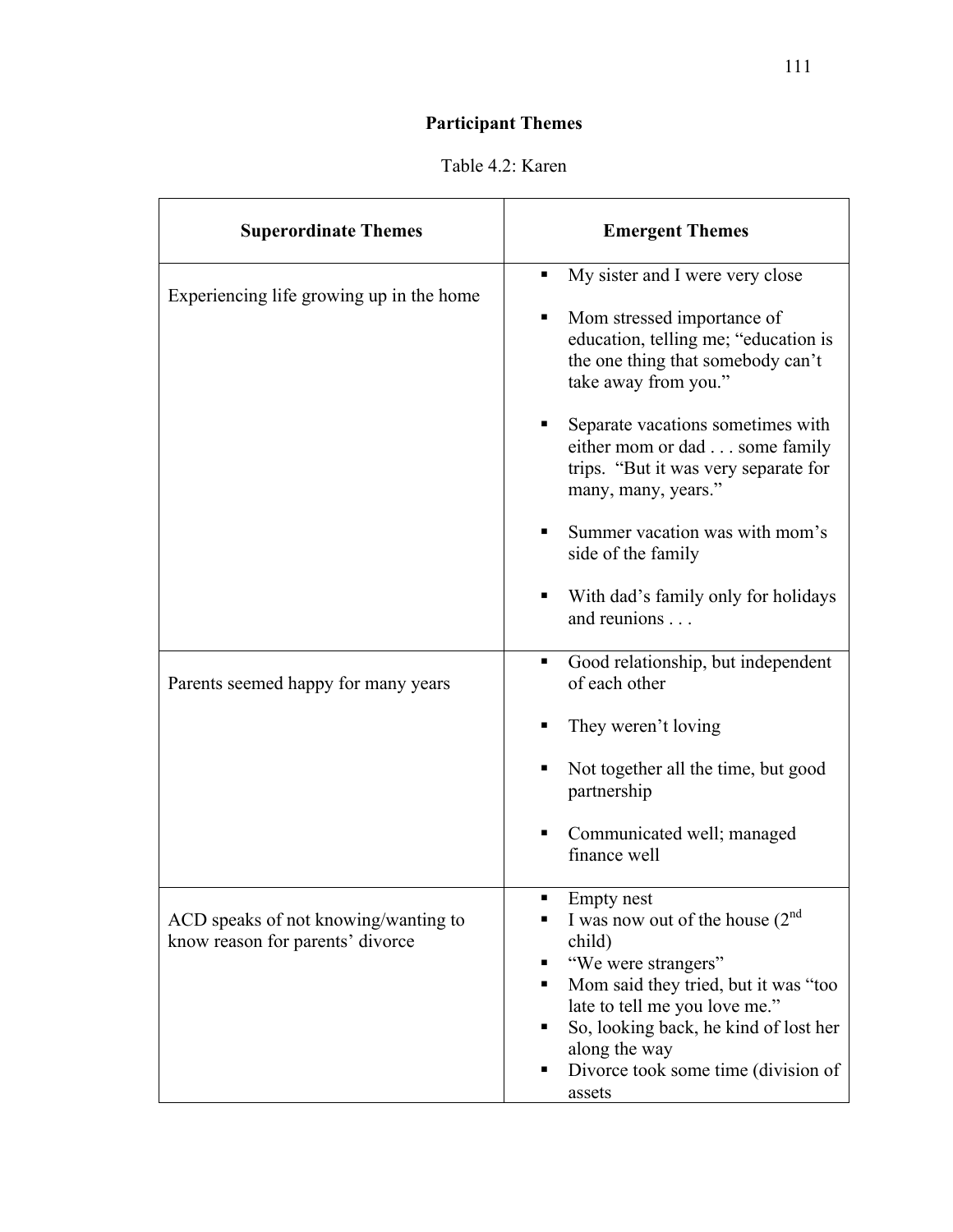| Effects of parents' current acrimonious<br>relationship with each other on ACD | Not on good terms<br>It's hard for me                                                                                                                                                                                  |
|--------------------------------------------------------------------------------|------------------------------------------------------------------------------------------------------------------------------------------------------------------------------------------------------------------------|
| Divided loyalties/favoring one parent<br>above the other                       | Oh yeah, for sure!<br>п<br>Loyalty is to my mom; she's the<br>٠<br>closest to me (CRIES).<br>She was always there for me<br>٠<br>My father is very independent<br>٠                                                    |
| Parents' waited to divorce till children are<br>"grown"                        | I think my parents faked it for a<br>п<br>really long time for our sake<br>They wanted to stay together<br>п<br>because they thought we needed<br>them<br>Hard to think it was their normal<br>٠                       |
| Parents' current relationship<br>status/single/dating or remarried             | Both single<br>٠<br>Mom could care less 100 %<br>content<br>Dad says he's done it once<br>٠                                                                                                                            |
| How Divorce impacts committed<br>relationship/marriage of ACD                  | It made me apprehensive about<br>٠<br>marriage not disinterested<br>I knew that I wanted to get married<br>ш<br>Beliefs about marriage still solid<br>п                                                                |
| Visions of own marriage                                                        | Sees self and husband as partners<br>٠<br>See my husband as being the dad<br>٠<br>my dad wasn't (to daughter)<br>We're each others best friend<br>("Happy tears")<br>We communicate very well<br>We balance each other |
| Karen's wedding day experience with<br>divorced parents                        | Was kind of hard<br>They stayed on separate sides of the<br>٠<br>room<br>"Pictures with dad and mom on<br>٠<br>either side of the bride"<br>Awkward to kiss me, each on<br>٠<br>opposite sides of my cheek             |
| "You can't go home again"                                                      | Mom got the house we grew up in;<br>٠<br>she sold it and moved away for<br>work                                                                                                                                        |
|                                                                                | That was hard that was our<br>п                                                                                                                                                                                        |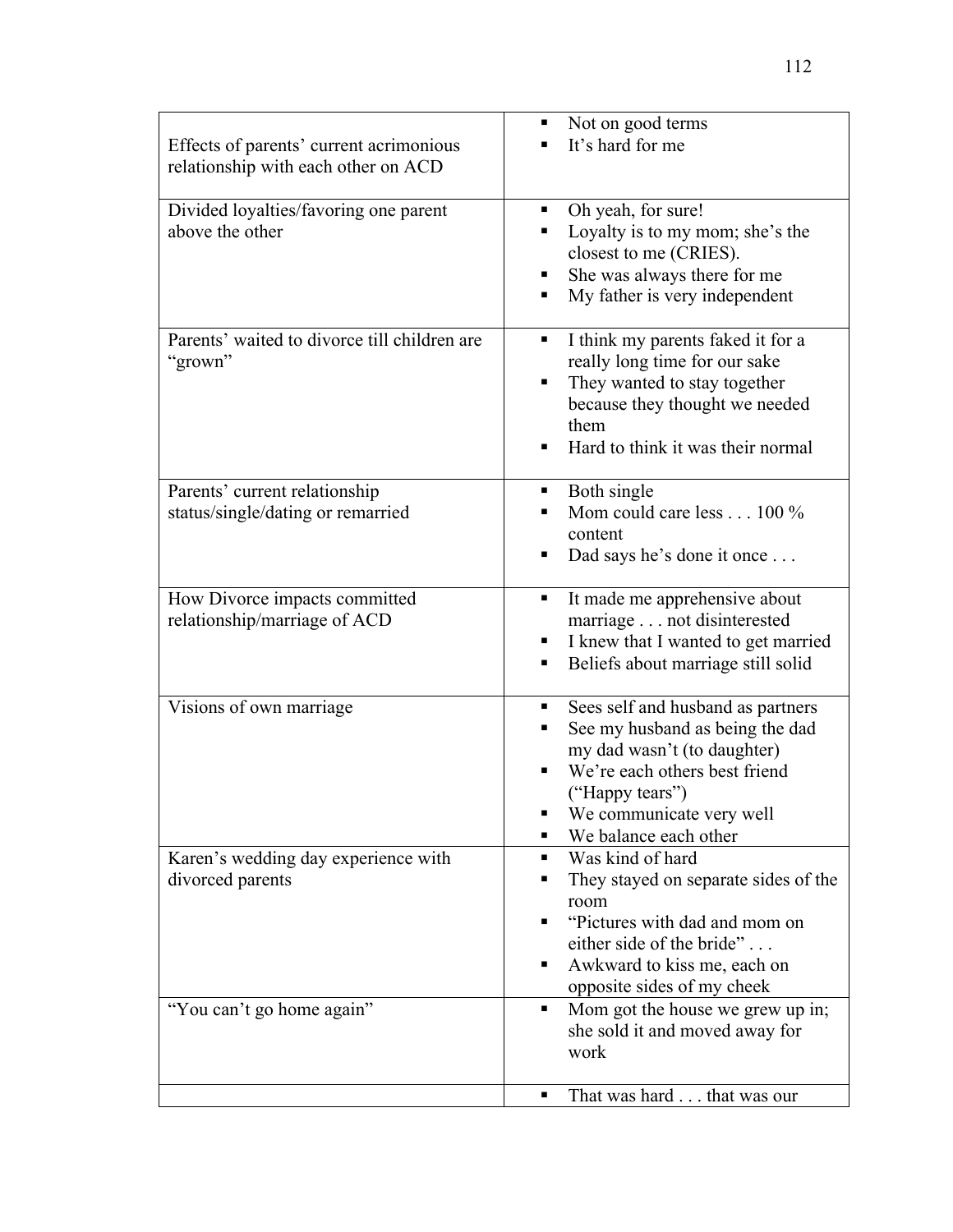|                                                                                         | home<br>She moved back 5 years later and<br>bought another home<br>Doesn't feel like home not<br>where we grew $up \dots$ wasn't the<br>tree we climbed<br>Just a place to stay<br>Mom's home comforting, but not<br>our home<br>Father's little condo "his home"                                                                                              |
|-----------------------------------------------------------------------------------------|----------------------------------------------------------------------------------------------------------------------------------------------------------------------------------------------------------------------------------------------------------------------------------------------------------------------------------------------------------------|
| Impact on Grandchildren/Scheduling time<br>with parents/grandparents                    | Does get challenging<br>Dad, are these dates ok with you?<br>Gets frustrating don't get to see<br>him as often<br>Not as easy as if they were together<br>Daughter; "why does grandma live<br>ш<br>by herself?"                                                                                                                                                |
| ACDs have potential for similar issues with<br>trust, intimacy, and security commitment | Yes and no<br>٠<br>I've always been a trusting person                                                                                                                                                                                                                                                                                                          |
| What people should know about ACD<br>experience                                         | If you're a child or AC going<br>п<br>through your parents' divorce, it's<br>still very difficult<br>Parents shouldn't talk negatively<br>about each other<br>Maintain some sort of relationship<br>with each other and be able to do<br>things collaboratively with the<br>children or grandchildren<br>"How do we help them?" You're<br>still their parents. |
| How parents' divorce "shaped you'                                                       | Mom taught me value of education<br>Made me stronger person<br>Gave me a "rougher edge" about<br>divorce                                                                                                                                                                                                                                                       |
| Lessons learned from parents' divorce                                                   | If I need something he's not giving<br>٠<br>me, I feel ok saying it.<br>My mom would not<br>We're vulnerable with each other                                                                                                                                                                                                                                   |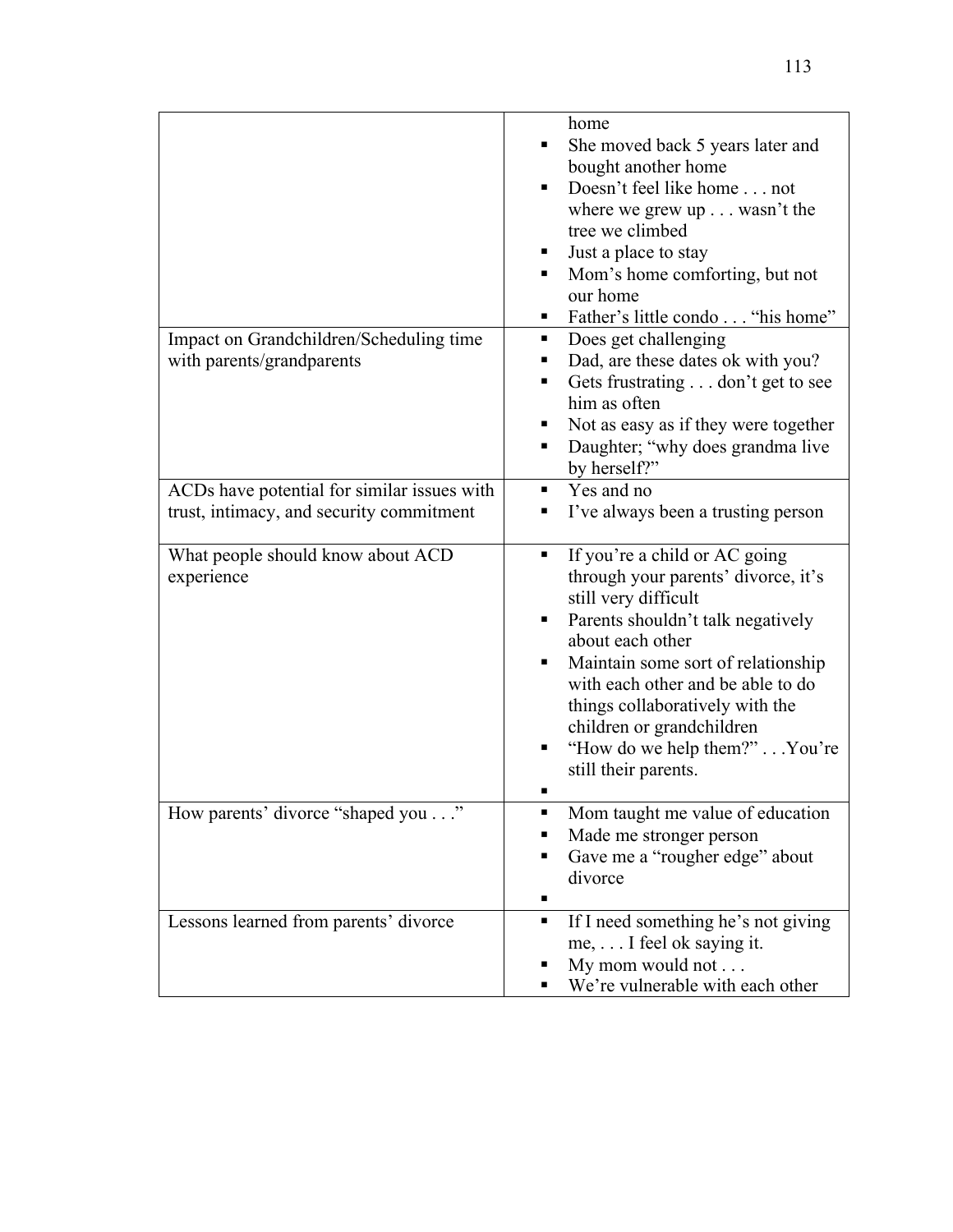# **Participant Themes**

| Table 4.3: Lisa |
|-----------------|
|-----------------|

| <b>Superordinate Themes</b>                          | <b>Emergent Themes</b>                                                                                                                                                                                                                                                                                                                                                                                                                                                     |
|------------------------------------------------------|----------------------------------------------------------------------------------------------------------------------------------------------------------------------------------------------------------------------------------------------------------------------------------------------------------------------------------------------------------------------------------------------------------------------------------------------------------------------------|
| Experience of life growing up in the family<br>home  | Very interesting we moved<br>٠<br>around a lot<br>Great international experience<br>Oldest of three siblings<br>٠<br>regulated emotions around me<br>Tried to help mom with siblings<br>٠<br>Household of "serious religiosity"<br>π.<br>Walking a tightrope<br>ш<br>Education highly valued<br>٠<br>Dad's anger when frustrated<br>٠<br>both parents were studying<br>Both parents were driven<br>٠                                                                       |
| Parents courtship pattern                            | Met at church Dad was visiting<br>π.<br>the church was asked to pray for<br>the sister (mom) who was on her<br>way to a missions trip $(1978)$<br>Returned 1979 called him for<br>٠<br>ride to church<br>Discovered similar interests<br>٠<br>classical music<br>Influence of older West Indian<br>Community<br>We're getting tired and getting<br>٠<br>older<br>Both had been in serious<br>relationships<br>Dated a few months. got<br>п<br>engaged Married a year later |
| Parents marriage wanted a husband just<br>like daddy | Good times birthdays,<br>٠<br>anniversaries; dad taking mom to<br>hotels for weekend<br>Lisa; "when I grow up, I want a<br>husband just like daddy!"<br>Mom's response; "Well, I hope you<br>٠<br>do, and I hope you see exactly<br>what's happening (mom<br>chuckled)."<br>Saw reserved anger on my mother's<br>part<br>In terms of interaction, saw them                                                                                                                 |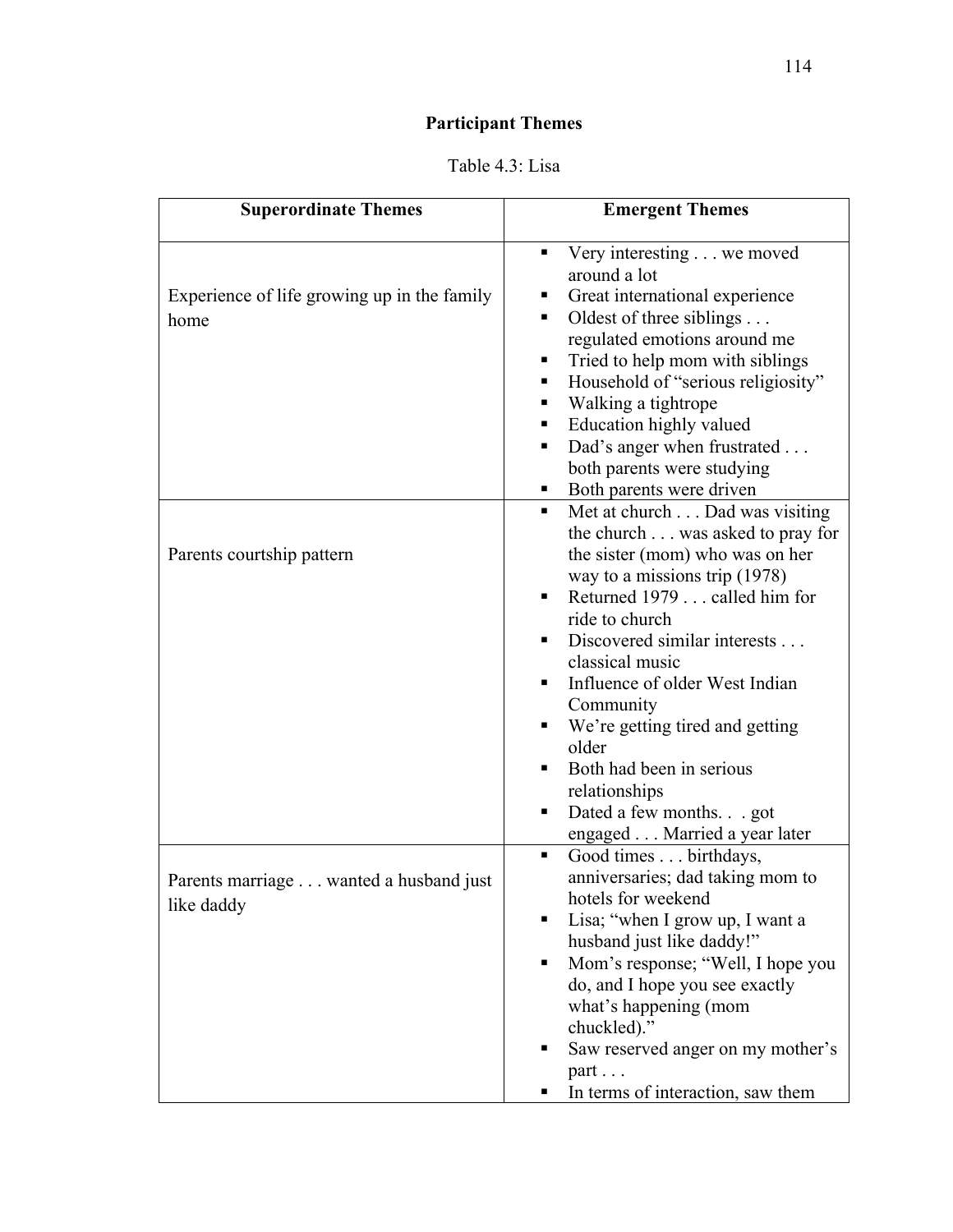|                                                                                                               | talk to each other a lot about us<br>kids.<br>Never discussed finance in front of<br>us on different pages about<br>finance<br>Dad would try to "put on a good<br>show" $\dots$ try to hug mom                                                                                                                                                                                                                                                                                                                                                                                                                                                                                                                                                                                                          |
|---------------------------------------------------------------------------------------------------------------|---------------------------------------------------------------------------------------------------------------------------------------------------------------------------------------------------------------------------------------------------------------------------------------------------------------------------------------------------------------------------------------------------------------------------------------------------------------------------------------------------------------------------------------------------------------------------------------------------------------------------------------------------------------------------------------------------------------------------------------------------------------------------------------------------------|
| When ACD knows reason for divorce<br>How the divorce impacted ACD's<br>dating/romantic relationships/marriage | Serial infidelity on dad's part<br>п<br>Dad's misappropriation of finance<br>including using loan funds of<br>younger kids<br>Dad gave mom an "STI" (STD)<br>Dad fired from job in religious<br>٠<br>institution because of infidelity<br>Women saying they're pregnant for<br>him woman harassing mom and<br>threatening children<br>Dad was "vehemently opposed to<br>٠<br>the divorce."<br>a lot to do with appearances; he<br>п<br>was in religious studies.<br>Dated/lived with a man for three<br>٠<br>while parents marriage was<br>disintegrating, who cheated on me<br>Approached relationship with<br>husband (then boyfriend) looking<br>for things to avoid<br>Finance still an issue in marriage<br>٠<br>biggest adjustments I had to make<br>my money vs. our money<br>Biggest impact Mom |
|                                                                                                               | contracting STI from dad (Lisa')<br>"wouldn't hesitate to consider<br>violence" if husband did the same.                                                                                                                                                                                                                                                                                                                                                                                                                                                                                                                                                                                                                                                                                                |
| Parent waited to divorce after children out<br>of the home                                                    | Mom filed<br>п                                                                                                                                                                                                                                                                                                                                                                                                                                                                                                                                                                                                                                                                                                                                                                                          |
| Growing up in a Christian household and<br>ACDs' relationship to religion after<br>parental divorce           | On a tightrope<br>٠<br>High degree of religiosity<br>Meant "looking good perception<br>Ξ<br>wise"<br>Self and siblings have reacted to<br>п<br>religion<br>Married outside of faith attends<br>п<br>a different denomination                                                                                                                                                                                                                                                                                                                                                                                                                                                                                                                                                                            |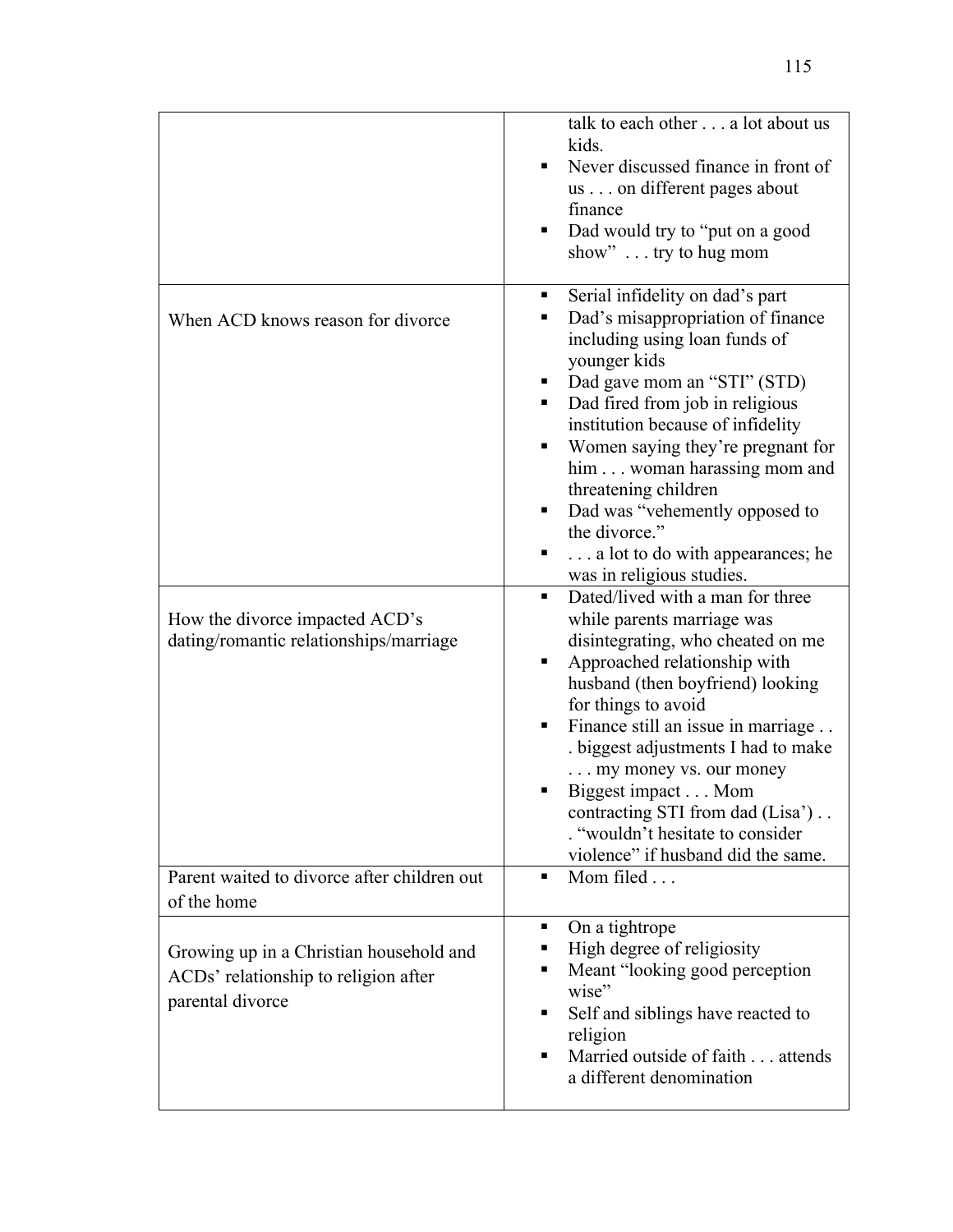| Divided loyalties; choosing one parent over<br>the other                            | Loyalties are with mom                                                                                                                                                                                                                                                                                                                                        |
|-------------------------------------------------------------------------------------|---------------------------------------------------------------------------------------------------------------------------------------------------------------------------------------------------------------------------------------------------------------------------------------------------------------------------------------------------------------|
| "You can't go home again"                                                           | Growing up we were always<br>٠<br>comfortable with mom<br>Before when mom was grappling<br>. was hard to watch; I didn't want to<br>be a burden' Was "Ok, well,<br>home is a lot less defined"<br>Was away at school had to<br>"create my own little nest."<br>"Home is where mom is now"<br>Dad moves around a lot "trying to<br>٠<br>find his happy place." |
| Potential impact on experience of infertility<br>and hopes for future Grandchildren | We don't have children yet<br>٠<br>Struggling with infertility<br>Links it to father's infidelity<br>٠<br>reports of him having "kids in other<br>places."<br>Struggles with parents "easy<br>٠<br>fertility" although "everything else<br>seemed to have gone awry."<br>Wondering if "maybe you can't<br>have everything."                                   |
| Lisa's wedding day experience with<br>divorced parents                              | It poured (rained heavily)<br>٠<br>Same as parents' wedding day<br>Freaked out wondering if marriage<br>٠<br>would be like parents'<br>Parents were cordial; sat together<br>п<br>Dad wanted to mom to go speak to<br>someone together at reception<br>she got on dance floor and refused                                                                     |
| Global impact goes beyond nuclear family<br>(extended family; church)               | Close friends                                                                                                                                                                                                                                                                                                                                                 |
| How Parents Relate to each other post<br>divorce.                                   | Divorce was acrimonious<br>٠<br>Mom did try to help him get a job at<br>٠<br>a religious institution, by playing<br>the "dutiful wife," and so he would<br>be financially independent and not<br>need to ask kids for help.<br>Currently don't speak<br>ш                                                                                                     |
| Lessons learned from parents' divorce                                               | Their relationship is not my own                                                                                                                                                                                                                                                                                                                              |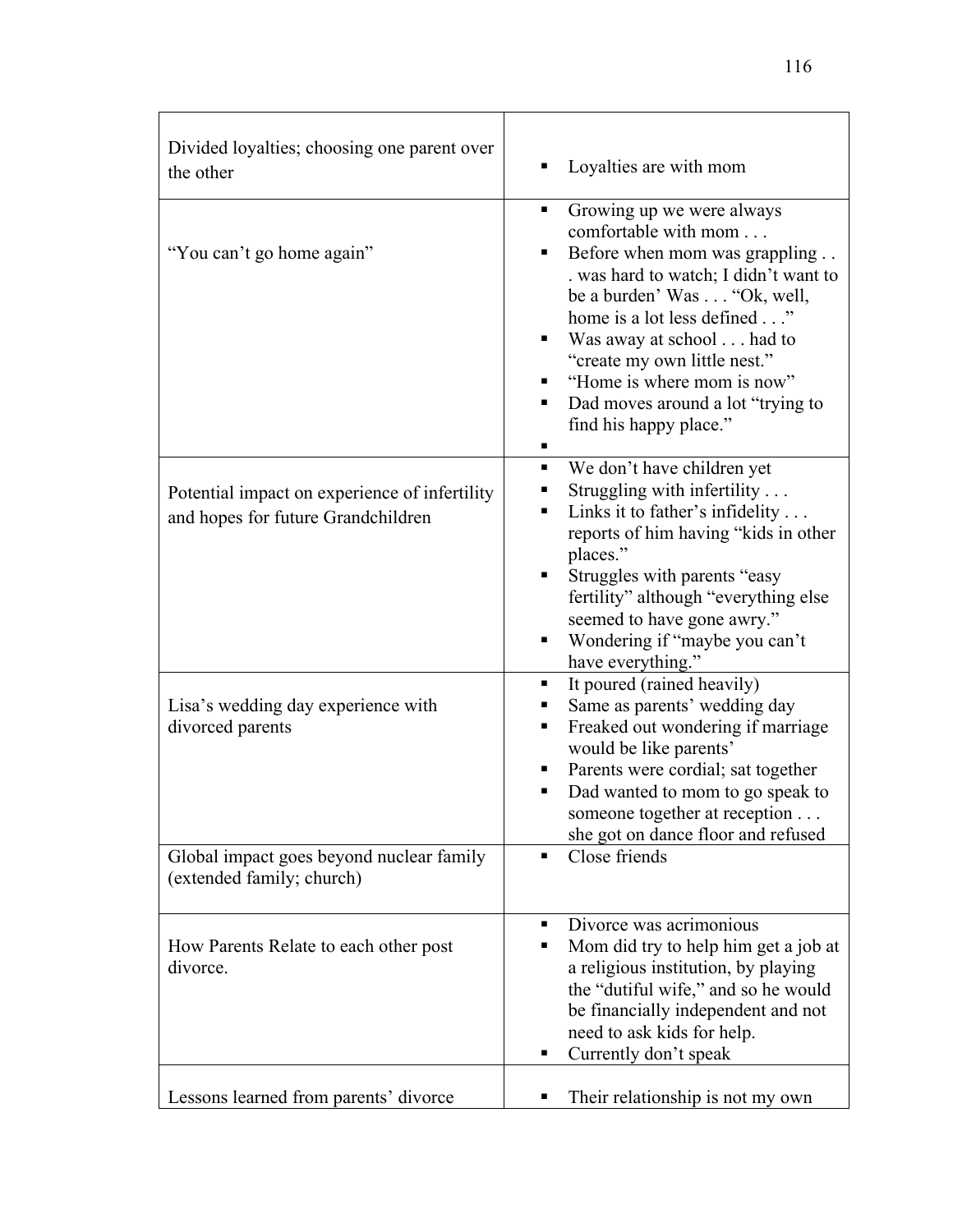|                                                 | Instilled a stick it out mentality<br>$\blacksquare$<br>Things to avoid<br>$\blacksquare$<br>What things look like when they're<br>$\blacksquare$ .<br>going wrong |
|-------------------------------------------------|--------------------------------------------------------------------------------------------------------------------------------------------------------------------|
| What people should know about ACD<br>experience | • No matter how old you are, you're<br>affected<br>Just manifests differently<br>$\blacksquare$ .                                                                  |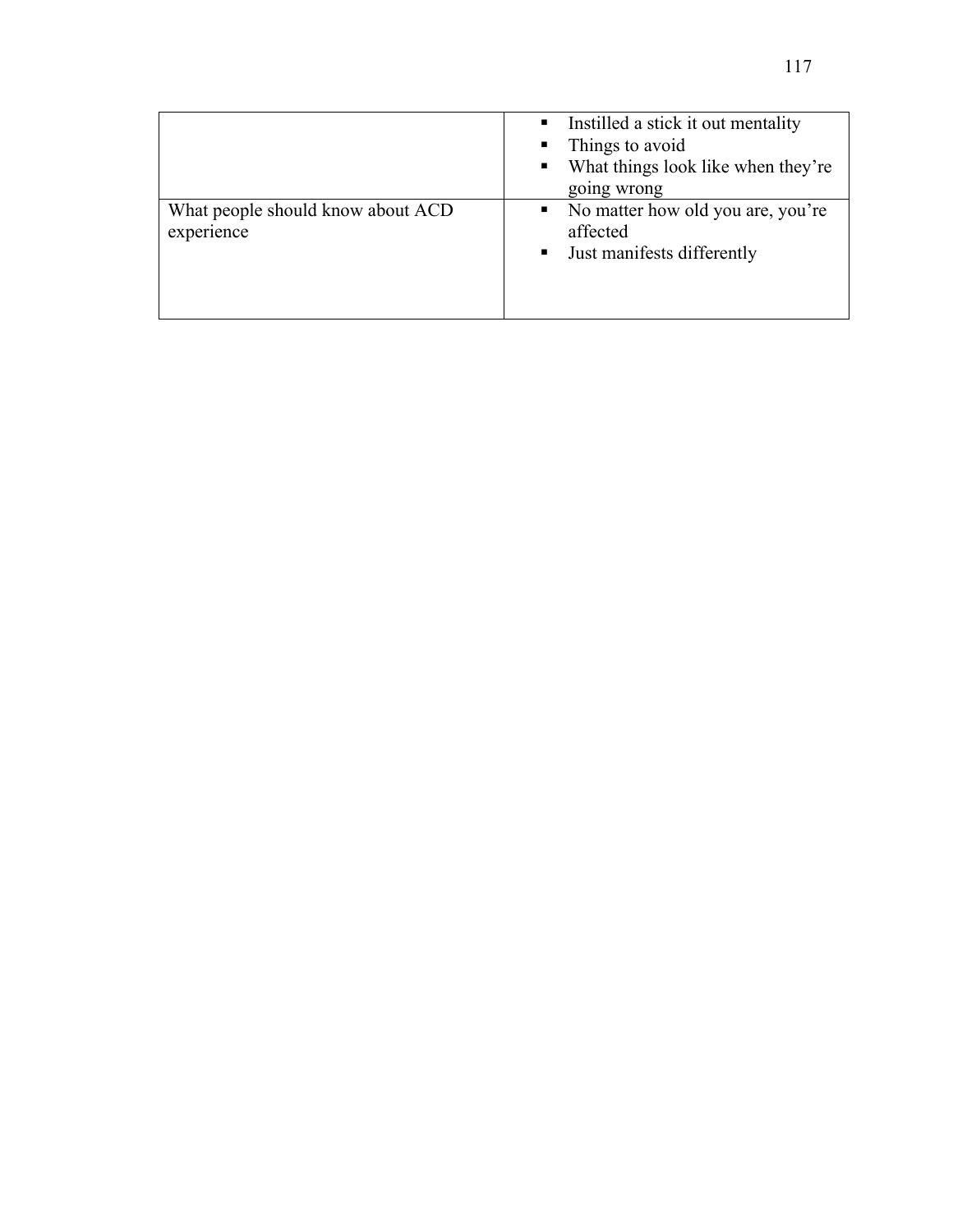# **Participant Themes**

| <b>Superordinate Theme</b>                      | <b>Emergent Theme</b>                                                                                                                                                                                                                                                                                                                                                                                                                                                               |
|-------------------------------------------------|-------------------------------------------------------------------------------------------------------------------------------------------------------------------------------------------------------------------------------------------------------------------------------------------------------------------------------------------------------------------------------------------------------------------------------------------------------------------------------------|
| Experience of life growing up in family<br>home | Life centered around matriarchy<br>٠<br>Moved for parent's jobs overseas-<br>п<br>dad traveled a lot<br>Home was identified with mother<br>$\blacksquare$<br>more than father<br>Father, type A personality; home a<br>٠<br>bit unstable/not peaceful when he<br>was home<br>Seemed more like home when he<br>٠<br>was gone<br>Father's high stress level; walking<br>٠<br>on eggshells<br>Youngest child witnessed the<br>٠<br>"cracks' in the marriage/the worst<br>of it         |
| Parent's courtship patterns                     | Asked specifically about that<br>п.<br>Fascinated about fact that<br>٠<br>mother was around same age as<br>participant<br>Mom met dad shortly before going<br>٠<br>on a mission trip to Cameroon<br>Reconnected at church a year later<br>٠<br>when she returned<br>Broke off relationship with<br>٠<br>boyfriend who didn't want children<br>Dated for about 6 months then got<br>п<br>engaged<br>Married within a year<br>Church place that "instigated"<br>п<br>the relationship |
| Parent's marriage relationship                  | Good marriage as marriages go<br>п<br>Times when they were happy<br>п<br>Put on a good face<br>٠<br>At times dad, Alpha male mom<br>п<br>assumed household responsibilities                                                                                                                                                                                                                                                                                                         |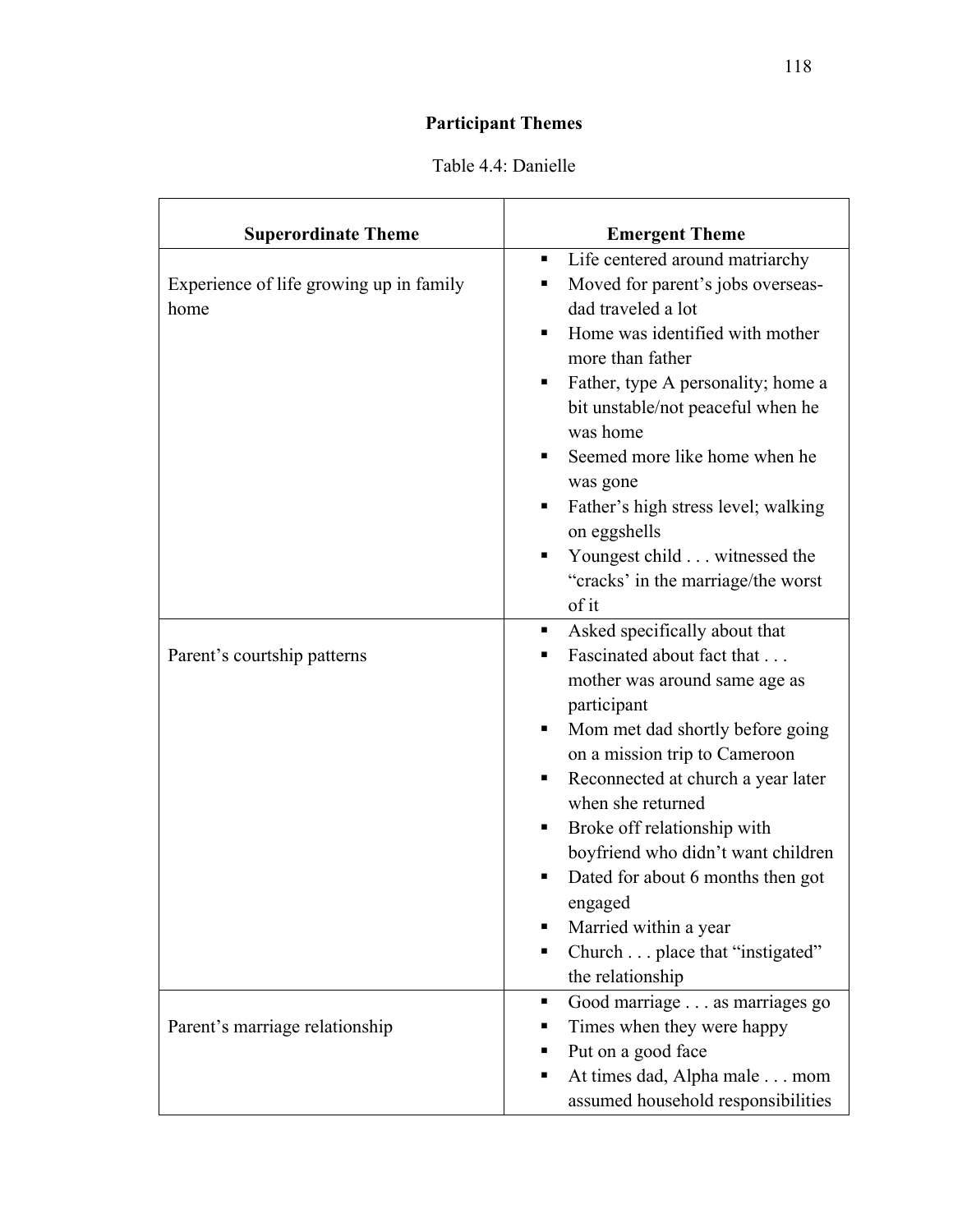|                                                                                                     | Father patronizing/controlling at<br>times<br>Father "loved, loves, keeping up<br>appearances a facade<br>Mother had control in certain areas-<br>housekeeping, finance running<br>everything in the background<br>Signs of affection "very forced"<br>Father traveled a lot; hard to keep a<br>real "rhythm" of parent's<br>relationship |
|-----------------------------------------------------------------------------------------------------|-------------------------------------------------------------------------------------------------------------------------------------------------------------------------------------------------------------------------------------------------------------------------------------------------------------------------------------------|
| When ACD knows reason for divorce                                                                   | Infidelity absolutely the catalyst<br>for the divorce (serial infidelity)<br>Mom receiving threats and<br>harassment from one woman<br>threats extended to children<br>Unconfirmed claims of<br>pregnancies, by the other women<br>Called him out on his actions<br>Sought therapy                                                        |
| How the divorce impacted dating and<br>romantic relationships                                       | Has never been in a committed<br>٠<br>relationship<br>Impact of relationship with father<br>Has seen the pain of a broken<br>relationship the devastation<br>Intentionally goes after unavailable<br>men "won't work anyway"<br>Struggled with self esteem                                                                                |
| Parent waited to divorce after children out<br>of the home                                          | Mom waited till kids were all out of<br>٠<br>the house<br>Would "suck it up"; put on a "good"<br>п<br>face" for sake of children                                                                                                                                                                                                          |
| Growing up in a Christian household and<br>ACDs' relationship to religion after<br>parental divorce | Religious upbringing divorce<br>٠<br>doesn't happen to my family<br>Father is a pastor<br>п<br>Slowly moved further away from<br>church                                                                                                                                                                                                   |
| Divided loyalties; choosing one parent over                                                         | More loyal to mom                                                                                                                                                                                                                                                                                                                         |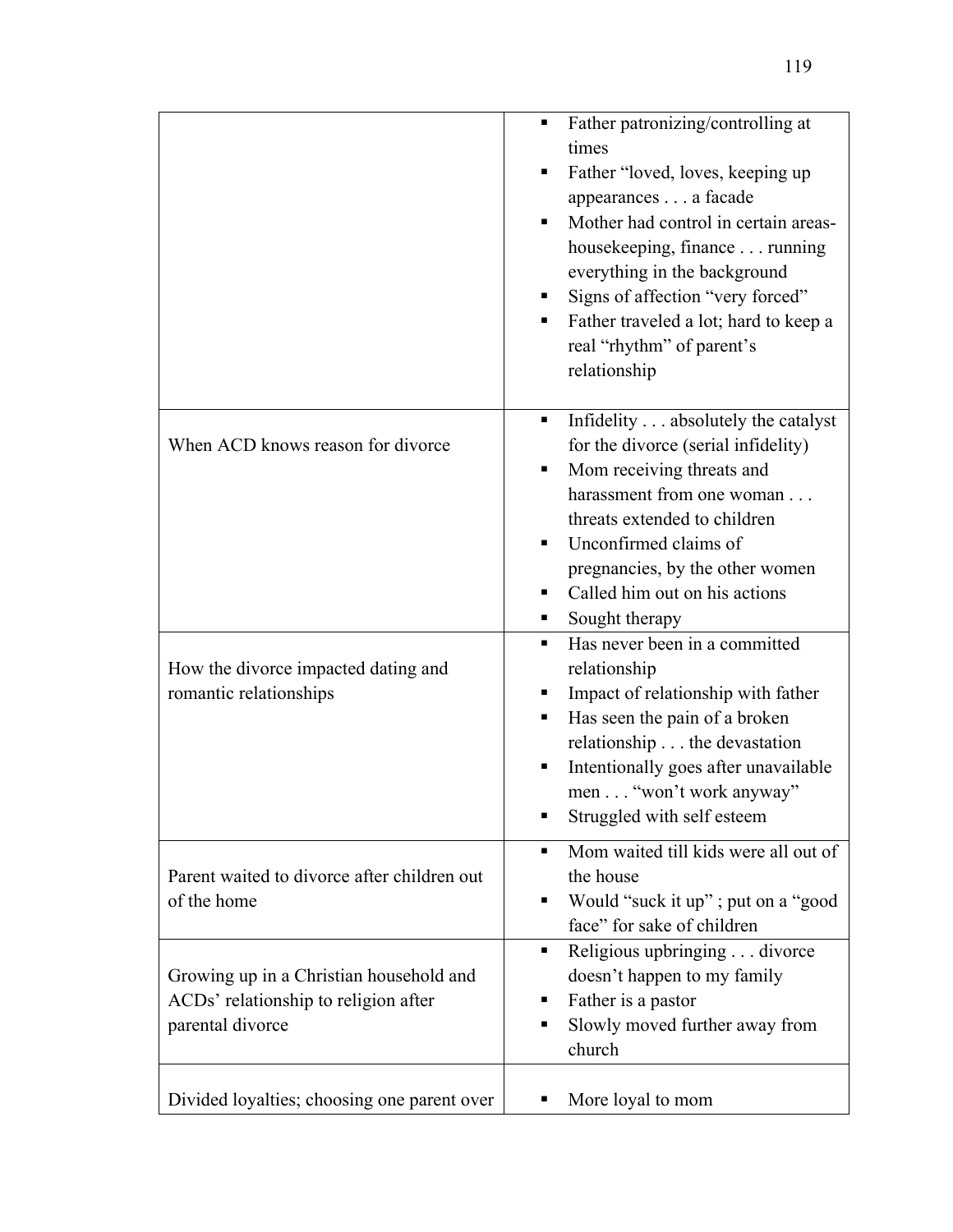| the other                                   | Father is still father not really in<br>٠           |
|---------------------------------------------|-----------------------------------------------------|
|                                             | life right now                                      |
|                                             | "Third culture kid" no strong set<br>$\blacksquare$ |
| "You can't go home again"                   | of roots                                            |
|                                             | Home is where you go for holidays                   |
|                                             | Home is where mom is. Fear of                       |
|                                             | "displacement"can't rely on                         |
|                                             | father for "sense of home                           |
|                                             | Fractured doesn't feel much like<br>٠               |
|                                             | a "unit" anymore                                    |
|                                             | Sense of "shame" when I talk about                  |
| "Dammit, like now I am a part of a cliché"  | my family talking only about                        |
|                                             | my mom                                              |
|                                             | We were the "Cosby" family from                     |
|                                             | the outside looking in; that talented               |
|                                             | Black family; well adjusted                         |
|                                             | Sense of pride being a part of a<br>٠               |
|                                             | "family unit" which has "eroded"                    |
|                                             | Divorce as AD more "confusing"<br>٠                 |
| ACDs potentially have similar issues (like) | Should be able to deal with these                   |
| younger children) with trust, intimacy, and | emotions more logically                             |
| security commitment                         | Watching my parents "split up"; a                   |
|                                             | part of me feels like a little child                |
|                                             | Projected parents' relationship on to               |
|                                             | a failed relationship                               |
|                                             | Knows a secret about parents'<br>٠                  |
|                                             | relationship                                        |
|                                             | The secret is a burden and impacts                  |
|                                             | ability to trust, as well as intimacy               |
|                                             | Don't want to be a part of<br>п                     |
| How Parents Relate to each other post       | "bashing" the other parent                          |
| divorce.                                    | п                                                   |
|                                             |                                                     |
| What people should know about ACD           | Longer time to "form these bonds"                   |
| experience                                  | with parents                                        |
|                                             | More difficult to sever ties<br>п                   |
|                                             | More confusing<br>п                                 |
|                                             | Still working through emotions<br>٠                 |
|                                             | others have had time to work                        |
|                                             | through                                             |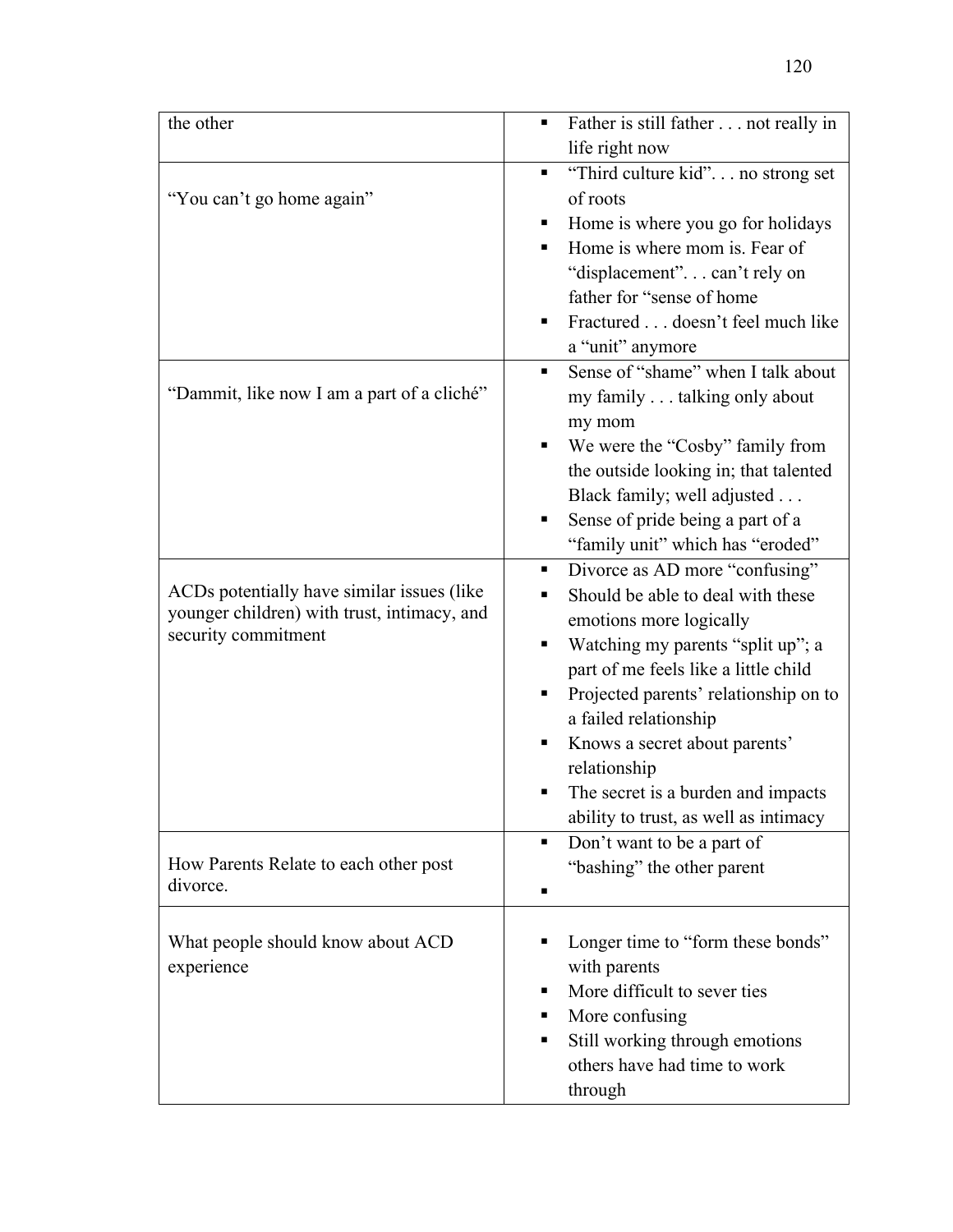|                  | • Didn't seem like it happened to                |
|------------------|--------------------------------------------------|
|                  | people my age                                    |
| The label of ACD | • Label of ACD almost "comforting"               |
|                  | Felt "in limbo" for long time                    |
|                  | • Sympathy for children of divorce               |
|                  | Acknowledgement to know that<br>$\blacksquare$ . |
|                  | "we exist" and some attention is                 |
|                  | being paid                                       |
|                  |                                                  |
|                  |                                                  |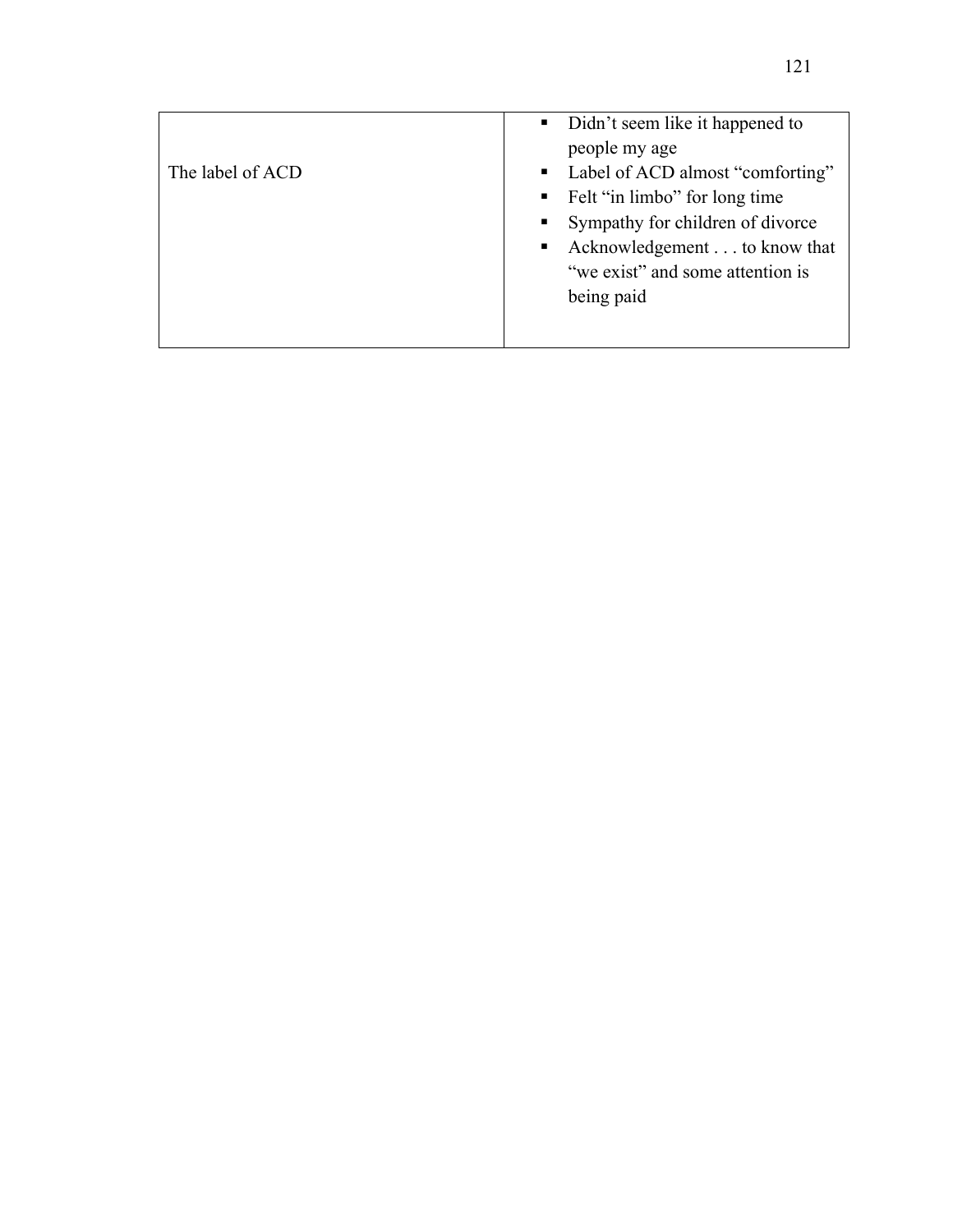# **Participant themes**

| Table 4.5: Jon |  |
|----------------|--|
|                |  |

|                                             | Really close family in terms of<br>٠      |
|---------------------------------------------|-------------------------------------------|
| Life growing up in the family home          | "family activities; family vacations"     |
|                                             | Taught to be "self-sufficient" (mom<br>٠  |
|                                             | taught cooking; how to love).             |
|                                             | Dad taught how to work hard               |
|                                             |                                           |
|                                             | Short courtship                           |
| Parent's courtship patterns                 | A time in their lives when they both<br>٠ |
|                                             | knew what they wanted<br>٠                |
|                                             | Got married late twenties, early          |
|                                             | thirties                                  |
|                                             | Parents were united in parenting          |
|                                             | What I "identified as a good<br>٠         |
| Parent's marriage relationship              | marriage"                                 |
|                                             | No real big arguments, although           |
|                                             | didn't agree with                         |
|                                             | Marriage was a "partnership"              |
|                                             | Mom supported dad's business/dad<br>٠     |
|                                             | supported mom's education                 |
|                                             | (nursing)                                 |
|                                             | Loving couple                             |
|                                             | Spent time together                       |
|                                             | Showed how to "put family first"          |
|                                             | Modeled sacrificing for family            |
|                                             | Breakdown in communication                |
| How the divorce happened                    | They started living separate lives<br>٠   |
|                                             | Other questions unanswered<br>٠           |
|                                             | Mom broke the news                        |
|                                             | Mom also filed                            |
|                                             | Wasn't immediate                          |
|                                             |                                           |
| Divided loyalties; choosing one parent over | Definitely took sides-Mom's side<br>п     |
| the other                                   | Had many questions that went<br>п         |
|                                             | unanswered                                |
|                                             | Dad was "deflective"; didn't give<br>п    |
|                                             | answers                                   |
|                                             | Stopped talking to him                    |
|                                             |                                           |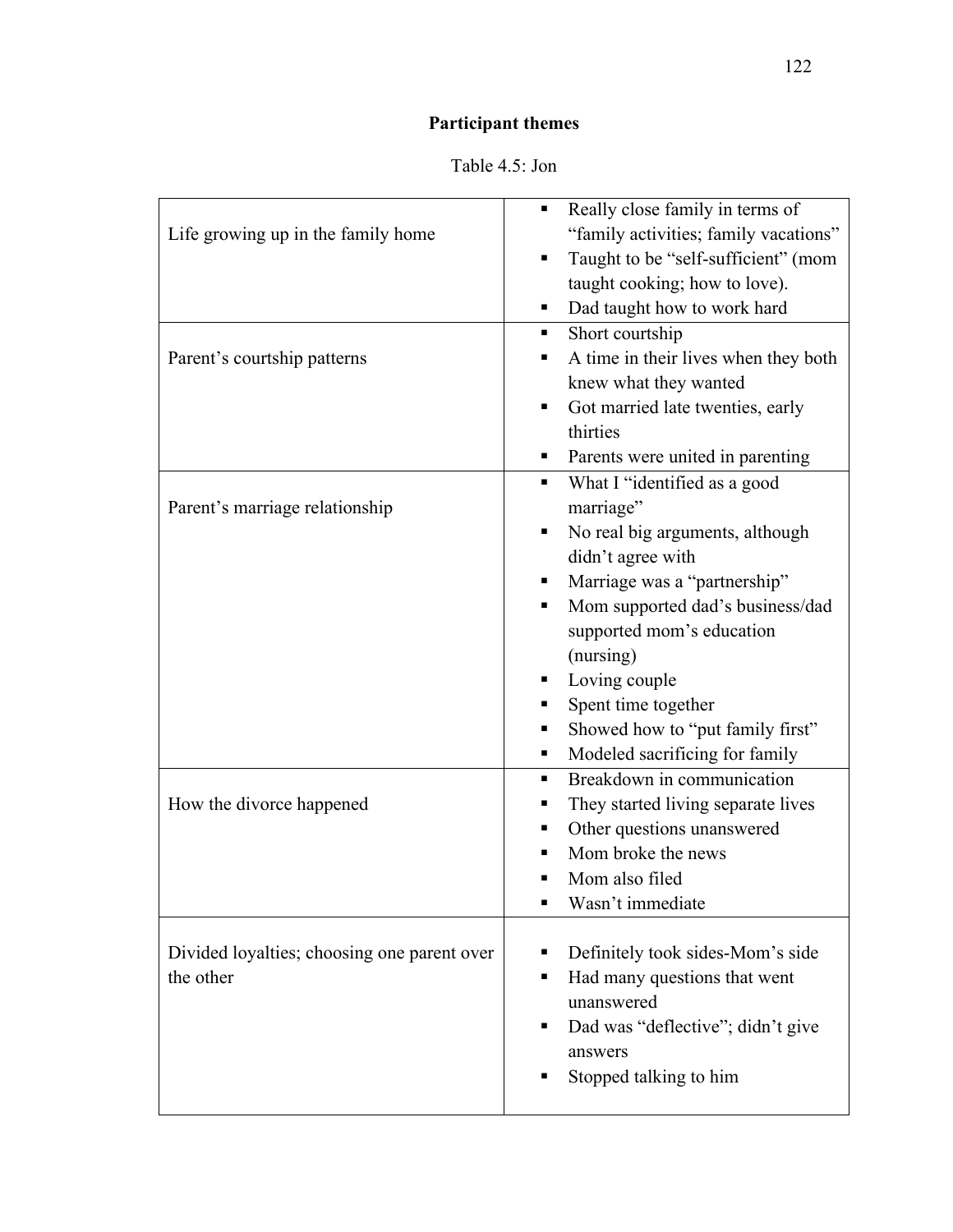|                                         | ACD angry and frustrated<br>ш                                             |
|-----------------------------------------|---------------------------------------------------------------------------|
| ACD's reaction to the divorce           | Questions of "why?"<br>٠                                                  |
|                                         | Have never received answers<br>٠                                          |
|                                         | (sighs)                                                                   |
|                                         | Coped by stayed out of house<br>٠                                         |
|                                         | "Well I'm going out I wanna                                               |
|                                         | hang with the fellas with the                                             |
|                                         | "chicks"".                                                                |
|                                         | Coping mechanisms to deflect; to                                          |
|                                         | deal with the "gravity" of what was                                       |
|                                         | happening                                                                 |
|                                         | Filling the void                                                          |
|                                         | Wasn't enough                                                             |
|                                         | "Got heavy in church"                                                     |
|                                         | Only thing that "gave me<br>٠                                             |
|                                         | fulfillment"                                                              |
|                                         | Brought "light to me"                                                     |
| Growing up in a Christian household     | Taught to love and respect God<br>٠                                       |
|                                         | To have a relationship with God                                           |
|                                         | Parents active in church<br>٠                                             |
|                                         |                                                                           |
|                                         |                                                                           |
| "You can't go home again"               | Mom is still in family home<br>ш                                          |
|                                         | Feel this is where I grew up"<br>٠                                        |
|                                         | Lived there for a year after parent's                                     |
|                                         | divorce<br>Didn't have the same feel because                              |
|                                         |                                                                           |
|                                         | of the people I saw<br>Every time I hear that "noise" the                 |
|                                         | door opening my parents' door .                                           |
|                                         | I look for my dad.                                                        |
|                                         | Still call it home share it with<br>٠                                     |
|                                         | my son                                                                    |
|                                         | Different "because there's different<br>٠                                 |
|                                         | people"                                                                   |
|                                         | Impact? "Absolutely, absolutely<br>٠                                      |
| Impact on Grandchildren/Scheduling time | First to have kids after the divorce                                      |
| with parents/grandparents               | Very challenging.<br>٠                                                    |
|                                         | Like "pulling teeth" to get them<br>٠                                     |
|                                         | both to attend son's birthday party<br>No family photos with both parents |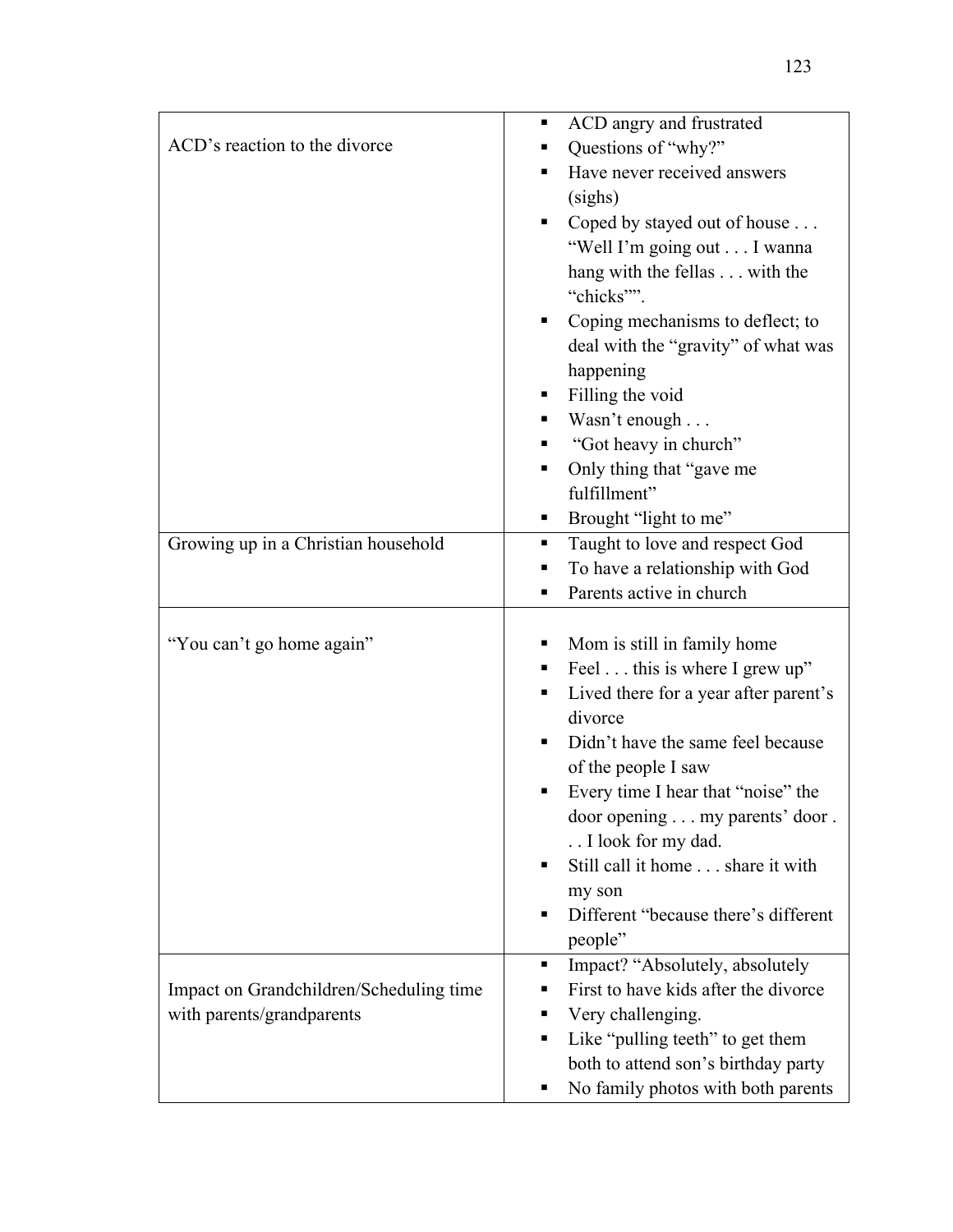|                                                       | With grandchildren, "direct impact"<br>I never had two grandparents<br>٠<br>growing up I'd love to have the<br>experience for my children<br>They'll never get that<br>٠                                                                                                                                                                                                                                                     |
|-------------------------------------------------------|------------------------------------------------------------------------------------------------------------------------------------------------------------------------------------------------------------------------------------------------------------------------------------------------------------------------------------------------------------------------------------------------------------------------------|
| Jon's wedding day experience with<br>divorced parents | Both parents showed up<br>Didn't sit together<br>No photos with them both in it                                                                                                                                                                                                                                                                                                                                              |
| Lessons learned from parents' divorce                 | What happened to my parents, does<br>not mean it has to happen to me<br>Everyone deserves their "fair<br>chance at happiness"<br>Learn from people's experiences<br>without "letting it label us"                                                                                                                                                                                                                            |
| Parents' current relationship status                  | Both remarried shortly after divorce<br>Yeah, it affected I wasn't happy<br>over it.<br>I voiced my opinion<br>п<br>No! I didn't like it<br>I don't look at their spouses as "step"<br>٠<br>parents" God gave me one set<br>of parents<br>They [parents], chose to break their<br>marriage and go elsewhere<br>"I'll be respectful"<br>Relationship has grown not<br>based on them being married to my<br>mother and father. |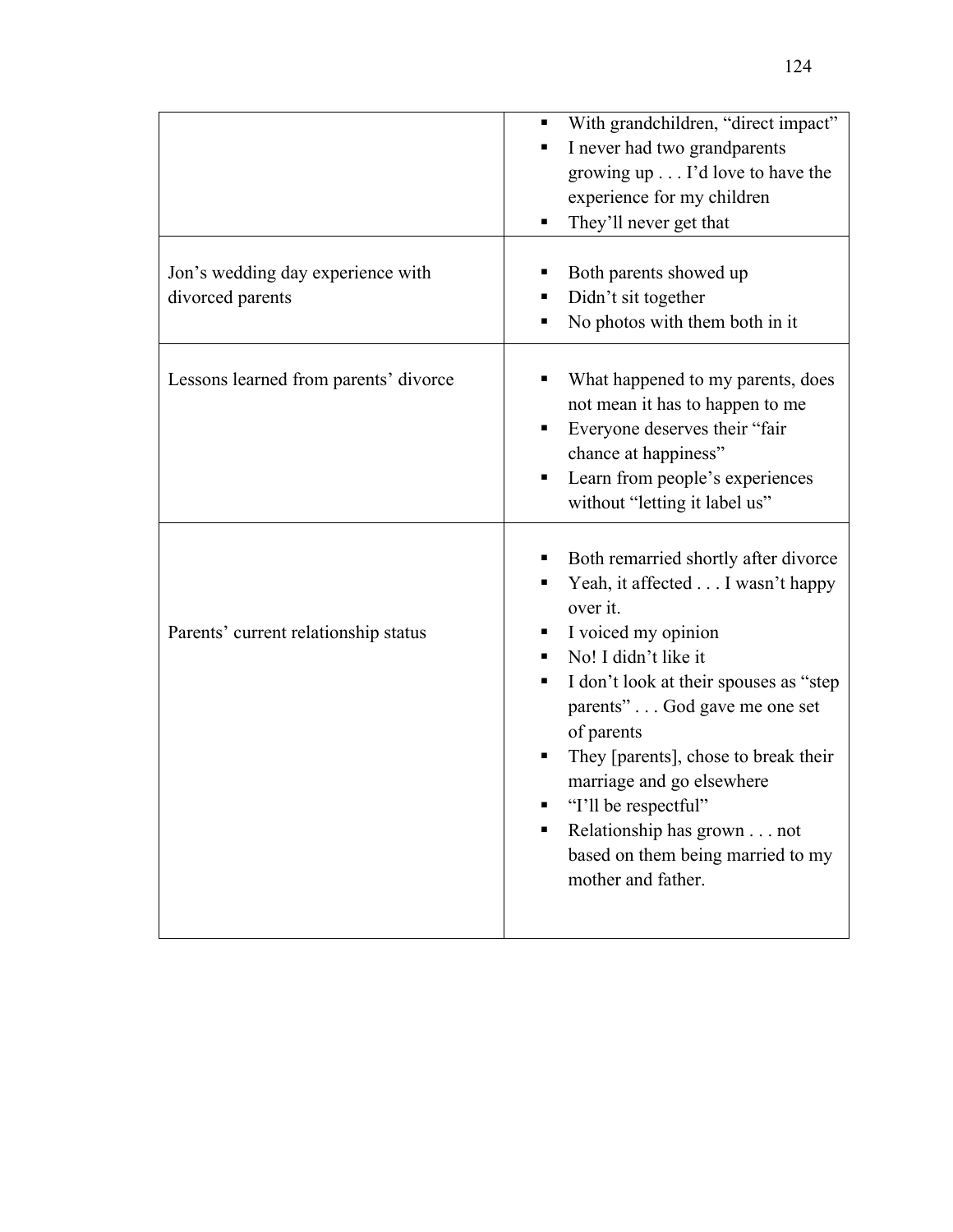#### **Biographical Sketch**

Joan Collins-Ricketts was born on the beautiful island of Jamaica, where she earned her primary degree, a bachelor degree in nursing (Bsn) at the Northern Caribbean University. She relocated to the U.S a few years later where, and after working as a registered nurse for a number of years, she decided to switch careers. She decided to enroll in the marriage and family therapy program at Loma Linda University in California, where she obtained her master's degree in marriage and family therapy.

After completing her master's she, along with her family, moved to Kenya (East Africa), as missionaries. As part of a community of missionaries and pastors' wives, during her stay in Kenya, she volunteered as much as possible offering classes in peer counseling, active listening and how to recognize the signs and symptoms of suicide. During a very trying time when several students at her sons' boarding high school were attempting suicide, she, along with another local therapist, provided group as well as individual counseling. As a result she was given the status of honorary faculty member.

After seven years in Kenya, Joan and her family returned to the U.S where she served as Dean of women, Associate Vice-president for student services and chair of the disciplinary committee, at a college in South Lancaster, MA., again casting her in the role of counselor and therapist more often than not. During this time she also taught an online class in Marriage and Family Therapy, and completed a summer course in College Teaching. Wearing so many hats, however, did not lend to doing much else. Her goal to continue her training formally was once again put on hold, however, pursuing a doctoral degree remained a primary goal.

125